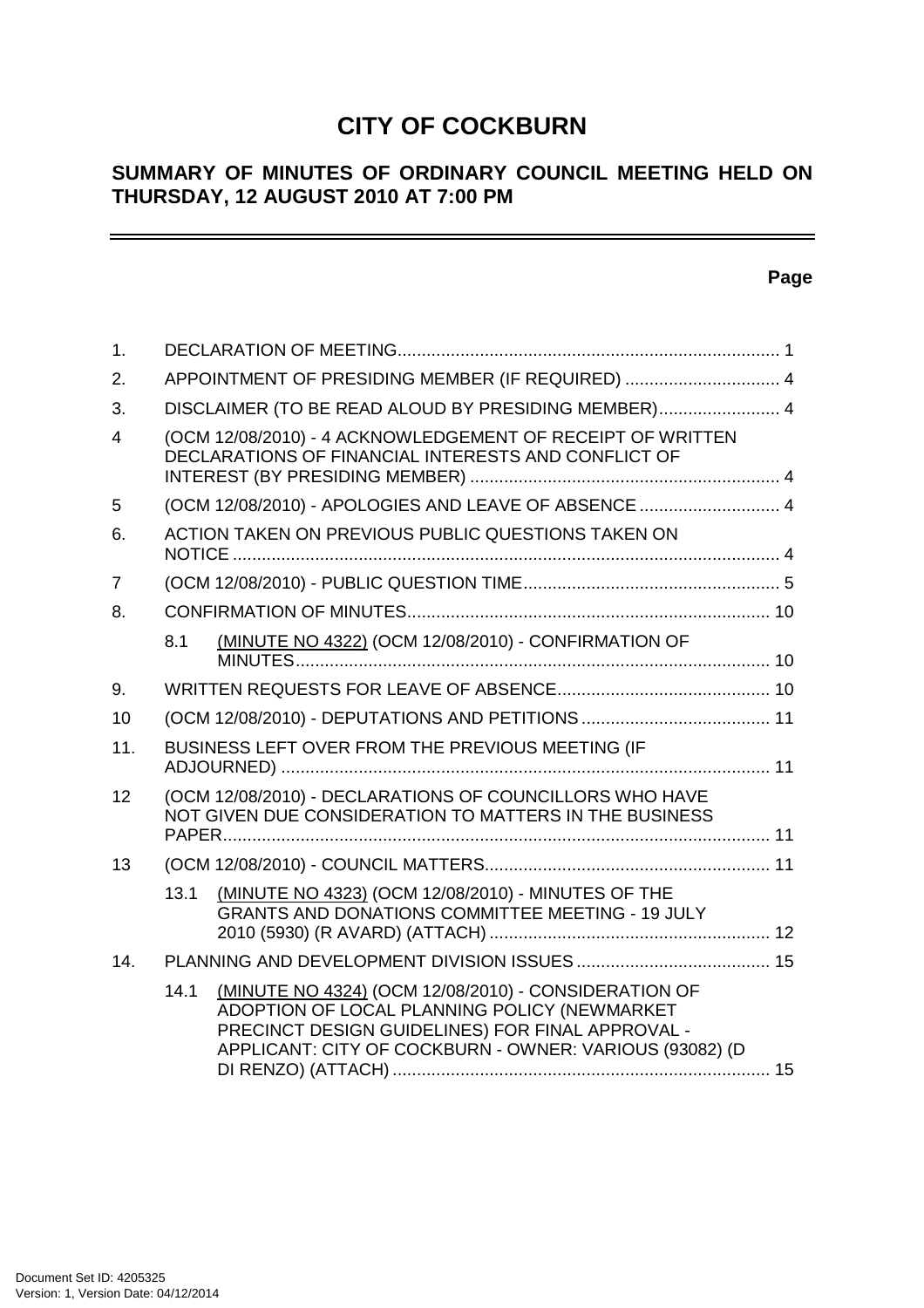|     |      | 14.2 (MINUTE NO 4325) (OCM 12/08/2010) - DEVELOPMENT<br>APPLICATION FOR EIGHT (8) STOREY MIXED USE BUILDING<br>COMPRISING: OFFICE FLOORSPACE, A CAFÉ,<br>BAR/RESTAURANT, SERVICED APARTMENTS AND 18 MULTIPLE<br>(RESIDENTIAL) DWELLINGS - LOCATION: LOTS 1 AND 2<br>BELLION DRIVE (CORNER COCKBURN ROAD) HAMILTON HILL -<br>OWNER: KARRISMA PTY LTD - APPLICANT: PETER D WEBB AND |    |
|-----|------|-----------------------------------------------------------------------------------------------------------------------------------------------------------------------------------------------------------------------------------------------------------------------------------------------------------------------------------------------------------------------------------|----|
|     | 14.3 | (MINUTE NO 4326) (OCM 12/08/2010) - PROPOSED 'TAVERN' -<br>LOCATION: LOT 6 (NO. 103) HAMMOND ROAD, COCKBURN<br>CENTRAL - OWNER: MR WALTER LENZ - APPLICANT: MR<br>WALTER LENZ (5513240) (M SCARFONE) (ATTACH) 45                                                                                                                                                                  |    |
|     | 14.4 | (MINUTE NO 4327) (OCM 12/08/2010) - BRANCH CIRCUS<br>DISTRICT STRUCTURE PLAN AND RECENT DECISIONS<br>RELATING TO WETLAND ASSESSMENTS - OWNER: VARIOUS -<br>APPLICANT: CITY OF COCKBURN (SM/M/024) (M CARBONE)                                                                                                                                                                     |    |
|     | 14.5 | (MINUTE NO 4328) (OCM 12/08/2010) - PROPOSED SCHEME<br>AMENDMENT NO. 55 - REZONING THE FORMER PRIMARY<br>SCHOOL SITES WITHIN COOLBELLUP (RESERVES 38242, 38243<br>AND 30233) FROM 'PUBLIC PURPOSES - PRIMARY SCHOOL' TO<br>'DEVELOPMENT' - OWNER: DEPARTMENT OF EDUCATION -<br>APPLICANT: RPS (93055) (M CARBONE) (ATTACH) 60                                                     |    |
|     | 14.6 | (MINUTE NO 4329) (OCM 12/08/2010) - SALE OF LAND - LOT 801<br>SOUTHWELL CRESCENT, HAMILTON HILL - APPLICANT: YARAN<br>PTY LTD ATF SOUTHWELL 801 TRUST - OWNER: CITY OF                                                                                                                                                                                                            |    |
|     | 14.7 | (MINUTE NO 4330) (OCM 12/08/2010) - SALE OF LAND - LOT 1004<br>BIRCHLEY ROAD, BEELIAR - APPLICANT: FEYMORE PTY LTD -<br>OWNER: CITY OF COCKBURN (4414000) (K SIM) (ATTACH) 76                                                                                                                                                                                                     |    |
|     | 14.8 | (MINUTE NO 4331) (OCM 12/08/2010) - CONSIDERATION OF<br>FUTURE MANAGEMENT FOR RESERVE 24308 (NAVAL BASE<br>SHACKS) - OWNER: STATE OF WESTERN AUSTRALIA -<br>APPLICANT: CITY OF COCKBURN (1914) (A TROSIC / D ARNDT)                                                                                                                                                               |    |
|     |      | (MINUTE NO 4332) (OCM 12/08/2010) - EXTENSION OF TIME                                                                                                                                                                                                                                                                                                                             | 97 |
|     |      | NOTE: DURING DISCUSSION ON ITEM 14.8 IT WAS:                                                                                                                                                                                                                                                                                                                                      | 97 |
| 15. |      |                                                                                                                                                                                                                                                                                                                                                                                   |    |
|     | 15.1 | (MINUTE NO 4333) (OCM 12/08/2010) - LIST OF CREDITORS PAID                                                                                                                                                                                                                                                                                                                        |    |
|     | 15.2 | (MINUTE NO 4334) (OCM 12/08/2010) - STATEMENT OF<br>FINANCIAL ACTIVITY AND ASSOCIATED REPORTS - JUNE 2010                                                                                                                                                                                                                                                                         |    |
|     | 15.3 | (MINUTE NO 4335) (OCM 12/08/2010) - TENDER NO. RFT38/2009<br>& RFT04/2010 - ADVERTISING SERVICES - LOCAL NEWSPAPER                                                                                                                                                                                                                                                                |    |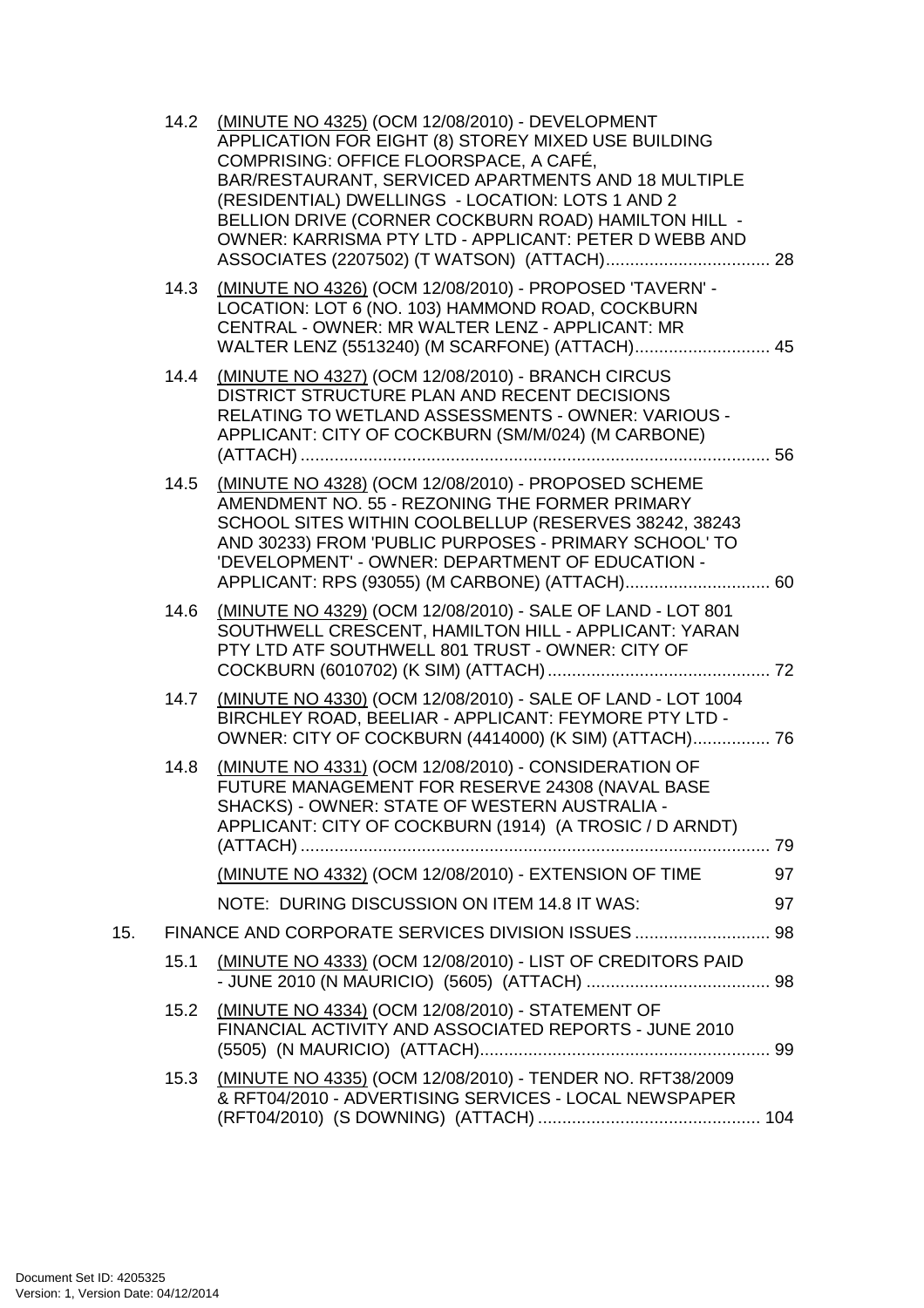| 16. |      |                                                                                                                                                                            |  |
|-----|------|----------------------------------------------------------------------------------------------------------------------------------------------------------------------------|--|
|     | 16.1 | (MINUTE NO 4336) (OCM 12/08/2010) - TENDER NO. RFT 11/2010<br>- CONSULTANCY SERVICES - ENGINEERING DESIGN                                                                  |  |
|     | 16.2 | (MINUTE NO 4337) (OCM 12/08/2010) - PERMANENT CLOSURE<br>OF MIGUEL ROAD BIBRA LAKE TO THE PASSAGE OF VEHICLES<br>- APPLICANT: CITY OF COCKBURN (ES/R/002) (V IWUOHA)       |  |
|     | 16.3 | (MINUTE NO 4338) (OCM 12/08/2010) - PERMANENT CLOSURE<br>OF HOWSON WAY BIBRA LAKE TO THE PASSAGE OF VEHICLES<br>- APPLICANT: CITY OF COCKBURN (ES/R/002) (V IWUOHA)        |  |
|     | 16.4 | (MINUTE NO 4339) (OCM 12/08/2010) - TEMPORARY CLOSURE<br>OF A SECTION OF LINKAGE AVE IN COCKBURN CENTRAL TO<br>THE PASSAGE OF VEHICLES (4200A) (S HUSSAIN) (ATTACH)  124   |  |
|     | 16.5 | (MINUTE NO 4340) (OCM 12/08/2010) - TEMPORARY CLOSURE<br>OF LYON ROAD IN HARVEST LAKES SUBDIVISION IN ATWELL<br>TO THE PASSAGE OF VEHICLES (4292) (S HUSSAIN) (ATTACH) 127 |  |
| 17. |      |                                                                                                                                                                            |  |
|     | 17.1 | (MINUTE NO 4341) (OCM 12/08/2010) - ADOPTION OF<br>CHILDREN'S SERVICES STRATEGIC PLAN (CR/M/004) (G                                                                        |  |
| 18. |      |                                                                                                                                                                            |  |
| 19. |      | MOTIONS OF WHICH PREVIOUS NOTICE HAS BEEN GIVEN  133                                                                                                                       |  |
| 20. |      | NOTICES OF MOTION GIVEN AT THE MEETING FOR CONSIDERATION                                                                                                                   |  |
| 21. |      | NEW BUSINESS OF AN URGENT NATURE INTRODUCED BY                                                                                                                             |  |
| 22  |      | (OCM 12/08/2010) - MATTERS TO BE NOTED FOR INVESTIGATION.                                                                                                                  |  |
| 23. |      |                                                                                                                                                                            |  |
| 24  |      | (MINUTE NO 4342) (OCM 12/08/2010) - RESOLUTION OF COMPLIANCE                                                                                                               |  |
| 25  |      |                                                                                                                                                                            |  |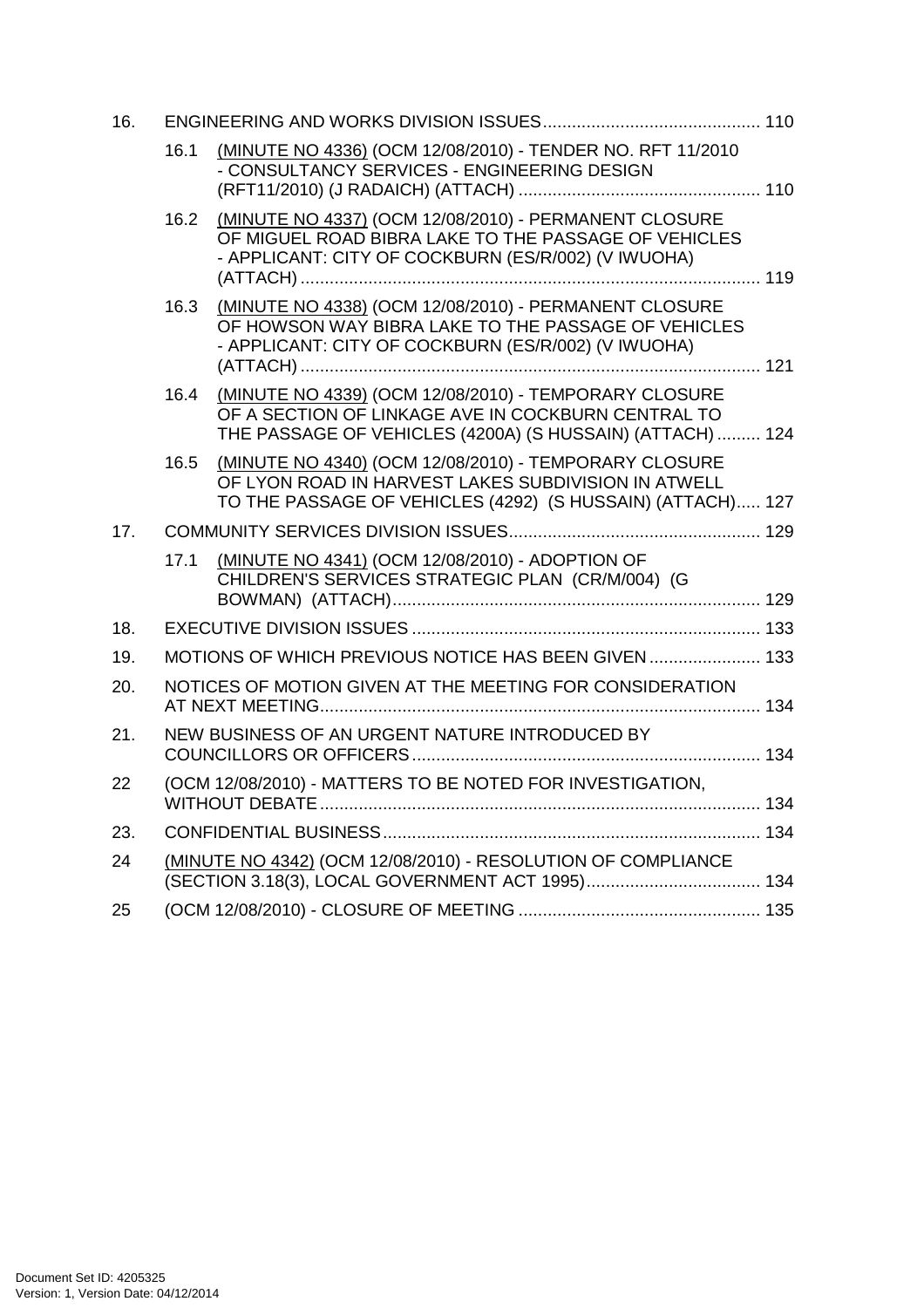Document Set ID: 4205325<br>Version: 1, Version Date: 04/12/2014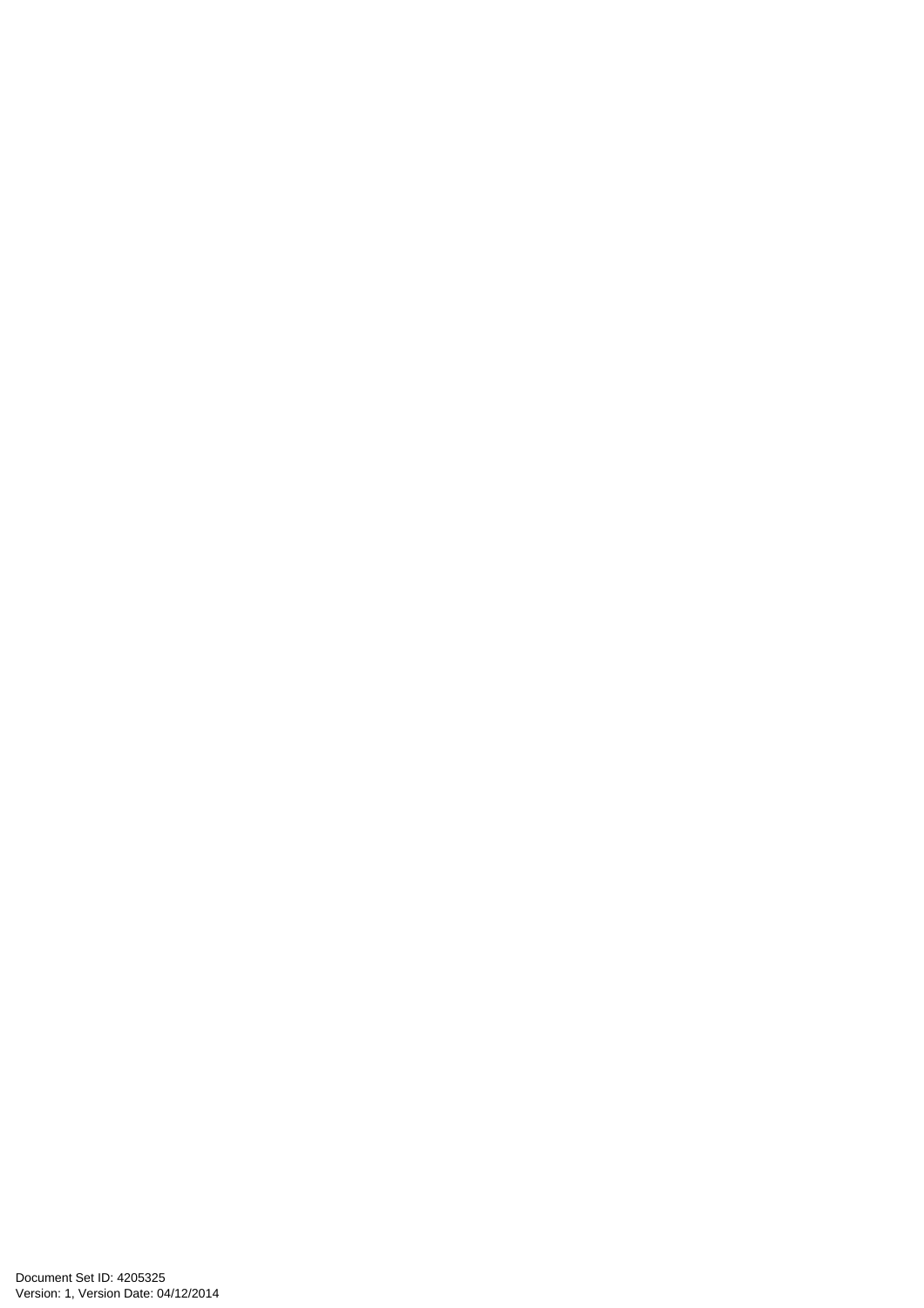# **CITY OF COCKBURN**

# **MINUTES OF ORDINARY COUNCIL MEETING HELD ON THURSDAY, 12 AUGUST 2010 AT 7:00 PM.**

#### **PRESENT:**

#### **ELECTED MEMBERS**

| Mr L Howlett        | Mayor (Presiding Member) |
|---------------------|--------------------------|
| Mr K Allen          | Deputy Mayor             |
| <b>Ms H Attrill</b> | Councillor               |
| Mr I Whitfield      | Councillor               |
| Ms L Smith          | Councillor               |
| Mr T Romano         | Councillor               |
| Mrs S Limbert       | Councillor               |
| Mrs V Oliver        | Councillor               |
| Mrs R O'Brien       | Councillor               |

#### **IN ATTENDANCE**

| Mr S. Cain                             |                          | <b>Chief Executive Officer</b>                                       |
|----------------------------------------|--------------------------|----------------------------------------------------------------------|
| Mr D. Green                            | $\blacksquare$           | Director, Administration & Community Services                        |
| Mr S. Downing                          | $\blacksquare$           | Director, Finance & Corporate Services                               |
| Mr M. Littleton                        | $\blacksquare$           | Director, Engineering & Works                                        |
| Mr D. Arndt                            | $\overline{\phantom{a}}$ | Director, Planning & Development                                     |
| Mrs L. Jakovich                        | $\overline{\phantom{a}}$ | PA to Directors Engineering & Works and Planning<br>and Development. |
| Ms L. Boyanich<br>Mrs S. Seymour Eyles | $\blacksquare$           | <b>Media Liaison Officer</b><br><b>Media Liaison Officer</b>         |

## **1. DECLARATION OF MEETING**

The Presiding Member declared the meeting open at 7.01 p.m.

The Presiding Member read out the following:

Public Meeting - Community Infrastructure Contributions Scheme

A reminder to all that the City has scheduled a community information session for 6.00 p.m. on Monday 16 August 2010 relating to the proposed Community Infrastructure Contributions Scheme.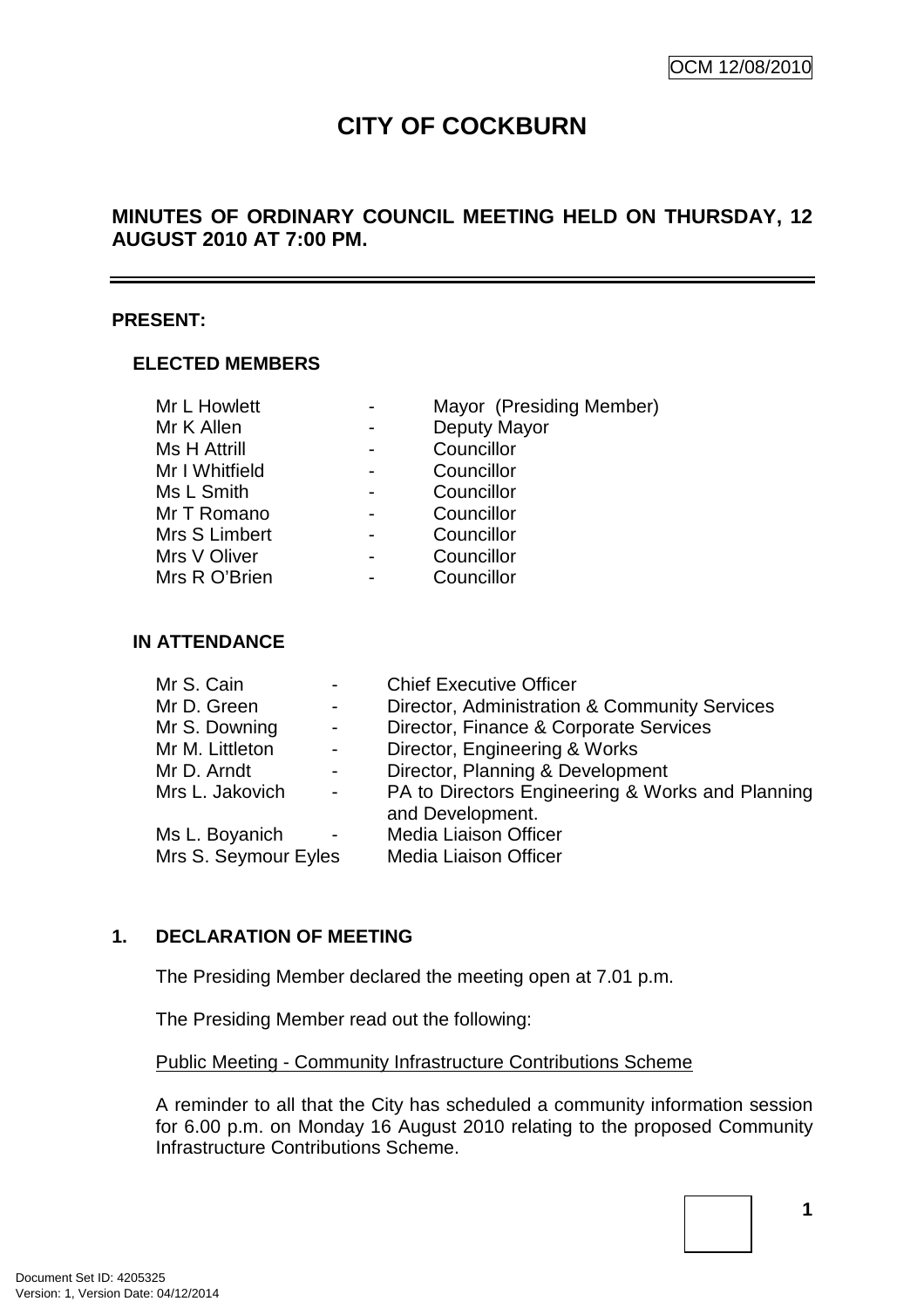### OCM 12/08/2010

A panel of experts will present on this issue and members of the community will be given the chance to ask any questions they may have.

The venue will be the City's Function Room, Administration Building.

#### Coolbellup Community Hub

The City's new Coolbellup Community Hub has opened and feedback from the community has been positive. The official opening will occur towards the end of this month.

#### Visit to Sister City Split, Croatia

My wife Patricia and I took the opportunity on a just completed holiday to Croatia and England to visit our City's Sister City, Split in Croatia.

We received a very warm welcome from Deputy Mayor Andelka Viskovic and spent time discussing various aspects of activities in both of our cities and the strong bond of friendship that exists between us.

I would also like to acknowledge the very kind assistance afforded to Patricia and myself by Mr Nikola Horvat, Director International Relations, City of Split who allocated time to highlight some of the major aspects of Split's history and importance in terms of its sister city relationships around the world.

Mr Horvat also assisted when I was required to have medical treatment in Split during our visit and I thank him for his assistance.

Indeed a formal delegation from their sister city in Chile had been received earlier in the day.

I would also like to convey the very best wishes of Mr Nikola Horvat to Mr Don Green, Director Administration and Community Services. Nikola and Don have established a very strong rapport and this augurs well for the continued building of our sister city relationship.

### B2net Stadium – Chesterfield England

While in England Patricia and I also took the opportunity to view the newest football stadium to open in the UK – the B2net Stadium in Chesterfield, England the home of the Chesterfield Football Club.

While not on the same scale as many in Australia, the stadium was designed as a multi purpose venue in order to maximise revenue and ensure the viability of the facility and includes a 10,600 seat stadium, a 300 seat banquet suite, lounges, bars and restaurants and it can be used as a pop concert venue (16,000 seat capacity).

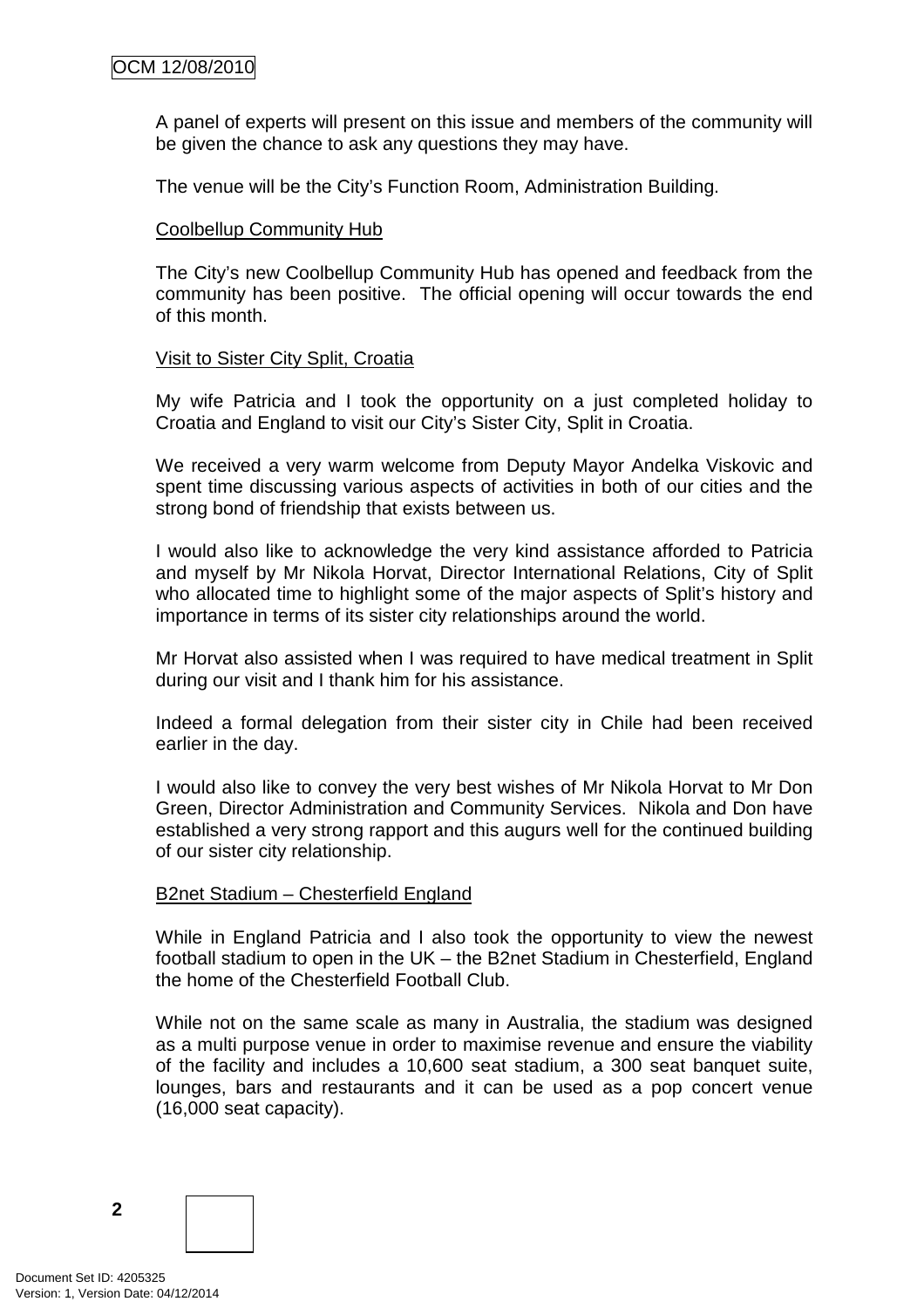Like most stadium owners today they have realised that the sports aspect is only one component of the project and the future viability of the stadium is dependent on its flexibility, robustness and of course a strong business case.

#### Youth Centre & Disability Sensory Centre

Patricia and I took the opportunity to visit the recently refurbished Youth Centre in Chesterfield and the adjoining Disability Sensory Centre in Chesterfield after reading of the details in the local newspaper.

The Youth Centre was not unlike our own except smaller in size. It was funded by the first ever Government grant from the 'unclaimed' monies fund i.e. bank deposits, etc. The Youth Centre's main focus was the arts, stage productions and a large recording studio where within a few weeks of opening they had 16 bands utilising the facility.

The Disability Sensory Centre provided the latest in terms of sensory experiences for those people suffering from various disabilities. It started with a sensory garden at the entrance while internally it had relaxation rooms, lounges, a library, meeting rooms, walkways with sensory tiles, waterfall and bubble windows, a large sensory room, hall for indoor sports, outdoor netball and basketball area with plans for a major playground based on the latest German designs for people with disabilities.

It was indeed a place of excellence for those with disabilities, the staff, families, carers and supporters.

#### Clr Sue Limbert

Clr Limbert will be leaving during tonight's meeting to fly to the eastern states so this is advice so that we are all aware when Clr Limbert excuses herself from the meeting.

### **AWARDS**

#### Cr Valma Oliver - Western Australian Local Government Distinguished Service Award

As announced at the July 2010 Council meeting, the City had been advised that Councillor Val Oliver was to be the recipient of the Western Australian Local Government Distinguished Service Award to be presented during local government week. Tonight I am pleased to further publicly acknowledge Councillor Val Oliver's contribution to local government and the community and to congratulate her on this significant achievement on behalf of elected members, staff and the community.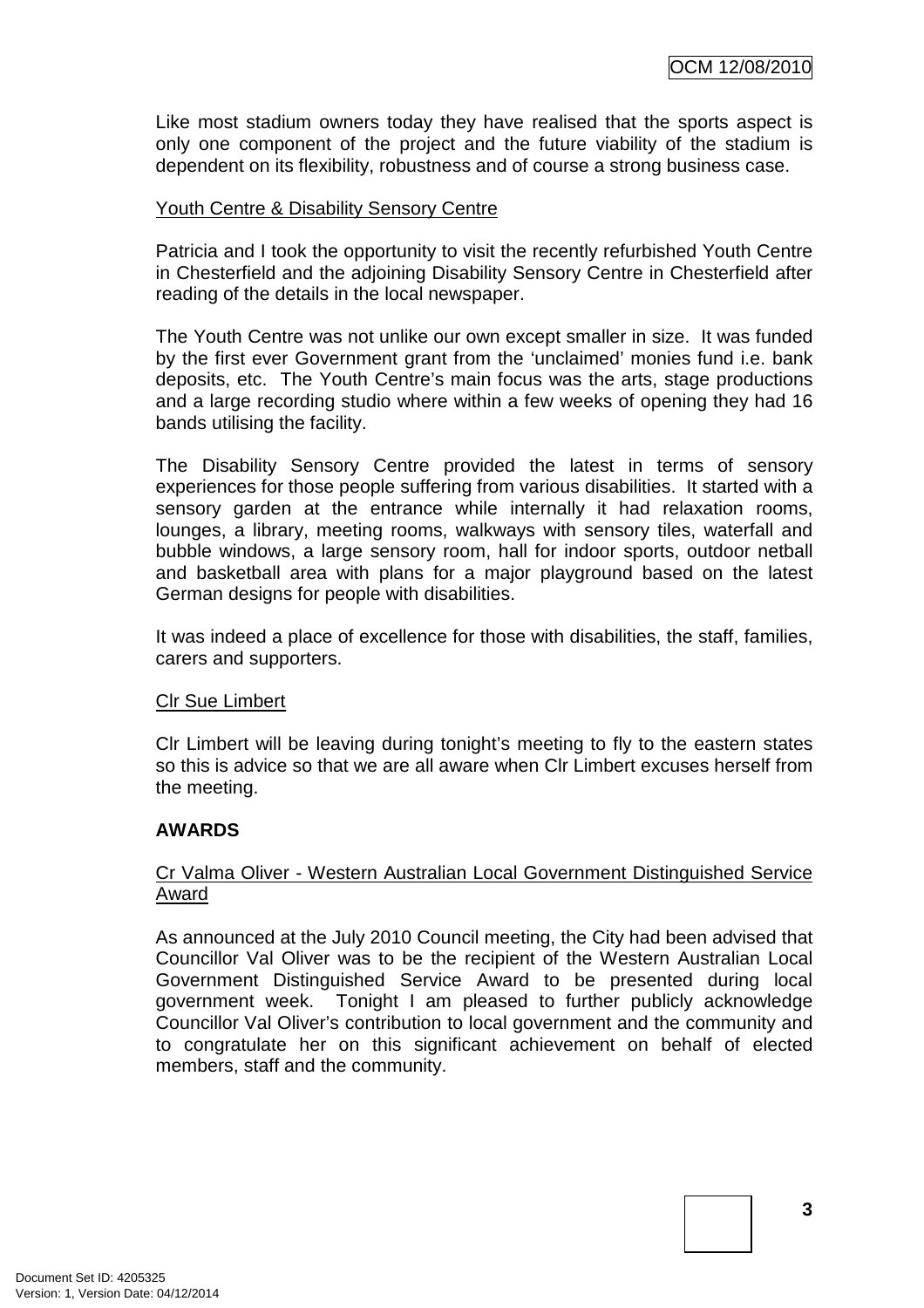### 2010 Western Australian Local Government Biodiversity Award

The City was the recipient of the above Award in recognition of its 'Landowners Biodiversity Conservation Grant Program'. The Award was presented at the WALGA Convention.

### Occupational Safety and Health Award

The City has also been the recipient of a Gold Certificate for compliance in Occupational Safety and Health Policies, Procedures and Practices using the benchmark of AS 4801:2001.

The Award demonstrates the City's commitment to ensuring a safe and healthy workplace for its employees, contractors and visitors.

# **2. APPOINTMENT OF PRESIDING MEMBER (If required)**

Not applicable.

### **3. DISCLAIMER (To be read aloud by Presiding Member)**

Members of the public, who attend Council Meetings, should not act immediately on anything they hear at the Meetings, without first seeking clarification of Council's position. Persons are advised to wait for written advice from the Council prior to taking action on any matter that they may have before Council.

### **4 (OCM 12/08/2010) - 4 ACKNOWLEDGEMENT OF RECEIPT OF WRITTEN DECLARATIONS OF FINANCIAL INTERESTS AND CONFLICT OF INTEREST (BY PRESIDING MEMBER)**

Clr. Tony Romano - Item 13.1

# **5 (OCM 12/08/2010) - APOLOGIES AND LEAVE OF ABSENCE**

**❖** Clr Carol Reeve-Fowkes - Apology

# **6. ACTION TAKEN ON PREVIOUS PUBLIC QUESTIONS TAKEN ON NOTICE**

Nil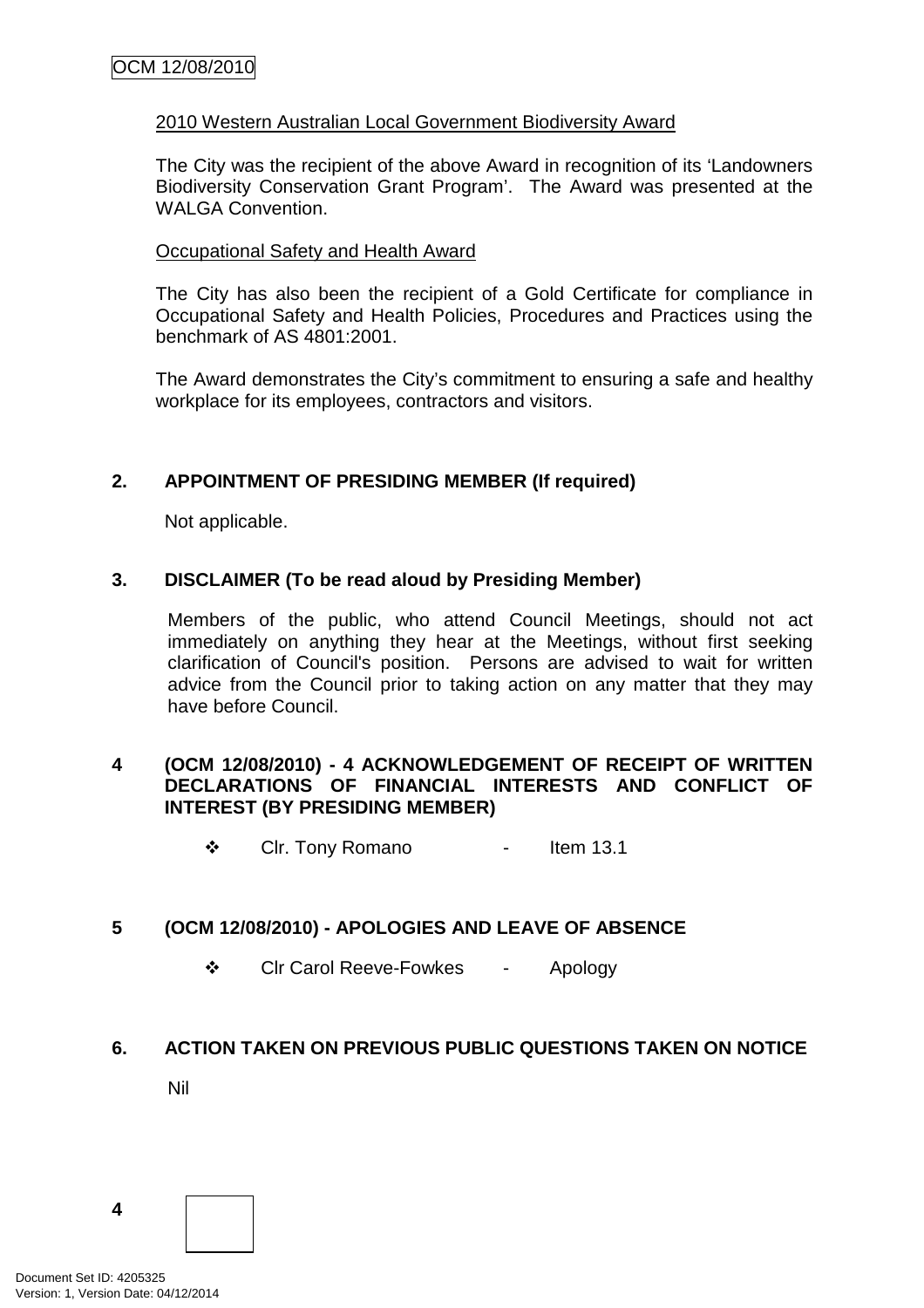### **7 (OCM 12/08/2010) - PUBLIC QUESTION TIME**

#### **Ms Dorothy Anderson, Hamilton Hill**

Agenda Item 14.1 – Consideration of adoption of Local Planning Policy (Newmarket Precinct Design Guidelines) for final approval

- Q1. Does any Councillor present have any conception of the full horror of the situation that 4-5 storied units built along Cockburn Road will present to we residents, whom you represent and if so, where is your compassion?
- A1. This is essentially a matter for individual Councillors to determine in considering the item. It should be noted that there are currently no restrictions on building height for development along Cockburn Road. The Policy (Design Guidelines) therefore seeks to establish height restrictions. The height limits proposed are consistent with those identified in the District Structure Plan for the Newmarket Precinct, which has been endorsed by the State Government.

#### **Ms Nola Waters, Coolbellup**

Agenda Item 14.8 – Consideration of Future Management for Reserve 24308.

- Q1. Why was the lease fee for Naval Base Shacks increased by nearly 100% in this year's budget when Council had not made a decision on the future management of the park?
- A1. The lease values for the Naval Base Shack sites have not been independently re-valued for a considerable time (certainly not over the last five year period). Accordingly, it was considered appropriate for the City to undertake a market revaluation of all leases, to ensure that the City was taking lease revenue which reflected market value. This is the approach the City takes in all its properties which it receives a market rental from.

The City has chosen to stage the new lease fees over a three year period, so as to manage the financial impact of this on shack lessees. Accordingly similar increases will be undertaken over the next two years and possibly beyond.

All lease funds are held in the Naval Base Shacks Reserve Fund, and are only expended on the reserve land. Due to the significant capital upgrade planned over the coming five year period, these funds will be an imperative source of revenue.

Q2. Could Item No. 14.8 Consideration of Future Management for Reserve 24308 (Naval Base Shacks) on tonight's agenda be deferred until Councillors have had an opportunity to meet with representatives of the shack community to discuss issues outlined in the background information provided by the officers of the City of Cockburn?

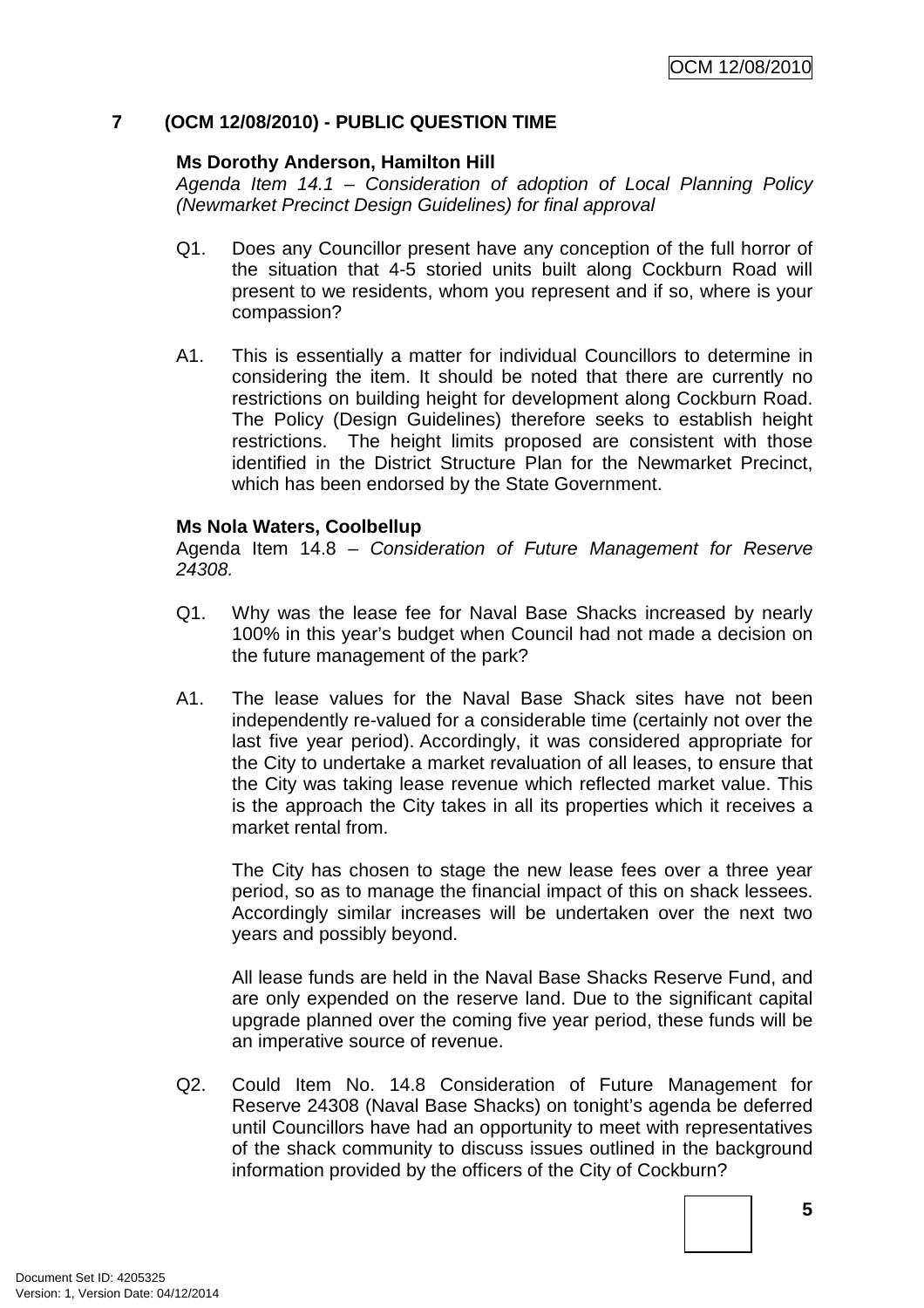A2. This is a decision for Council to consider tonight, though this is not recommended by the officers for the matter to be deferred. The report seeks to endorse a draft option in which to proceed to consultation on, and accordingly it is important that there be a process put in forward to resolve issues associated with the land.

# **Mr Grahame Aldridge, Hamilton Hill**

Agenda Item 14.2 – Development application for eight story mixed use building comprising: office floor space, a café, bar/restaurant, serviced apartments and 18 multiple (residential) dwellings – Lot 1 & 2 Bellion Drive Hamilton Hill.

Further to your correspondence I would like justification on the following:

- Q1. Why is the current proposal on Lots 1 & 2 Bellion Drive misrepresenting the District Structure Plan?
- A1. The proposal does not misrepresent the Cockburn Coast District Structure Plan. The Cockburn Coast District Structure Plan specifically refers to the enhancement of the area through the inclusion of landmark and gateway buildings. In this regard, the District Structure Plan identifies the Gateway buildings located at major entrance points in the development area.

The intersection of Cockburn Road and Rollinson Road where it will extend from Cockburn Coast Drive represents a major entrance point to the Cockburn Coast area. It is for this reason the extension from Cockburn Coast Drive is reserved as a Primary Regional Road under the Metropolitan Region Scheme, the highest order of road classification under the Region Scheme. The current Region Scheme reservation preserves and protects the future development of this major entry point.

- Q2. Where in the Newmarket Precinct does it mention **Gateway** site?
- A2. Page 37 of the Cockburn Coast District Structure Plan clearly identifies Gateway buildings up to eight (8) storeys in height in the Newmarket Precinct.
- Q3. Why is the proposed site on Lots 1 & 2 Bellion Drive allowed to be 9 storeys, even though it is proposed at 8 when the Newmarket Precinct maximum states five storey's as a maximum height, other than the **Landmark** site?
- A3. The subject land is considered to represent a Gateway site based on the guiding principles such in the Cockburn Coast District Structure Plan. The District Structure Plan refers to Gateway sites at major entrance points to the area. The DSP also states that Gateway sites will have a mandated requirement for additional street presence, addressing the corner such that a statement and sense of arrival is provided. The subject proposal is considered to do this.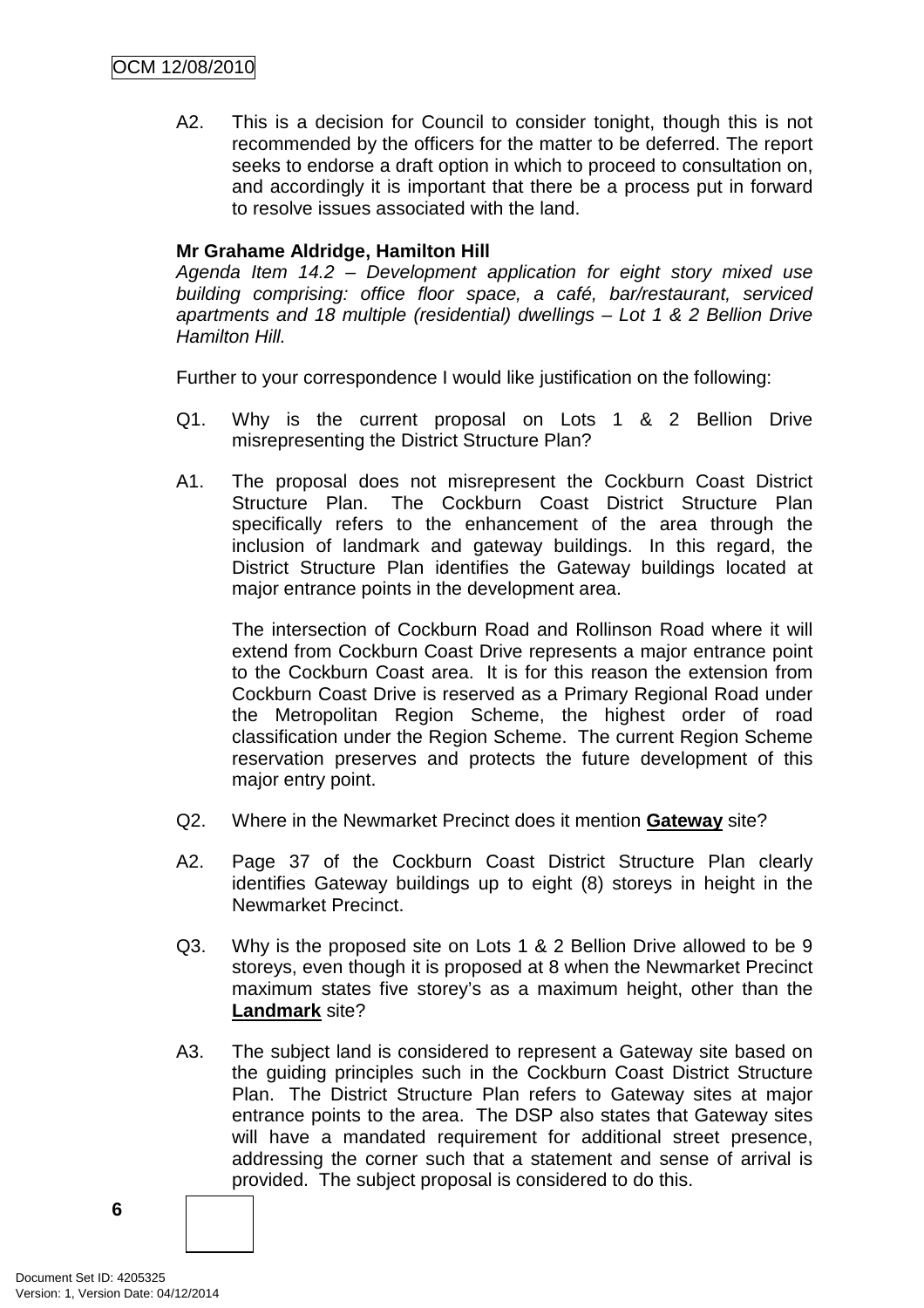### **Mr Mark Kemp, South Lake**

Agenda Item 13.1 – Minutes of the Grants and Donations Committee.

- Q1. Who does the initial diagnosis and treatment of the animals and what qualifications do they have? Should animals be taken there initially or better advised to be taken to a Vet first, i.e. Murdoch University Veterinary Hospital?
- A1. This question will need to be responded to by Native Arc.
- Q2. The keeping of native animals for public education and display requires a regulation 16 licence. Who conducts this education? Do they have the relevant qualifications and hold a regulation 16 licence as required by DEC?
- A2. This question will need to be responded to by Native Arc.
- Q3. Occupational Health and Safety As the animals are mainly treated upstairs in rooms that are carpeted and in close vicinity to volunteer and visitor areas i.e. kitchen and office, is Council aware of the serious risk of zoonic diseases being contracted by volunteers and visitors. I believe these rooms cannot be disinfected adequately due to the carpet. Who has duty of care regarding this matter?
- A3. This question will need to be responded to by Native Arc.
- Q4. Will Council or Native Arc approach other Councils for funding to offset the cost of animals brought in from these other areas?
- A4. This question will need to be responded to by Native Arc.
- Q5. Since there is no longer anyone living onsite or staying overnight what security arrangements have been made?
- A5. The building is locked by the staff after hours.
- Q6. Is the Council aware that previous sponsors who made significant donations to Native Arc no longer do so due to there being no qualified full-time carers?
- A.6 The City is not aware of any private sponsorship arrangements made with Native ARC.

#### **Items Not on the Agenda**

#### **Mr Paul Carolan, South Lake**

Q1. Is it a Worksafe standard where smoking is prohibited within a 5 metre zone around all points of access and egress to buildings around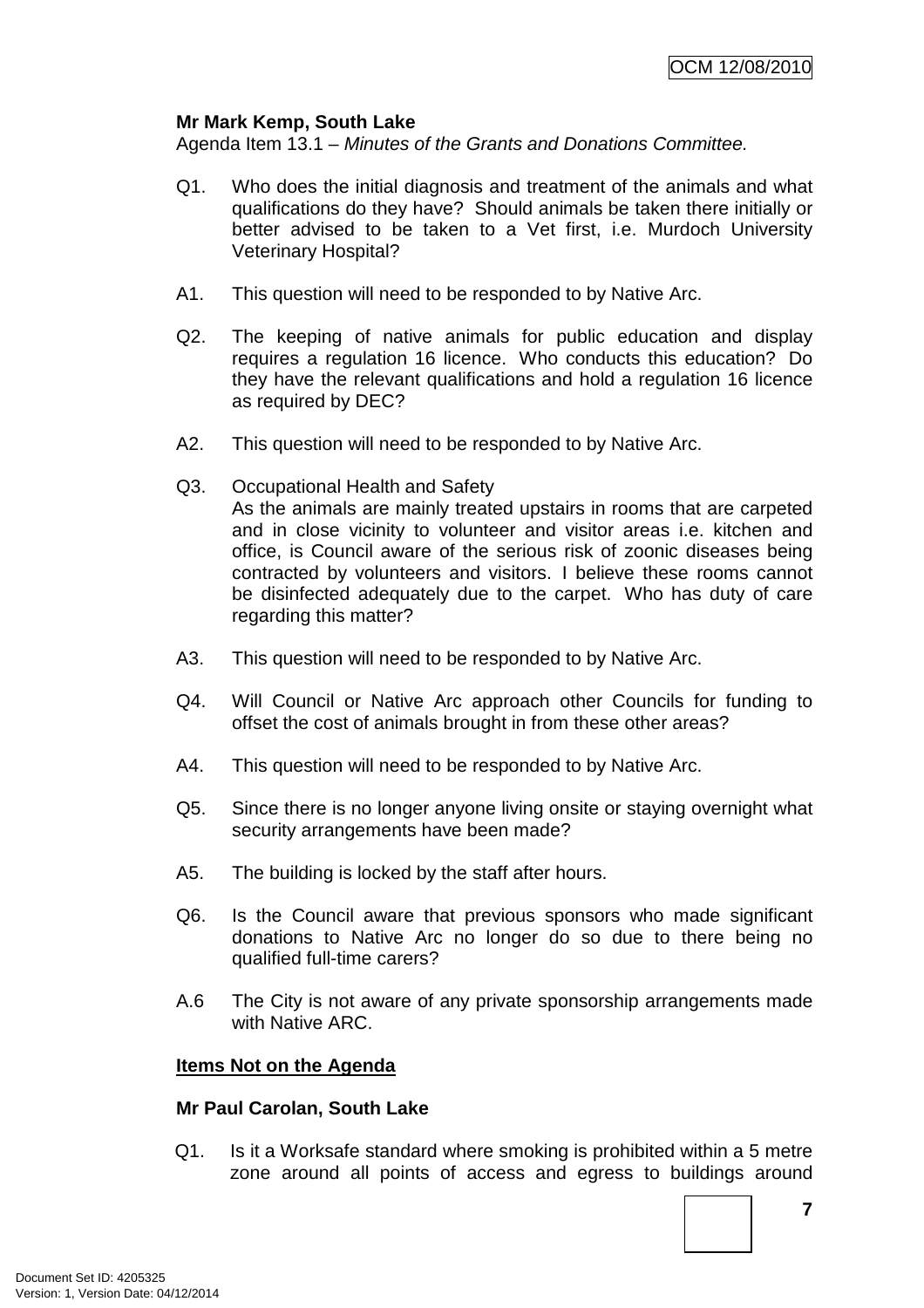Government buildings in Australia?. This now includes buildings at mining camps in the Pilbara from my own personal experience. This is done by painting a yellow line on the ground to include this distance, as well as making it the responsibility of the owners of buildings to enforce. Would the Council be willing to implement this standard to all publicly accessed premises to prevent the transfer of passive smoking in order to prevent future liability cases against the Council.?

A1. The City has endorsed a Smoke Free Policy in August 2008 and was recognised as one of the leaders in this area of preventative health because many aspects of that policy have been incorporated into new Tobacco Products Control Amendment Act which comes into force on 22 September 2010. This new legislation bans smoking in outdoor eating areas, within 10 m of playgrounds, and between the flags on beaches.

The City's Smoke Free Policy currently prohibits smoking within 10 m of a large number of places including playgrounds, and the entrance to all Council buildings. There is no evidence to suggest that people are smoking in front of the entrances to Council buildings and therefore at this time there appears to be no need to enforce a stricter policy than currently exists.

- Q2. Does this include other buildings apart from Council buildings.
- A2. Council only has the ability to actually control buildings that fall under the ownership or management of Council, so Council has put this in place since August 2008 for Council buildings and Council management.
- Q3. Does this include pubs and clubs.
- A3. Pubs and clubs are covered by the new Tobacco Control Amendment Act which is actually state legislation.
- Q4. I have noticed a lot of broken glass and rubbish around bus stops. It would be good to provide these outside all bus stops. Do we provide rubbish bins at bus stops and South Lake Shopping Centre.
- A4. We do provide tidy bins at a number of bus stops. We don't provide them at all bus stops. We do encourage people to take their litter. Bins generate waste and it gets difficult to control on occasions. We do provide them in some areas but not all areas.

### **Items on the Agenda**

### **Mr Dan Scherr, Coogee**

Item 15.3 - Tender No. RFT38/2009 & RFT04/2010 – Advertising Services – Local Newspaper.

Q1. Community Newspapers seem to have a very strong bias in favour of

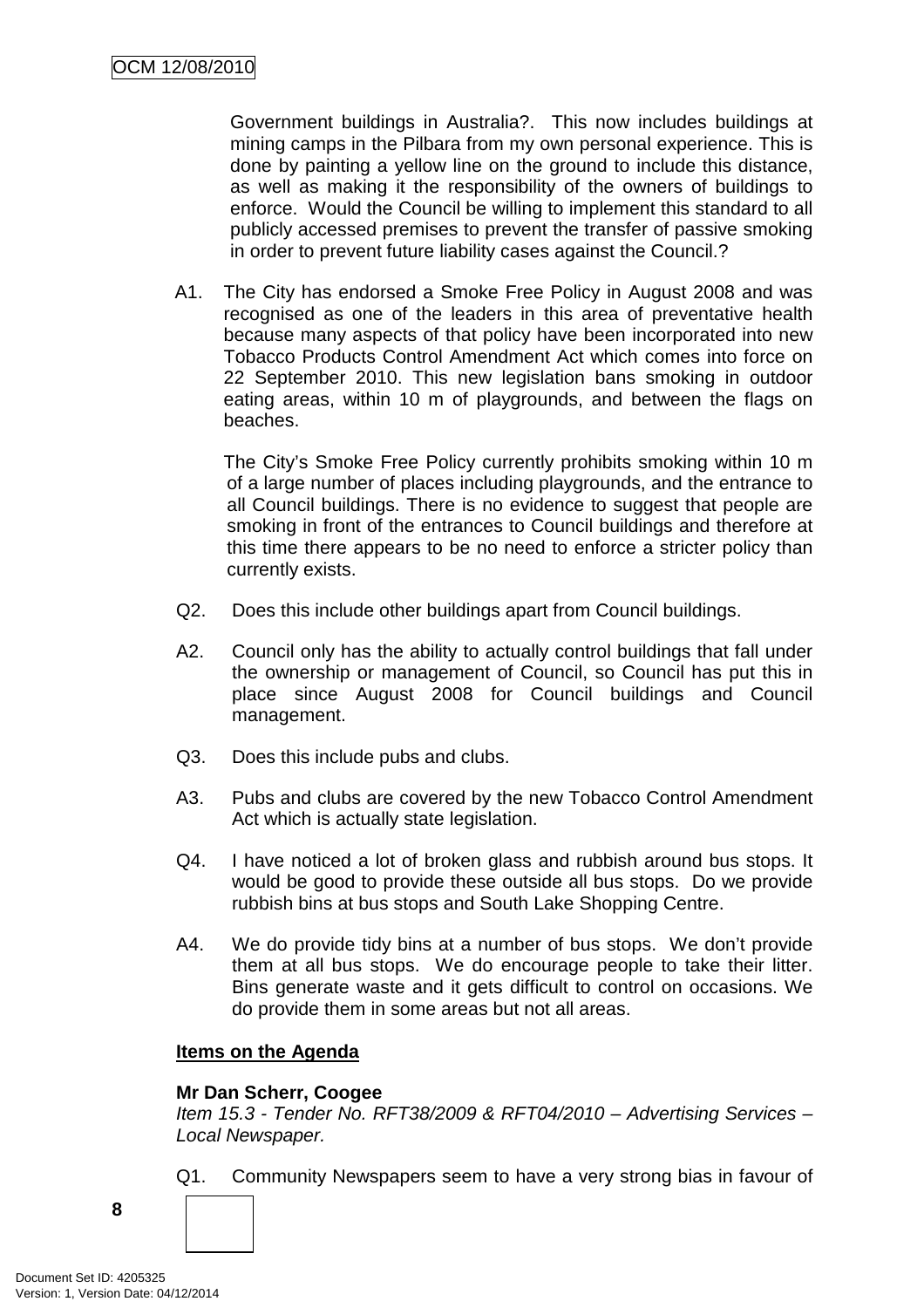the Port Coogee Development and received a lot of work with the advertising that was put in and with their editorial they picked and now it seems that Council has awarded a major media contract to Community Newspapers. Does that mean that other newspapers including the Herald will be omitted. Will that mean that Community Newspapers will be the exclusive outlet for Council information leaving other people of the City that don't read the Community Newspapers only the Herald unreached by Council's information in the form of advertising.

A1. The tender selection process the City goes through for its advertising doesn't consider the editorial content of any newspaper; that is not one of the tender selection criteria. The provision of advertising in newspapers which is predominantly confined to in this case, the City's weekly update has been the bulk of the work as you have said to the Community Newspaper Group. The City does; however, take out advertising for a variety of changes or statutory provisions in both newspapers during the course of the past year given that the City has held its advertising contract with the Community Newspaper Group. You would have noticed that, you read the Herald you have seen advertising with the City advertising the District Structure Plan changes etc. That process will continue, the City has no intention of all its advertising to be put into one newspaper; however, the information content which is our weekly update and other major events will be reported in accordance with the tender with Community Newspaper Group.

# **Ms Robyn Scherr, Coogee**

Item 14.2 – Development Application for eight storey mixed use building…..

- Q1. Election posters on the fence of Lots 1 & 2 Bellion Drive. Do we know who the principals of Karrisma Pty Ltd are.
- A1. The ownership of any company is not a relevant planning matter; the items on the Agenda are related to a planning matter. They are a Public Listed company and anyone can look this up.

# **Items Not on the Agenda**

### **Mr Ray Woodcock, Spearwood**

- Q1. Will the City of Cockburn consider building a wailing wall on the grass area between the Library and the Senior Citizen Centre.
- Q2. Will the Council tell the ratepayers of the City of Cockburn what's the total costs of the advertisement on 3 pages in the Cockburn Gazette dated 6 July concerning on the Co-Safe Service. These three pages, can you tell me the total cost for the district. The Gazette said it was a paid advertisement by the City of Cockburn.

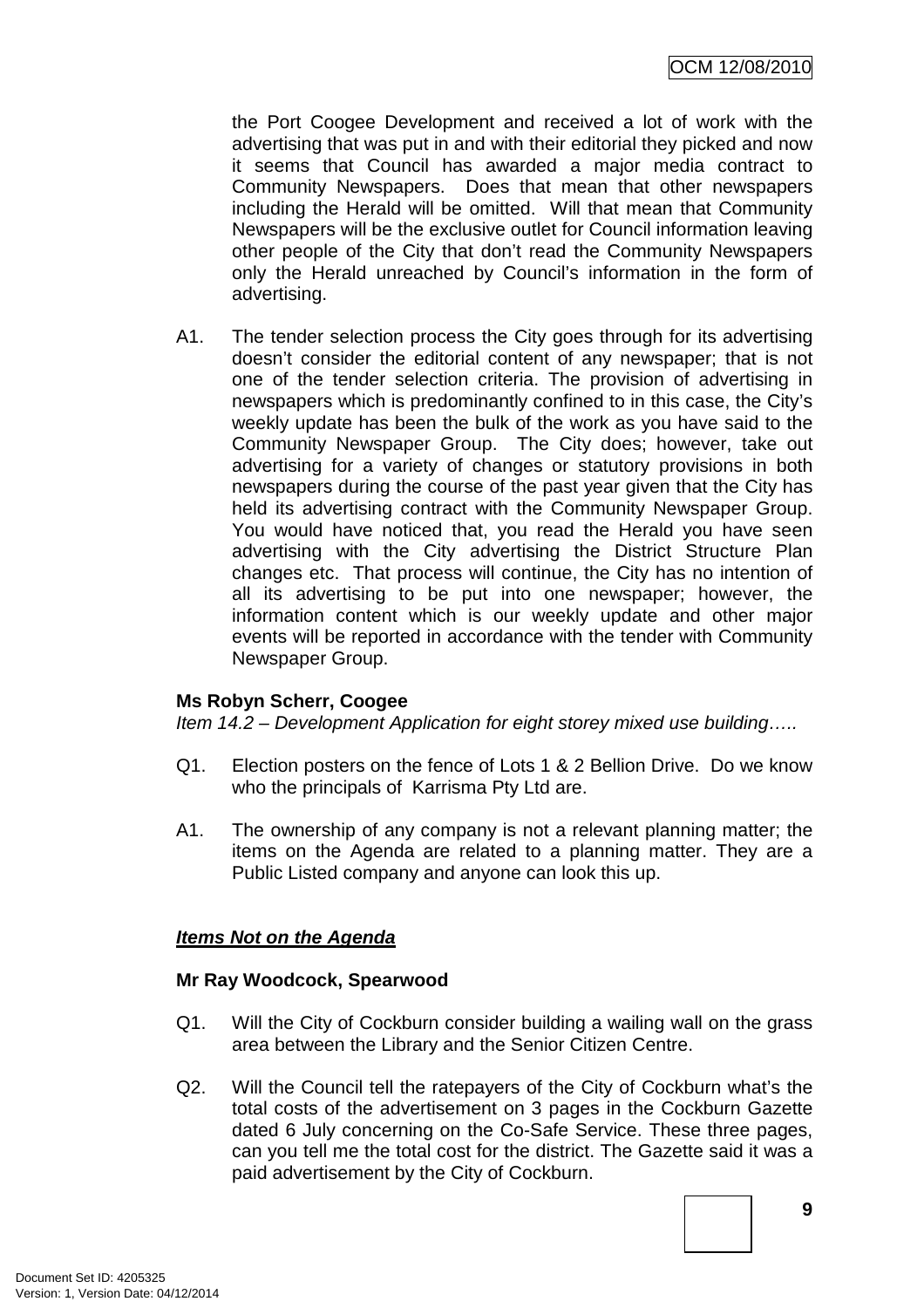- A2. The cost was approximately \$5,500.00.
- Q3. Why was it is necessary for the City of Cockburn to pay \$22,000 for consultants call Changing Directions to assist the City of Cockburn who is the best tender for the City of Cockburn.
- A3. The City from time to time will commission consultants to provide assistance in its directions. The sum of \$22,000 was paid by the City to changing Directions to assist the City to develop the scope and also to assist the City to undertake the evaluation. The sum is worthy and is for services rendered and was endorsed and consistent with their quotation and the sum was paid.
- Q4. Has anyone from the City of Cockburn looked at the poor lighting in Barrington Road. If so, what will be done to improve the street lighting, if not what will be done.
- Q5. Will anything be done to the street lighting in Barrington Road for security purposes.

A4 & 5. This will be looked into and a response sent out in writing.

### **8. CONFIRMATION OF MINUTES**

### **8.1 (MINUTE NO 4322) (OCM 12/08/2010) - CONFIRMATION OF MINUTES**

#### **RECOMMENDATION**

That Council adopt the Minutes of the Ordinary Council Meeting held on Thursday, 8 July 2010, as a true and accurate record.

#### **COUNCIL DECISION**

MOVED Clr S Limbert SECONDED Clr V Oliver that the recommendation be adopted.

**CARRIED 9/0**

### **9. WRITTEN REQUESTS FOR LEAVE OF ABSENCE**

Nil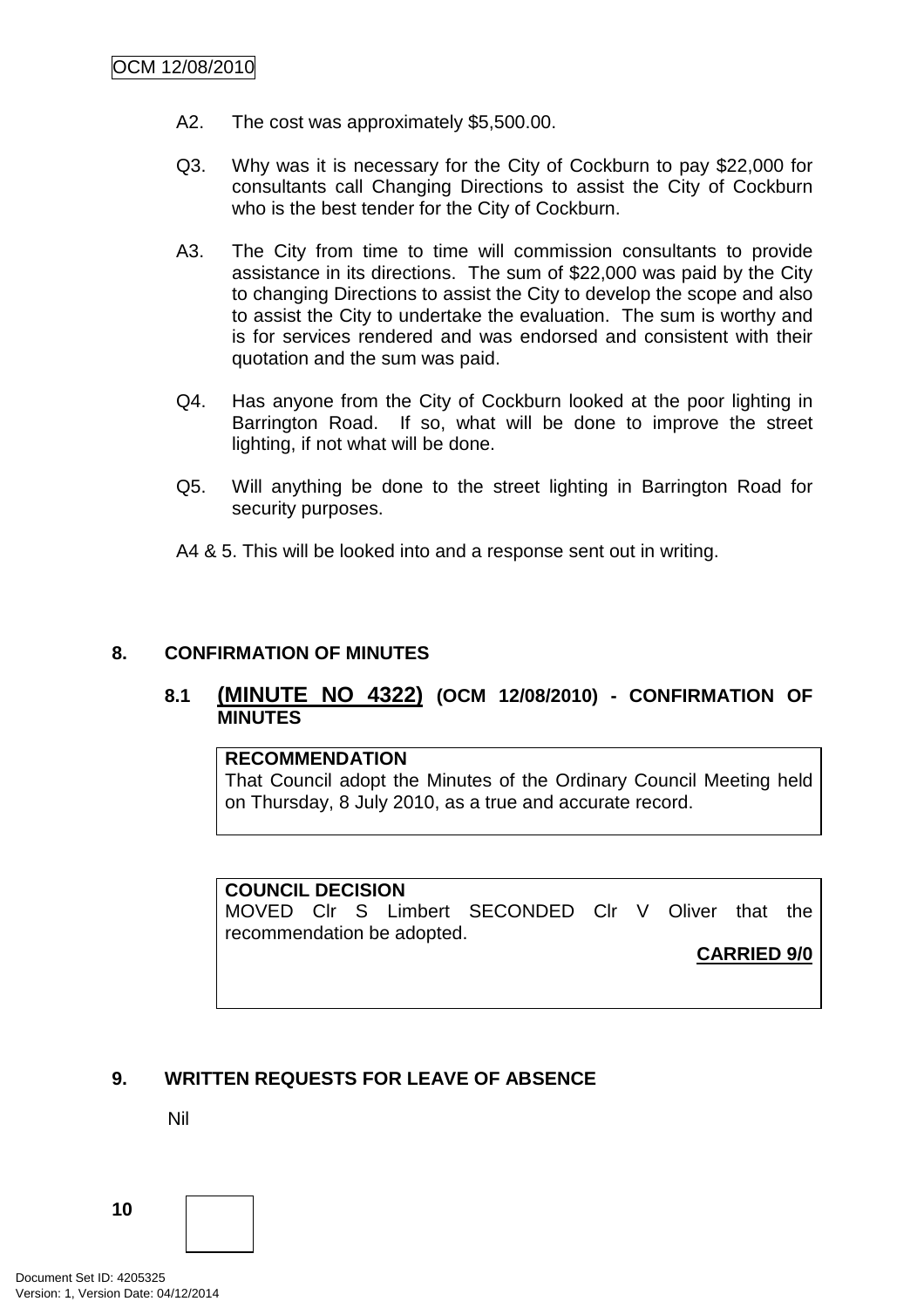# **10 (OCM 12/08/2010) - DEPUTATIONS AND PETITIONS**

 Clr O'Brien on behalf of Ratepayers re Community Infrastructure Contributions Scheme.

### **11. BUSINESS LEFT OVER FROM THE PREVIOUS MEETING (If adjourned)**

Nil

# **12 (OCM 12/08/2010) - DECLARATIONS OF COUNCILLORS WHO HAVE NOT GIVEN DUE CONSIDERATION TO MATTERS IN THE BUSINESS PAPER**

Nil.

### **13 (OCM 12/08/2010) - COUNCIL MATTERS**

**NOTE:** AT THIS POINT IN THE MEETING, THE FOLLOWING ITEMS WERE CARRIED BY AN "EN BLOC" RESOLUTION OF COUNCIL:-

| 14.3 | 15.1 | 16.1 | 17.1 |
|------|------|------|------|
|      | 15.2 | 16.2 |      |
|      |      | 16.3 |      |
|      |      | 16.4 |      |
|      |      | 16.5 |      |

CLR ROMANO LEFT THE MEETING AT THIS POINT, THE TIME BEING 7.36 P.M.

### **DECLARATION OF INTERERST**

THE Presiding Member advised the meeting that he had received a Declaration of Interest as follows:

### **CLR TONY ROMANO**

Declared an Impartiality Interest in Item 13.1 "Minutes of the Grants and Donations Committee Meeting – 19 July 2010" pursuant to Regulation 11 of the Local Government (Rules of Conduct) Regulations 2007.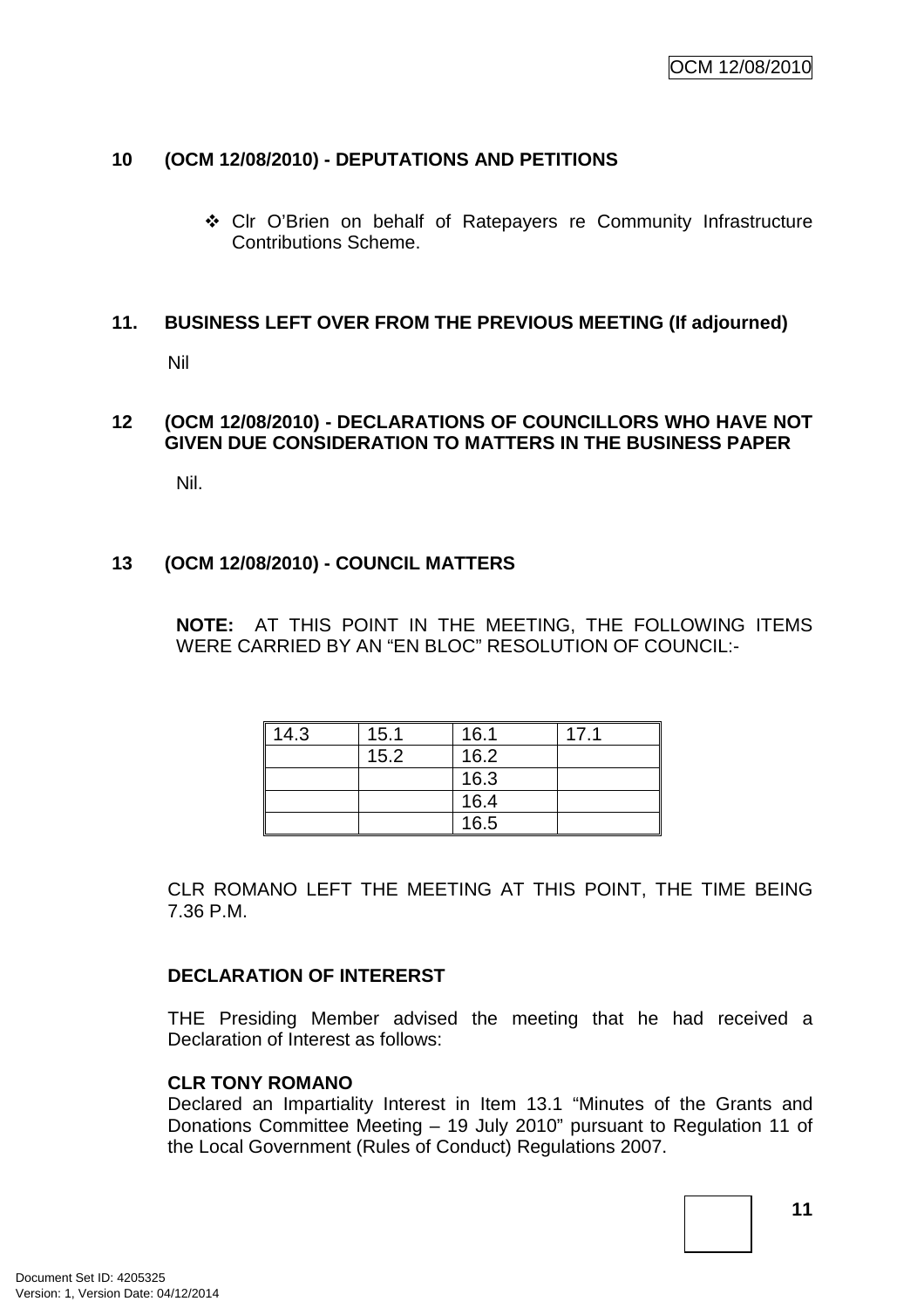The nature of his interest is that he is an office bearer of the Melville-Cockburn Chamber of Commerce, which is subject to a recommendation to Council, as contained in the Minutes.

# **13.1 (MINUTE NO 4323) (OCM 12/08/2010) - MINUTES OF THE GRANTS AND DONATIONS COMMITTEE MEETING - 19 JULY 2010 (5930) (R AVARD) (ATTACH)**

#### **RECOMMENDATION** That Council:

- (1) receive the Minutes of the Grants and Donations Committee meeting held on 19 July 2010, and adopt the recommendations contained therein; and
- (2) approve an allocation of \$10,000, to be drawn from the adopted allocation for donations in 2010/11, to provide interim funding to the Melville/Cockburn Chamber of Commerce, to implement a review of the current organisational business model to ensure long term financial and operational sustainability.

# **COUNCIL DECISION**

MOVED Clr V. Oliver SECONDED Clr K Allen that council:

(1) receive the Minutes of the Grants and Donations Committee Meeting held on 19 July, 2010, and adopt the recommendations contained therein, subject to the deletion of sub – recommendation (4) of Item 9.2 "Grants and Donations Committee Recommended Allocations" and substituting the following:

"approve the allocation of \$10,000 to Native Arc for 2010/11 for the purpose of providing for the care of animals only"; and

(2) as recommended.

# **MOTION LOST 3/5**

MOVED Clr R. O'Brien SECONDED Clr V. Oliver that Council:

- (1) receive the Minutes of the Grants and Donations Committee meeting held on 19 July 2010 and adopt most of the recommendations contained therein; except
- (2) delete the \$51,000 grant to Native Arc and replace with a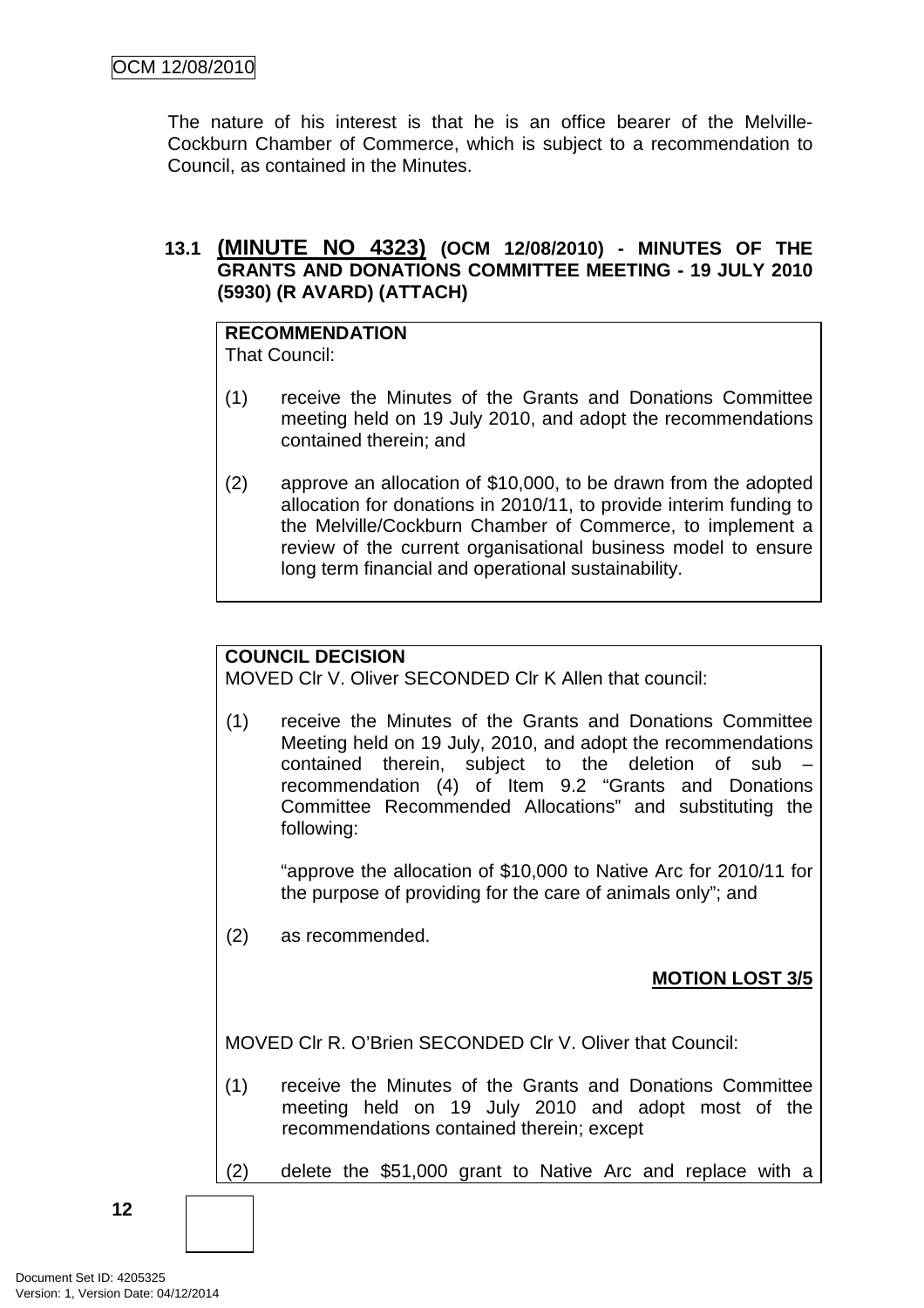\$20,000 grant to Native Arc but include a written condition that this money will be used specifically on treating injured wildlife and request a format of how Native Arc would use this money for the approval of Council prior to giving the grant money to them, and

(3) No. 2 of officer's recommendation.

# **MOTION LOST 2/6**

MOVED Clr I Whitfield SECONDED Clr L Smith that the recommendation be adopted.

**CARRIED 6/2**

# **Background**

The Council of the City of Cockburn established the Grants and Donations Committee to recommend on the level and the nature of grants and donations provided to external organisations and individuals. The Committee is also empowered to recommend to Council on donations and sponsorships to specific groups and individuals.

Council approved a budget for grants and donations for 2010/11 of \$816,057. The Grants and Donations Committee is empowered to recommend to Council how these funds should be distributed.

### **Submission**

To receive the Minutes of the Grants and Donations Committee and adopt the recommendations of the Committee.

### **Report**

The Melville Cockburn Chamber of Commerce (MCCC) is seeking interim funding of up to \$10,000 with the City's donation to be matched by the City of Melville. It is proposed this funding be made available to the MCCC prior to the usual application round to allow the MCCC to implement an urgent review of the current organisational business model to ensure long term financial and operational sustainability.

Due to the lack of a quorum for this item at the Grants and Donations Committee Meeting on 19 July 2010, the motion to recommend the approval of this request lapsed.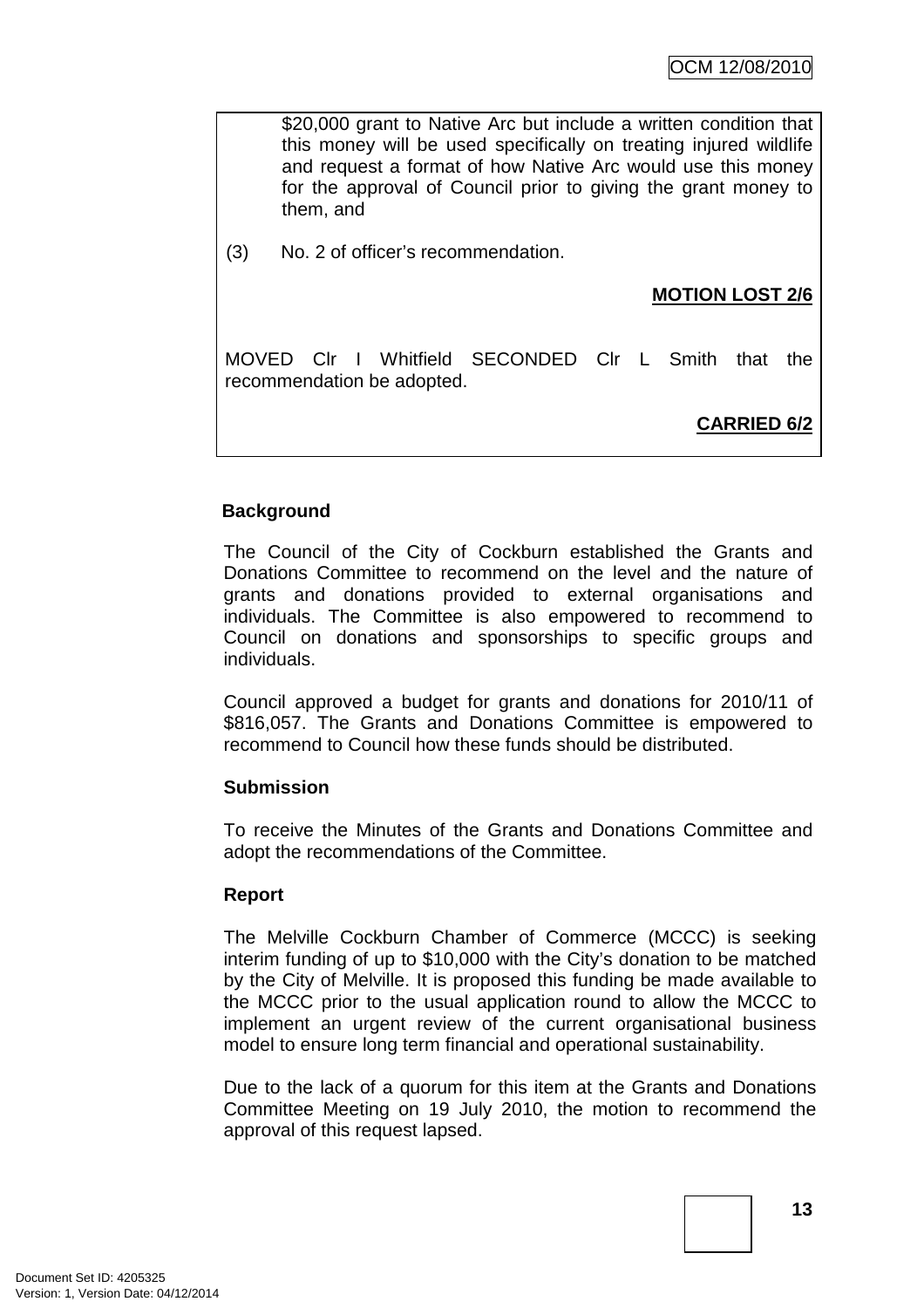The City has provided donation and sponsorship funding from the grants and donations budget to the MCCC for several years to assist with the operational cost of delivering timely information, events and services to the business community of the City of Cockburn.

| October 2006   |                          | \$20,000 |
|----------------|--------------------------|----------|
| October 2007   |                          | \$20,000 |
| September 2008 | $\overline{\phantom{0}}$ | \$20,000 |
| September 2009 |                          | \$20,000 |

#### **Strategic Plan/Policy Implications**

#### **Governance Excellence**

• To conduct Council business in open public forums and to manage Council affairs by employing publicly accountable practices.

### **Budget/Financial Implications**

Council approved a budget for grants and donations for 2010/11 of \$816,057.

Following is a summary of the proposed grants, donations and sponsorship allocations proposed by the Committee.

| <b>Committed/Contractual Donations</b>    | \$166,595 |
|-------------------------------------------|-----------|
| * Specific Grant Programs                 | \$429,462 |
| * Donations                               | \$180,000 |
| * Sponsorship                             | \$40,000  |
| <b>Total of Proposed Allocations</b>      | \$816,057 |
| <b>Total Funds Available</b>              | \$816,057 |
| <b>Less Total of Proposed Allocations</b> | \$816,057 |
| <b>Unallocated Balance</b>                |           |

\* These allocated funds are available to be drawn upon in response to grants, donations and sponsorship applications from organisations and individuals.

### **Legal Implications**

N/A

### **Community Consultation**

The position of Council is for the availability of grants and donations to be advertised through the City's website, local media, Cockburn Soundings, Council networks and related means.

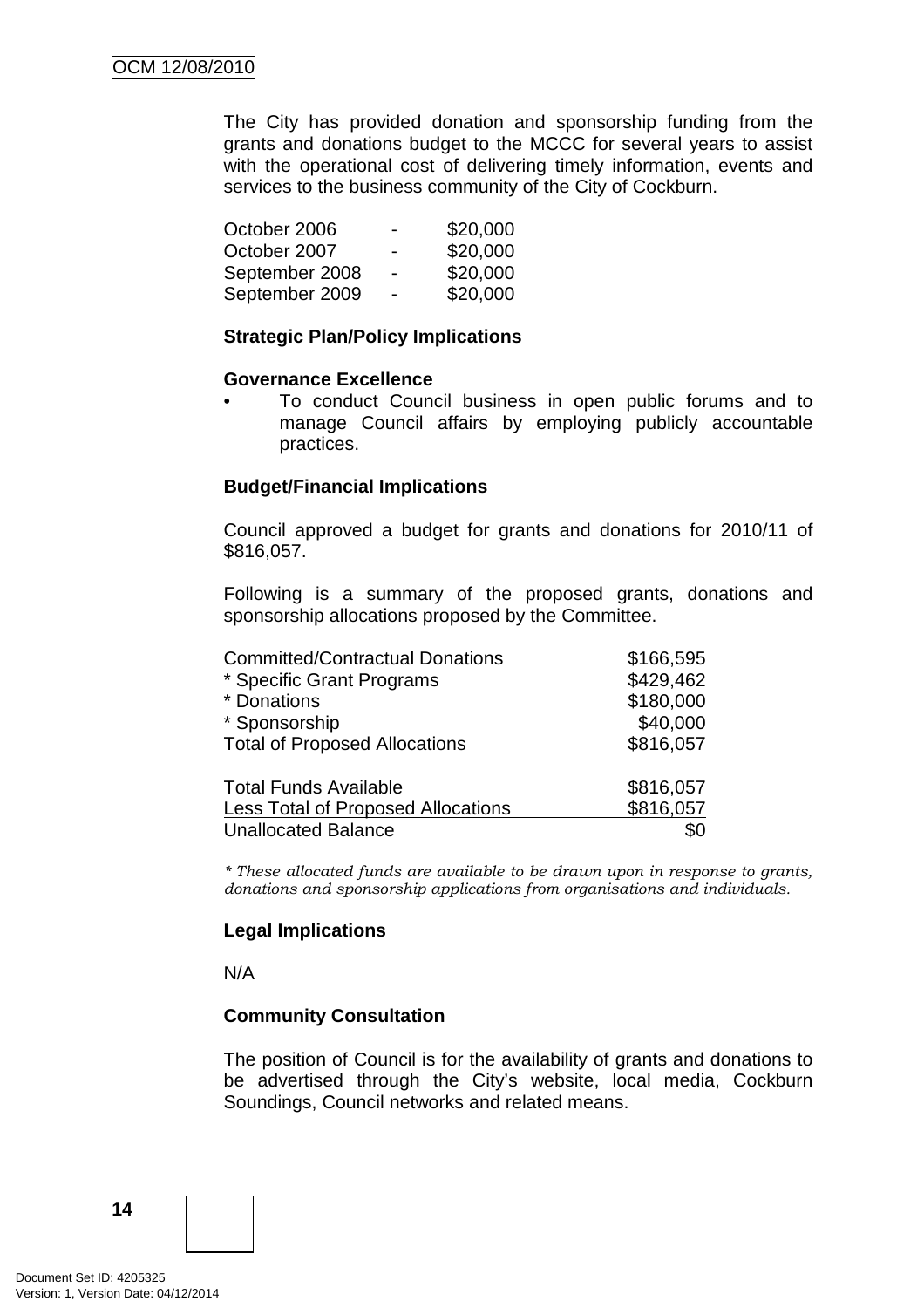It is recommended that advertising commence immediately following the Council decision in August and September 2010 to ensure a wider representation of applications.

# **Attachment(s)**

Minutes of the Grants and Donations Committee Meeting on 19 July 2010, including Summary of Grants, Donations and Sponsorship Committee Recommended Allocations 2010/11.

### **Advice to Proponent(s)/Submissioners**

The Proponent has been advised that this matter is to be considered at the 12 August 2010 Council Meeting.

### **Implications of Section 3.18(3) Local Government Act, 1995**

Nil

CLR ROMANO RETURNED TO THE MEEETING AT THIS POINT, THE TIME BEING 7.54 P.M.

THE PRESIDING MEMBER INFORMED CLR ROMANO OF THE DECISION OF COUNCIL MADE IN HIS ABSENCE.

# **14. PLANNING AND DEVELOPMENT DIVISION ISSUES**

**14.1 (MINUTE NO 4324) (OCM 12/08/2010) - CONSIDERATION OF ADOPTION OF LOCAL PLANNING POLICY (NEWMARKET**  PRECINCT DESIGN GUIDELINES) FOR FINAL APPROVAL **APPLICANT: CITY OF COCKBURN - OWNER: VARIOUS (93082) (D DI RENZO) (ATTACH)** 

# **RECOMMENDATION**

That Council:

- (1) in pursuance of Clause 2.5.2(b) City of Cockburn Town Planning Scheme No. 3 ("Scheme"), adopt the Local Planning Policy for the purposes of applying Design Guidelines to the Newmarket Precinct of the Cockburn Coast District Structure Plan area with the modifications as reflected in Agenda Attachment 1 to this report;
- (2) publishes notice of the adopted Policy in accordance with Clause 2.5.3 of the Scheme; and
- (3) advise those who have made a submission of Council's decision accordingly.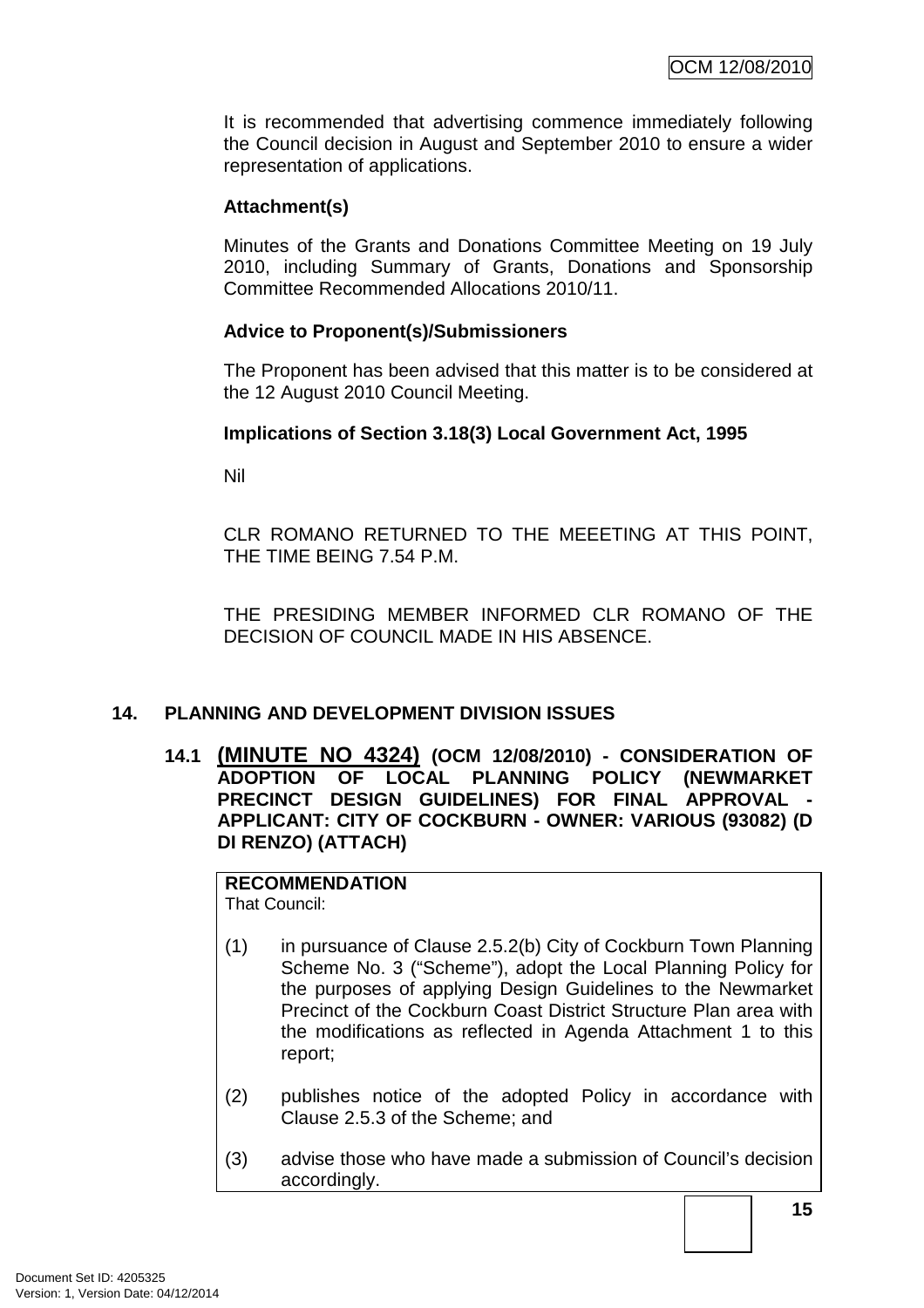# **COUNCIL DECISION**

MOVED Clr R. O'Brien that Council:

- (1) not adopt the Local Planning Policy for the purposes of applying design guidelines to the Newmarket Precinct of the Cockburn Coast District Structure Plan;
- (2) advertise the Policy for public comment, given the modifications; and
- (3) bring back to Council at a future date once the wider community has commented, for Council's decision.

# **LAPSED FOR WANT OF A SECONDER**

MOVED Deputy Mayor K Allen SECONDED Clr I Whitfield that the recommendation be adopted.

**CARRIED 8/1**

# **Background**

At the meeting of 13 May 2010 Council adopted the Draft Local Planning Policy (Newmarket Precinct Design Guidelines) ("Draft Policy") for the purposes of community consultation. The Draft Policy was subsequently advertised for public comment from 25 May 2010 to 16 June 2010. The purpose of this report is to now consider the Draft Policy for final adoption, in light of the submissions made during the public comment period.

# **Submission**

### Cockburn Coast District Structure Plan

The Cockburn Coast District Structure Plan ("District Structure Plan") has been prepared to guide future land use and transport initiatives within the area stretching between South Beach and the Port Coogee marina. The Western Australian Planning Commission ("WAPC") resolved to endorse the District Structure Plan in August 2009 (refer to Agenda Attachment 3).

The District Structure Plan sets a framework for future redevelopment of the Cockburn Coast area as an intensive, mixed use urban environment. It contains provisions relating to the desirable character of identified Precincts, including land use mix, height and built form elements. It provides a framework for guiding development, and furthering local level planning and decision making.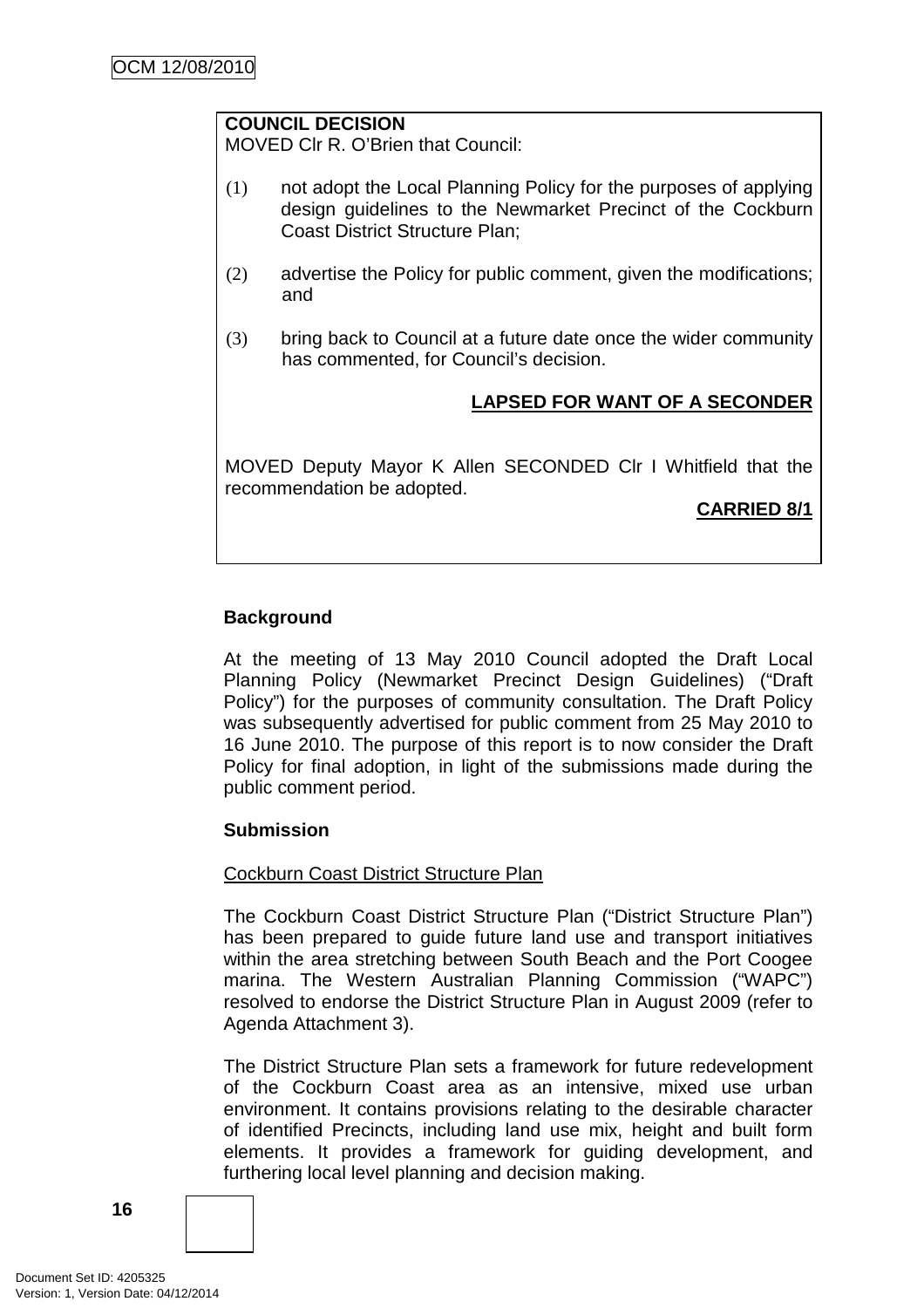The WAPC has resolved to amend the Metropolitan Region Scheme ("MRS") to rezone the North Coogee industrial area to reflect the outcomes of the District Structure Plan (MRS Amendment No. 1180/41). The MRS amendment was advertised for public comment until 14 May 2010. At the meeting of 8 April 2010 Council resolved to make a submission to the WAPC supporting the proposed MRS amendment, subject to minor modifications. This submission was sent to the WAPC on 20 April 2010.

The Draft Policy does not affect the land proposed to be reserved as 'Primary Regional Roads' reservation under the MRS. Instead, the Draft Policy seeks to ensure that future development appropriately interfaces with the eastern 'Primary Regional Roads' reservation.

It is understood that the proposed alignment of the reservation is yet to be finalised as part of the proposed MRS amendment. Notwithstanding this, the Draft Policy is constructed in such a way that it will be able to respond to any changes to the reservation which may eventuate.

#### Newmarket Precinct

The Newmarket Precinct is located within the District Structure Plan area, and is bound by Rockingham Road to the north, Cockburn Road to the west and the 'Primary Regional Roads' reservation to the south and east.

The Newmarket Precinct is the only land within the District Structure Plan area which has current urban development opportunities; given that it is zoned 'Urban' under the MRS and 'Residential', 'Business', 'Mixed Business' and 'Local Centre' under the City of Cockburn Town Planning Scheme No. 3 ("Scheme"). For this reason, management of the existing zoning provisions against the District Structure Plan's anticipated outcomes is critical. This is the key objective behind the preparation of the Draft Policy, to establish the Newmarket Precinct Design Guidelines.

The Newmarket Precinct is an emerging residential area characterised by existing commercial development along Cockburn and Rockingham Roads, which are currently zoned 'Local Centre' and 'Mixed Business'. The majority of residential development within the precinct is located on Boyd Crescent and Bellion Drive, which is currently, zoned 'Mixed Business' and 'Residential'. In addition to the existing medium density residential development, Boyd Crescent and Bellion Drive also contain a mix of other uses such as automotive mechanics and cabinetmakers on the 'Mixed Business' zoned land.

It is noted that most of this area is developed, and most properties are unlikely to be redeveloped in the short to medium term. However, there are some key sites that may be redeveloped in the short to medium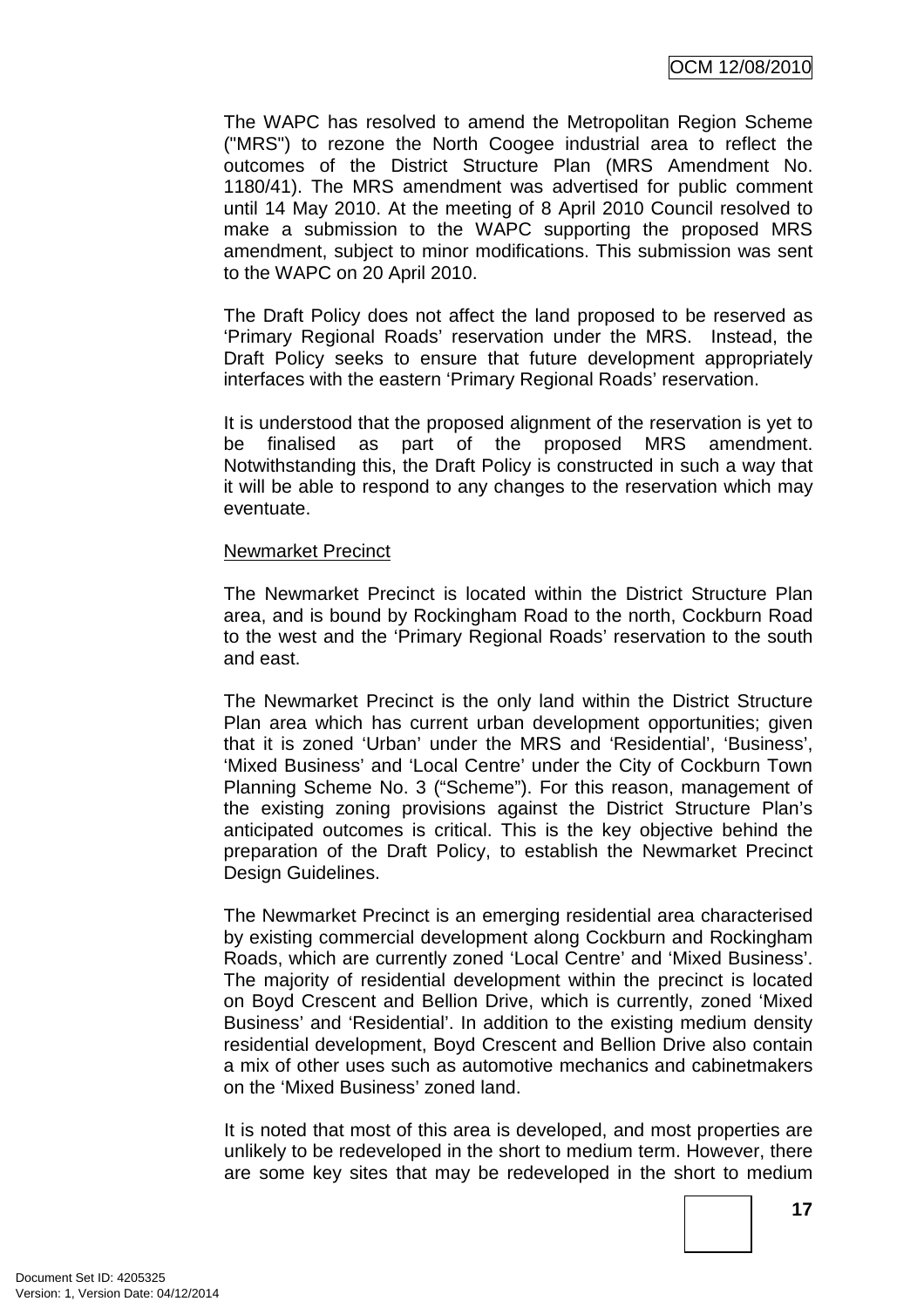term and it is still important to ensure that the zoning framework reflects the outcomes of the District Structure Plan to enable consideration of future development proposals.

### Proposed Scheme Amendment No. 82

The District Structure Plan designates three key areas within the Newmarket Precinct as follows:

- Local activity node;
- Residential area:
- \* Mixed use area.

The existing zonings within the Newmarket Precinct ('Local Centre', 'Mixed Business and 'Residential R60') do not correspond with the three areas designated in the District Structure Plan. In addition, the types of land uses that are outlined in the District Structure Plan for the three designated areas do not fit within any of the other zones under the Scheme.

To address this issue Council initiated Scheme Amendment No. 82 at its meeting on 10 June 2010. Scheme Amendment No. 82 proposes to include the local activity node; residential area and mixed use area within three new 'Special Use' zones (refer to Agenda Attachment 5). 'Special Use' zones apply to special categories of land use which do not comfortably sit within any other zone in the Scheme. For 'Special Use' zones, the permissibility of land use is set out in Schedule 4 of the Scheme, rather than being included in Table 1.

Scheme Amendment No. 82 also proposes to implement the outcomes of the District Structure Plan for the Newmarket Precinct, and facilitate appropriate interim uses on the 'Industry' zoned land with the District Structure Plan area.

At the time of writing this report, the City was awaiting consent to advertise being received from the Environmental Protection Authority ("EPA").

### Draft Local Planning Policy (Newmarket Precinct Design Guidelines)

The District Structure Plan identifies the opportunity for the Newmarket Precinct to develop as a small village with a local activity node as a focal point. This focal point will accommodate lifestyle activities, including food and beverage establishments that cater for the emerging population and will provide a variety of dwelling types. Other nonresidential uses will be supported on the basis they can successfully coexist with residential development, either within a mixed use building or on an adjoining site.

The District Structure Plan identifies that the form and scale of new development within the Newmarket Precinct is to be 'urban' in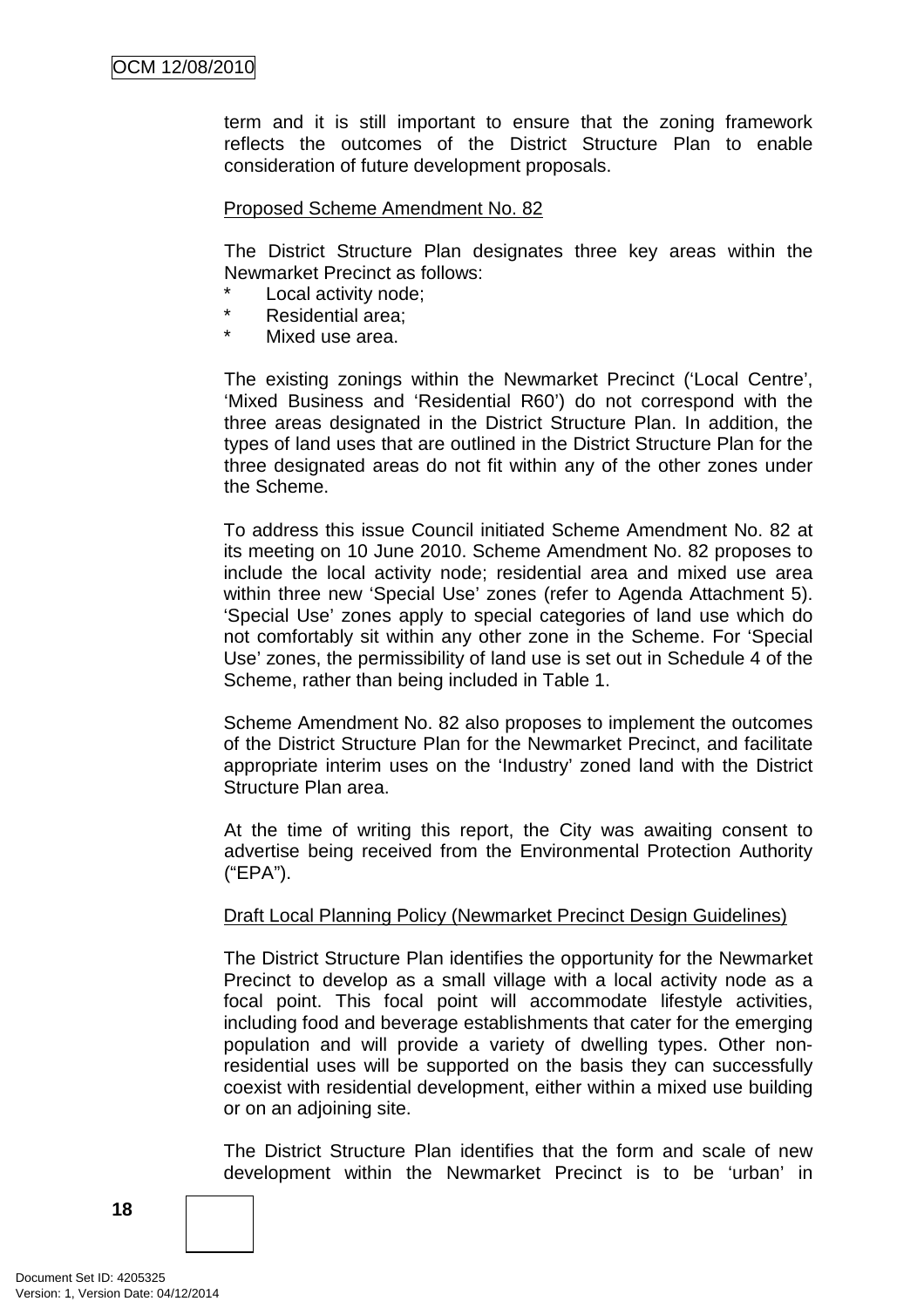character, facilitating development generally in a range of three to five storeys, complemented by significant improvements to the streetscape. Additionally, iconic development is to be facilitated through the designation of landmark and gateway site elements, commensurate with the strategic vision and objectives of the District Structure Plan.

The District Structure Plan included precinct character guidelines for each of the identified precincts. The relevant character guidelines for the Newmarket Precinct (Section 2.10.7) are provided within Agenda Attachment 4.

At the meeting of 10 June 2010 Council adopted the Draft Local Planning Policy (Newmarket Precinct Design Guidelines) for the purposes of community consultation. The Draft Policy was subsequently advertised for public comment from the 25 May 2010 to 16 June 2010. A copy of the Draft Policy is provided in Agenda Attachment 1.

The Draft Policy has been prepared to ensure that new developments within the Newmarket Precinct are consistent with the District Structure Plan.

Key objectives of the Policy are:

- To provide a mix of dwelling types to cater for a range of living options.
- \* To promote a vibrant and sustainable environment that integrates living, working and leisure opportunities.
- To encourage lower level of car dependence for those travelling to and within the area by promoting public and non-motorised transport options.
- \* To ensure that any development deals with both the designation and distribution of height across the Precinct in a comprehensive manner.
- To ensure the efficient and effective upgrade of infrastructure to support orderly development and meet the demands arising from new development.

Specific sections of the Draft Policy are discussed following.

### Residential Land Use

The Draft Policy stipulates that proposals for residential development should demonstrate diversity in dwelling types, through the incorporation of different sized and designed dwellings (as part of the one project). While it may be the case that not all dwelling types will be presented as part of one development there is an expectation that a number of different types comprise every proposal.

It also outlines that measures should be taken to ensure that the ground floor level of new residential development (fronting a public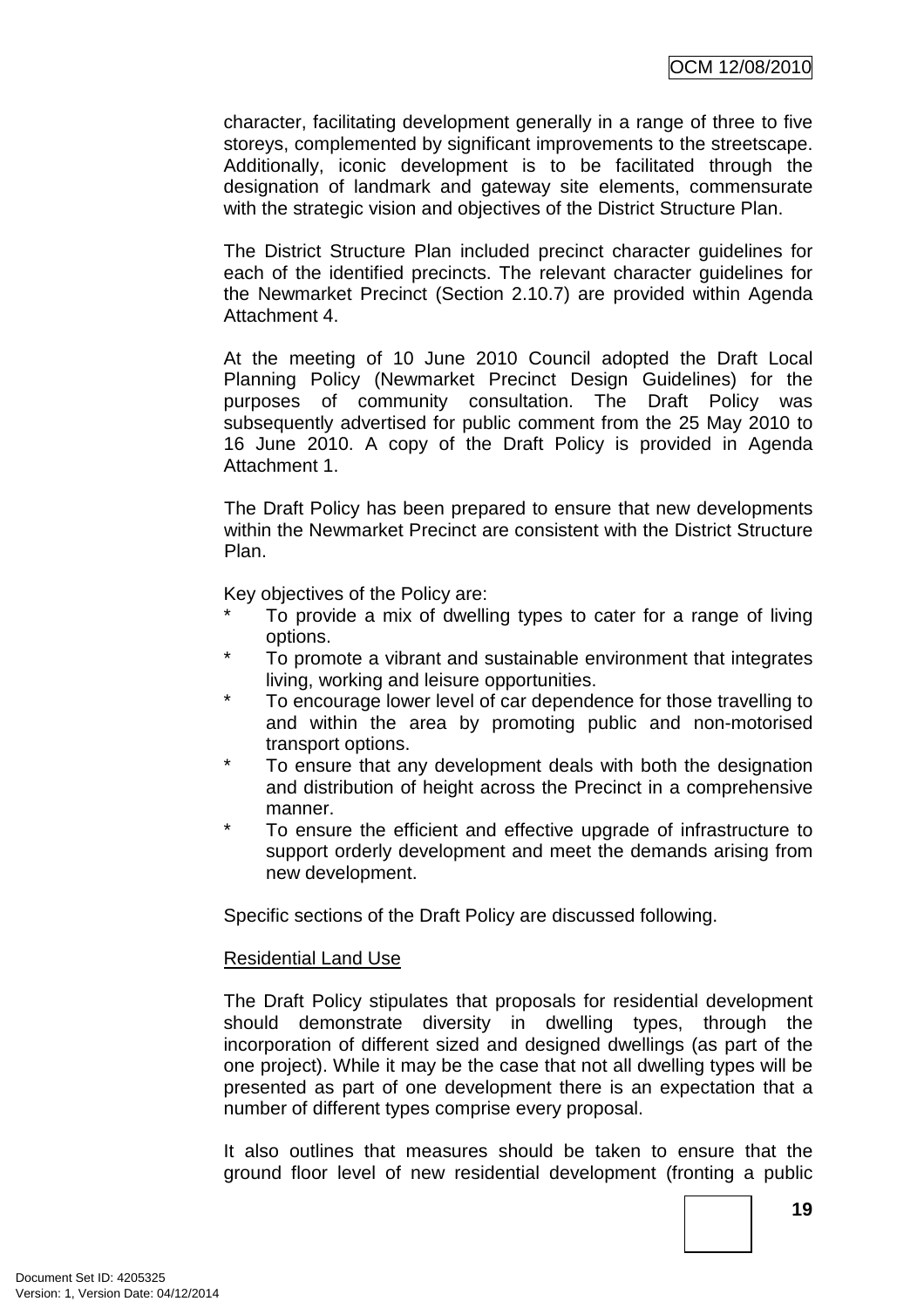street) can be converted to non-residential uses when the demand arises. This includes a minimum 3.6m floor to ceiling height at the ground floor level.

#### Mixed Use

The Draft Policy seeks to ensure that mixed use potential is created even at the early stages of development when the market might not yet support non-residential use. Buildings that front a public street should be constructed in a robust way that will allow for retrofitting to occur at a later date (e.g. residential capacity on the ground floor with the ability to retrofit into the future for commercial uses).

#### Local Activity Node

The Draft Policy outlines that large mall based retail with large expanses of car parking will not be supported; and that built form within the local activity node will be expected to have a strong interface with Cockburn Road through nil to minimum setbacks to the lot boundary. This is consistent with the objectives set out in the District Structure Plan.

### **Transport**

The Draft Policy outlines that the higher order road layout should be in accordance with the District Structure Plan, and that any development seeking alterations and/or additions to the lower road network must be supported by detailed design work to demonstrate that proposed alterations align with the intent of the District Structure Plan.

To ensure appropriate permeability, the Draft Policy outlines that development on Lot 2 Bellion Drive, Hamilton Hill will require the ceding of land and construction of an additional road network connection between Boyd Crescent and Bellion Drive, following the construction of Cockburn Coast Drive. It is expected that the land and construction of this road would be provided by the landowner.

The Draft Policy seeks to ensure that development provides a positive contribution through pedestrian-oriented uses at ground level, with consideration for non-motorised transport options. Measures include designing buildings with a focus on pedestrian and cyclist amenity and safety, while accommodating on street parking and slow vehicle speeds in certain locations.

In response to the objective for multimodal transport, the Draft Policy encourages the provision of cash-in-lieu payments for a reduction in onsite parking, and the provision of cycling end-of-trip facilities.

The Draft Policy seeks to minimise the impact of expanses of parking, and identifies that where possible parking should be located in a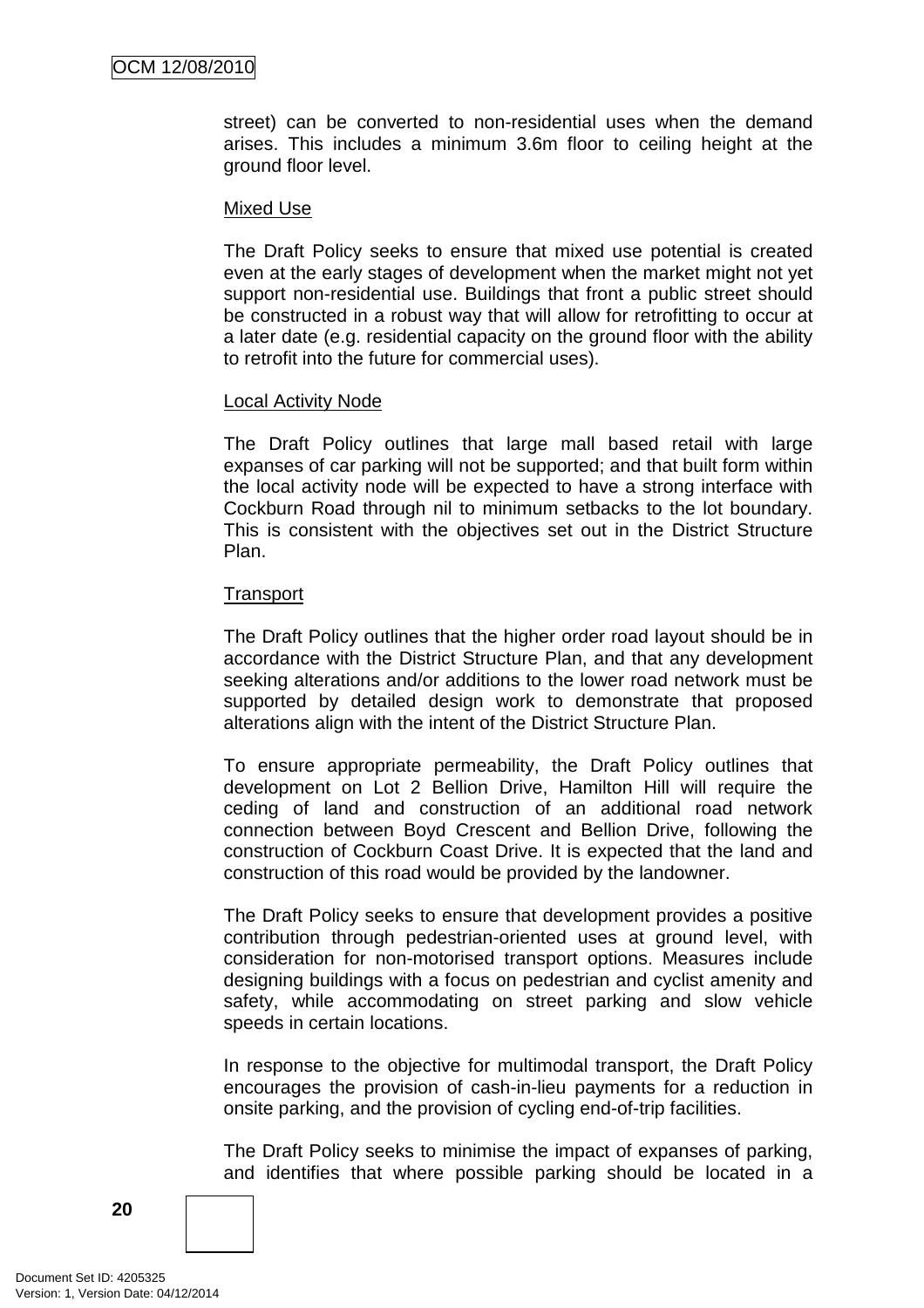basement or part basement arrangement (depending on the topography of the land).

#### Built Form

The Draft Policy seeks to ensure that all development takes into account and sufficiently responds to the key elements of the District Structure Plan and exhibits appropriate design outcomes. A number of criteria are provided for this purpose, including encouraging active frontages by maximising the number of windows and doors open to the street, and applying appropriate architectural treatments to avoid expanses of blank walls.

Design guidance is also set out to ensure that development reinforces the desired future character of the Cockburn Coast area. This will be achieved through the development of high quality structures of architectural and environmental merit which contribute to a lively streetscape, and which will complement developments on adjoining sites.

The Draft Policy sets out provisions for development abutting Cockburn Coast Drive and the Rollinson Road link (east of Cockburn Road), seeking development that is oriented and designed to provide an outlook to the road and Beeliar Regional Park, despite the fact that direct vehicular access cannot be accommodated.

### General Heights

It is acknowledged that the height and typology of development within the Cockburn Coast will be one of the project's most defining features. In this respect, it is important to ensure that any development that occurs within the Newmarket Precinct deals with both the designation and distribution of height across the area in a comprehensive manner.

The Draft Policy proposes the following maximum general heights, which are consistent with those set out in the District Structure Plan:

- \* Along Cockburn Road and Rockingham Road 4 storeys (and not exceeding 17m in height), with a maximum of 5 storeys (and not exceeding 21m in height) if a 3m terrace setback or loft level.
- \* For secondary streets throughout the precinct a maximum building height of 3-4 storeys (and not exceeding 17m in height).

#### Location of Landmark and Gateway Sites

The District Structure Plan makes provisions for a landmark site (up to 16 storeys), and gateway site(s) (up to 8 storeys) within the Newmarket Precinct (refer to Agenda Attachment 4).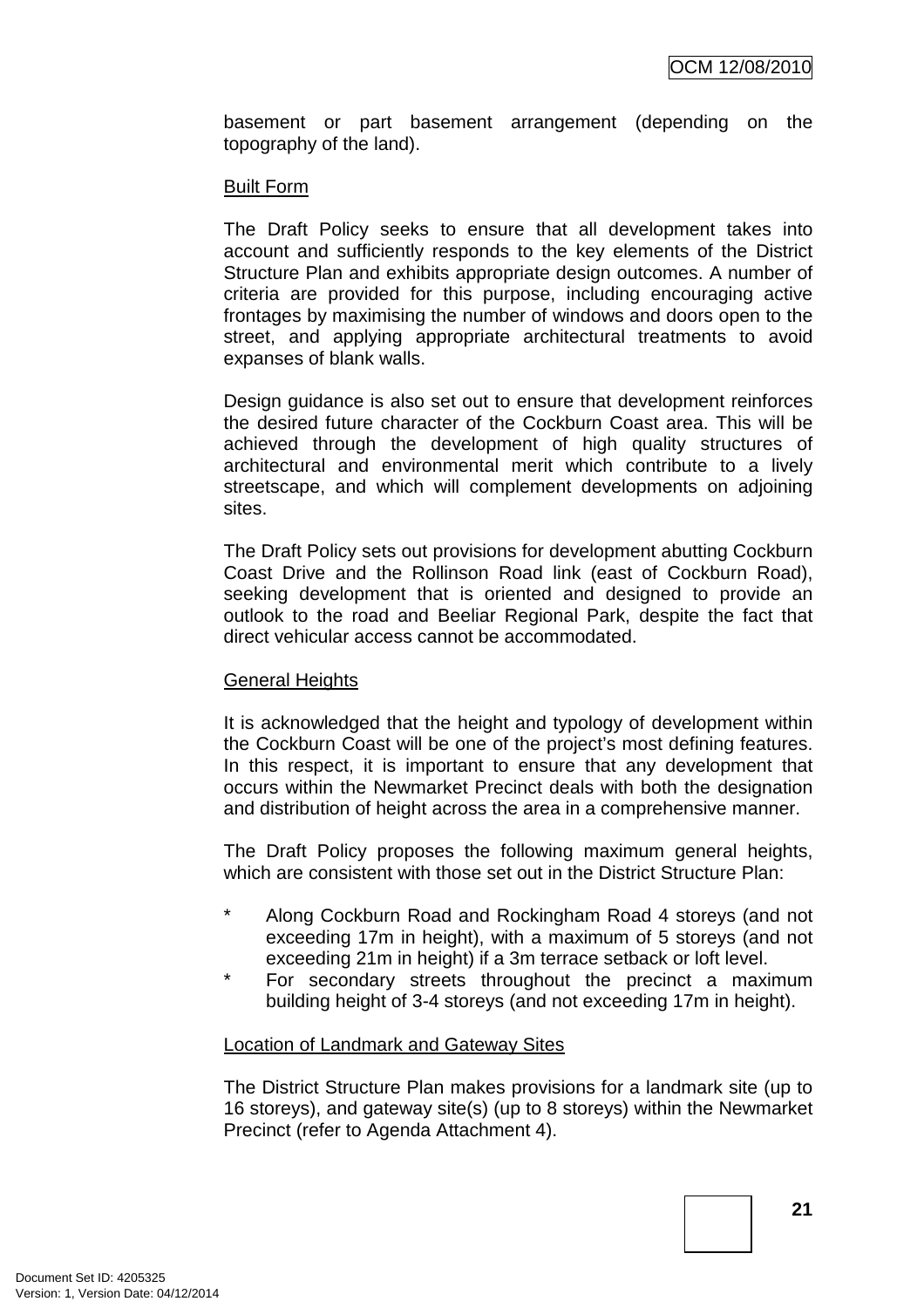While the District Structure Plan identifies a preferred location for the landmark site, it is silent on the location(s) of the gateway site(s) for the precinct.

The Draft Policy that was advertised for public comment proposed a single landmark site and two gateway sites. It set out the location for the landmark site and one of the gateway sites for the Precinct, as follows:

- The south western corner of the intersection of the future Cockburn Coast Drive and Rockingham Road is the preferred location for the landmark development as an entry statement to the project area. This is the preferred location identified for the landmark site in the District Structure Plan (refer to Agenda Attachment 4).
- A gateway site is to be located on the northeast side of the intersection between Cockburn Road and the future Rollinson Road extension to Cockburn Coast Drive. This road link will form one of the key entrances into the Cockburn Coast area.

While the Draft Policy made provision for two gateway sites, it only identified the location of one of these, as outlined above. The Draft Policy outlines that the intersection between Cockburn Road and the future Rollinson Road extension to Cockburn Coast Drive will form one of the key entrances into the Cockburn Coast area. It is therefore considered that the appropriate location for another gateway site in this area is on the south eastern side of the proposed Rollinson Road extension and Cockburn Road (south of the proposed gateway site identified in the Draft Policy and mapped on Agenda Attachment 6). These two sites would then form a gateway to Newmarket Precinct.

While this second site would form a gateway to the Newmarket Precinct, it actually falls outside the Newmarket Precinct (as designated in the District Structure Plan), and is located within the Emplacement Precinct. It is therefore recommended that the Draft Policy be modified to make provision for only one gateway site within the Newmarket Precinct. The second site will be identified through the planning for the Emplacement Precinct, which is currently zoned 'Industry' under the MRS and the Scheme.

It is also recommended that the Draft Policy identify the landmark site definitively, as it is not considered that there are any other suitable sites within the Newmarket Precinct for a landmark site.

### Provisions for Landmark and Gateway Sites Heights

The Draft Policy sets out the following height and built form specific provisions in relation to development of the landmark and gateway sites for the Precinct: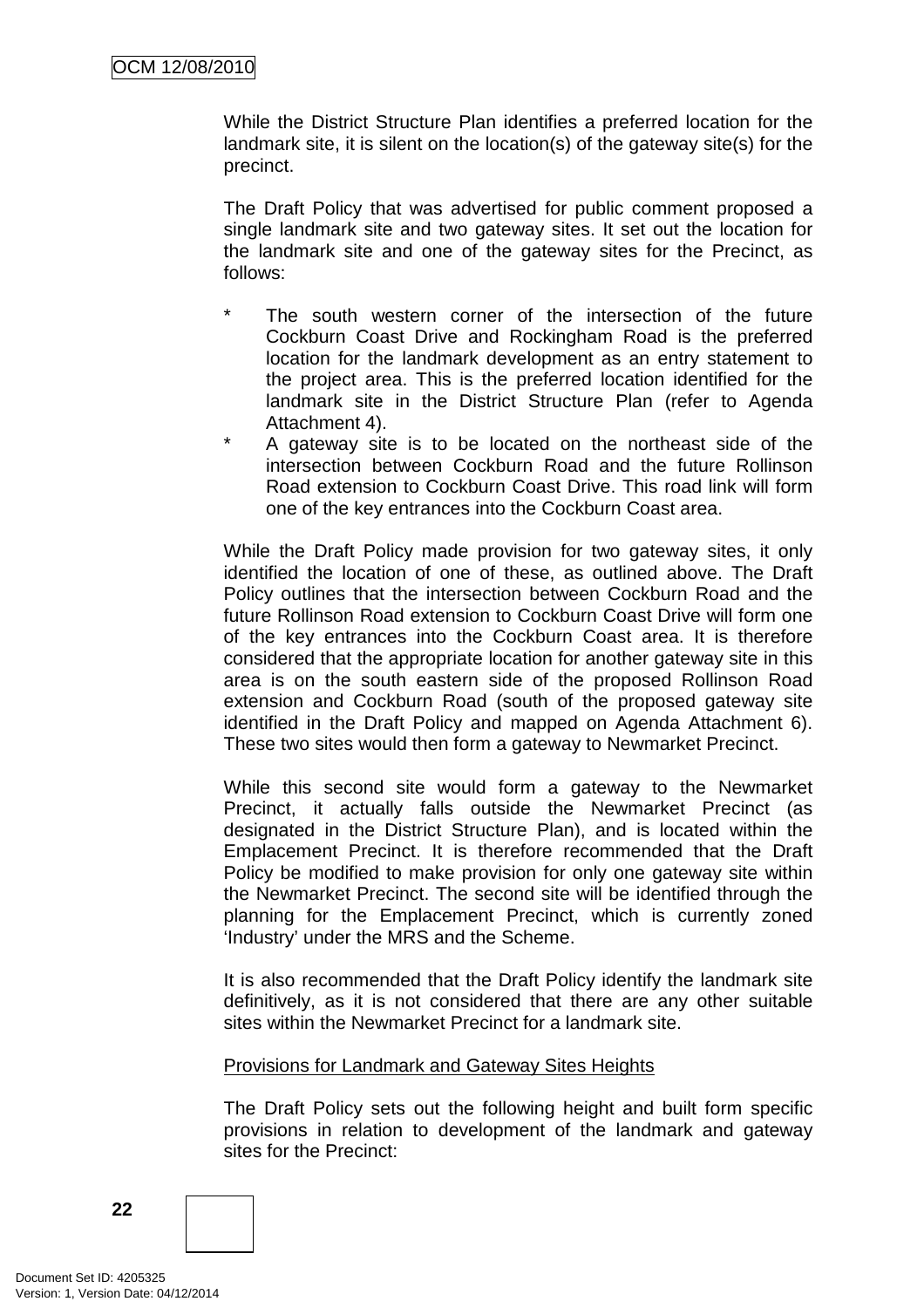- \* The landmark site development is permitted to be up to 16 storeys (and not exceeding 49m in height).
- The gateway site development is permitted to be up to eight storeys (and not exceeding 32 m in height).

#### **Signage**

Signage and other appropriate forms of advertising are accepted as elements that are integral to mixed-use locations such as the Newmarket Precinct. The Draft Policy seeks to ensure that there is not a general proliferation of signage. The acceptability of proposed signage will be based on the successful integration of signage in a manner that contributes to, and reinforces the built and streetscape environments.

### Cost Contributions

The Draft Policy that was advertised for public comment sought to cover the requirements for developer contributions towards upgrading of infrastructure and streetscapes within the Newmarket Precinct. It included a list of the types of contributions that may be required.

This clause in the Draft Policy has been reconsidered in the context of the State Planning Policy No. 3.6 (Developer Contributions for Infrastructure) ("SPP 3.6"). SPP 3.6 outlines the principles that must underpin developer contributions, and on further consideration of this matter it is considered appropriate that developers are alternatively required to undertake upgrades to infrastructure as they relate to the particular proposal. This will ensure that orderly and proper planning is achieved.

It is therefore recommended that this clause in the Draft Policy (4.0) be renamed "Standards of Development", and outline that conditions will be imposed on subdivision and development within the Newmarket Precinct requiring proponents to undertake upgrades to infrastructure and streetscapes. This will typically include (where relevant) the following works as they relate to the development:

- streets/roads (including kerbing, draining and resurfacing)
- \* service, utility and drainage upgrades
- \* streetscape elements (such as pavement, lighting, trees, furniture)
- footpaths and dual use-paths
- \* traffic management devices

#### Community Consultation

The Draft Policy was advertised for public comment for a period of 21 days, as required by the Scheme, from 25 May 2010 to 16 June 2010. A total of 30 submissions were received, with 28 of these from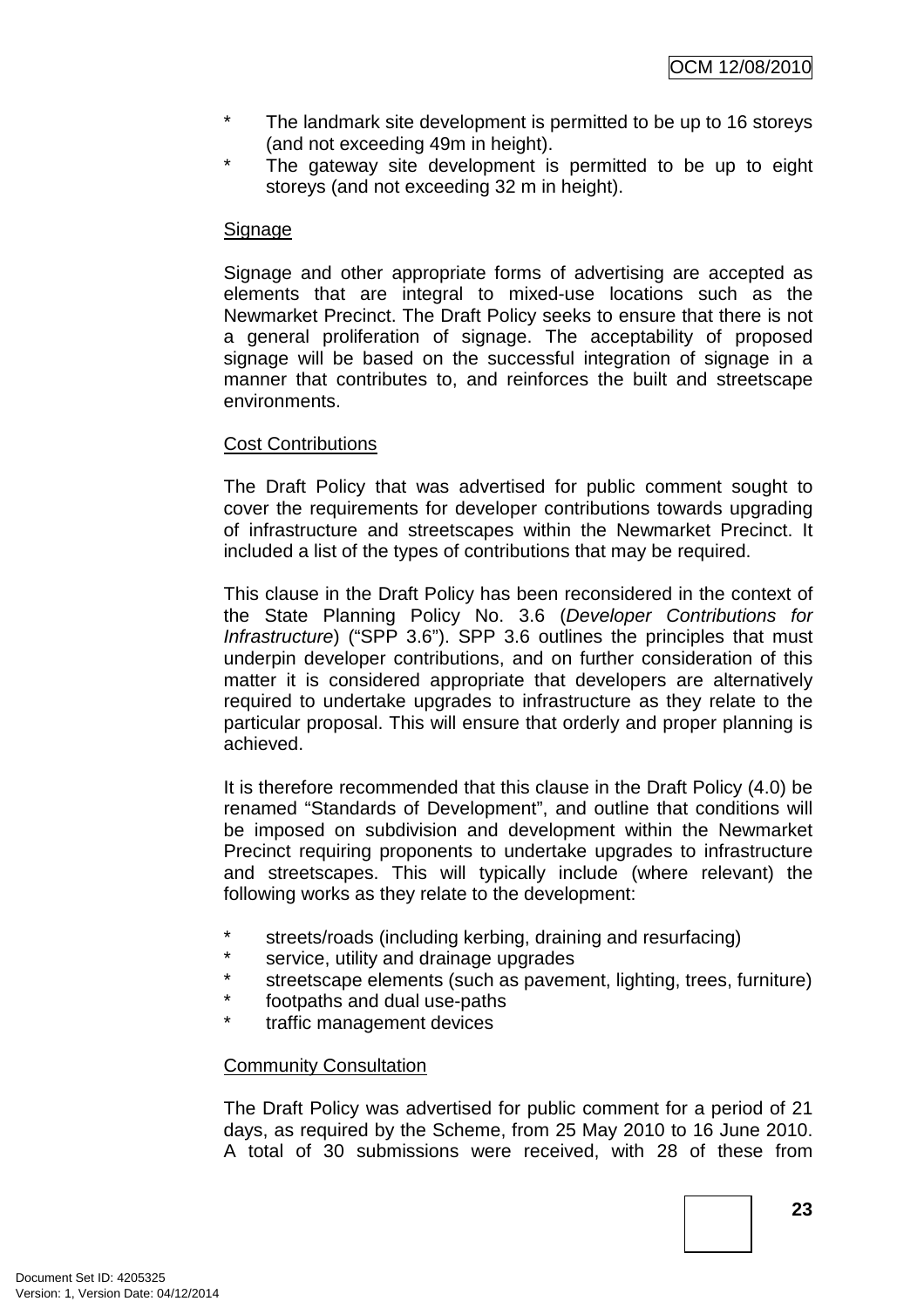landowners and members of the community, and two from government agencies.

Of the 28 submissions that were received, 19 were objections (or submissions expressing concerns), and nine were submissions of support from people in the local area but not within the Newmarket Precinct. All of the submissions are included in the Schedule of Submissions (refer Agenda Attachment 2), and all comments have been addressed in detail.

The nine submissions of support identified that development of the Newmarket Precinct would be positive for residents of Cockburn, providing an alternative to Fremantle for coastal lifestyle activity.

The key objections that were raised (relating to the Draft Policy) are discussed below.

### Proposed Heights on Cockburn Road (4 - 5 storeys)

There were 14 objections received to the proposed heights identified for Cockburn Road, for the following key reasons:

- Loss of ocean views
- Impact on amenity
- Potential overshadowing.

The Draft Policy identifies heights of 4-5 storeys along Cockburn Road, which is consistent with the heights identified in the District Structure Plan for the Newmarket Precinct (refer to Agenda Attachment 4).

It is important to note that the properties on Cockburn Road within the Newmarket Precinct are currently zoned 'Mixed Business' and 'Local Centre' under the Scheme, for which there are no specific height limits currently applicable.

There are no current height restrictions under the Scheme for the 'Mixed Business' and 'Local Centre' zone, and there are also no specific height limits under the Residential Design Codes of WA ("R-Codes") for mixed-use buildings.

State Planning Policy No. 2.6 (State Coastal Policy) includes building height limits (Section 5.3) for urban development, but these only apply to buildings within 300m of the horizontal setback datum. The Newmarket Precinct falls outside of this area therefore these heights limits are not applicable.

This means that under the current zoning and within the current planning framework there are no specific height restrictions applicable to proposals on Cockburn Road. Development proposals would be assessed against provisions of the Scheme and the R-Codes, which include plot ratio controls. Therefore by identifying maximum heights,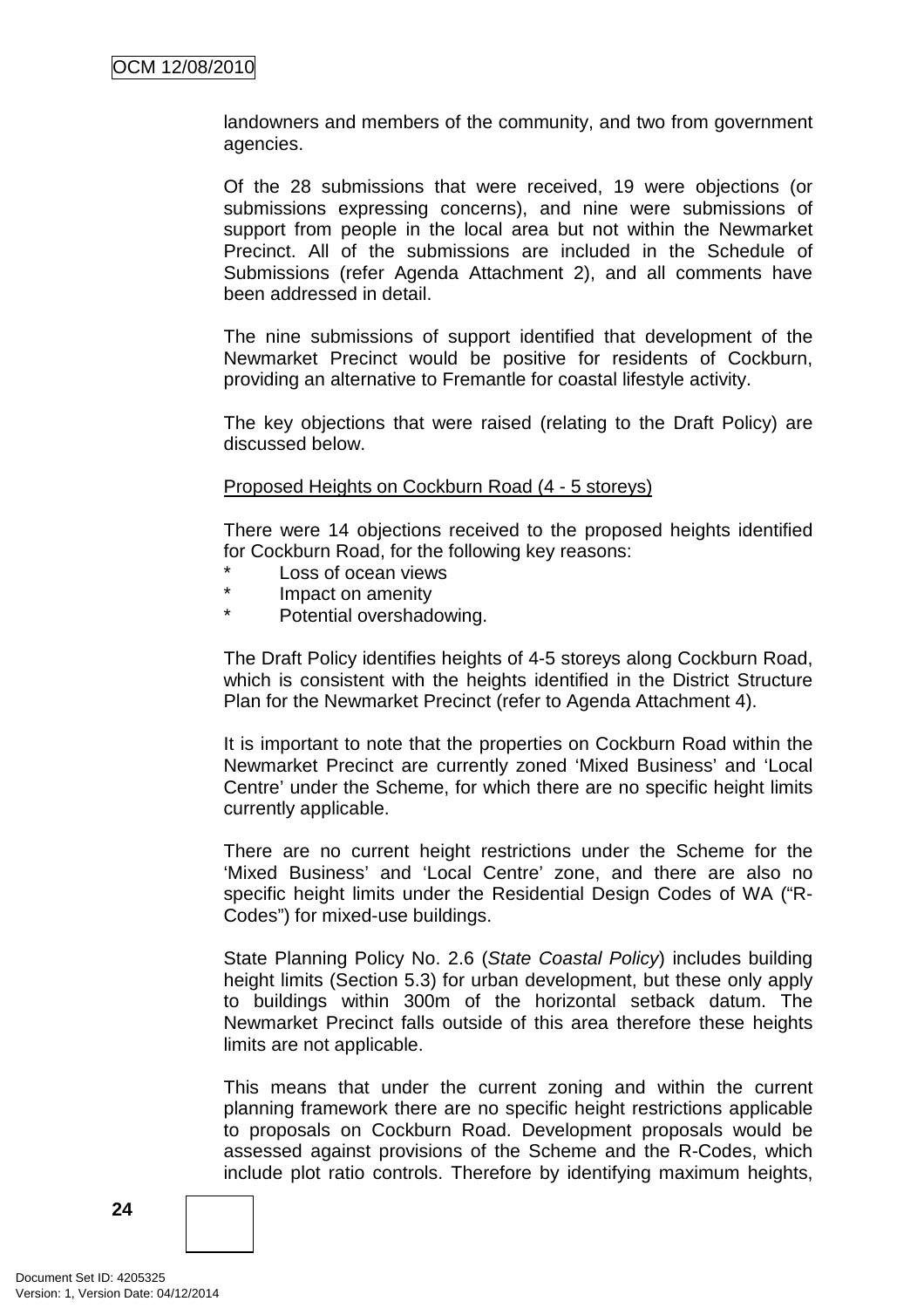the Draft Policy provides a height restriction that does not currently exist.

It is noted that a number of submissions requested a reduction in the proposed height limits for Cockburn Road, however the District Structure Plan has already been endorsed with 4-5 storey heights for Cockburn Road, and it is not considered appropriate to vary the heights from those that are outlined in the District Structure Plan.

It is therefore not recommended that any modification be made to the proposed height limits of 4-5 storeys along Cockburn Road in the Newmarket Precinct.

### Maximum Heights (in metres)

There was some concern that the actual heights proposed (in metres) are excessive for the number of proposed storeys. It is important to note that the maximum heights that have been specified in the Draft Policy are the total heights of the physical building. This includes services that may add to the building height. This has been calculated as 3.5m for each floor (floor-to-floor measurement) and an additional 3m for buildings above 12m in height, given that buildings above 12m may need to provide services such as lift over-runs, water tanks and heating/cooling equipment that need to be factored into the total height of the building.

Cockburn Road is identified as a 'mixed use' area and 'local activity node' in the District Structure Plan. One of the important objectives for the Newmarket Precinct is achieving mixed use buildings, particularly along Cockburn Road. Therefore an important design consideration is to ensure that adequate floor to ceiling heights can be accommodated to ensure the potential for commercial uses which have higher requirements for building services. The required floor to floor height (or the height of each storey) depends on the desired ceiling height for a certain use, plus the floor structure, and room for mechanical ducts and conduits, etc. If adequate floor to ceiling heights cannot be achieved then the space will not be suitable for a commercial use (or conversion to a commercial use in the future).

The Draft Policy (in conjunction with Scheme Amendment No. 82) seeks to achieve robust buildings that can accommodate changes of use, and it is considered that the proposed maximum heights are appropriate in this context.

### Perceived inconsistencies between Draft Policy and District Structure Plan

Two submissions raised concerns regarding a perceived inconsistency between the Draft Policy and the District Structure Plan. The concern was that the proposed location of the gateway site on Cockburn Road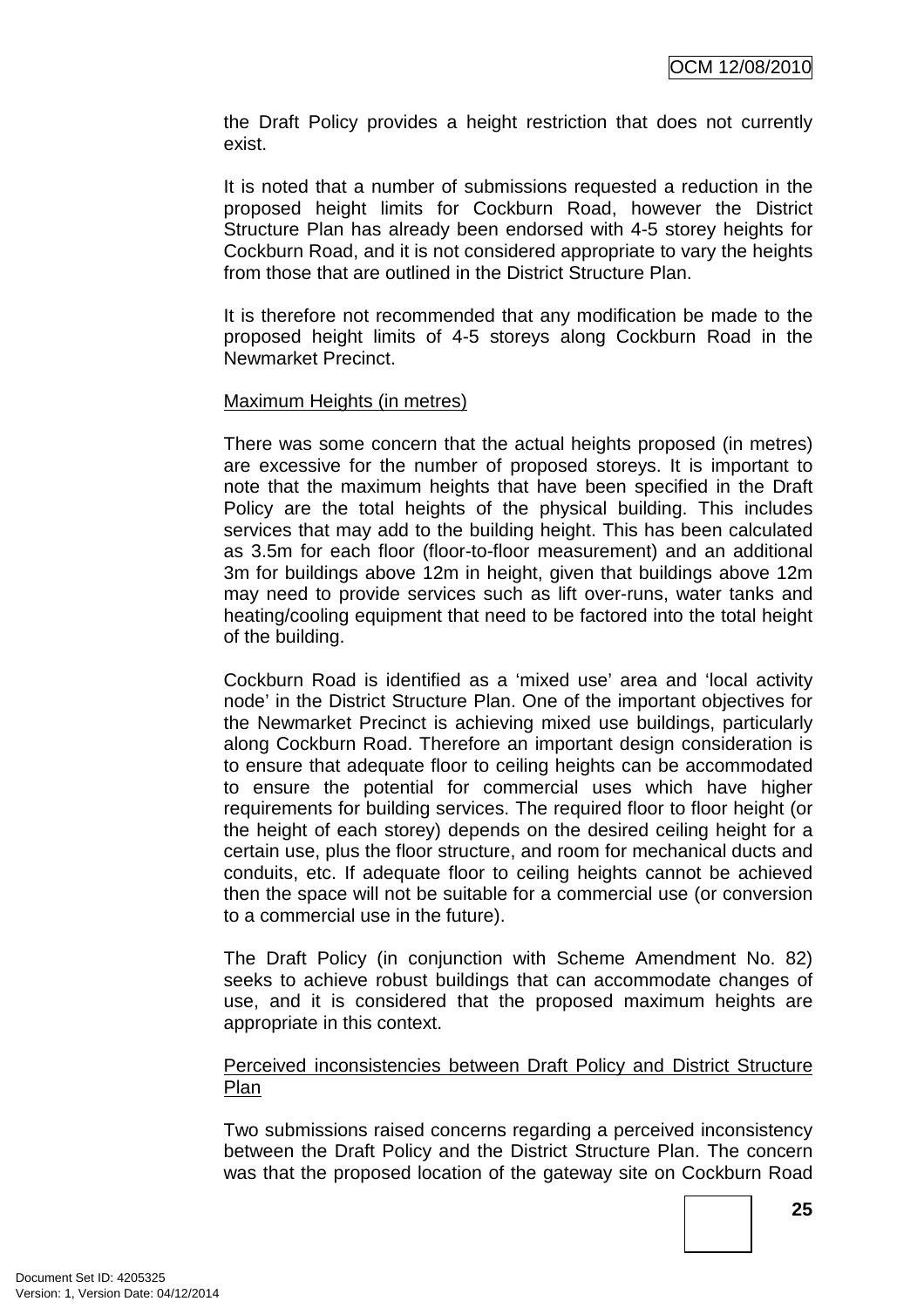is inconsistent with the District Structure Plan because the District Structure Plan identifies heights of 4-5 storeys for Cockburn Road in the Newmarket precinct.

The District Structure Plan sets out the general heights for the Newmarket Precinct as 4-5 storeys on Cockburn Road, and 3-4 storeys elsewhere in precinct. However, it also makes clear provision for a landmark site up to 16 storeys, and gateway site(s) up to 8 storeys (refer to Agenda Attachment 4). It is therefore assumed that wherever they are sited within the precinct, the general height limits set out will not apply and rather the height allowance for the landmark and gateway site will be applicable. If this was not the case then the landmark and gateway sites that are provided for in the District Structure Plan could not be achieved.

These two submissions also expressed concern regarding perceived ad-hoc interpretation of the District Structure Plan and lack of transparency surrounding the process.

The Draft Policy has been prepared to elaborate on the precinct character guidelines outlined in the District Structure Plan for the Newmarket Precinct (outlined in Agenda Attachment 4). The District Structure Plan made provision for landmark and gateway sites, but did not identify a preferred location for a gateway site. To prevent proposals being put forward as the gateway or landmark site(s) in locations that may be inappropriate, the City made the decision to identify a gateway site as part of the Draft Policy where it was considered appropriate.

The inclusion of this designated gateway site in the Draft Policy (clearly shown on the map sent to all landowners during the community consultation period - included in Agenda Attachment 6), was intended to provide the community with the opportunity to comment on the proposed gateway site.

#### Recommended Modifications to Draft Policy

In addition to the recommended changes outlined above, there are also some minor changes recommended that do not affect the intent of any of the provisions, and these changes have been incorporated into the Draft Policy included in Agenda Attachment 1.

#### **Conclusion**

The Draft Policy has been prepared to provide comprehensive design guidelines for development within the Newmarket Precinct, elaborating on the precinct character guidelines outlined in the District Structure Plan.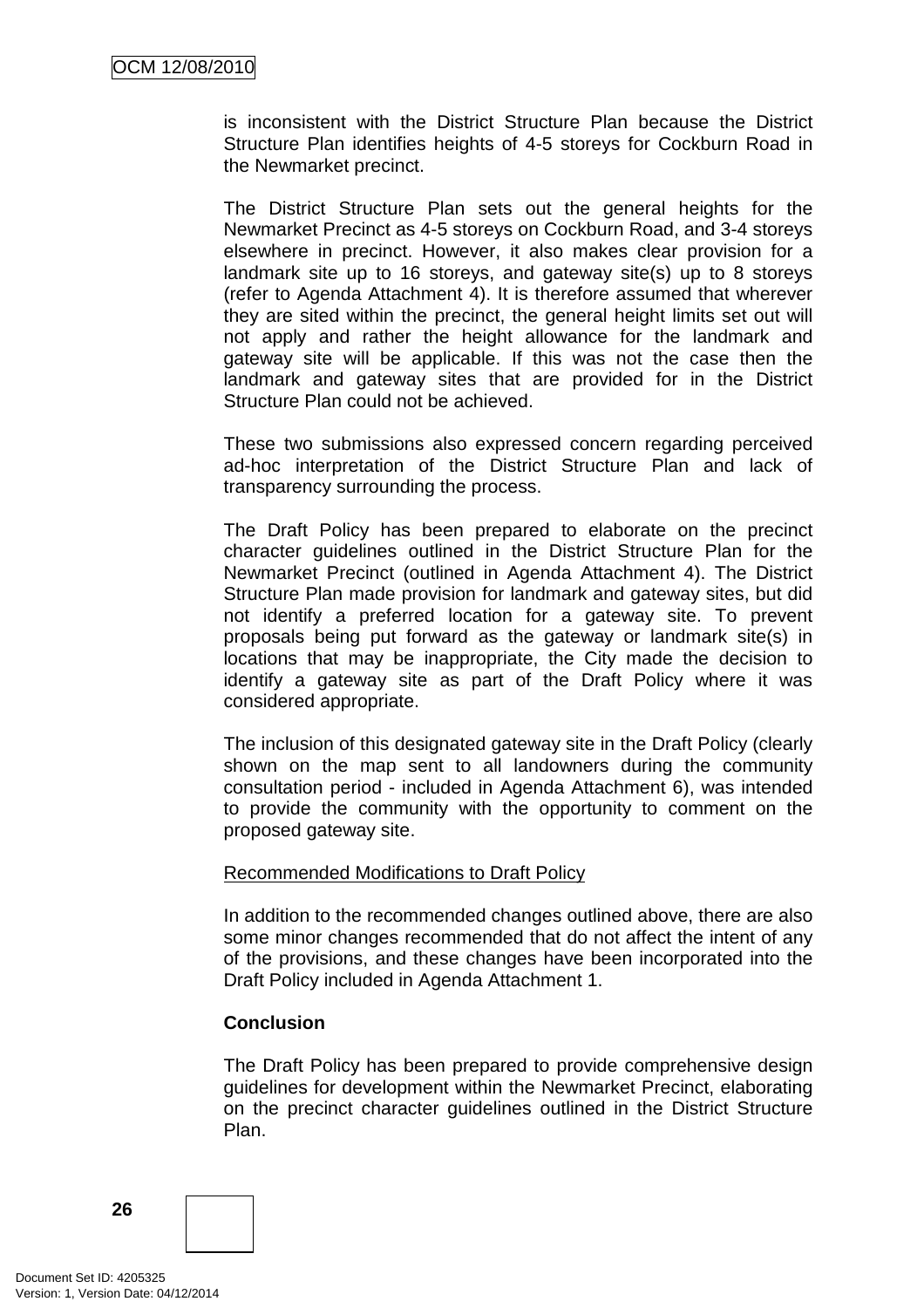While it is acknowledged that there were a number of strong objections to the proposed building heights for Cockburn Road, it is important to note that there are no current height restrictions for this area, and the proposed heights in the Draft Policy are consistent with those outlined in the endorsed District Structure Plan.

It is therefore recommended that Council, in pursuance of Clause 2.5.2(b) of the Scheme, adopt the Local Planning Policy (Newmarket Precinct Design Guidelines) for final approval with minor modifications, as shown in Agenda Attachment 1.

### **Strategic Plan/Policy Implications**

### **Demographic Planning**

- To ensure the planning of the City is based on an approach that has the potential to achieve high levels of convenience and prosperity for its citizens.
- To ensure development will enhance the levels of amenity currently enjoyed by the community.

### **Lifestyle and Aspiration Achievement**

• To foster a sense of community spirit within the district generally and neighbourhoods in particular.

### **Budget/Financial Implications**

N/A

### **Legal Implications**

N/A

### **Community Consultation**

The Draft Policy was advertised in accordance with Clause 2.5 of the Scheme. This included a notice of the Draft Policy in a newspaper for two consecutive weeks in accordance with Clause 2.5.1(a).

Letters were sent to all landowners within the Newmarket Precinct and adjacent to the Newmarket Precinct, including a map showing the proposed heights and the proposed landmark and gateway sites (map included in Agenda Attachment 6).

Extensive community consultation has also been undertaken by the WAPC in the preparation of District Structure Plan, and the purpose of the Draft Policy is to implement these outcomes.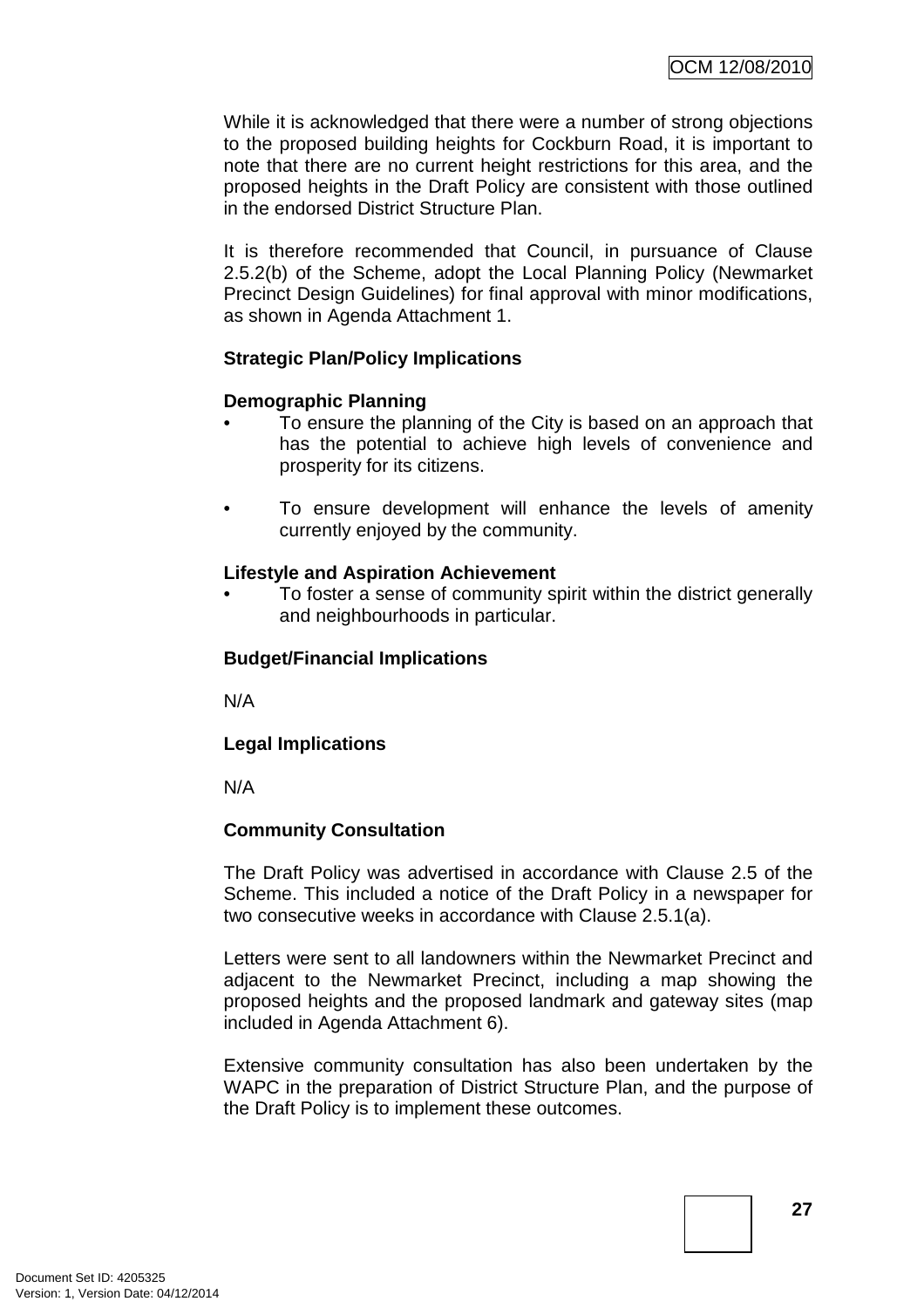# **Attachment(s)**

- 1. Draft Local Planning Policy
- 2. Schedule of Submissions
- 3. Cockburn Coast District Structure Plan
- 4. Extract from Cockburn Coast District Structure Plan
- 5. Draft Scheme Amendment No. 82 (for information)
- 6. Draft Height Map sent to all landowners during advertising period.

## **Advice to Proponent(s)/Submissioners**

All submissioners have been advised that this matter was going to be considered at the 12 August 2010 Council meeting.

### **Implications of Section 3.18(3) Local Government Act, 1995**

Nil.

**14.2 (MINUTE NO 4325) (OCM 12/08/2010) - DEVELOPMENT APPLICATION FOR EIGHT (8) STOREY MIXED USE BUILDING COMPRISING: OFFICE FLOORSPACE, A CAFÉ, BAR/RESTAURANT, SERVICED APARTMENTS AND 18 MULTIPLE (RESIDENTIAL) DWELLINGS - LOCATION: LOTS 1 AND 2 BELLION DRIVE (CORNER COCKBURN ROAD) HAMILTON HILL - OWNER: KARRISMA PTY LTD - APPLICANT: PETER D WEBB AND ASSOCIATES (2207502) (T WATSON) (ATTACH)** 

#### **RECOMMENDATION**  That Council:

- (1) approve the development of a eight (8) storey mixed use building including office floor space, a café, bar/restaurant, serviced apartments and multiple dwellings, on Lots 1 and 2 Bellion Drive, corner Cockburn Road, Hamilton Hill, subject to the following conditions:
	- 1. Development being undertaken in accordance with the approved plans and any associated information lodged as part of, or in support of the application.
	- 2. The development being designed and documented in consultation with a qualified acoustic consultant who must certify how the development satisfies the requirements of State Planning Policy 5.4 dealing with 'Road and Rail Transport Noise'. Details of noise attenuation measures to be incorporated into the development for the purpose of addressing the policy are to be provided to the City's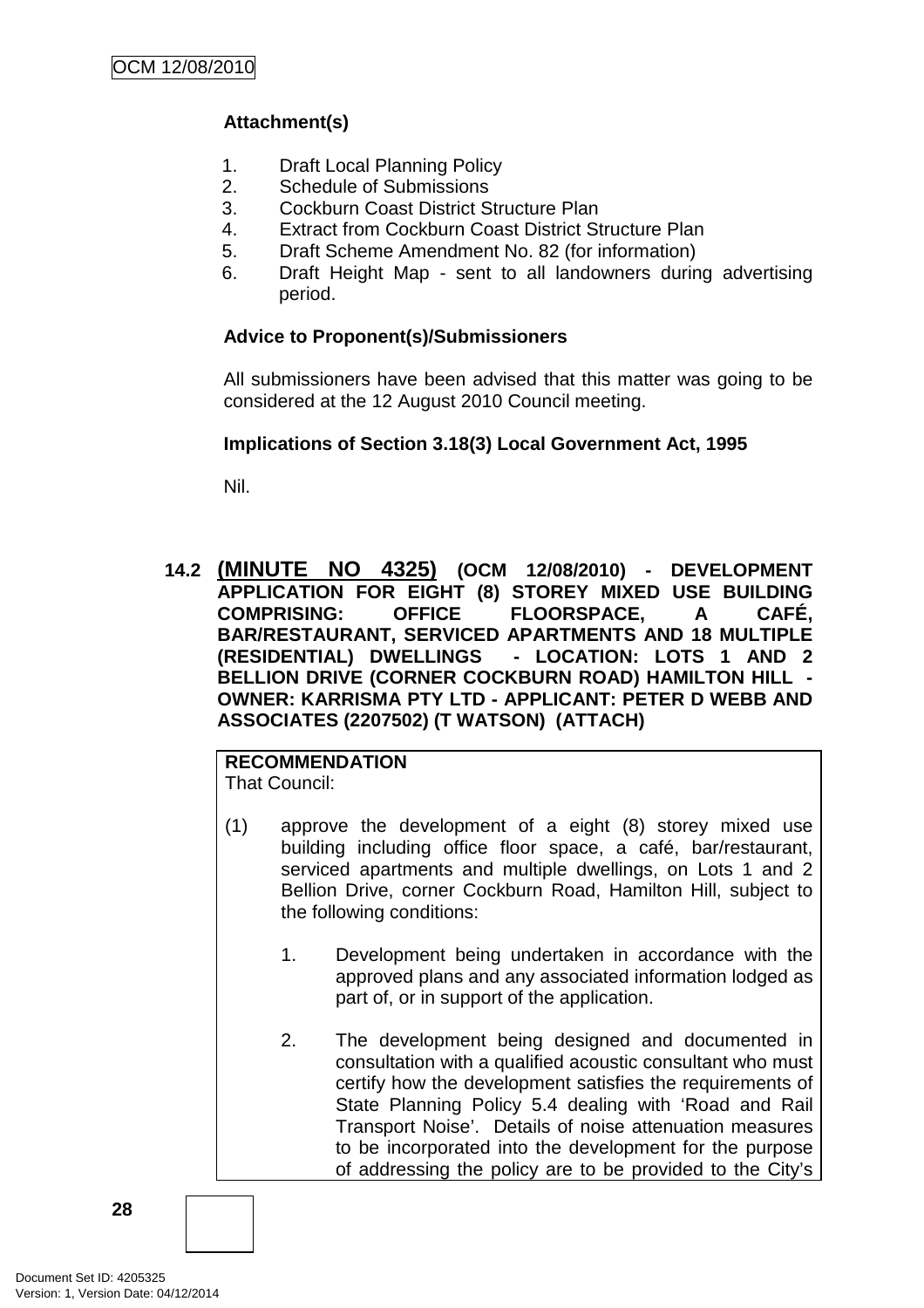satisfaction prior to the issue of a building licence for the development.

- 3. Notification in the form of a memorial to be lodged against the Title and incorporated into the Strata Management Plan advising of the potential impacts associated with living in a mixed-use environment, including a number of larger non-residential uses to the south of the property. The memorial is to be lodged against the Title prior to any subdivision or strata titling of the subject property, the details in respect of which are to be provided to the satisfaction of the Manager Statutory Planning prior to the issue of a Building Licence for the development.
- 4. The submission of a Waste Management Plan for the development as required by and in accordance with the City's Waste Management Policy. The plan is to be submitted to, and approved by the Manager Statutory Planning, in consultation with the Manager Waste Services, prior to the issue of a Building Licence. The development must operate in accordance with the recommendations of the approved Waste Management Plan, to the ongoing satisfaction of the City.
- 5. Prior to the occupation of the bar/restaurant and café tenancies hereby approved, a Management Plan must be submitted to and approved by the Manager Statutory Planning on behalf of the City. The Management Plan should demonstrate how those tenancies will operate taking into account their location within a mixed use environment, with specific reference being made to the hours of operation, noise control (sound design measures and management) and servicing (including matters such as the disposal of general refuse and bottles). The tenancies must operate in accordance with the approved Management Plan to the ongoing satisfaction of the City.
- 6. The size of the bar/restaurant being limited to a capacity equivalent to the amount of parking allocated to this tenancy. Fifty five (55) parking bays are deemed to be allocated to this tenancy based on its size and use for restaurant purposes. The use of the tenancy for bar purposes requires the commensurate reduction in the amount of seating allocated to restaurant use taking into account the relevant parking requirements of Town Planning Scheme No.3 (restaurant use: one (1) bay required for every four (4) seats or people accommodated/bar use: one (1) bay for every 2m² net lettable drinking area).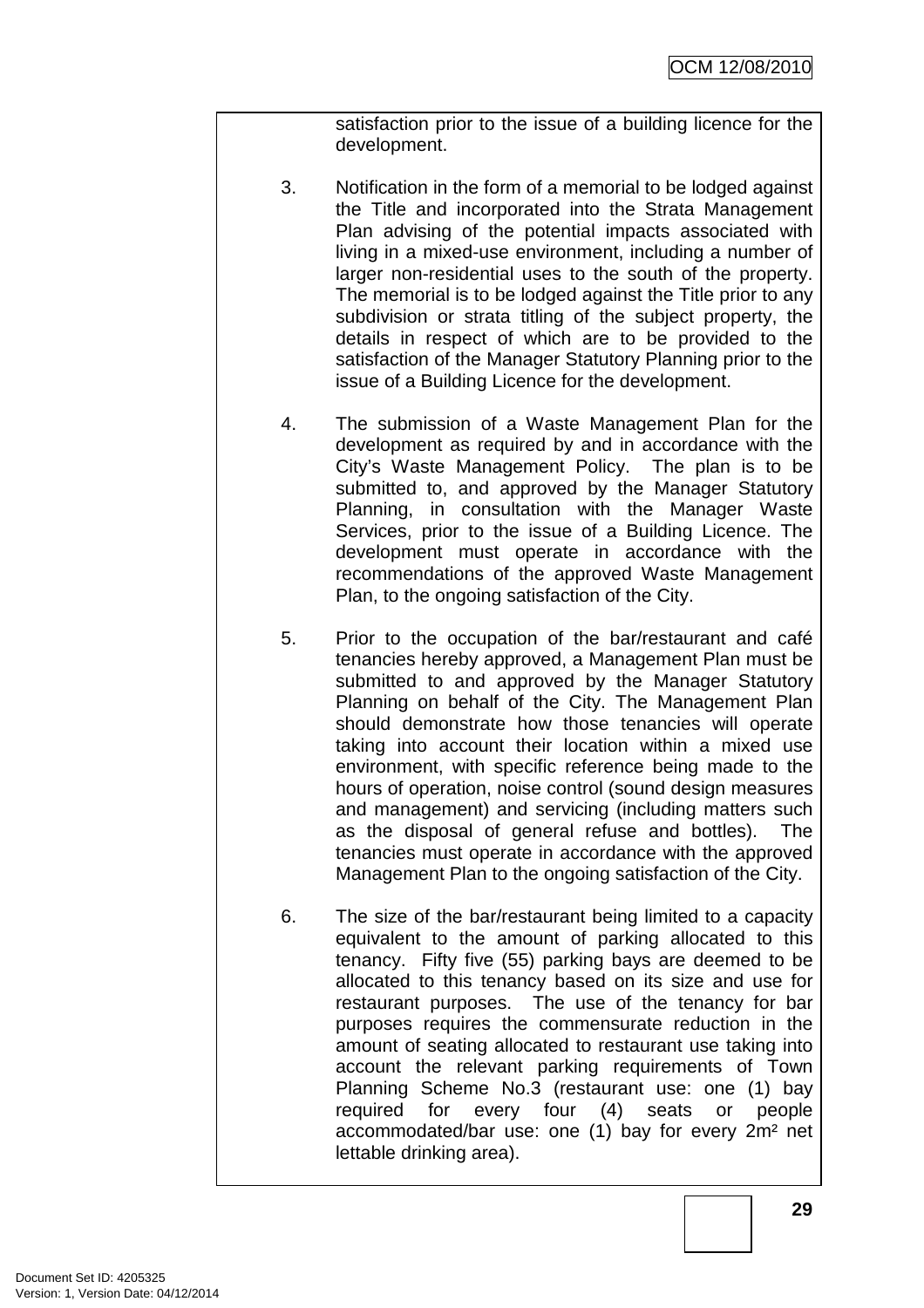- 7. The capacity of the café being limited to 165 seats.
- 8. Details regarding the location, allocation and availability of car parking bays to the specific uses and tenancies onsite are to be provided to the City's satisfaction prior to the issue of a building licence for the development, to be later reflected on the strata plan/s for the development.
- 9. No more than two (2) parking bays being provided per multiple (residential) dwelling.
- 10. All car parking and vehicle access points complying with the minimum requirements of the applicable Australian Standard and the Building Code of Australia (including disabled parking), the details of which are to be submitted to and approved by the City prior to the issue of a Building Licence..
- 11. Walls, fences and landscape areas are to be truncated within 1.5 metres of where they adjoin vehicle access points where a driveway and/or parking bay meets a public street or limited in height to 0.75 metres.
- 12. Prior to the commencement of development, a scheme detailing the following must be submitted to and approved by the Manager Statutory Planning on behalf of the City, in consultation with Main Roads WA and the Department of Planning.
	- a) The modification of the intersections of Cockburn Road and Bellion Drive, and Cockburn Road and Rollinson Road, to provide right turn pocket lanes from Cockburn Road into Bellion Drive and Rollinson Roads respectively.
	- b) The provision of a median island in Bellion Drive where it meets Cockburn Road.

All costs associated with the provision of these improvements must be borne by the developer, and all works must be completed prior to the occupation of the development.

13 Prior to the issue of a Building Licence, a scheme for the provision of covered bicycle stands to cater for the bicycle parking and storage needs of users/visitors to the building, must be submitted to and approved in writing, by the Manager Statutory Planning. The standard of this provision should reflect the requirements of Table 2 and 3 of the City of Cockburn Town Planning Scheme No. 3.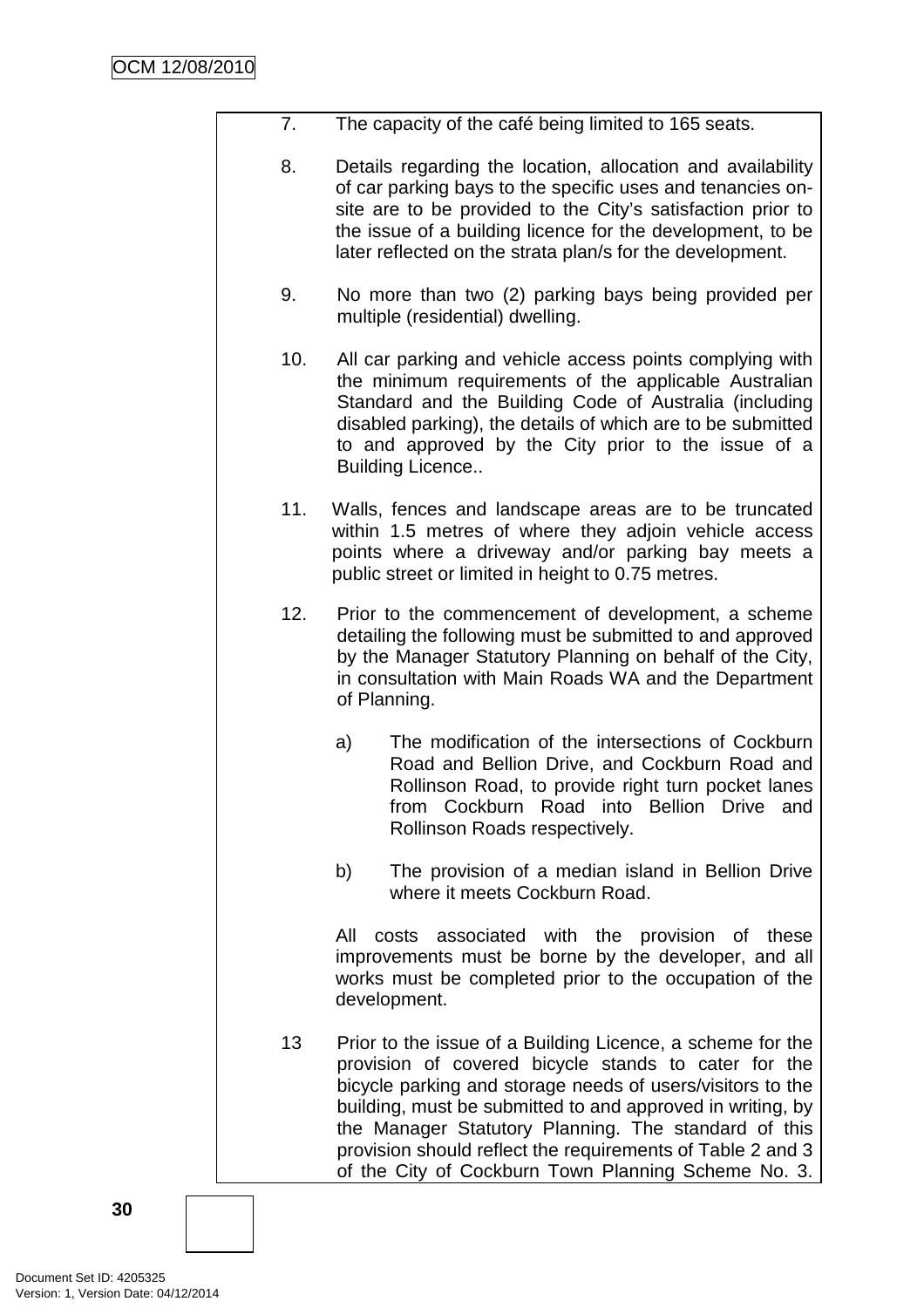The approved bicycle parking stands must be made available for use prior to the occupation of the building, and thereafter retained for use to the ongoing satisfaction of the City.

- 14. In the interest of design consistency, all works proposed within the road reserve of Cockburn Road shall be the subject of detailed consideration by the City in consultation with the Department of Planning and Main Roads WA.
- 15. No development occurring beyond the southern boundary of the application site i.e. within the Primary Regional Road reservation.
- 16. Prior to the issue of a Building Licence, a comprehensive materials schedule must be submitted to and approved by the Manager Statutory Planning on behalf of the City. The schedule is to include details of the colour and finish of all external materials proposed for use across the development. The development must be constructed in accordance with the approved schedule.
- 17. Car park ventilation grills/panels are to be suitably located relative to the surrounding public domain taking into account the prominence of the subject property. Details of the grills/ventilation panels are to be submitted for the approval of the Manger Statutory Planning on behalf of the City prior to the issue of a Building Licence.
- 18. All service areas (clothes drying areas and bin stores) and service related hardware, including antennae, satellite dishes and air-conditioning units, being suitably located from public view and/or screened, the details of which are to be provided to the satisfaction of the Manger Statutory Planning on behalf of the City, prior to the issue of a Building Licence..
- 19 The installation of outdoor lighting (if proposed) is to be in accordance with the requirements of Australian Standard AS 4282-1997: 'Control of the Obtrusive of Outdoor Lighting'.
- 20. All stormwater drainage shall be designed in accordance with the document entitled "Australian Rainfall and Runoff" 1987 (where amended) produced by the Institute of Engineers, Australia. The design in to be certified by a suitably qualified practicing Engineer and/or hydraulic design consultant or the like, and designed on the basis of a 1:100 year storm event and submitted, to the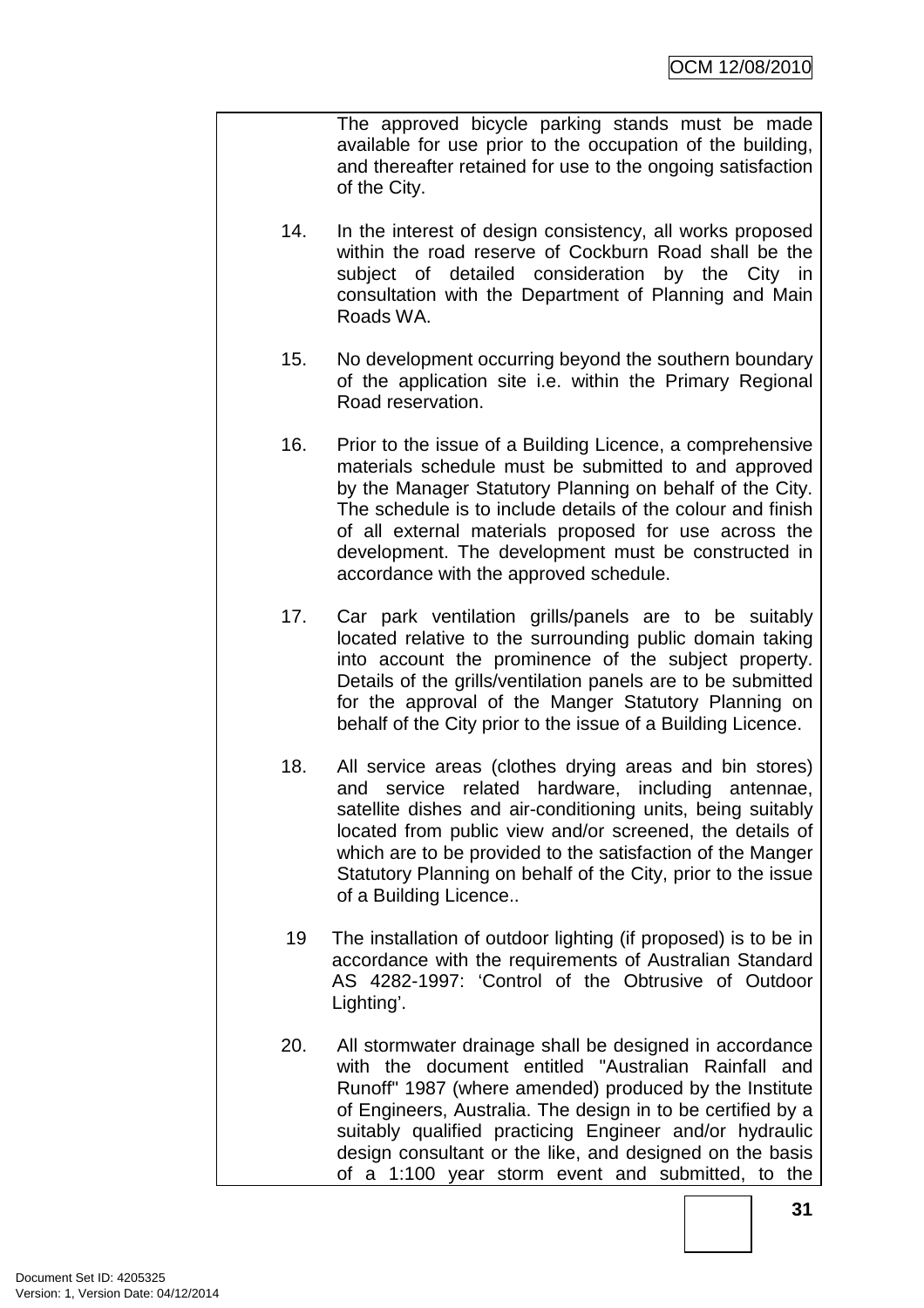satisfaction of the Manager Statutory Planning, prior to the issue of a Building Licence..

- 21. Any retaining wall(s) are to be constructed in accordance with a qualified Structural Engineer's design.
- 22. Prior to the issue of a Building Licence, application being made to the Western Australian Planning Commission to amalgamate the subject lots into one lot, on one single Certificate of Title.
- 23 Prior to the issue of a Building Licence, a Construction Management Plan must be submitted to the City for the approval of the Manager Statutory Planning. This Management Plan must detail the management of the following matters:
	- a) access to and from the site;
	- b) the delivery of materials and equipment to the site;
	- c) the storage of materials and equipment on the site;
	- d) the parking arrangements for contractors and subcontractors; and
	- e) any other matters likely to impact on the surrounding properties.
- 24. Earthworks over the site and batters must be stabilised to prevent sand or dust blowing, and appropriate measures shall be implemented within the time and in the manner directed by the City in the event that sand or dust is blown from the site.
- 25 No building or construction related activities associated with this approval causing noise and/or inconvenience to neighbours between the hours 7.00 p.m. and 7.00 a.m. Monday to Saturday, and not at all on Sunday or Public Holidays.

# FOOTNOTES

- 1. The application has been determined on the basis of the plans and information provided to City for assessment.
- 2. This is a Planning Approval only and does not remove the responsibility of the applicant/owner to comply with all relevant building, health and engineering requirements of the City, with the requirements of the City of Cockburn Town Planning Scheme No. 3, and/or with any other relevant legislation. Prior to the commencement of any works associated with the development, a Building License may be required.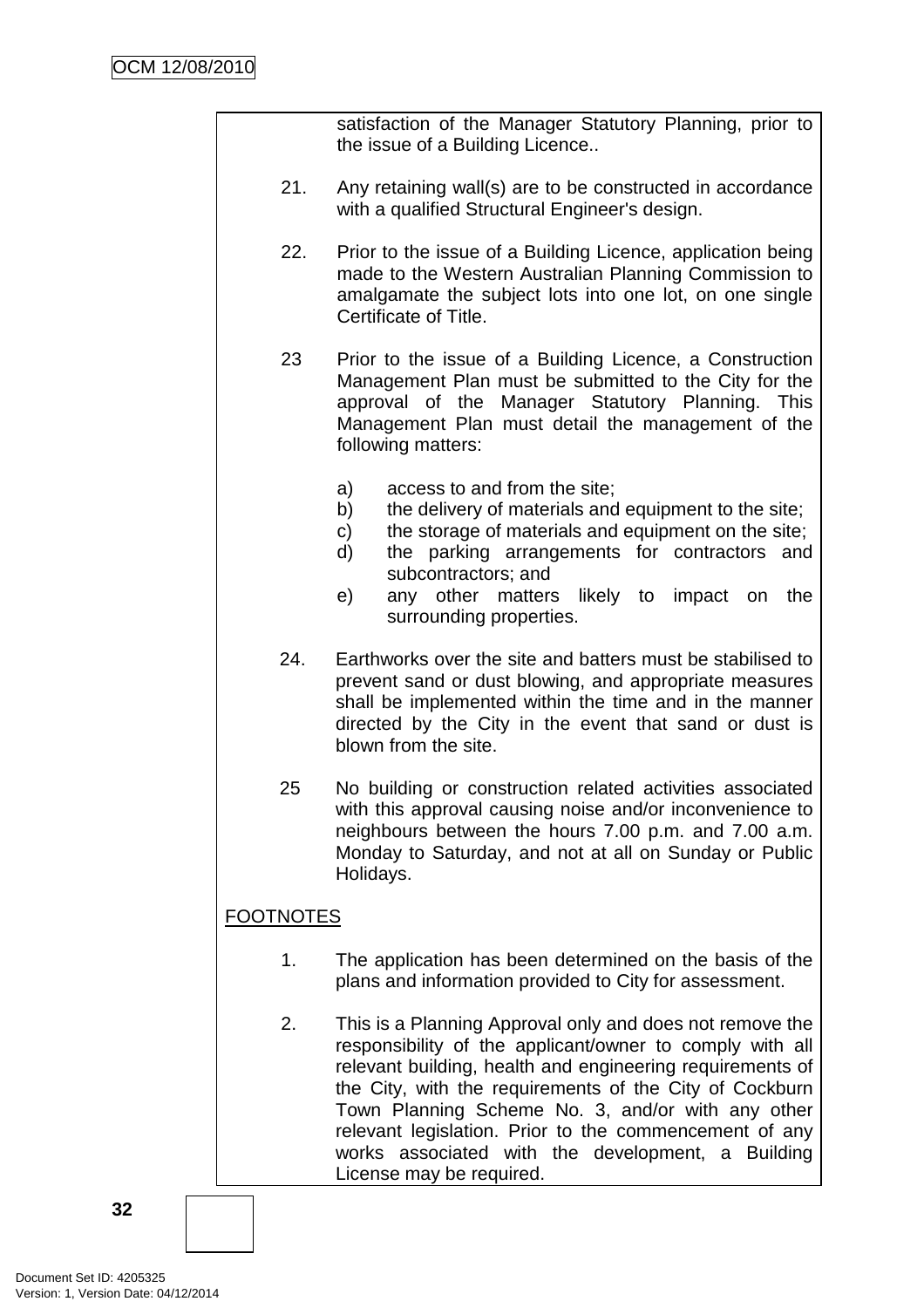- 3. In the event there are any questions regarding the requirements of this approval, or the planning controls applicable to the land and/or location, the City's Statutory Planning Services should be consulted.
	- 4. The documentation and construction of a development that achieves high environmental performance standards in accordance with the sustainability aspirations of the Cockburn Coast District Structure Plan is encouraged.
	- 5. With respect to condition 3, the Memorial should state as follows (or similar): This site is situated within Cockburn Coast District Structure Plan area. The vision for Cockburn Coast includes an integrated mix of uses. In several instances, this may involve the continued use of land for a range of existing non-residential purposes. Residential amenity, therefore, may be affected by the mixed-use nature of the location, including noise and other impacts.
	- 6. With respect to conditions 4 and 5, the Council's objective is the development of a successful mixed use building, whereby the proposed non-residential uses (bar/restaurant and café) can successfully co-exist with the serviced apartment and residential uses on-site, and those in the vicinity. To this end, the Council is keen to ensure that every effort to minimise the potential impact of the different uses on one another is made.
	- 7. With respect to conditions 17 and 18, given the prominent location of the subject land, the placement of services and related hardware will require specific attention at working drawings stage. With respect to items such as air conditioning condenser units, a generic approach to screening such units may be necessary (through a consistent screening element in balustrades for example).
	- 8. With respect to condition 23-25, the Council's objective is to ensure the construction of the development is undertaken in a manner that has minimal impact on adjoining and adjacent landowners, and the local community generally.
	- 9. The development is to comply with the requirements of the Building Code of Australia. In this regard, it is recommended the City's Building Services should be consulted prior to the commencement of working drawings.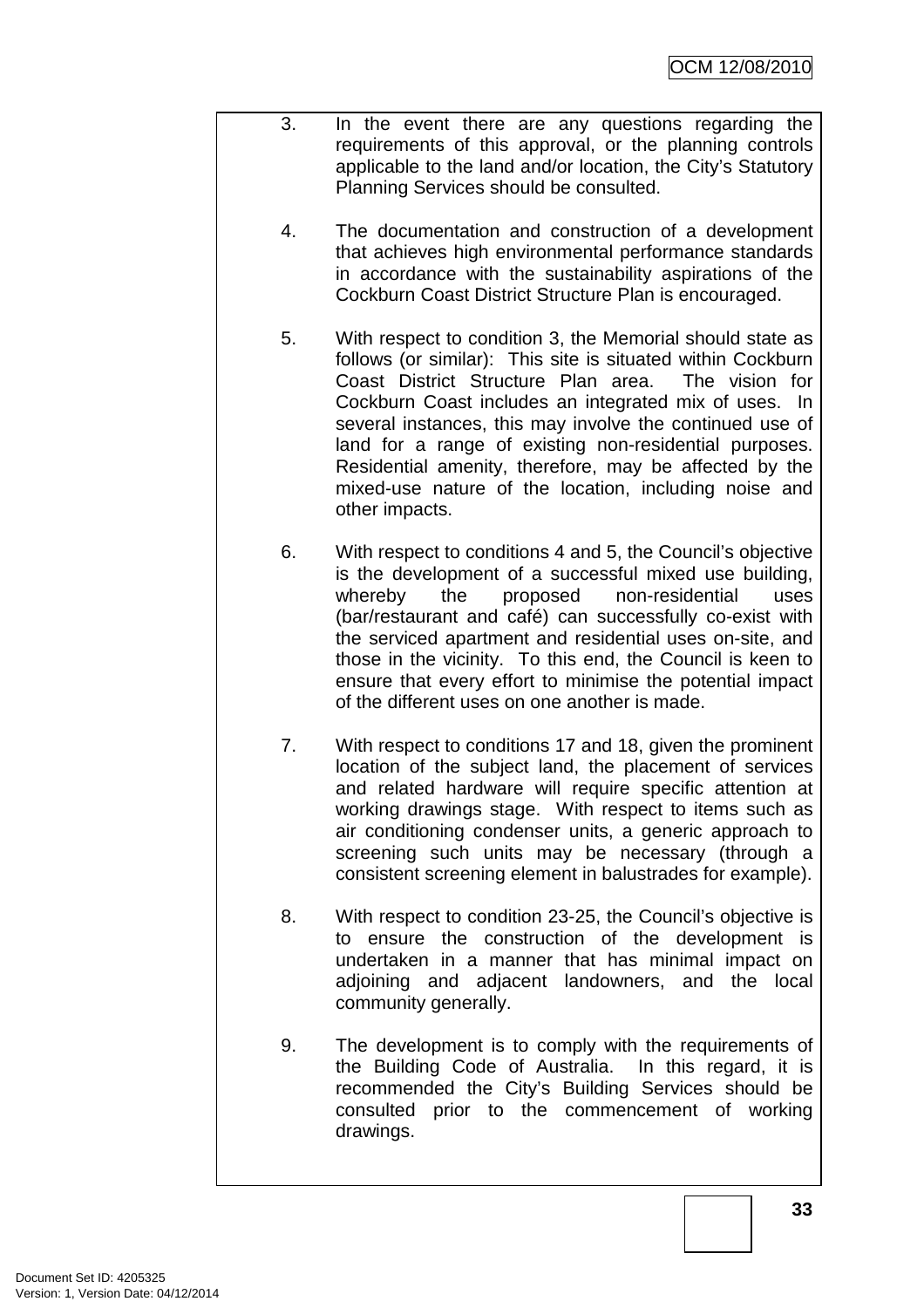| 10. | The development is to comply with the noise pollution    |
|-----|----------------------------------------------------------|
|     | provisions of the Environmental Protection Act 1986, and |
|     | more particularly with the requirements of the           |
|     | Environmental Protection (Noise) Regulations 1997.       |

- 11. If the development the subject of this approval is not substantially commenced within a period of three (3) years, or such other period as specified in the approval after the date of the decision, the approval shall lapse and be of no further effect.
- 12. Where a Planning Approval has so lapsed, development shall not be carried out without the further approval of the Council being sought and obtained.
- (2) issue a Notice of Determination for Planning Approval under the City of Cockburn Town Planning Scheme No. 3; and
- (3) advise the applicant and submissioners of the Council's decision accordingly.

# **COUNCIL DECISION**

MOVED Clr R. O'Brien that council defer consideration of the Development Application for an eight storey mixed use building on Lots 1 & 2 Bellion Drive Hamilton Hill until September Council meeting.

# **LAPSED FOR WANT OF A SECONDER**

MOVED Clr S Limbert SECONDED Clr I Whitfield that the recommendation be adopted.

#### **CARRIED 8/1**

#### **Background**

Council at its 13 August 2009 meeting resolved to defer its determination of the proposed development to a 16 storey mixed use building on Lots 1 and 2 Bellion Drive, corner Cockburn Road, Hamilton Hill to allow the landowner to discuss the concerns raised in the Officer's report with the City and the Department of Planning.

The report presented to Council in August 2009 recommended the proposal before the City be refused on grounds relating to: the height of the proposed building at 16 storeys; issues pertaining to access, notably the absence of such from the Primary Regional Road adjoining to the south; issues pertaining to the servicing (functionality) of the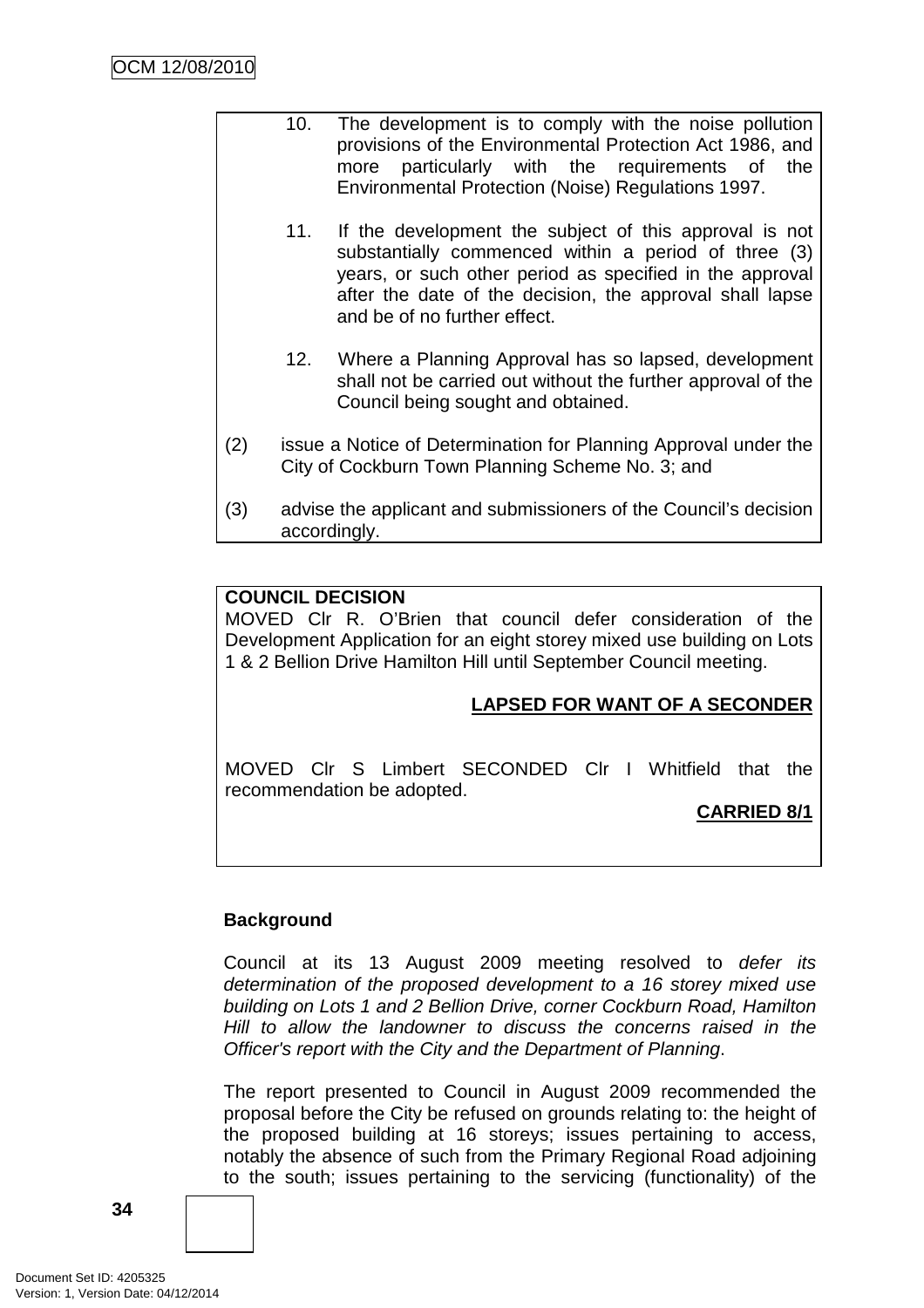development; and a range of community concerns regarding the proposal.

Prior to reporting on the development application, 78 letters were sent to property owners either adjoining or in the vicinity of the subject site. In response, 26 submissions were received. Of these, eight (8) raised no objection to the proposal. The remainder, however, objected to the proposal (18 submissions). Submissions were also received from Tourism Western Australia and the WAPC/Department of Planning following referral to those State Government agencies.

The overwhelming concern raised via consultation related to the height or scale of the proposed development (16 storeys). In that context, the proponent challenged the content of what was then the draft Cockburn Coast District Structure Plan, claiming the subject site deserved 'landmark' status.

The now adopted Cockburn Coast District Structure Plan refers to a hierarchy of building heights within the Structure Plan area, including 'landmark' and 'gateway' sites on which buildings of greater height can be developed. Using the principle of defining particular sites or locations with structures of greater height, the proponent formed the view that the subject site was landmark in nature, and therein appropriate for development with a 16 storey building.

As identified in the District Structure Plan; however, the landmark site for the subject location (Newmarket Precinct) is encouraged on the eastern corner at the high point that forms the gateway to the project area from the east. The view remains though, that the subject site is significant in the context of the location and the broader development of Cockburn Coast. If the site is not suitable for development with a landmark building, it remains suitable for development with a 'gateway' building. The District Structure Plan refers to the establishment of gateway buildings at major entrance points in the development area.

#### Existing Situation

The land subject of this application comprises two (2) lots situated on the south-east corner of Cockburn Road and Bellion Drive in Hamilton Hill. At present a number of dilapidated non-residential buildings occupy the lots. Access to the buildings is gained from Bellion Drive.

Adjoining to the east, the land shares a common boundary with a lot occupied by 10 three (3) storey grouped dwellings. Developed in recent years, this development is representative of the increasing mix of development occurring in the locality. Other development that contributes to the character of the mixed-use nature of the area includes residential units on the north side of Bellion Drive, the adjacent Craft Decor site, and further mixed development to the north.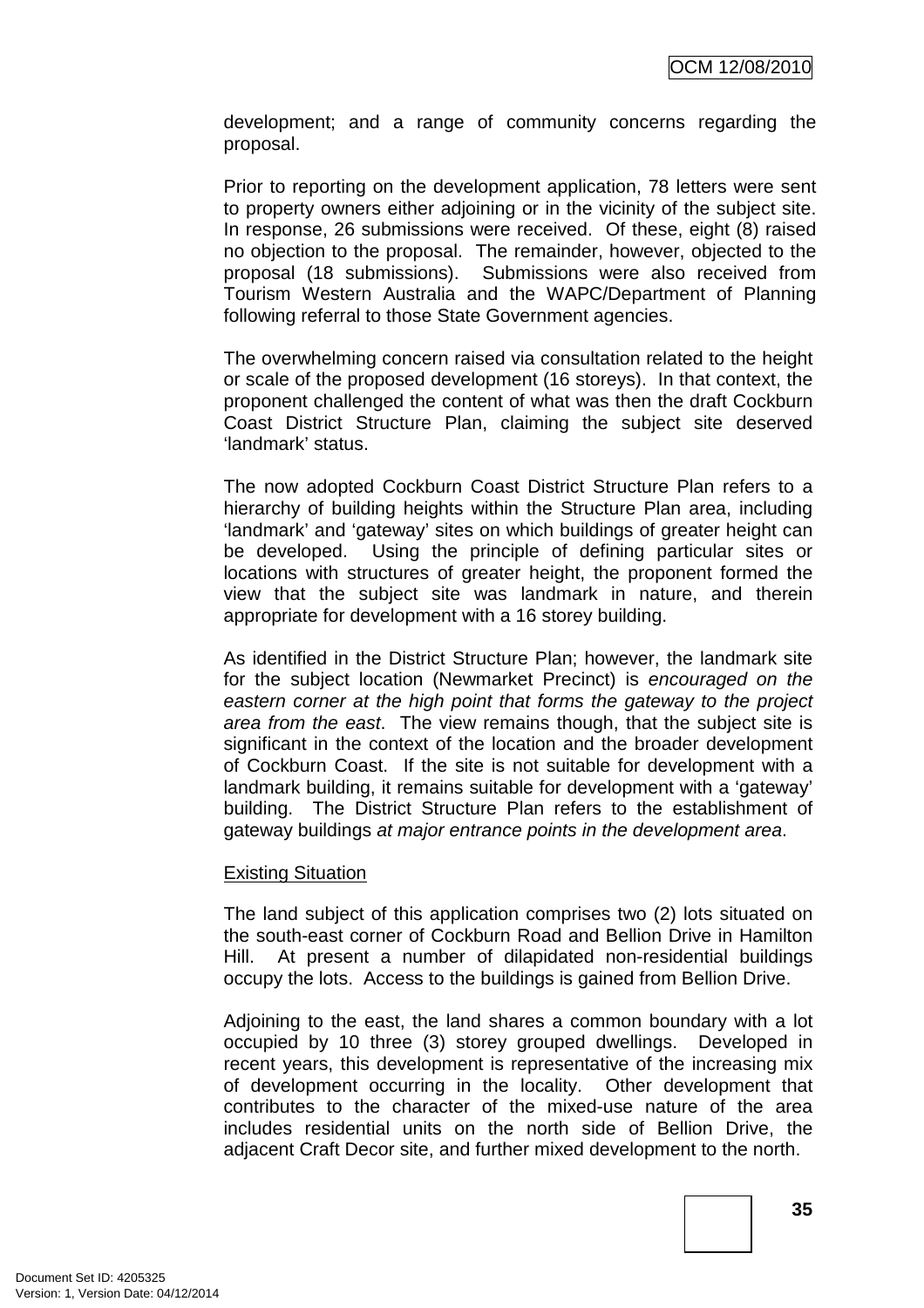The southern side of the application site abuts land reserved under the Metropolitan Region Scheme (MRS) for 'Primary Regional Road' purposes. This land is owned by the Western Australian Planning Commission (WAPC) and is identified as a primary access route into the northern part of Cockburn Coast.

# **Submission**

The revised proposal before Council is for an eight (8) storey building. In detail, the following is proposed:

#### Ground Floor Level (adjacent to Cockburn Road)

- An office tenancy (411m<sup>2</sup>) on the south west corner of the site;
- A bar/restaurant including 'back-of-house' floor space (kitchen and amenities); and
- A café, including back-of-house floor space.

A Cockburn Road pedestrian entry point extending to a lobby serving the upper level uses is also proposed at the ground floor level.

# Upper Ground Floor Level (Level 2)

- Serviced apartment lobby and seven (7) serviced apartments; and
- Residential lobby.

# Levels 2-5

• 48 serviced apartments (55 serviced apartments in total).

#### Levels 6-8

18 residential apartments (multiple dwellings).

Parking for the development is proposed across three (3) levels, including basement and part-basement levels. The upper parking level is in the form of a deck and includes a port cochure arrangement that addresses the serviced/residential apartments lobby (level 2l). In total, 201 parking bays are proposed. Access to the parking areas is proposed from two (2) points on Bellion Drive, one of which will serve the lower basement parking levels, the other serving the deck level.

In support of the proposal, the applicant states the following:

The subject site is designated 'Mixed Use' within the Structure Plan area. It is recognised this classification "has been strategically placed throughout much of the project area, in order to allow a range of compatible uses to co-locate adjacent to one another, and vertically in individual buildings." The Structure Plan suggests that it is particularly important to allow a mix of uses along the full length of Cockburn Road.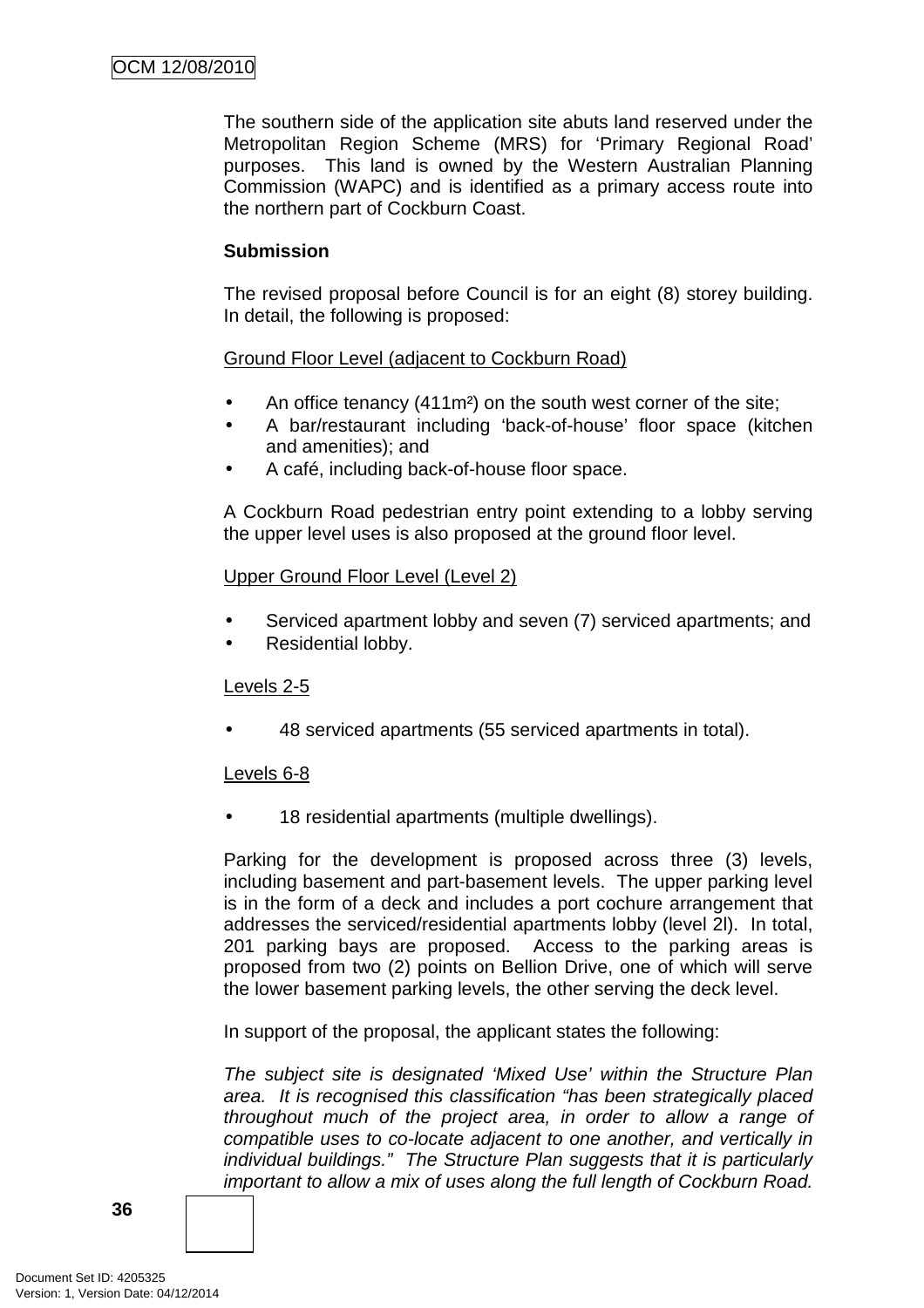The Structure Plan also recognises that it is important to ensure that uses proposed along Cockburn Road contribute, "… to a continuous active street frontage". Further, ground floor commercial activities should be mandatory and are to be applied, "… in key strategic locations such as key intersections …"

The Structure Plan suggests that "the landmark site" within this precinct might be permitted to be up to 16 levels, but there is an argument supporting the proposed development of the subject site to the height as proposed as this site is being recognised as an iconic site, forming the northern gateway into the Structure Plan area, on Cockburn Road. As the site has a direct interface with the proposed Rollinson Road extension (a 'red' road in the MRS), it is important that this site be treated in a way which defines the entry into the precinct from both the east and the north in the manner proposed by this development.

#### **Report**

The revised proposal has been assessed against the relevant requirements of the City's Town Planning Scheme No. 3, the R-Codes, the Newmarket Design Guidelines and the Cockburn Coast District Structure Plan. The proposal has also been considered against the content of the current amendment to the Scheme (Amendment No.82) dealing with the use of land within the Newmarket Precinct.

As a preface to the following sections, it should be noted the revised proposal is supported and is recommended for conditional approval by Council. The proposed building has been reduced significantly in terms of its height to a level that is commensurate with the planning controls guiding such for the land in question and the precinct within which it sits. The proposal also retains a relevant and positive mix of use and is suitably designed, particularly at street level. To this extent, the proposal espouses the objectives for the location and is representative of the future development of the broader Cockburn Coast.

The considerations to follow cover key aspects in the assessment of the application.

#### Use of Land and Density

The subject land is zoned Mixed Business under Town Planning Scheme No. 3. The uses proposed as part of the development are either 'Permitted' (office, bar/restaurant and cafe) or 'Discretionary' (tourist accommodation and residential) within a Mixed Business zone. Under Amendment No. 82, the same scheme classifications will in essence apply to the uses proposed. The uses are also considered generally acceptable under the Cockburn Coast District Structure Plan. In this regard, they are consistent with the developing (and expected) mixed use character of the locality as described.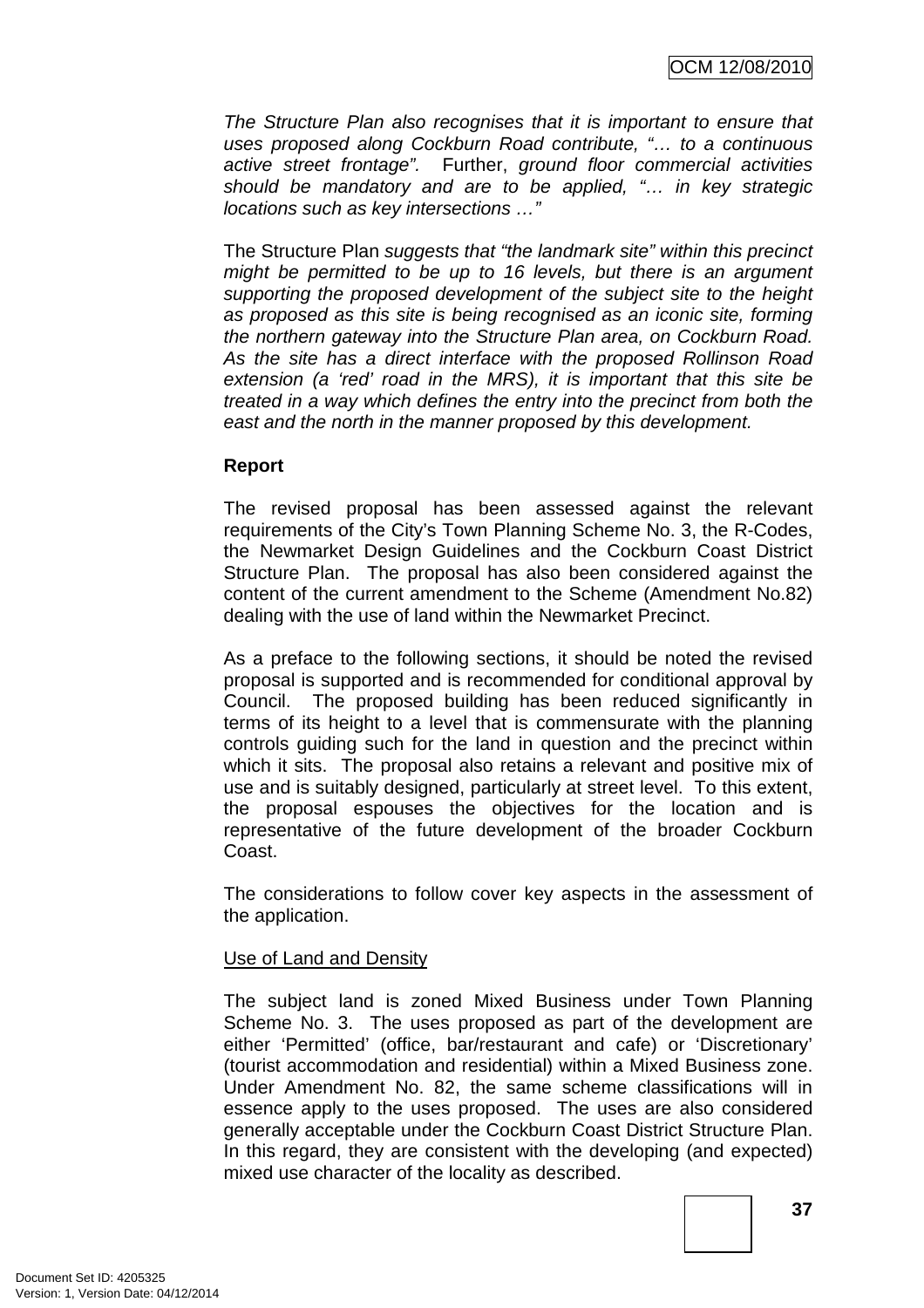With respect to density, 18 multiple dwellings are proposed (20 permitted).

#### **Height**

There are no building height controls in the City's scheme for the subject location. The control of building height is guided by the Cockburn Coast District Structure Plan and the Newmarket Precinct Design Guidelines. The Design Guidelines seek to ensure new development within the Newmarket Precinct has regard to the District Structure Plan.

Under the Cockburn Coast District Structure Plan, building height on a gateway site is permitted to be up to 8 levels. As stated in the Structure Plan Gateway buildings will be located at major entrance points in the development area. The intersection of Rollinson Road, to be extended from Cockburn Coast Drive to Cockburn Road, represents a major entrance point into the northern part of the Structure Plan area. Therefore, the proposed building at a height of 8 storeys accords with the provisions of the District Structure Plan.

The proposed building height also accords with the Newmarket Precinct Design Guidelines. As stated in the Guidelines, A gateway site is to be located on the northeast side of the intersection between Cockburn Road and future Rollinson Road extension to Cockburn Coast Drive. This road link will form one of the key entrances into the Cockburn Coast area. In addition to being acceptable in terms of building height, the current proposal is designed to deliver in respect of a range of other specific development criteria, criteria considered fundamental to the 'gateway' status of the site.

The provisions seek to ensure all aspects of a gateway development recognise and respect the significance of such, and include:

- A limit in building height to eight (8) storeys and not exceeding 32 metres).
- The suitability of the development taking into account the desired streetscape for the location. In this regard, the proposed development will signify the important intersection of Rollinson and Cockburn Roads with 'mainstreet' activation at the ground floor level (particularly along Cockburn Road as required by the District Structure Plan).
- A responsive built form. The building stands to be 'urban', animate and interesting at both lower and upper levels. This will occur via the mix of uses within, being active and lifestyle in nature adjacent to Cockburn Road, with a mix of tourist and permanent accommodation above. The outwardly facing and largely transparent elevations proposed for the various frontages of the development also contribute to a responsive built form.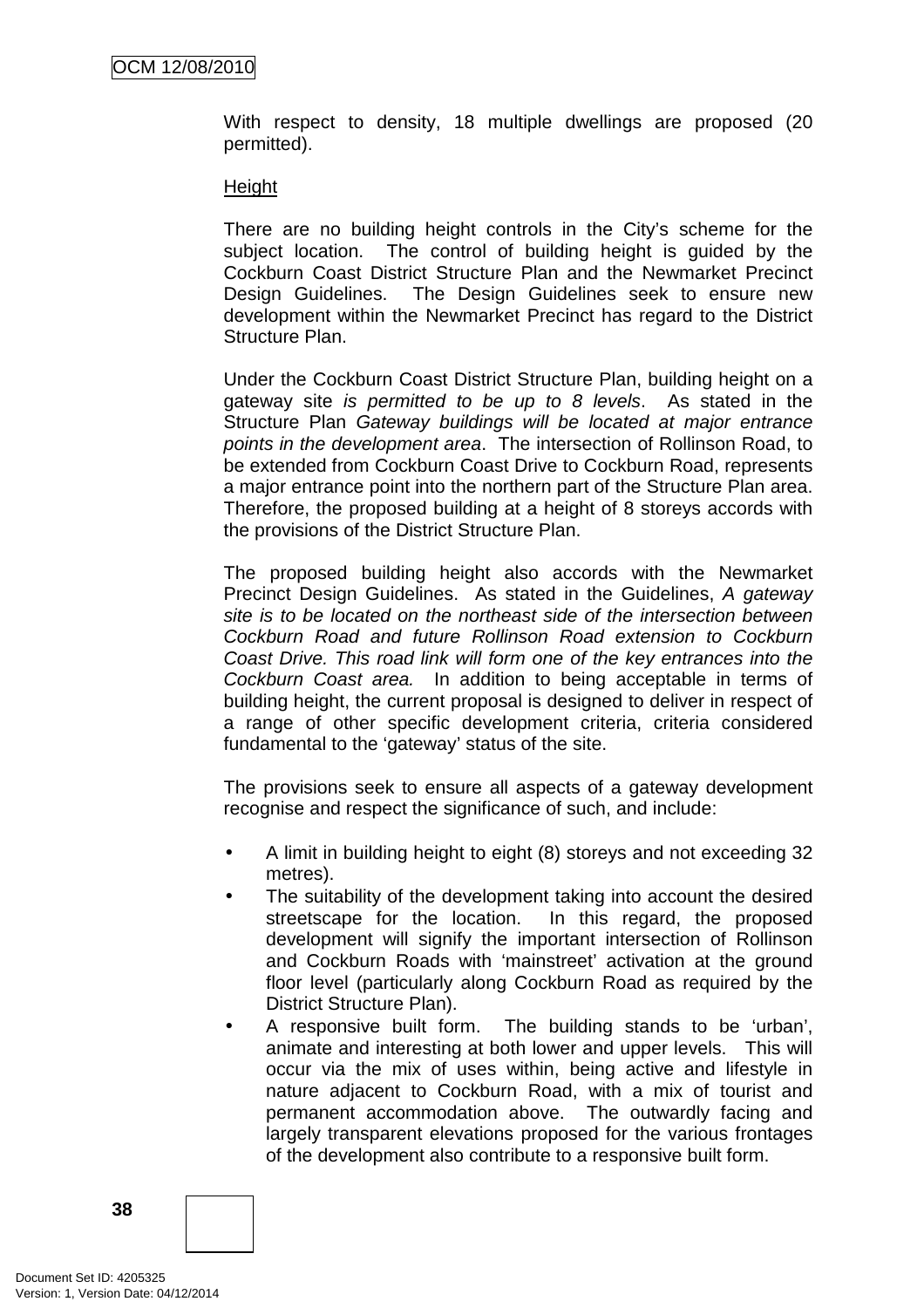# Functionality

The function of a development includes considerations such as: access, parking provision, traffic movement and servicing. Taking into account several notable concerns regarding these matters and the original proposal, the proponent has focussed on ensuring all considerations relating to functionality are addressed. As a result, the revised proposal is deemed to be suitably functional.

#### Access, Traffic Volumes and Movement

Vehicular access to the development via Bellion Drive is supported. Whereas previously 282 bays were proposed to be accessed via Bellion Drive, this has been reduced to 202 bays.

To assist with the assessment of the application a traffic report has been provided by the proponent. Prepared by ARRB Consulting, the report provides an appreciation of traffic movements likely to be generated by the development and how these will integrate with volumes (current and proposed) on the local road network. Based on the information provided, the development will integrate into the local road network.

The City's engineering team concurs with the conclusions outlined in the traffic report subject to the requirement for a range of remedial improvement works in Bellion Drive and Cockburn Road. The purpose of these works is to achieve a higher degree of safety and efficiency in traffic movements in the vicinity of the site taking into account and including the traffic generated by the proposal itself. The condition requiring these works recognises the role of Main Roads WA in determining suitable outcomes to be implemented.

All works to be undertaken are to be constructed prior to the occupation of the development, and the costs associated with them borne by the developer.

#### Parking Provision

Based on the provisions of Town Planning Scheme No. 3, 211 parking bays are determined to be required, whilst 201 bays are proposed. The minor shortfall in bays (10) is supported on the basis that a proportion of the patronage associated with the 'food and beverage' activities at the ground floor level will come from within the development i.e. occupants of the serviced and/or residential apartments. A percentage of patronage will also come from properties in close proximity (walkable distance).

To ensure that the parking provided is suitably managed to meet the needs of the various uses located within the development, a number of conditions are recommended. These include a restriction on the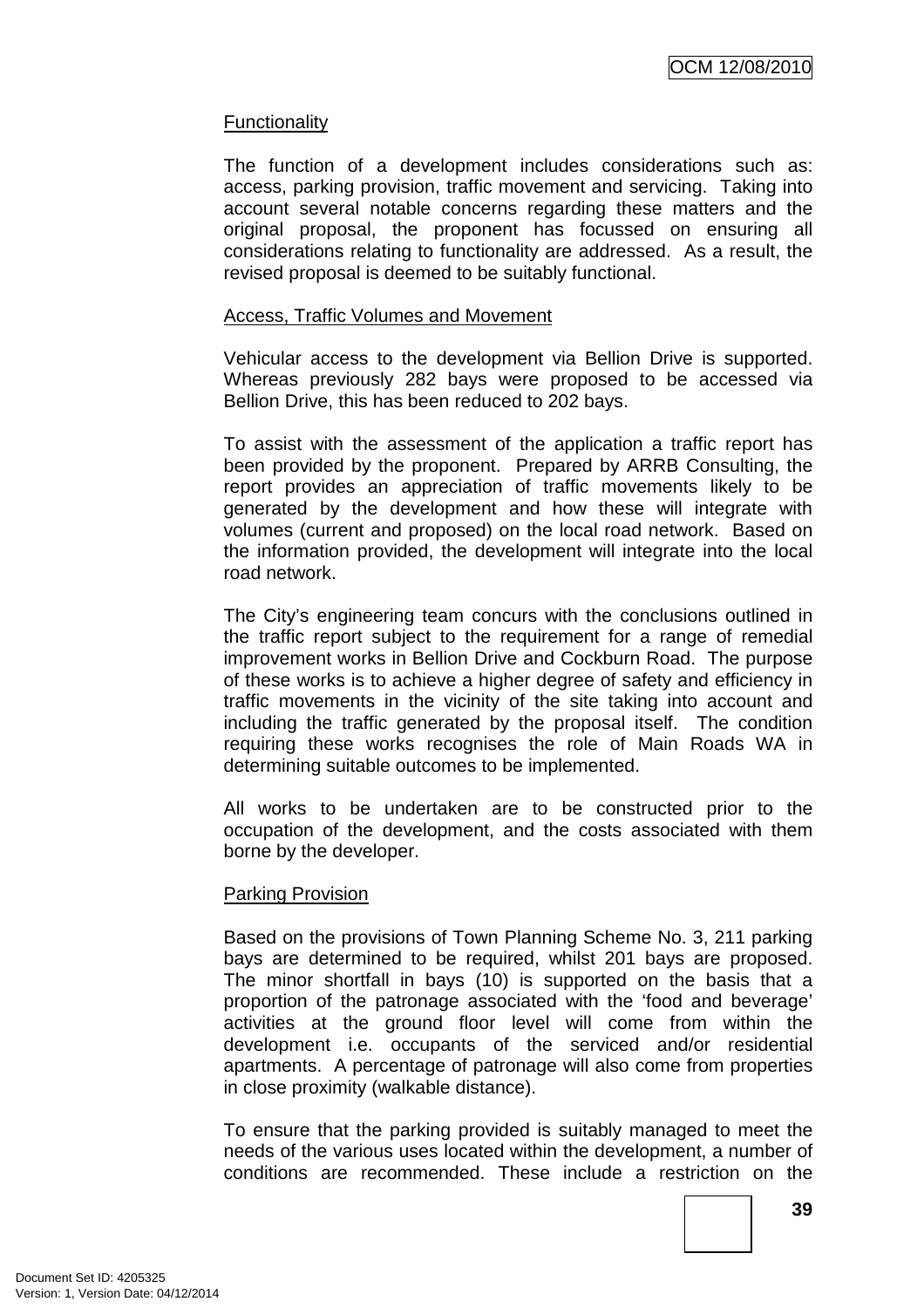capacity of the bar/restaurant, the size of which will be linked to the actual number of car parking bays available for that particular activity, and another that requires the provision of dedicated visitor parking for the residential apartments.

The rates applied in the calculation of parking for the development are:

- office floor space: one (1) bay for every 50 square metres of gross floor area;
- bar/restaurant: one (1) bay for every four (4) seats or four (4) people accommodated and/or one (1) bay for every two (2) square metres of net drinking area;
- café: one (1) bay for every four (4) seats or four (4) people accommodated;
- one (1) bay for each single bedroom serviced apartment, or 1.5 bays for every two bedroom serviced apartment; and
- a maximum of two (2) bays for each residential apartment (multiple dwelling).

#### Servicing (Waste Management)

It is reasonable for the City to be satisfied in advance of development that what is proposed can be successfully serviced. Whilst this did not occur in respect of the original proposal, the project architect has spent considerable time with the City's Waste Manager determining the most effective and appropriate way to service the revised proposal.

In summary, the following is proposed based on the size and manoeuvrability of the City's waste management vehicles, including the new hybrid vehicle capable of serving basement levels:

- bin storage in the ground floor basement serving the active ground floor uses (restaurant/bar and café); and
- bin storage at the upper ground floor level (adjacent to Bellion Drive) serving the serviced apartments and residential dwellings).

Access for waste removal to both levels will be in a forward direction from Bellion Drive, and has been designed in a manner that will enable forward moving egress from the site.

#### Relationship to Adjoining Development

The land subject of the application shares one common boundary with adjoining development. Adjoining to the east on retained land is 10, three storey grouped dwellings. Three of these dwellings are north facing, addressing Bellion Drive in a traditional manner. The remaining seven dwellings are orientated north, north west. None of the group of dwellings is orientated to the west - the location of the proposed development, whilst two (2) only abuts the common boundary.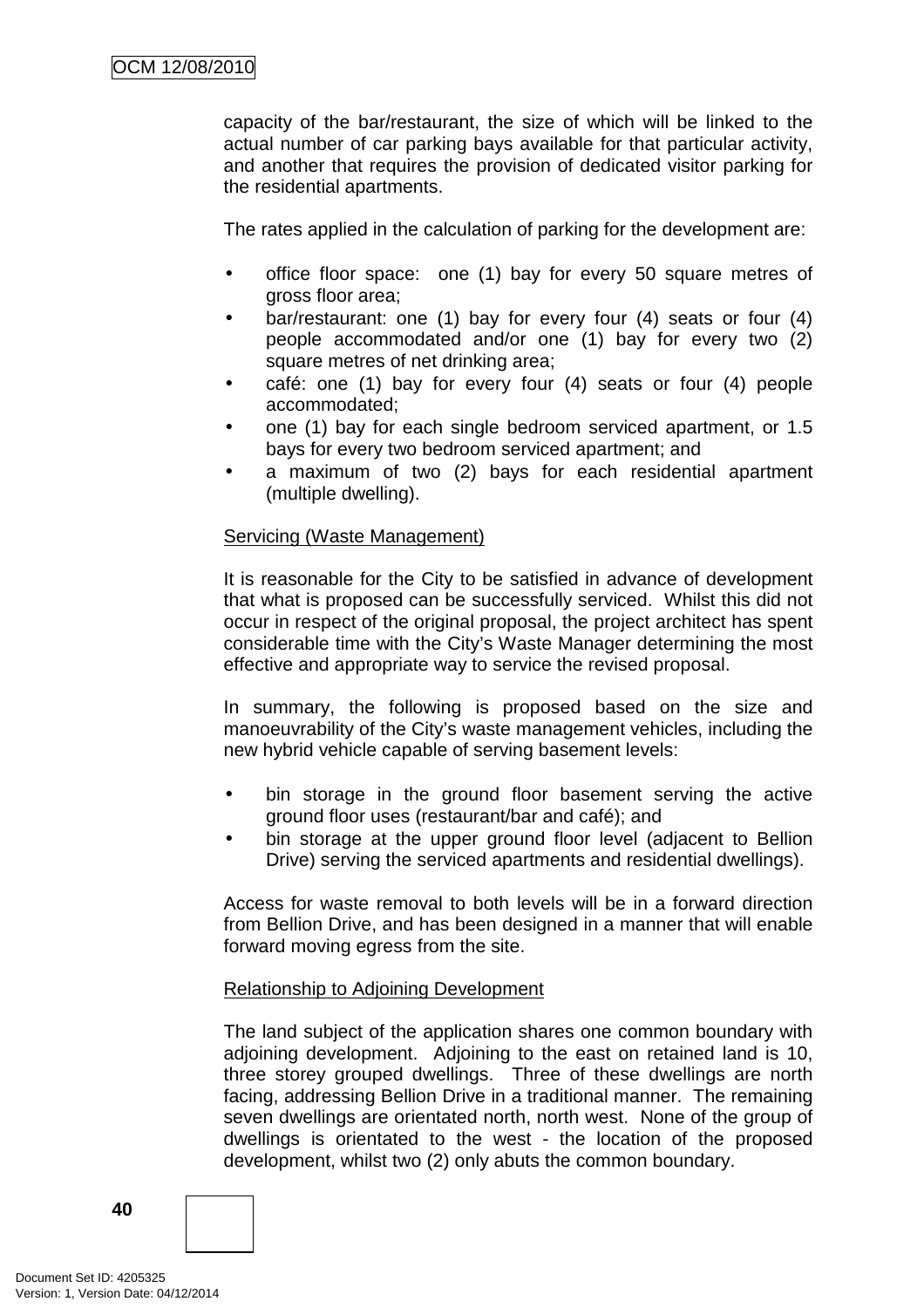The interface of the proposed development to the two (2) dwellings abutting the common boundary consists of the upper parking deck, port cochure and lobby providing access to the serviced and residential apartments. The deck will be situated approximately five (5) metres below the height of the retaining wall and fence dividing the two properties, purposely achieving an appropriate degree of separation.

The building itself will be setback from the common boundary approximately 27.5 and 30.5 metres (to the balconies and façade respectively). These distances exceed that required by the R-Codes (approximately 20.5 metres) for the top three levels of residential development. The setbacks generally, are considered consistent with what is typically required for the 'urban' development anticipated in association with the development of the Cockburn Coast.

The disparity in height between the top of the grouped dwellings and the proposed building is approximately 10 metres. That is, the proposed building is approximately three (3) storeys higher than the adjoining dwellings.

#### **Consultation**

As mentioned earlier, consultation of local residents and a number of commercial property owners took place in respect of the original proposal. In total, 78 letters were sent out by the City. In response, 26 submissions were received. Of the submissions received, eight (8) raised no objection to the proposed development. The remainder, however, objected to the proposal (18 submissions).

More recently, 83 letters were sent out in respect of the revised proposal. In response, 18 submissions were received, nine (9) of which raised no objection or supported the proposal. The remaining eight (8) submissions objected to the proposal. Four of these were received from property owners adjoining to the east. Three of the remaining four submissions opposing the development were received from persons living some distance from the site (in South Fremantle and Cottesloe).

The main concerns raised in objection to the proposal are listed, and commented upon, below:

• Building height - the proposed building is too high.

Comment: The matter of building height is covered above. With respect to this concern, confusion seems to exist about the manner in which the District Structure Plan deals with building height. The Cockburn Coast District Structure Plan very clearly states that gateway buildings are permitted to be up to eight (8) storeys and will be located at major entrance points in the development area. The intersection of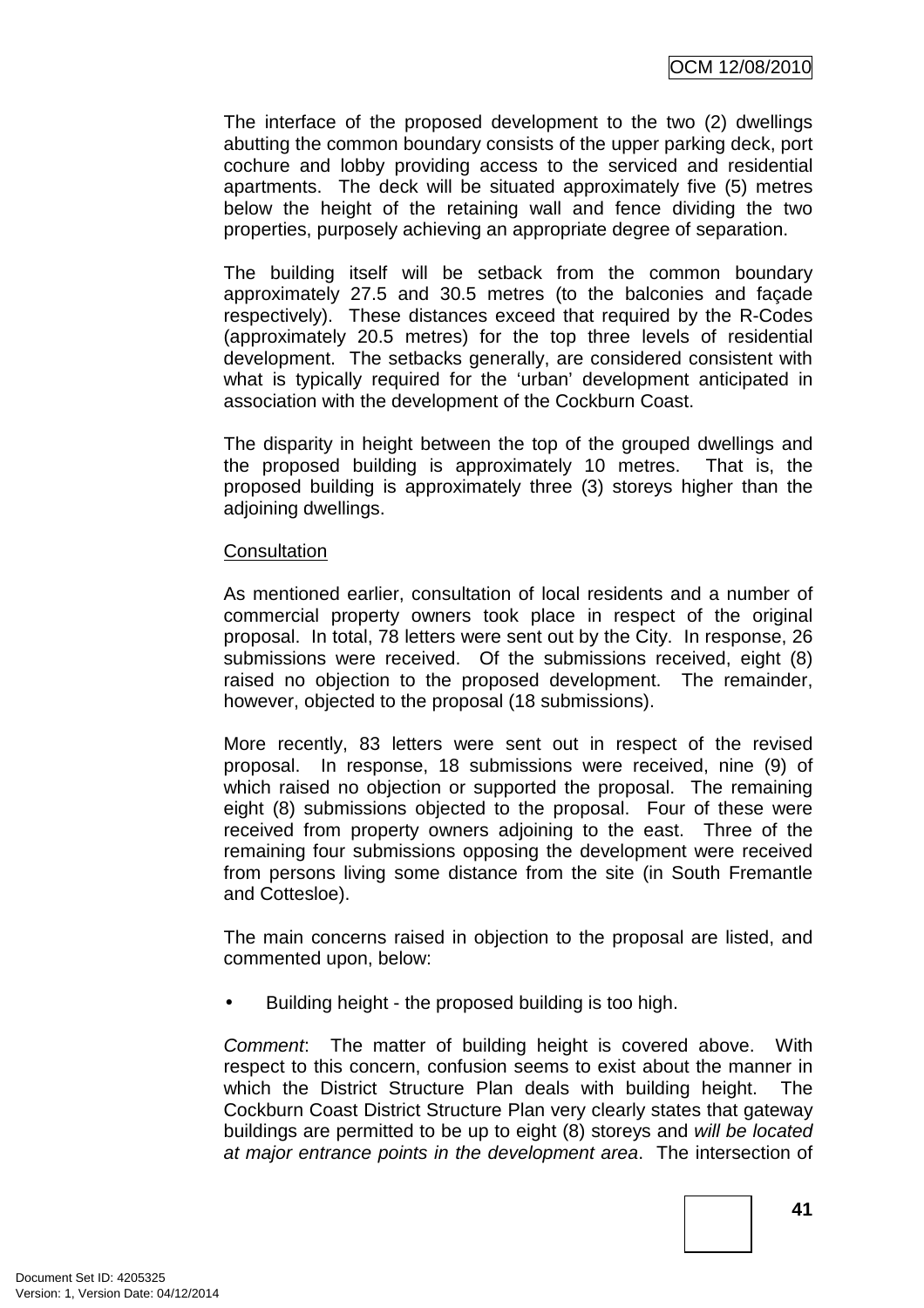Rollinson and Cockburn Roads is a major entry point to the northern part of Cockburn Coast.

Building height – the proposed building is ten  $(10)$  storeys in height, not eight (8).

Comment: The claims the proposed building is ten (10) storeys in height are incorrect. The sections provided with the application plans show a building that is primarily eight (8) storeys in height. In this regard, it is important to note the 3-4 metre rise across the site. The basement parking levels, particularly at the centre of the site, are largely beneath the relative natural ground level. Due to the topography of the site and the need to adjust levels relative to the particular frontages of the property, the southern elevation does show a nine (9) storey building for approximately half the adjoining Primary Regional Road frontage. The remaining elevations, however, are primarily eight (8) storeys as mentioned (to Cockburn Road and Bellion Drive). This takes into account the setback between the ground and upper floors and relative ground levels across the site.

• Traffic and servicing - the proposal will result in traffic issues and will be difficult to service.

Comment: Traffic and servicing has been covered above.

Impact of noise from the deck.

Comment: The disparity in height between the parking deck and adjoining residential dwellings is intentional. Additionally, and for the purpose of addressing worst-case predicted noise levels along the eastern boundary, a lightweight roof system is proposed to be constructed over the parking bays along this edge of the site. This was recommended by an acoustic consultant engaged to review this aspect of the development, and is accepted as an appropriate solution by the City's Heath Services team.

• Overshadowing/overlooking - the proposed building will result in these impacts.

Comment: The proposed building will not result in overshadowing of the adjoining property to the east at midday on 21 June, the standard for assessing impact on solar access. The impact of shadow for the majority of time will be over the adjoining Primary Regional Road reservation. Whilst overlooking might be possible, all levels of the building adjacent to the eastern side boundary are setback an adequate distance (compliant with the R-Codes in the case the residential levels 6-8).

• Social issues and Anti-Social Behaviour - the proposal will result in anti-social behaviour and issues such as noise.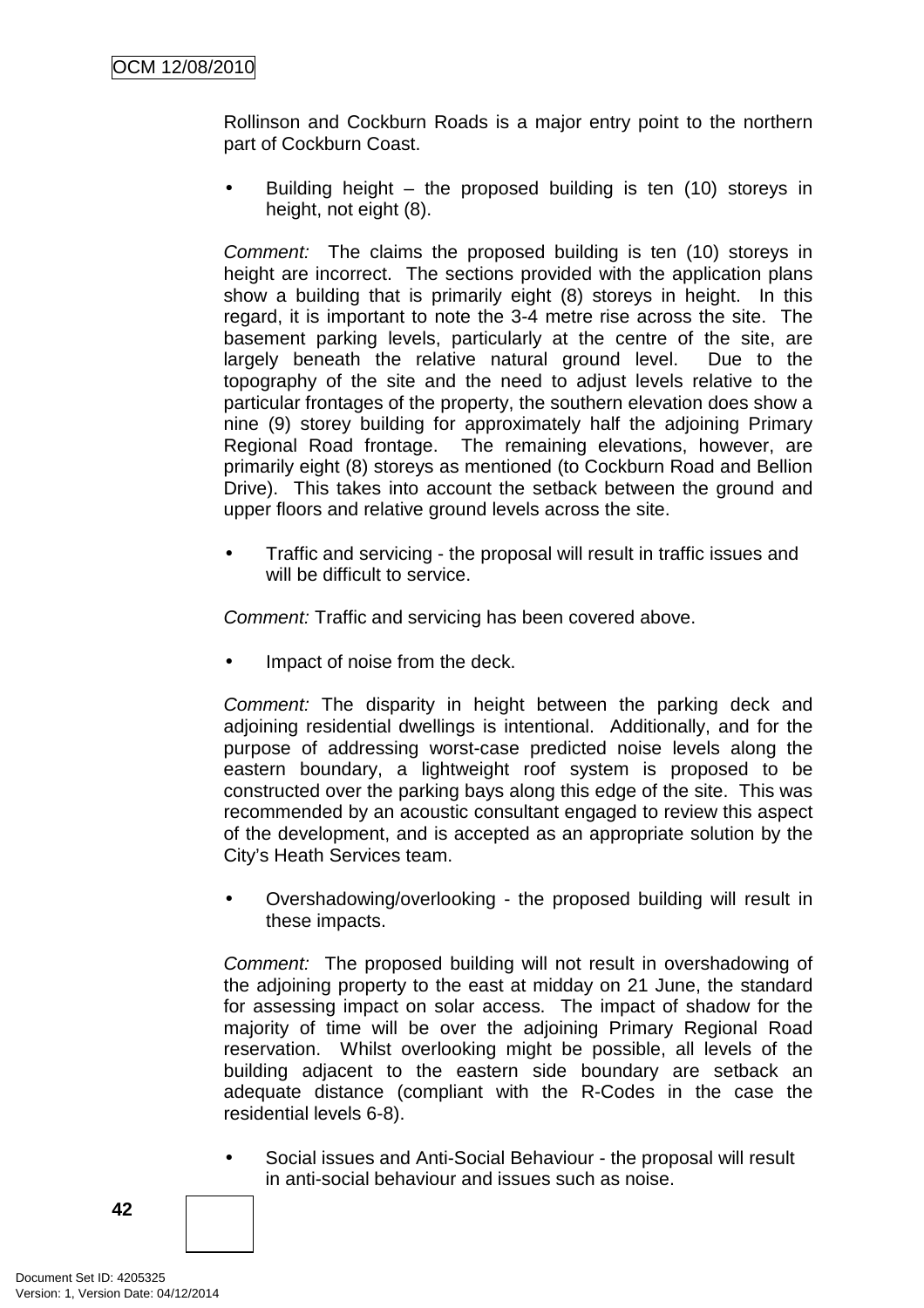Comment: The City requires a detailed Management Plan in respect of mixed-use proposals to ensure all activities suitably co-exist on-site. The Management Plan will address matters including: the hours of trade of food and beverage establishments, permissible entertainment, delivery and waste disposal times, and the management of patron behaviour.

Conflict/impact of the proposal on existing land uses, notably existing long term non-residential uses.

Comment: The City shares this concern and recognises the need for future use and development of land to take into account existing use and development. There are several means (memorials on Title, purchaser information packages) to ensuring future residents are informed of juxtapositions to non-residential development that may impact on typical expectations in terms of residential amenity.

#### Department of Planning

The Department advises The DA is a positive step forward by the proponent in addressing some of the issues identified with the previous DA for the subject site, and meets some of the objectives set out in the Cockburn Coast District Structure Plan and the draft Newmarket Precinct Policy.

Specific points raised by the Department in respect of the proposal include:

The development of the Cockburn Road frontage, specifically the detailed design of works proposed at the front of building within the road reserve.

The proposal clearly represents an indicative mainstreet environment for Cockburn Road. Noting this section of frontage will be the first to be redeveloped, however, in accordance with the broader objectives of the Cockburn Coast location, a detailed planning exercise involving all relevant stakeholders is recommended.

The impact of noise from surrounding noise sources on the proposed development, including the proposed extension of Rollinson Road from Cockburn Coast Drive immediately adjoining the southern boundary of the subject property.

In this regard, a detailed acoustic assessment of the proposal taking into account both current and likely noise levels expected at this intersection is recommended. Expected outcomes of an assessment will include recommendations regarding the extent to which residential uses need to be suitably protected from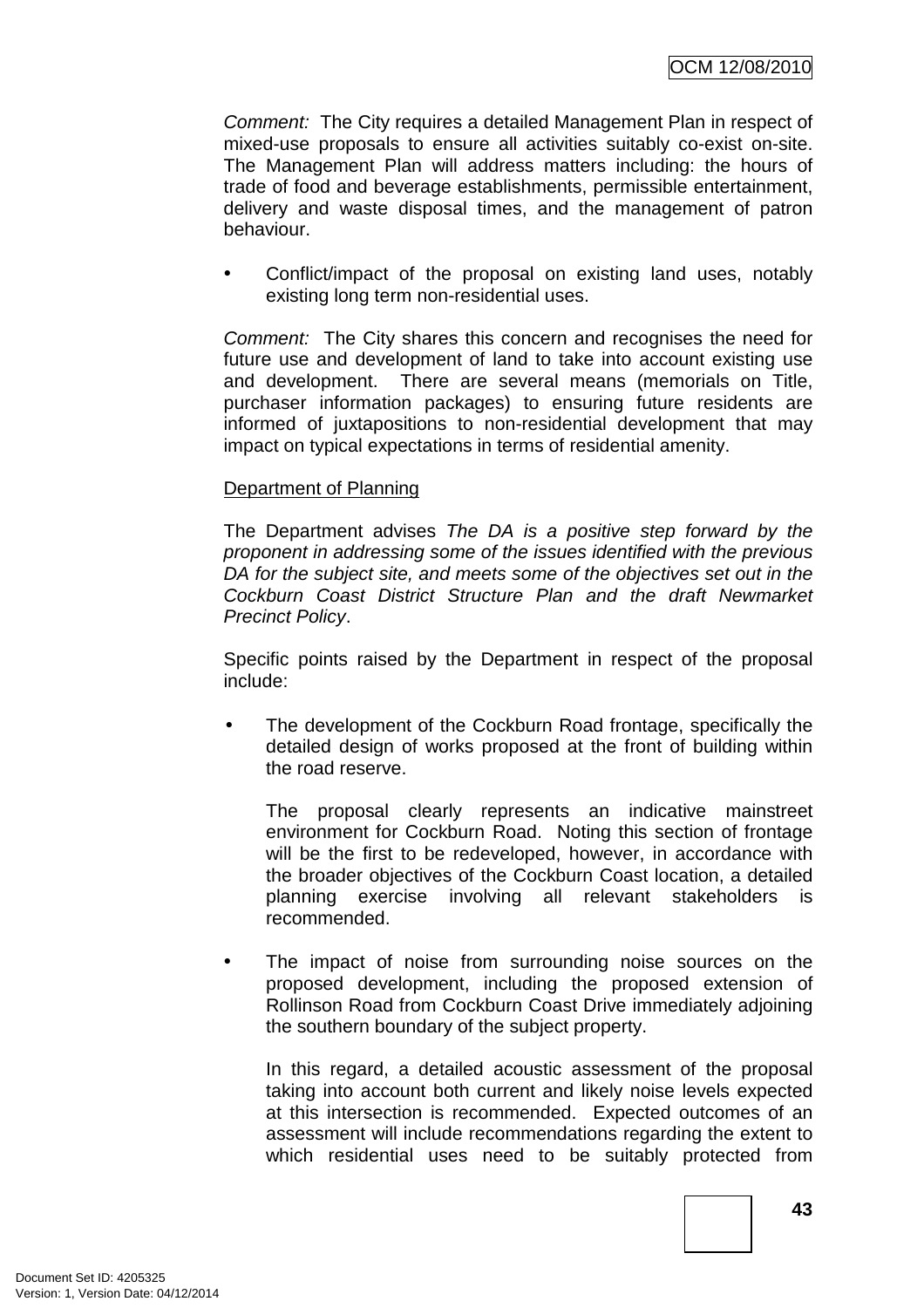excessive noise via the incorporation of attenuating measures in the fabric of the building.

• Sustainability. The Department states that as the proposal will be the first project to be undertaken under the Cockburn Coast banner … the proponents should be encouraged to apply high environmental performance standards to the building to achieve sustainability aspirations outlined in the Cockburn Coast District Structure Plan. A footnote to this effect is recommended to be included in the approval.

#### **Strategic Plan/Policy Implications**

# **Demographic Planning**

To ensure development will enhance the levels of amenity currently enjoyed by the community.

#### **Governance Excellence**

• To conduct Council business in open public forums and to manage Council affairs by employing publicly accountable practices.

#### **Employment and Economic Development**

• To plan and promote economic development that encourages business opportunities within the City.

# **Budget/Financial Implications**

In the event an application for review to the State Administrative Tribunal arises in respect of the Council's determination, there may be a cost to be borne by the City (out of the existing operational budget).

#### **Legal Implications**

Town Planning Scheme No. 3.

#### **Community Consultation**

Consultation was undertaken as detailed above. A copy of the application was also referred to Tourism Western Australia and the WAPC/Department of Planning.

#### **Attachment(s)**

- 1. Location Plan
- 2. Application Plans and Elevations
- 3. Schedule of Submissions
- 4. Response from the DoP

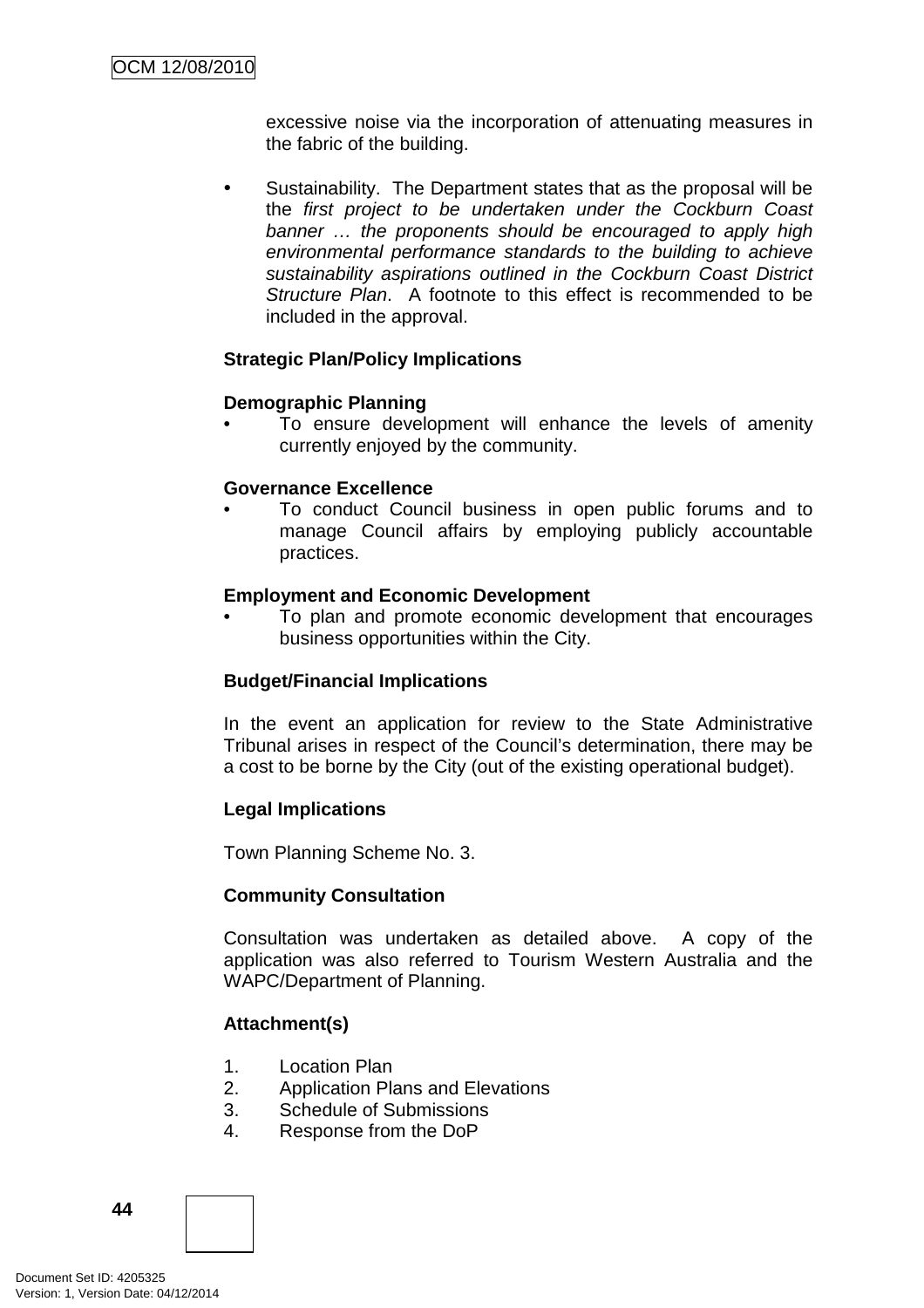# **Advice to Proponent(s)/Submissioners**

The applicant and submissioners have been advised the revised proposal is to be considered at the 12 August 2010 Council Meeting.

# **Implications of Section 3.18(3) Local Government Act, 1995**

Nil.

# **14.3 (MINUTE NO 4326) (OCM 12/08/2010) - PROPOSED 'TAVERN' - LOCATION: LOT 6 (NO. 103) HAMMOND ROAD, COCKBURN CENTRAL - OWNER: MR WALTER LENZ - APPLICANT: MR WALTER LENZ (5513240) (M SCARFONE) (ATTACH)**

# **RECOMMENDATION**

That Council:

(1) approve the application for a tavern at Lot 6, (No. 103) Hammond Road, Cockburn Central, subject to the following conditions and footnotes:

**CONDITIONS** 

- 1. Prior to commencement of the development a noise management plan is to be submitted detailing measures that will be undertaken to ensure noise levels are kept within levels prescribed in the Environmental Protection (Noise) Regulations 1997. The plan is to be prepared by a suitably qualified consultant and is to include:
	- sound proofing measures used in the design and construction of the development;
	- predictions of noise levels:
	- control measures to be undertaken (including monitoring procedures); and
	- a complaint response procedure

All noise attenuation measures, identified by the plan or as additionally required by the City, are to be implemented prior to occupancy of the development or as otherwise required by the City and the requirements of the plan are to be observed at all times.

2. The preparation and submission of a detailed landscaping plan, dealing with amongst matters, landscaping (both soft and hard elements) intended for the overall Tavern site.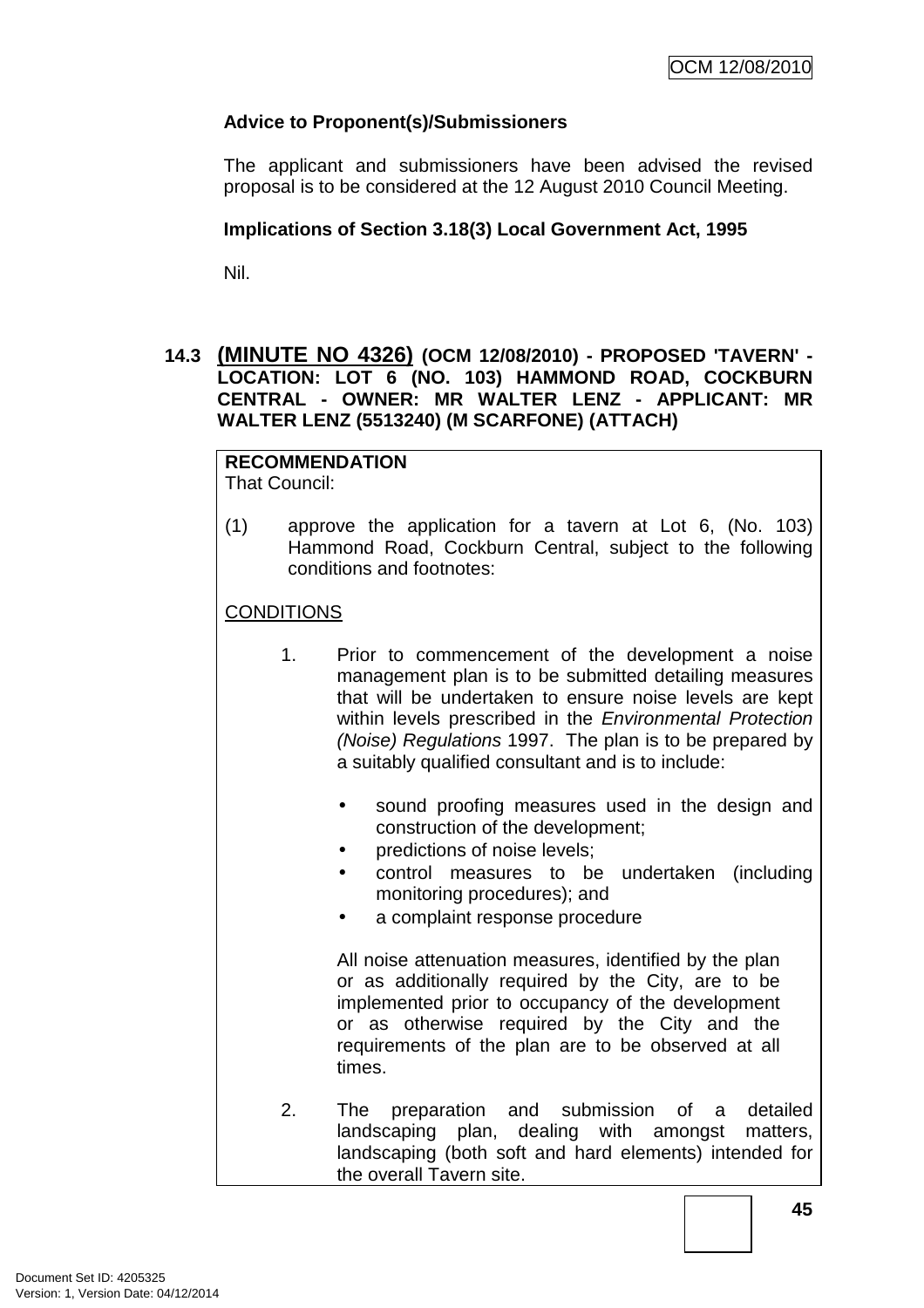- 3. Landscaping is to be installed, reticulated and / or irrigated in accordance with the approved plan and maintained thereafter to the satisfaction of the City. The landscaping shall be implemented during the first available planting season post completion of development. Any species which fail to establish within a period of 12 months from planting shall be replaced to the satisfaction of the City.
	- 4. Where a driveway and/or parking bay abuts a public street, associated walls, fences and / or adjacent landscaping areas are to be truncated within 1.5 metres or limited in height to 0.75 metres.
	- 5. A Waste Management Strategy shall be submitted to and approved in writing by the City, prior to the issue of a Building Licence. This Strategy should have regard to Council Policy SPD9 'Waste Minimisation, Storage and Collection'. The use must, once operational, take place in accordance with the recommendations of the approved Waste Management Strategy, to the ongoing satisfaction of the Manager Statutory Planning.
	- 6. All waste and recycling materials must be contained within bins. These must be stored within the buildings or within an external enclosure located and constructed to the satisfaction of the City's Manager Environmental Health Services. The external enclosure must be and of an adequate size to contain all waste bins, at least 1.8 m high, fitted with a gate and graded to a 100mm diameter industrial floor waste with a hose cock, all connected to sewer. The minimum provisions for internal bin storage is a concrete wash-down pad of at least  $1m^2$  graded to a 100mm diameter industrial floor waste with a hose cock, all connected to sewer. This can be centrally located within the development.
	- 7. A temporary site access plan being submitted to and approved by the City prior to the issue a Building Licence.
	- 8. Prior to the issue of a Building Licence, a Contaminated Land Survey should be undertaken to identify whether there is any contamination on the site. This should be undertaken by a qualified Environmental Consultant, and if contamination is found it must be remediated in accordance with Department of Environment & Conservation Contaminated Sites guidelines prior to the commencement of any site works.
	- 9. Prior to the issue of a Building Licence, details of the materials proposed to be used in the development,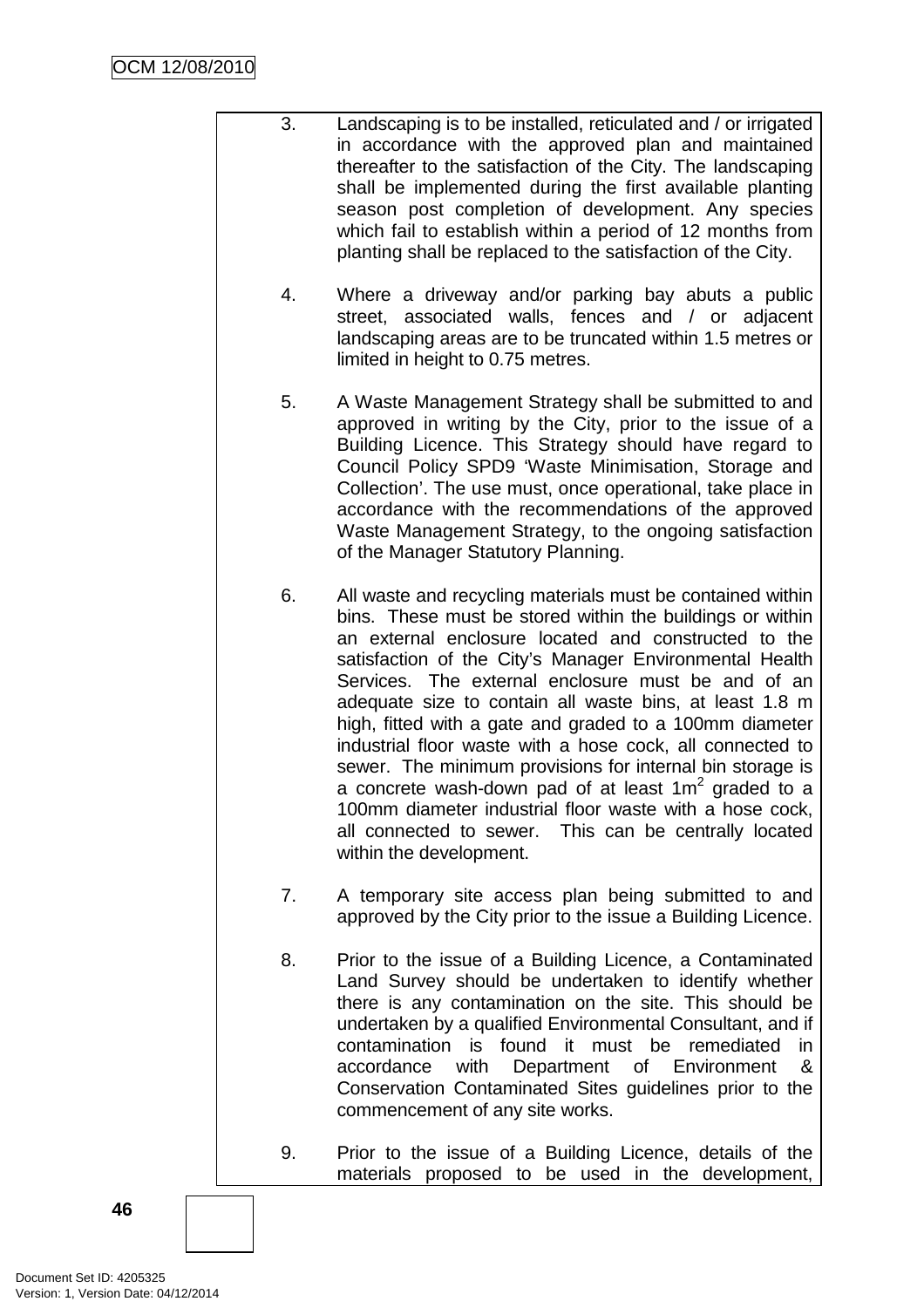including their colour and finish, shall be submitted to the City for the approval of the Manager Statutory Planning. The development shall thereafter be constructed strictly in accordance with the approved materials schedule.

- 10. Prior to the occupation of the building (the subject of the approval), the 85 parking bay/s, driveway/s and points of ingress and egress shall be sealed, kerbed, drained and line marked in accordance with the approved plans and specifications certified by a suitably qualified practicing Engineer to the satisfaction of the City.
- 11. Prior to the issue of a Building Licence, details outlining the provision of bicycle parking for visitors to the development shall be submitted to the City for the approval of the Manager Statutory Planning. The bicycle parking facilities thereby approved shall be made available for use prior to the development becoming operational, and they shall be thereafter retained in perpetuity.
- 12. All service areas and related hardware, including antennae, satellite dishes, air-conditioning units and bins, being suitably located from public view and/or screened, the details of which are to be provided for the approval of the Manager Statutory Planning prior to the issue of a Building Licence.
- 13. The development site must be connected to the reticulated sewerage system of the Water Corporation before commencement of any use.
- 14. Earthworks over the site and batters must be stabilised to prevent sand or dust blowing, and appropriate measures shall be implemented within the time and in the manner directed by the City in the event that sand or dust is blown from the site.
- 15. No building (or related) activities associated with this approval causing noise and/or inconvenience to neighbours being carried out after 7.00 p.m. or before 7.00 a.m., Monday to Saturday, and not at all on Sunday or public holidays.
- 16. The installation of outdoor lighting (if proposed) is to be in accordance with the requirements of Australian Standard AS4282-1997: 'Control of the Obtrusive of Outdoor Lighting'.
- 17. All stormwater being contained and disposed of on-site.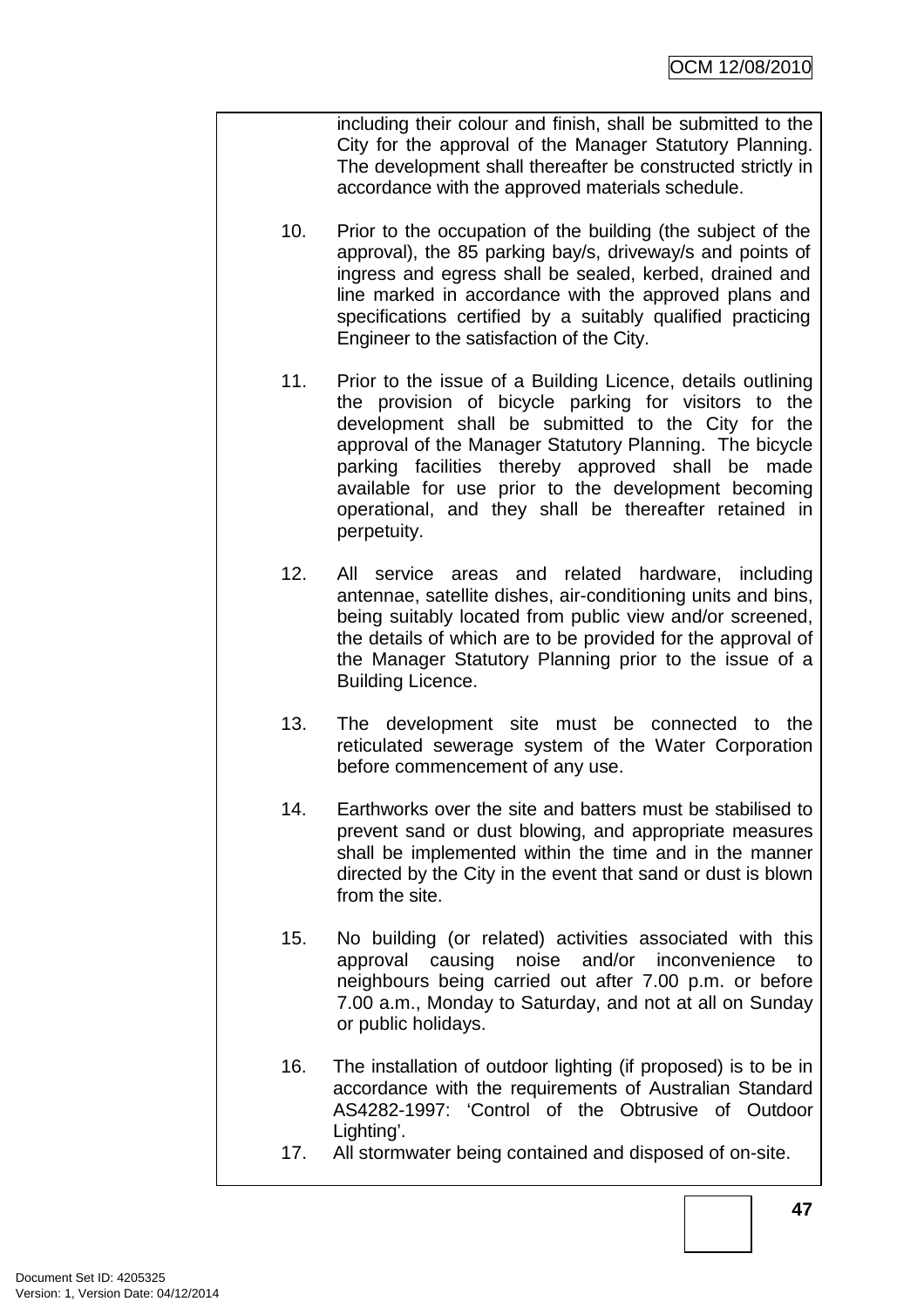18. All stormwater drainage shall be designed in accordance with the latest release of the document entitled "Australian Rainfall and Runoff" produced by the Institution of Engineers, Australia, and the design is to be certified by a suitably qualified practicing Engineer or the like, to the satisfaction of the City, and to be designed on the basis of a 1:100 year storm event. See City's specification, enclosed. This is to be provided at the time of applying for a building licence.

# FOOTNOTES

- 1. This is a planning approval only and does not remove the responsibility of the applicant/owner to comply with all relevant building, health and engineering requirements of the Council, or with any requirements of the City of Cockburn Town Planning Scheme No. 3. Prior to the commencement of any works associated with the development, a building license may be required.
- 2. In addition to those issues required to be addressed as a component of Condition 3, the landscaping plan shall have regard to the City's requirements for landscaping for commercial development as indicated by 5.9.2 of Town Planning Scheme No.3. The applicant is advised to liaise with the City's Parks and Environment Services prior to lodgement of the landscaping plan to ensure the provision of appropriate species for the location.
- 3. With reference to Condition 10, the 85 parking bay/s, driveway/s and points of ingress and egress are to be designed in accordance with the relevant Australian Standards for off street car parking unless otherwise specified agreed by the City.
- 4. If the development the subject of this approval is not substantially commenced within a period of 2 years, the approval shall lapse and be of no further effect.
- 5. The development is to comply with the noise pollution provisions of the Environmental Protection Act 1986, and more particularly with the requirements of the Environmental Protection (Noise) Regulations 1997.
- 6. The applicant is advised that the City proposes to undertake a package of improvement measures to realign the Hammond Road carriageway to the front of the subject site. This will facilitate the creation of a new four way intersection at the junction of Hammond Road with Beeliar Drive. A portion of the property subject of this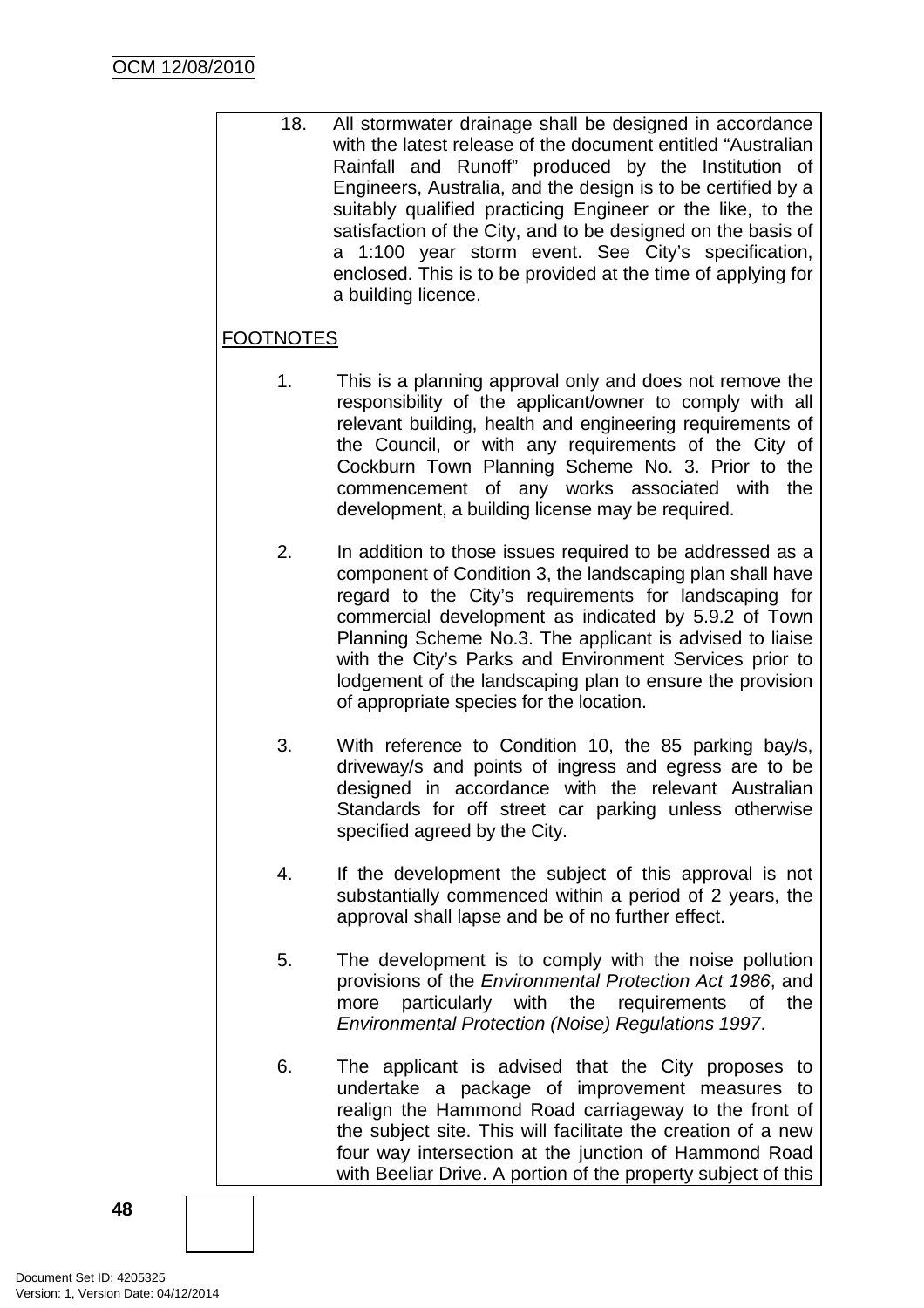approval will be required in the future to enable the improvement works to take place.

- (2) issue a Notice of Determination of Application for Planning Approval under the City of Cockburn Town Planning Scheme No. 3; and
- (3) advise the applicant of the Council's decision.

#### **COUNCIL DECISION**

MOVED Clr S Limbert SECONDED Deputy Mayor K Allen that the recommendation be adopted.

**CARRIED 9/0**

# **Background**

The current application was submitted to the City on 14 January 2010, and is the third such application submitted for the development of this site as a Tavern, planning approval being previously granted under delegated authority in May 2003, and renewed in May 2005.

The detailed plans now submitted are identical to those previously approved in 2003 and 2005.

| Zoning:    | MRS:      | Urban/Other                      | Regional | Road |
|------------|-----------|----------------------------------|----------|------|
|            |           | Reserve                          |          |      |
|            | TPS No. 3 | Light and service Industry/Other |          |      |
|            |           | <b>Regional Road Reserve</b>     |          |      |
| Proposed   | Tavern    |                                  |          |      |
| Land use:  |           |                                  |          |      |
| Lot size:  | 2.02 HA   |                                  |          |      |
| Use class: | P         |                                  |          |      |

#### **Submission**

The proposed development incorporates: a public bar (10 m<sup>2</sup>), a lounge bar (62 m<sup>2</sup>), a courtyard (112 m<sup>2</sup>), a beer garden (126 m<sup>2</sup>), a drive through bottle shop (163 m<sup>2</sup>), various back of house facilities including kitchen and coolroom, male, female and universal access amenities and 85 on-site car parking bays. While the public bar will be a standing area, seating will be provided in the lounge bar, dining area, courtyard and beer garden and food will be served in each of these locations.

The proposed tavern is designed to reflect a Tudor theme, this being a design trait of other Taverns under the applicants control and located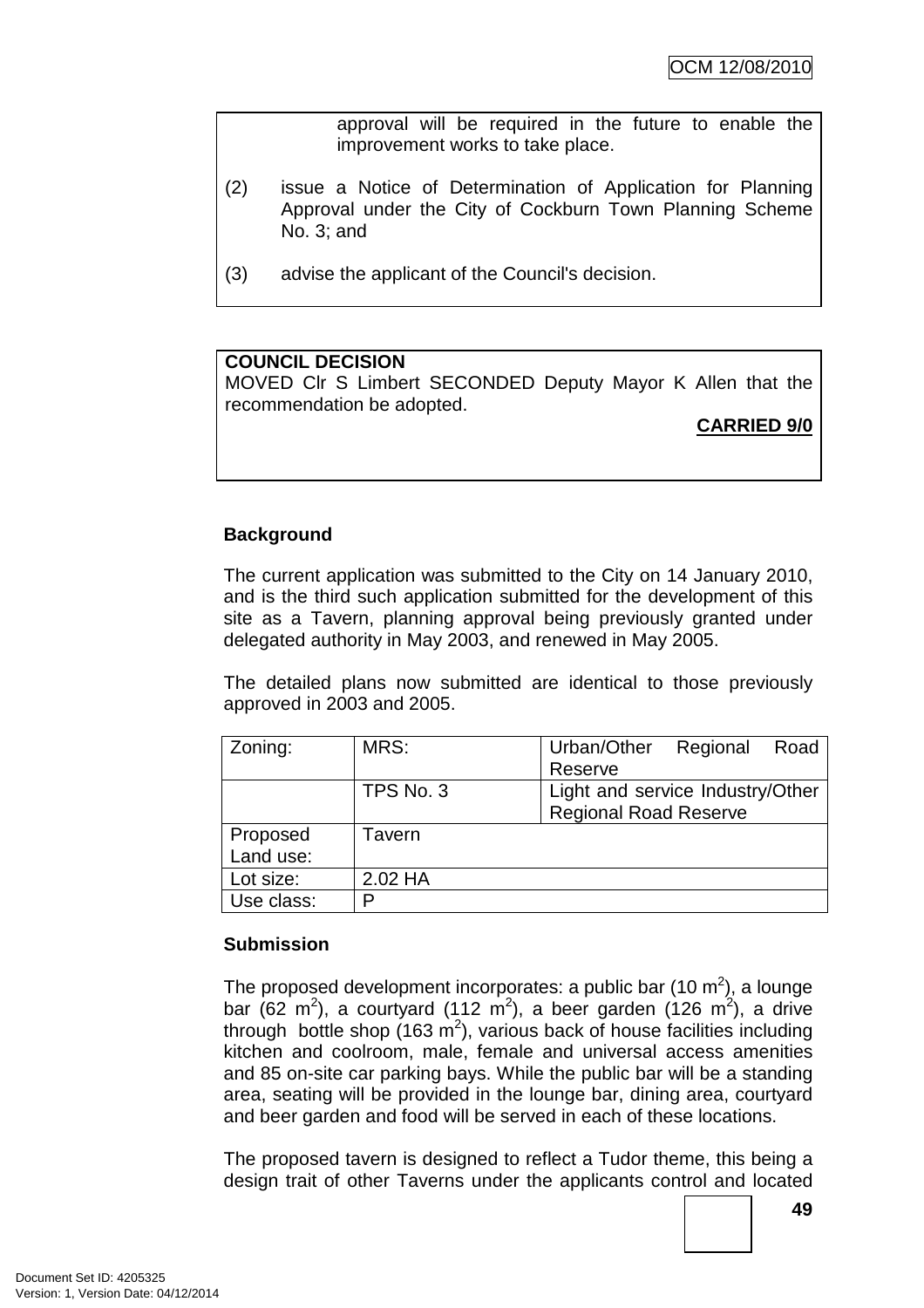elsewhere within the metropolitan area. To that end, it is proposed to accommodate the various elements of the Tavern business within one single storey building. This building will be of traditional construction and appearance, and will incorporate the use of rendered and feature brickwork with timber panelling detail, housed under an over height pitched tiled roof, typical of the Tudor period.

Access to the site is currently taken from an unconstructed road which connects to Hammond Road. This will continue to be the case with access to the new tavern being aided by the creation of a longer access leg from the unmade road, which is to be constructed to the specifications of the City.

Car parking for 85 vehicles is provided within a car parking area that wraps around the northern and eastern sides of the proposed Tavern building. This car parking area is complemented by landscaping throughout.

In addition to landscaping within the car park area, it is proposed to provide a dedicated area of landscaping to the front of the proposed Tavern, between it and the realigned Hammond Road north. As well as providing an important landscaped setting for the development, this area will also be used as a beer garden.

#### **Report**

The main issue for consideration in determining this proposal relates to whether the development of the site for a Tavern is acceptable in principle in land use terms, in accordance with the provisions of the scheme, and if so whether it can be accommodated without detriment to the general development provisions of the Scheme.

#### Town Planning Scheme No. 3

Within the Light and Service Industry Zone, the proposed Tavern Use, inclusive of the restaurant and bottle shop component, is defined as a 'P' use under the provisions of the scheme, i.e. a use permitted by the Scheme providing that it complies with the relevant development standards and requirements of the Scheme'.

#### General Development Requirements

Part 5 of the scheme outlines the requirements for development across the City. Clause 5.9 deals specifically with the requirements for commercial and Industrial uses. The development requirements for these uses are split into five main components, these being, building setbacks, amenity, convenience and functionality and car parking.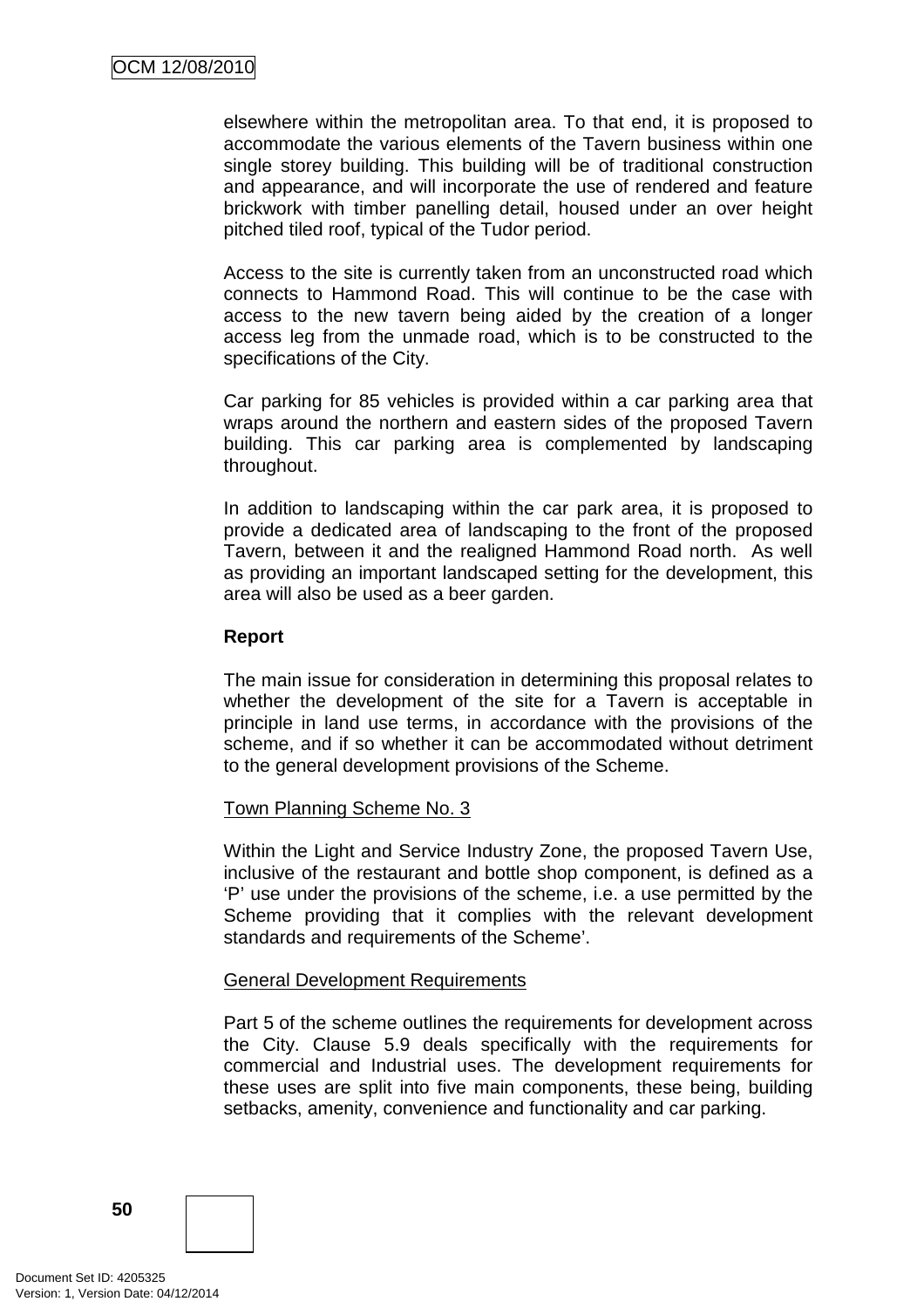#### Building setbacks

Clause 5.9.1(b) states, 'a building shall be setback from boundaries or erected on boundaries so that the impact on the use and amenity of adjoining buildings is minimised and the scale and bulk of the buildings is compatible with the streetscape'.

The proposed building is considered to be of an appropriate scale for the 'Light and Service Industry' zone with overall wall and roof heights which are far less than that generally expected in this zone. The 'Tudor' style ensures that the proposal presents a highly articulated building form across all elevations.

The proposal presents a minimum front setback (western boundary) to the realigned Hammond Road alignment of 7.36 metres with this area proposed to be partly landscaped and partly furnished to accommodate the beer garden. The northern portion of the lot will be used to accommodate vehicle access into the site and the car parking associated with the development. Importantly, the setback to the 'Residential' zoned area to the east is approximately 150 metres providing ensuring that any the proposed 'Tavern' will not have an impact in terms of bulk and scale.

#### Landscaping

The scheme requires that a minimum of 10% of the total lot area or the area subject of the application be dedicated to landscaping purposes. Further, the scheme provisions state that the landscaping on the lot shall have a minimum width of 1.5 metres and be provided in areas of not less than four square metres.

In this regard the applicant proposes a total landscaped area of  $760 \text{ m}^2$ which represents 15% of the site and as such exceeds with the minimum scheme provisions.

While the total landscaping provided complies some areas of the proposed landscaping to do not comply with the minimum 1.5 metre width required by the scheme, in particular with regard to the area in front of the 11 car parking bays provided adjacent to the realigned Hammond Road. While the minimum width is not met the landscaping widths provided in this area are likely to average well above this and as such the variation is supported.

Given that detailed landscaping plan has not been provided, a condition relating to the provision of a landscaping plans has been recommended as a part of this report (see condition 3).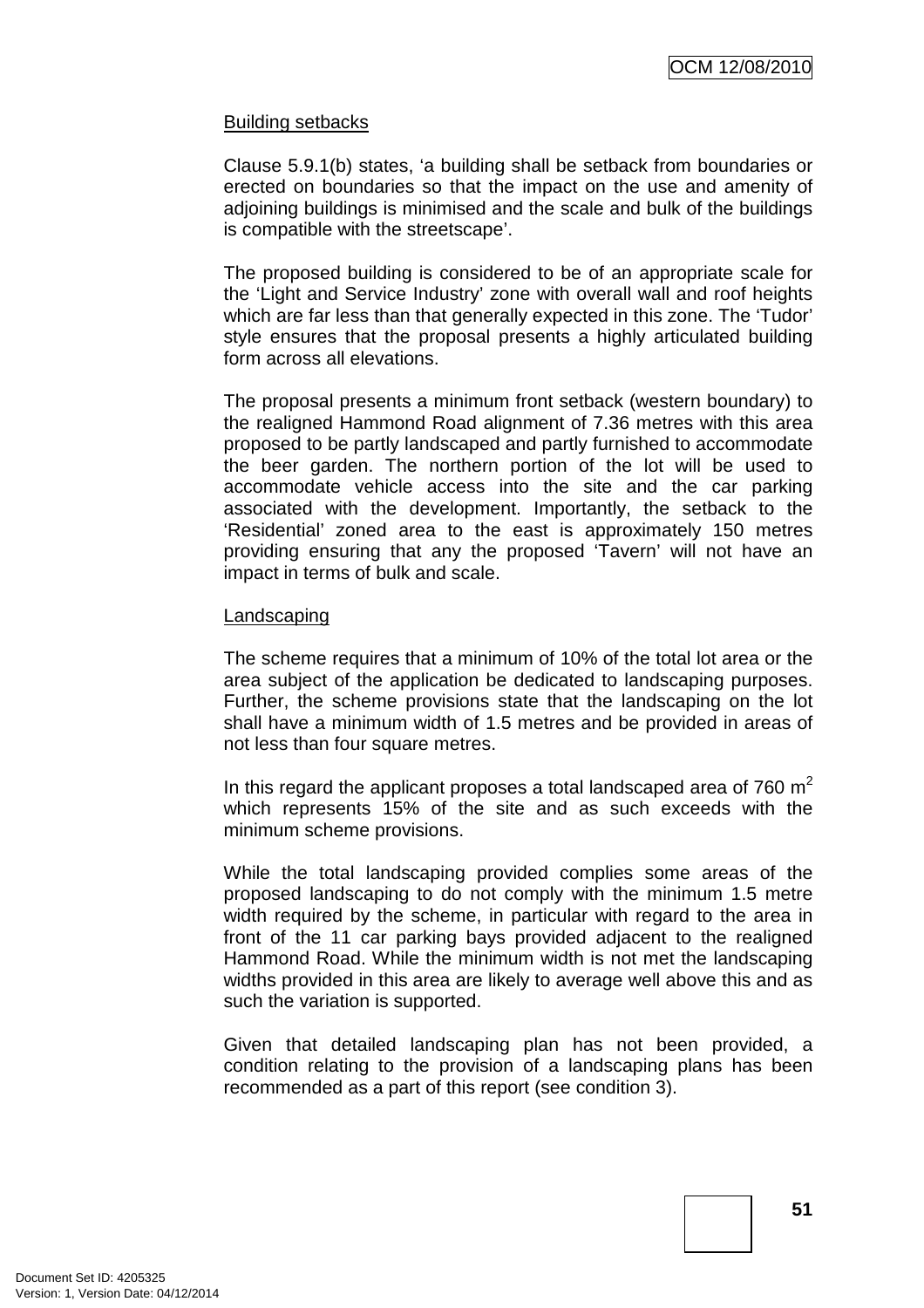# Amenity

Essentially Clause 5.9.3 of the scheme requires that new buildings are designed in a fashion which ensures they complement the streetscape and do not negatively impact on surrounding properties. As indicated above, the proposed building is setback from all boundaries in such a way that it will not impact on adjoining property owners. In addition a large expanse of landscaping ensures that the development will be seen in a landscaped setting, and this will complement the locality.

#### Convenience and Functionality

Clause 5.9.4 is particularly concerned about ensuring development is designed so that it is convenient for those who use it. Located on the corner of the realigned Hammond Road and Beeliar Drive intersection with access to the subject site occurring from Hammond Road, the proposed Tavern will benefit from high levels of exposure and be serviced by roads which have been designed to cater for large volumes of traffic. Prior to the realignment of Hammond Road, visitors will access the subject site via a temporary crossover and driveway, details of which shall be provided to the City's satisfaction prior to the issue of a building licence.

The subject site is also accessible via various public transport (bus) services running through the area, linking it to Cockburn Central railway station to the east and Fremantle and surrounding suburbs to the west. Further the proposed development will be within walking distance for residents to the east and south of the development.

In addition to being accessible from the surrounding suburbs, the proposed site plan allows for safe and convenient vehicle and pedestrian movements across the site. A waste management plan will be provided prior to the issue of a building licence (see condition 6) ensuring that storage and waste disposal are dealt with appropriately and convenient for all users. The proposed development is considered to be convenient and functional for all users and as such Clause 5.9.4 is considered to be satisfied.

Part of the subject site is zoned "Other Regional Road", with the long term planning for the area being that Hammond Road will be realigned to facilitate the creation of a new four way intersection, where it meets Beeliar Drive. The realignment of the Hammond Road intersection will require the acquisition of part of the subject lot. This highway improvement is acknowledged within the 'Plan for the District', and the landowner has indicated that he will sell the land portion necessary to facilitate its creation. It is proposed that a footnote be attached to this approval in respect of this issue.

In the interim, it is therefore important to ensure that the details of the current planning application do not prejudice the ability to provide the

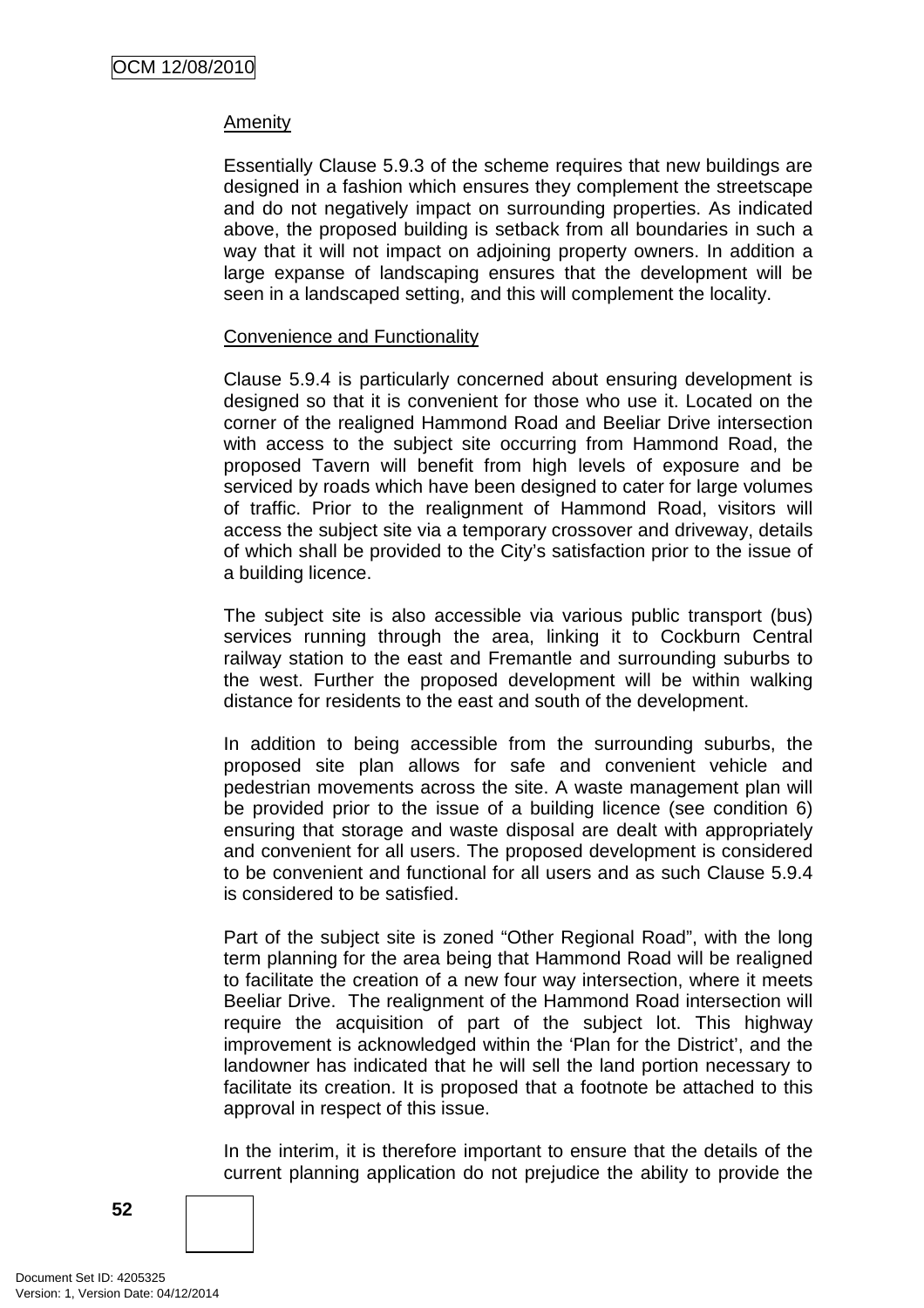carriageway realignment or intersection improvements. To that end a revised site plan has been provided which indicates the City's land requirements and shows the revised Hammond Road alignment where it affects the subject lot. In addition, more comprehensive floor plans and elevations, a redesign of the proposed car parking layout and further information about the operation of the proposed tavern have been provided by the applicant at the request of Council officers. It is concluded that the details provided demonstrate that the site can be developed without prejudice to the highway improvements outlined.

The co-operation of the applicant in this regard is indicative of his willingness to work with the City in ensuring the improvement measures within Hammond Road take place. The road improvements will clearly deliver some business advantages to him in terms of improved and direct access to the tavern, as well as the obvious benefits that will accrue from improved visibility of the business on Hammond Road itself.

#### Vehicle Parking

The vehicle parking requirement for the proposed 'Tavern' has been assessed in accordance with Table 3 of the scheme. As a part of the submission the applicant was required to provide a coloured site plan which indicates the areas in which seating is to be provided and those areas where patrons will be standing. A parking assessment was then undertaken. The seated areas were assessed against the restaurant provisions of Table 3 (1 car bay per four seats) and the standing area calculated at 1 bay for every 2  $\text{m}^2$  of drinking area, resulting in a total of 94 bays being required. This approach is consistent to that taken in assessing the 'Tavern' at the corner of Hammond Road and Brushfoot Avenue in Hammond Park, a development approved by Council at its meeting of 13 November 2008.

There are 85 car parking bays have been provided on site as a part of this proposal. This represents a shortfall of 9 car parking bays when judged against the City's standard car parking requirements. In support of this shortfall the applicant has drawn on their experience operating the Last Drop in Canning Vale. The applicant indicates that the predominant use of the bottle shop in Canning Vale is the drive through facility, with those wanting to stop and browse being attracted to the larger liquor store establishments in the locality. The applicant has indicated that the people who do stop to browse in the liquor store often do so at night and not during peak times on a Friday or Saturday night. The applicant contends therefore, that the bottle shop component of the development does not itself demand the provision of car parking facilities, and as such the reduced number of bays provided is justified.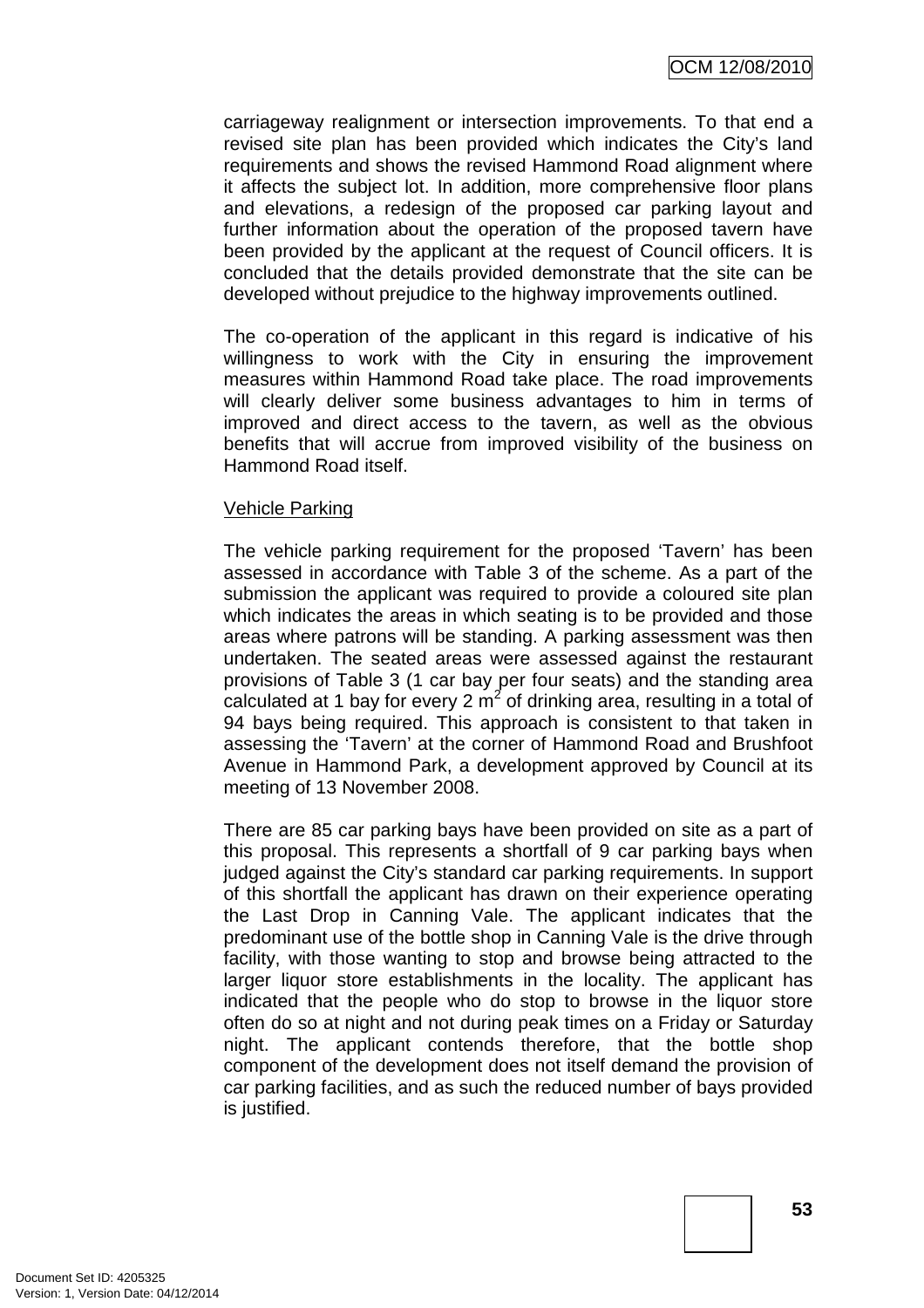# **Consultation**

As the land abuts an 'Other Regional Road' (Beeliar Drive) reserve under the provisions of the Metropolitan Region Scheme, the details of the application were referred to the Western Australian Planning Commission for comment, who have confirmed support for the proposal in principle.

The application details have not been the subject of formal consultation with owners of neighbouring properties as:

- a 'Tavern' is a 'P' or permitted use in the 'Light and Service Industry' zone;
- there is a 150m separation between the proposal and the nearest residential property;
- the proposed Tavern development is sited to the very front of the subject lot, with the remainder of the lot, between the Tavern and the nearest residential properties to the east safeguarded for future 'Light and Service Industry' development;
- vehicle movements, parking and circulation will take place from Hammond Road ensuring that traffic will not impact on the residential amenity of those to the east of the site; and
- the proposed 'Tavern' is separated from sensitive land uses to the south such as the Emmanuel Catholic College, by Beeliar Drive.

#### **Conclusion**

It is considered that the development of the site to provide a tavern is an acceptable use in land use terms and as such may be accommodated on the site in accordance with the land use provisions of the scheme. Furthermore, the details of the proposal are considered acceptable when judged against the standard development criteria of the scheme.

In further support of the proposal, the applicant has provided the following statement to the City.

'The operational style of the Last Drop Group which includes the Last Drop Canning Vale and the Elizabethan Village Pub and Brewery in Bedfordale, features beer brewed on site, authentic Tudor style buildings and cosy old world décor. Our customers are business people, families and over 25's. There is a strong emphasis on quality food and craft beers. While there are no rock bands, we provide wood fires in winter and leafy garden dining in summer'.

It is considered that the development of this site in the manner outlined would be a welcome addition to the range of eating/drinking establishments that exist across the City. It is recommended therefore that the application be approved subject to the conditions outlined.

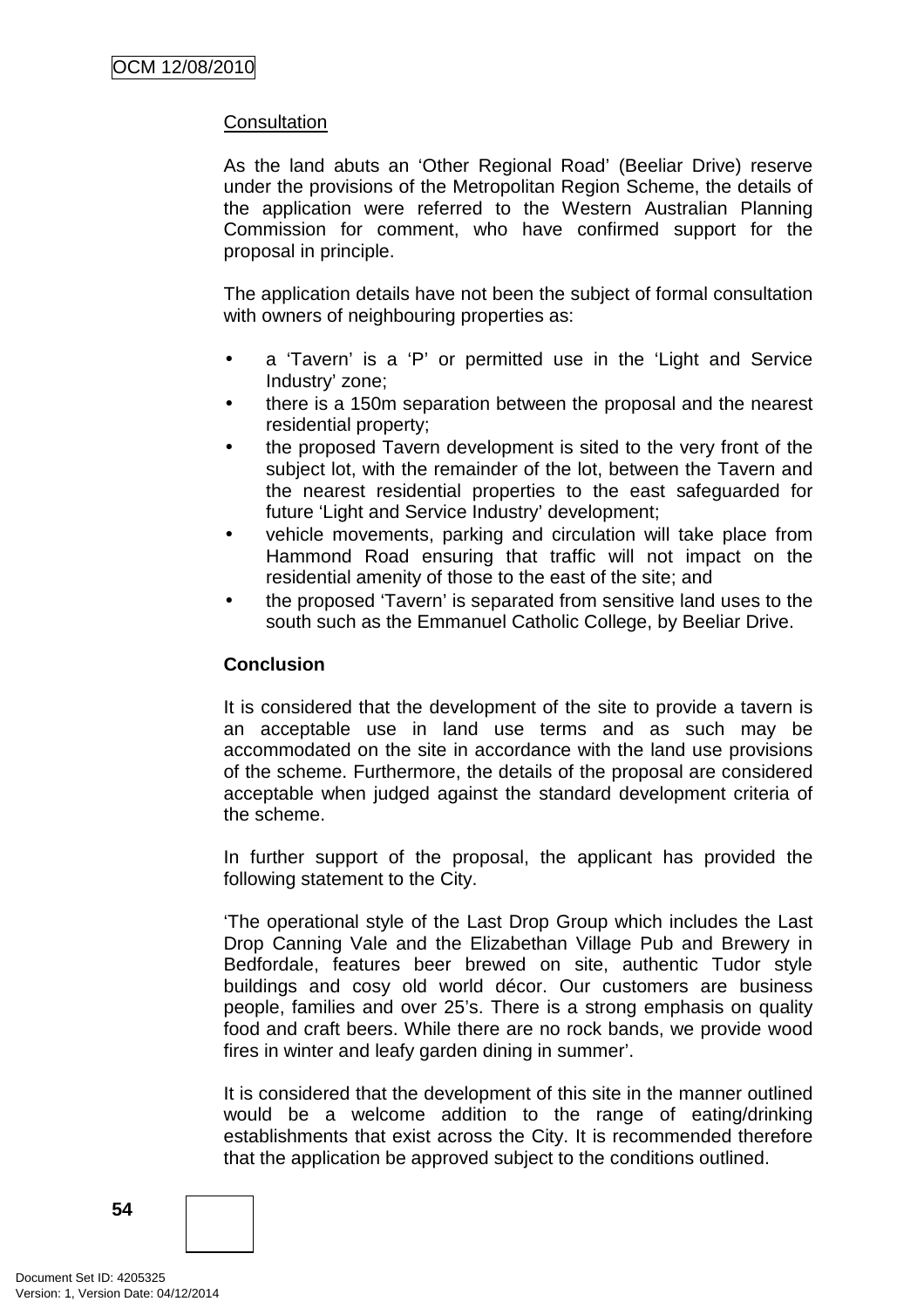# **Strategic Plan/Policy Implications**

#### **Demographic Planning**

• To ensure the planning of the City is based on an approach that has the potential to achieve high levels of convenience and prosperity for its citizens.

#### **Lifestyle and Aspiration Achievement**

• To identify community needs, aspirations, expectations and priorities for services that are required to meet the changing demographics of the district.

#### **Employment and Economic Development**

• To plan and promote economic development that encourages business opportunities within the City.

#### **Budget/Financial Implications**

In the event an application for review to the State Administrative Tribunal arises in respect of the Council's determination, there may be a cost to be borne by the City (out of the existing operational budget).

#### **Legal Implications**

Town Planning Scheme No. 3

#### **Community Consultation**

Refer to report

#### **Attachment(s)**

- 1. Site plan
- 2. Elevations
- 3. Aerial photograph

#### **Advice to Proponent(s)/Applicant**

The applicant has been advised that the application is to be considered at the 12 August 2010 Council Meeting.

#### **Implications of Section 3.18(3) Local Government Act, 1995**

Nil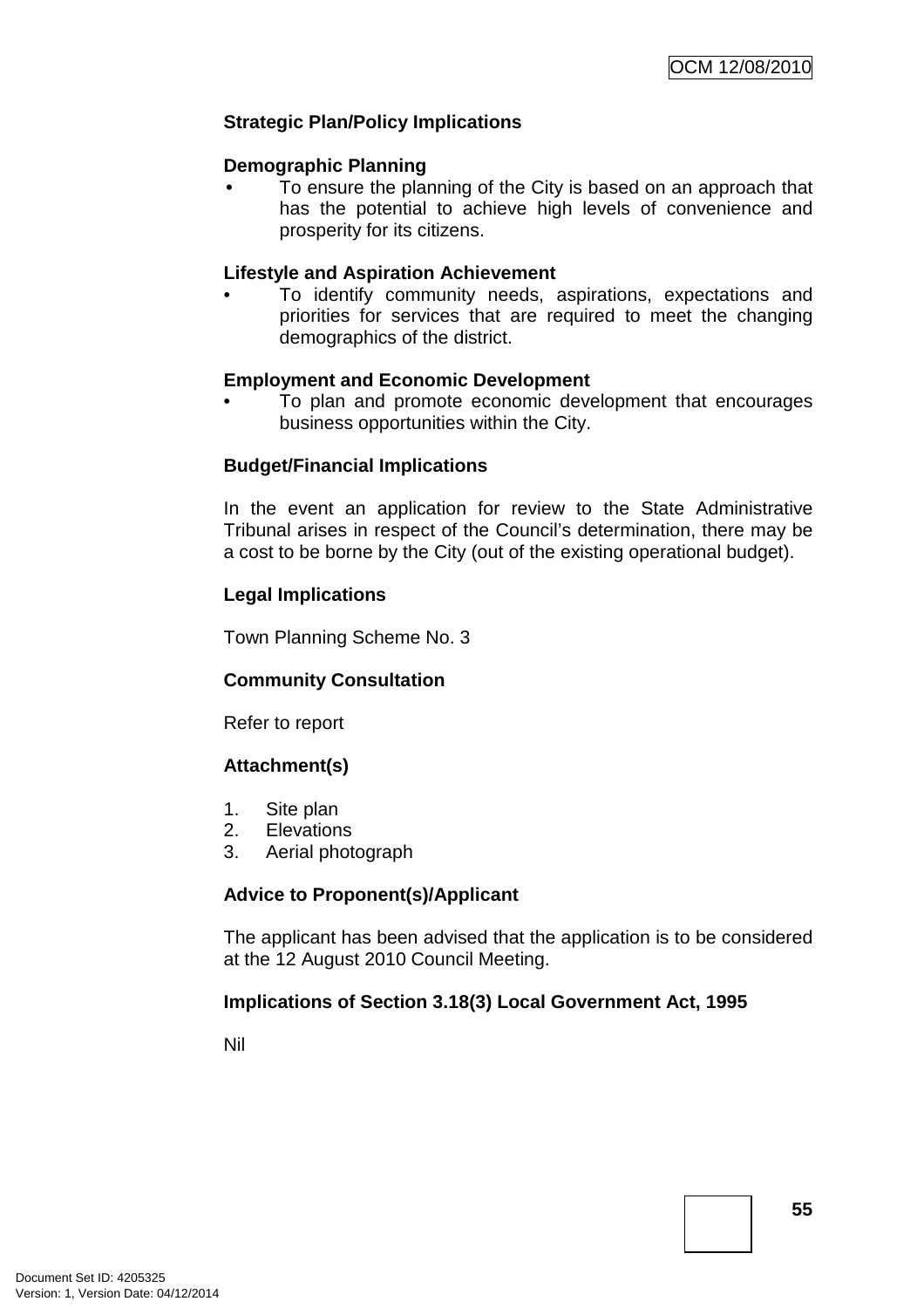**14.4 (MINUTE NO 4327) (OCM 12/08/2010) - BRANCH CIRCUS DISTRICT STRUCTURE PLAN AND RECENT DECISIONS RELATING TO WETLAND ASSESSMENTS - OWNER: VARIOUS - APPLICANT: CITY OF COCKBURN (SM/M/024) (M CARBONE) (ATTACH)** 

**RECOMMENDATION** That Council:

- (1) note the Department of Environment and Conservation's decision in relation to changing the boundaries and classification of the two wetlands within the Branch Circus Draft District Structure Plan area;
- (2) given 1 above, note that the Draft District Structure Plan will need to be substantially modified and readvertised for community consultation;
- (3) not proceed with the current version of the Draft District Structure Plan; and
- (4) advise all landowners within the Draft District Structure Plan area of this advice, and that a new Draft District Structure Plan will be prepared for community consultation by the City of Cockburn.

#### **COUNCIL DECISION**

MOVED CLR R. O'Brien that Council defers decision by Council on the Branch Circus District Structure Plan until the September 2010 meeting of Council.

# **LAPSED FOR WANT OF A SECONDER**

MOVED Clr I Whitfield SECONDED Deputy Mayor K Allen that the recommendation be adopted.

# **CARRIED 8/1**

# **Background**

The City of Cockburn ("City"), with assistance of Planning and Environmental Consultants RPS, prepared a Draft District Structure Plan for the area known as Branch Circus (Development Area 13) in early 2008. Refer to location plan within Agenda Attachment 1.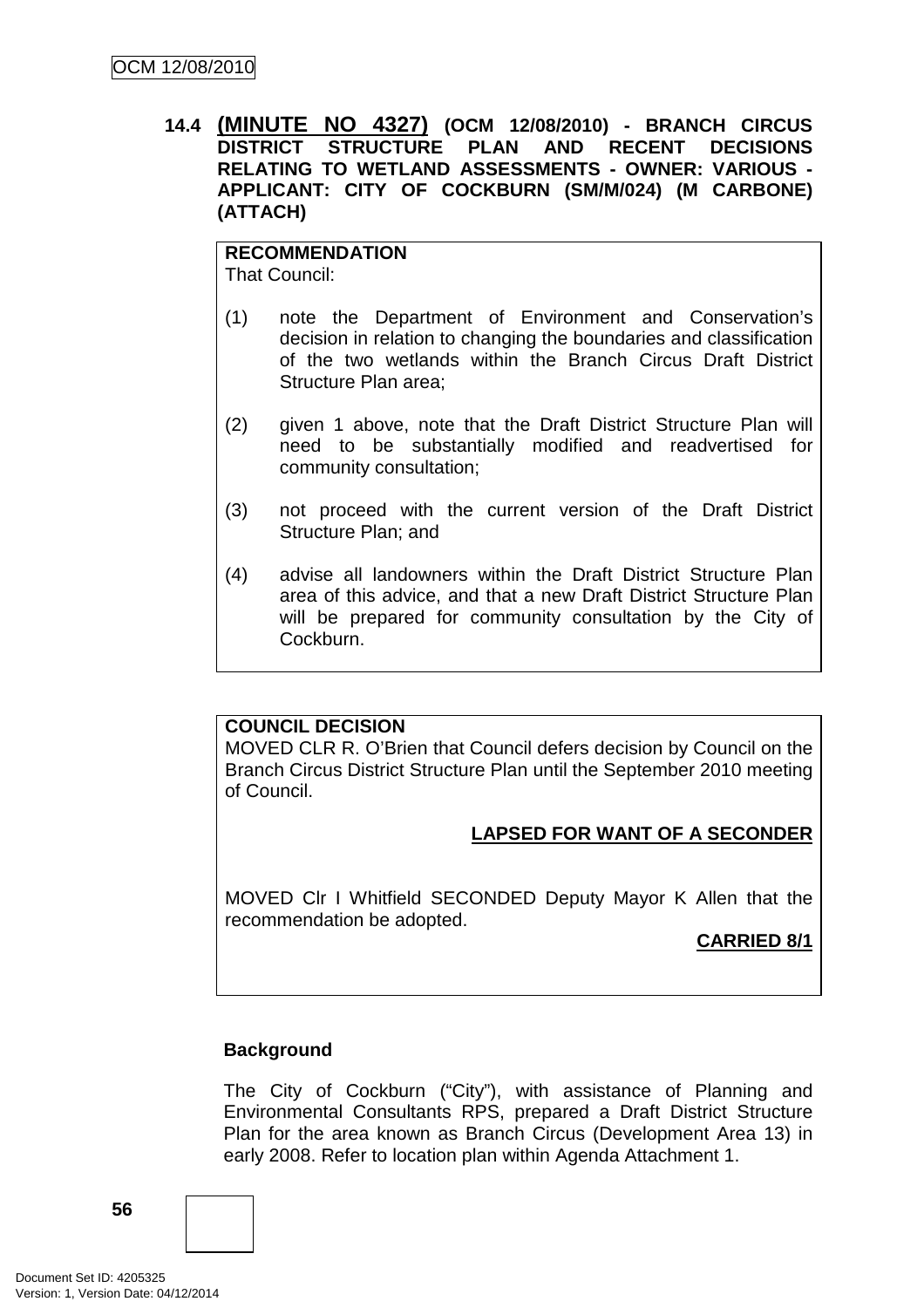The Draft District Structure Plan made a number of assumptions in relation to possible changes to the alignment and category of the two wetlands within the subject area. This was due to the City being unable to obtain clear advice from the Department of Environment and Conservation ("DEC") as to whether changes to the wetlands would be likely or not.

The Draft District Structure Plan was advertised in July/August 2008 and a number of submissions raised concerns in relation to the assumptions made on the changes to the wetland categories and alignments, including concerns from State Government departments.

Resulting from this, RPS produced a wetland assessment report to help determine the alignment and extent of the two wetlands. These reports were sent to the DEC in August 2009 for their consideration. The DEC made a determination on the wetlands in June 2010.

The Draft District Structure Plan and associated Draft District Water Management Strategy have been on hold pending the outcomes of the wetland assessment. Given the decision of the DEC regarding the wetland assessment, consideration must be given to how the proceed forward. This is the purpose of this report.

#### **Submission**

Nil

# **Report**

The subject site is affected by two wetlands, a northern and southern wetland. The Draft District Structure Plan made a number of assumptions in relation to changes to these wetland boundaries and classifications, as detailed below:

- Reduce the size of the northern Resource Enhancement wetland.
- Reclassify the southern wetland from a Conservation Category wetland to a Resource Enhancement wetland and reduce the size of this wetland.

However, as depicted in Agenda Attachment 2, the outcomes of the DEC's assessment of the two wetlands are significantly different. The DEC's assessment has specifically produced the following changes:

#### Northern Wetland

- Portion of the Resource Enhancement management category wetland on Lots 2, 3 and 4 have been reclassified to Conservation management category.
- The alignment of the wetland boundary on Lots 2 and 3 has been altered.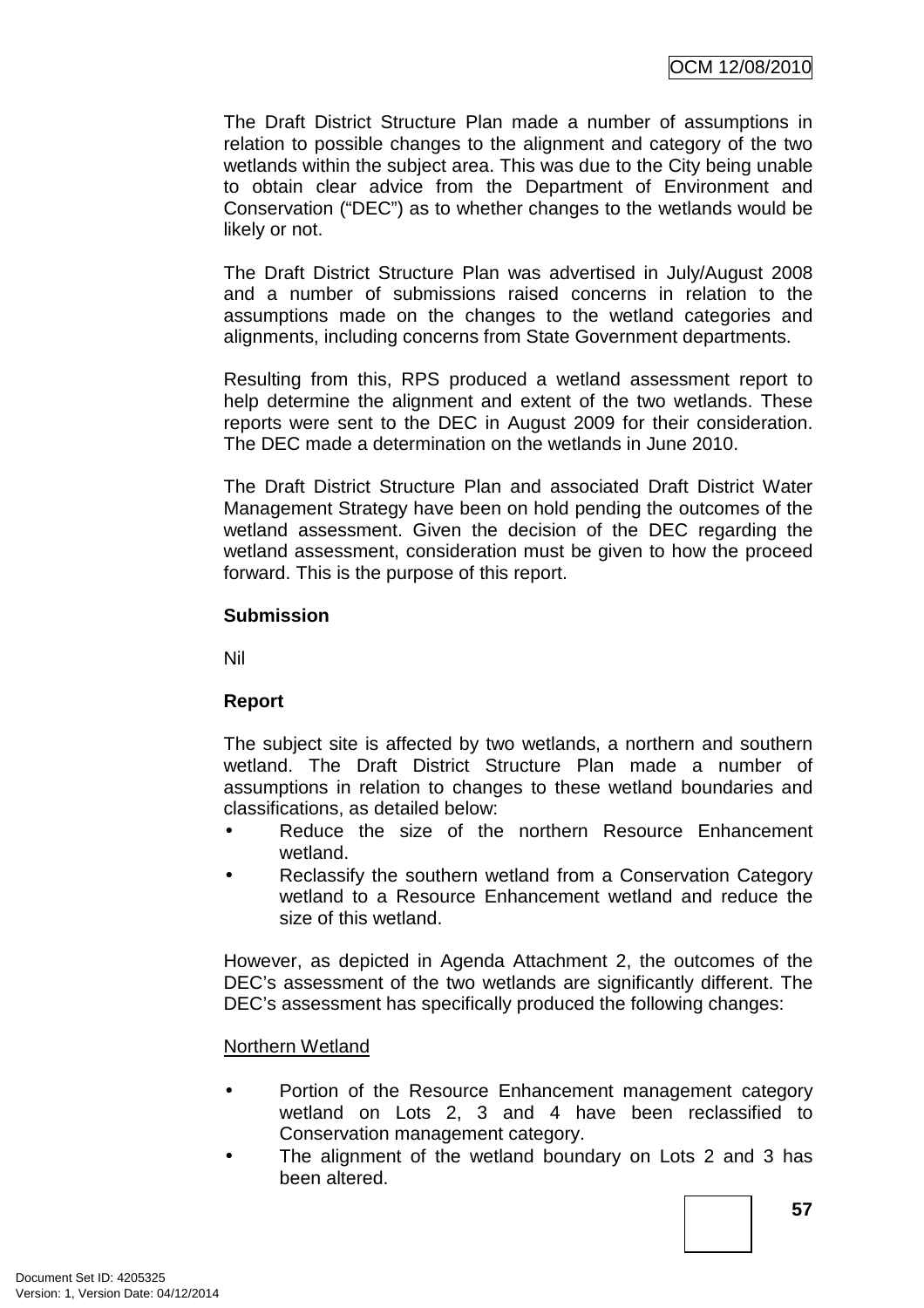Portion of the Resource Enhancement management category wetland on Lot 4 has been reclassified to Multiple Use management category.

#### Southern Wetland

The Conservation management category wetland on Lots 3, 12 and 13 Hammond Road has been reclassified to Multiple Use management category.

The DEC's determination of the two wetlands means that the Draft District Structure Plan will need to be substantially altered to reflect the recent decision. Agenda Attachment 3 shows the Draft District Structure Plan with the new wetland boundaries and associated 50m wetland buffers superimposed. This demonstrates that significant changes to the Draft District Structure Plan will be required.

The Draft District Structure Plan attracted a total of 22 submissions when it was advertised in 2008. Under the City's Town Planning Scheme, the local government is to consider all submissions received and within 60 days of the advertising period make a determination on the structure plan. The advertising period concluded in August 2008, however the consideration of the submissions and a decision on the Draft District Structure Plan has not been made due to the DEC not determining the fundamental question of wetland boundaries.

As the DEC has now determined the question of wetland boundaries, the City is now able to consider the submissions received and a process forward for the Draft District Structure Plan.

Out of the 22 submissions, 4 had no objections, 10 raised objections/concerns and 8 provided advice. The main concerns related to the assumptions made regarding the reclassification and reduction in wetlands and the proposal to develop parts of the wetlands and their associated buffers. The following provides a brief summary of the other main concerns/issues:

- concerned about increased traffic;
- State Government should purchase areas with high conservation value;
- issues on density, land use and road configuration;
- impact of development on environmentally sensitive areas, including impact on the adjoining RAMSAR listed wetland (Thomson Lake);
- provision of suitable buffers to wetlands; and
- protection of remnant vegetation.

It is now apparent that the Draft District Structure Plan will need to be substantially altered to reflect the DEC's determination regarding the wetlands. As the DEC's decision is final, the City is now left with a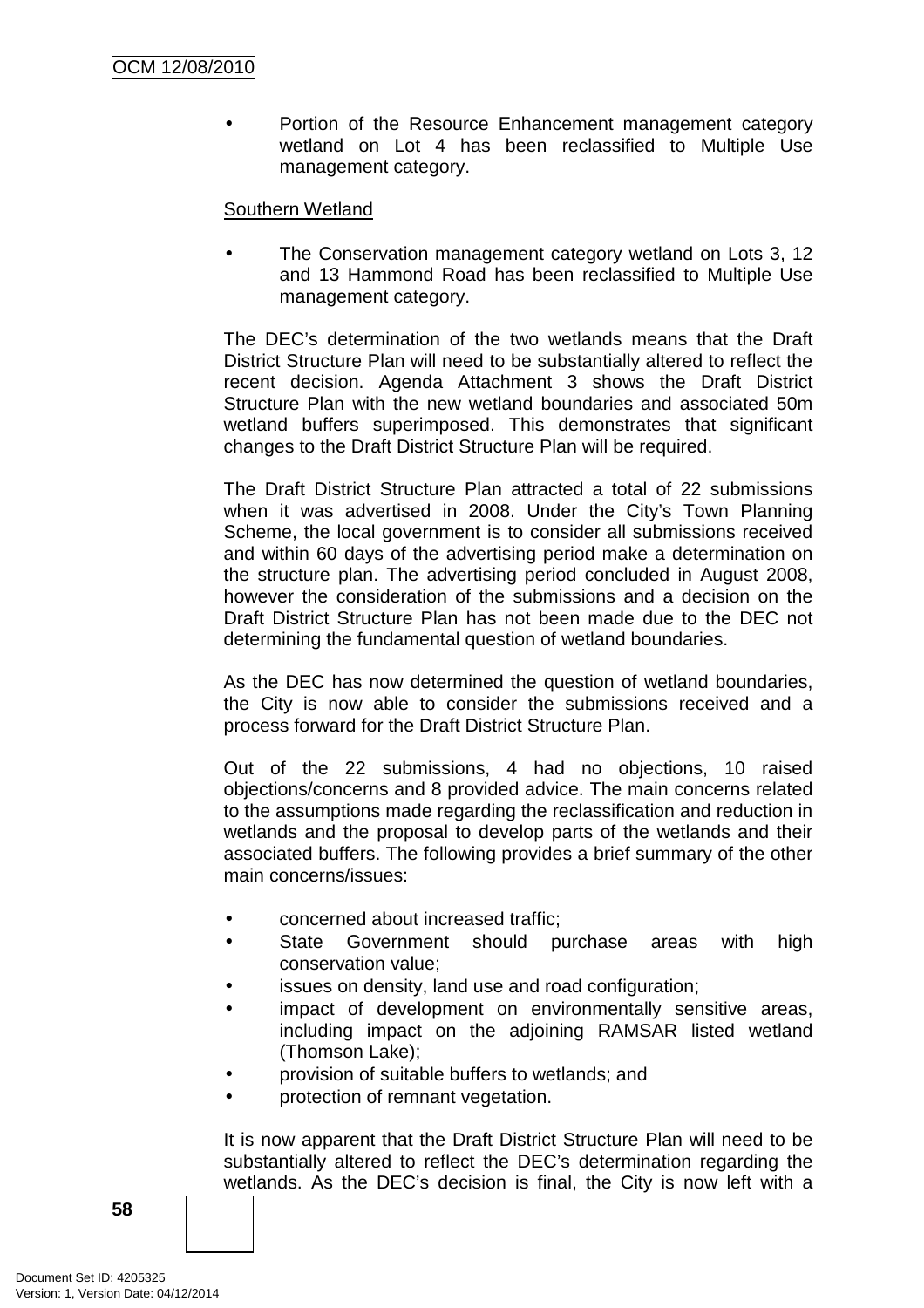proposal that clearly cannot be implemented in its current form. Recognising this, it is recommended that Council:

- (1) note the Department of Environment and Conservation's decision in relation to changing the boundaries and classification of the two wetlands within the Branch Circus Draft District Structure Plan area;
- (2) given 1 above, note that the Draft District Structure Plan will need to be substantially modified and readvertised for community consultation;
- (3) not proceed with the current version of the Draft District Structure Plan; and
- (4) advise all landowners within the Draft District Structure Plan area of this advice, and that a new Draft District Structure Plan will be prepared for community consultation by the City of Cockburn.

The City's officers will undertake the necessary changes and recommence the advertising process. All submissioners who provided comment on the original Draft District Structure Plan will be invited to comment.

# **Conclusion**

Given the DEC's recent decision on the wetland boundaries, significant changes to the Draft District Structure Plan are required which will need to be readvertised. It is therefore appropriate for the City not to proceed with the current proposal, produce a new plan and undertake the necessary advertising. The Draft District Structure Plan will be presented back to Council once the advertising period has been undertaken.

#### **Strategic Plan/Policy Implications**

#### **Demographic Planning**

• To ensure the planning of the City is based on an approach that has the potential to achieve high levels of convenience and prosperity for its citizens.

#### **Infrastructure Development**

• To construct and maintain parks and bushland reserves that are convenient and safe for public use, and do not compromise environmental management.

#### **Natural Environmental Management**

To ensure development of the district is undertaken in such a way that the balance between the natural and human environment is maintained.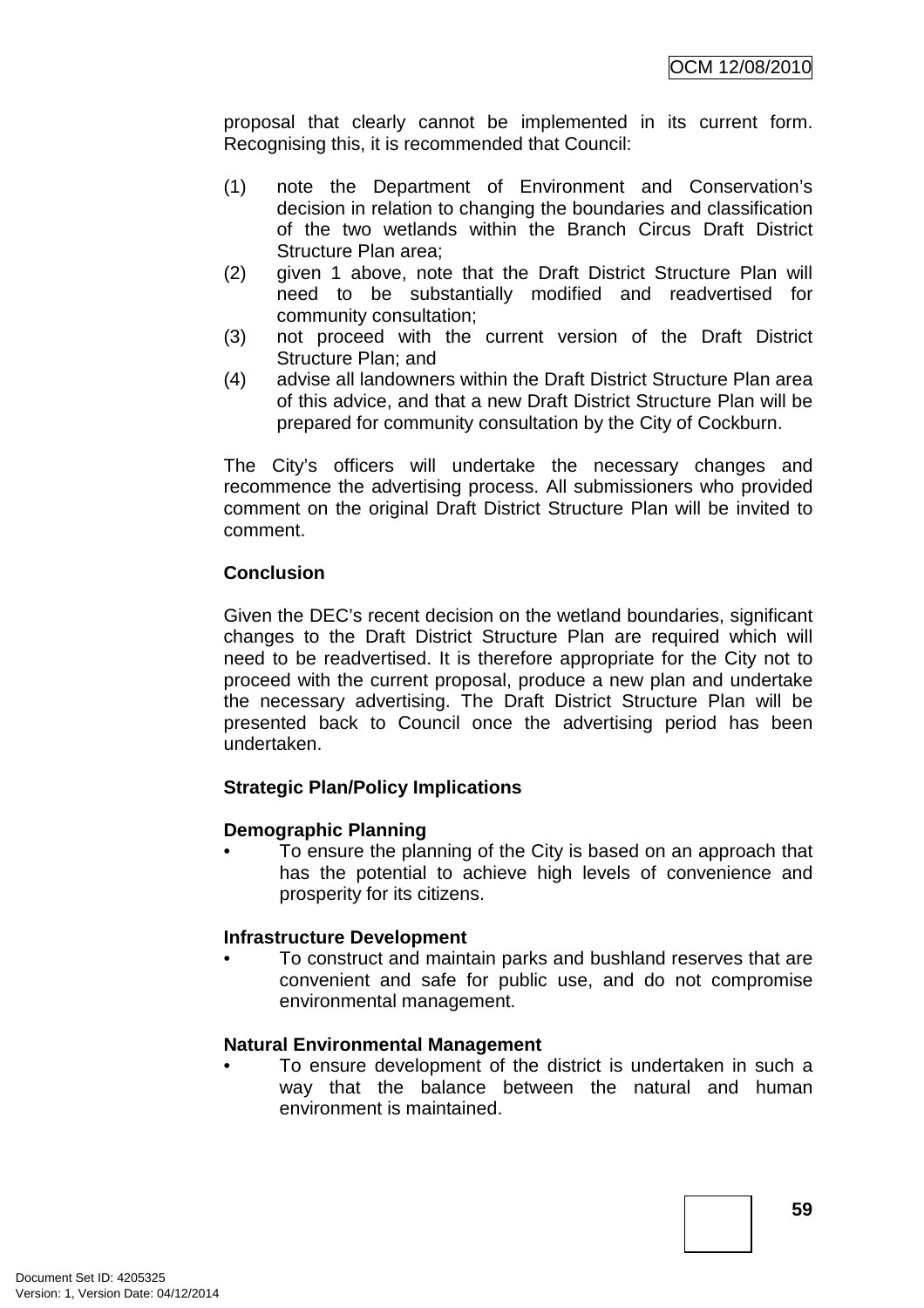# **Budget/Financial Implications**

Nil

#### **Legal Implications**

Planning and Development Act 2005 City of Cockburn Town Planning Scheme No. 2 Town Planning Regulations 1967

#### **Community Consultation**

Once the Draft District Structure Plan has been revised to reflect the updated wetland classification and boundary alignments, it will be readvertised in accordance with Scheme requirements. This will include advising those people who made a submission on the original plan.

# **Attachment(s)**

- 1. Location plan.
- 2. Map from DEC showing changes to the wetland classification and boundary alignments.
- 3. Advertised structure plan with the revised wetland boundaries/classification and associated wetland buffers superimposed.

# **Advice to Proponent(s)/Submissioners**

The Proponent(s) and those who lodged a submission on the proposal have been advised that this matter is to be considered at the 12 August 2010 Council Meeting.

#### **Implications of Section 3.18(3) Local Government Act, 1995**

Nil

**14.5 (MINUTE NO 4328) (OCM 12/08/2010) - PROPOSED SCHEME AMENDMENT NO. 55 - REZONING THE FORMER PRIMARY SCHOOL SITES WITHIN COOLBELLUP (RESERVES 38242, 38243 AND 30233) FROM 'PUBLIC PURPOSES - PRIMARY SCHOOL' TO 'DEVELOPMENT' - OWNER: DEPARTMENT OF EDUCATION - APPLICANT: RPS (93055) (M CARBONE) (ATTACH)** 

| That Council: |  |  | <b>RECOMMENDATION</b> |  |  |  |  |                                                            |  |  |
|---------------|--|--|-----------------------|--|--|--|--|------------------------------------------------------------|--|--|
|               |  |  |                       |  |  |  |  | in pursuance of Section 75 of the Planning and Development |  |  |
|               |  |  |                       |  |  |  |  |                                                            |  |  |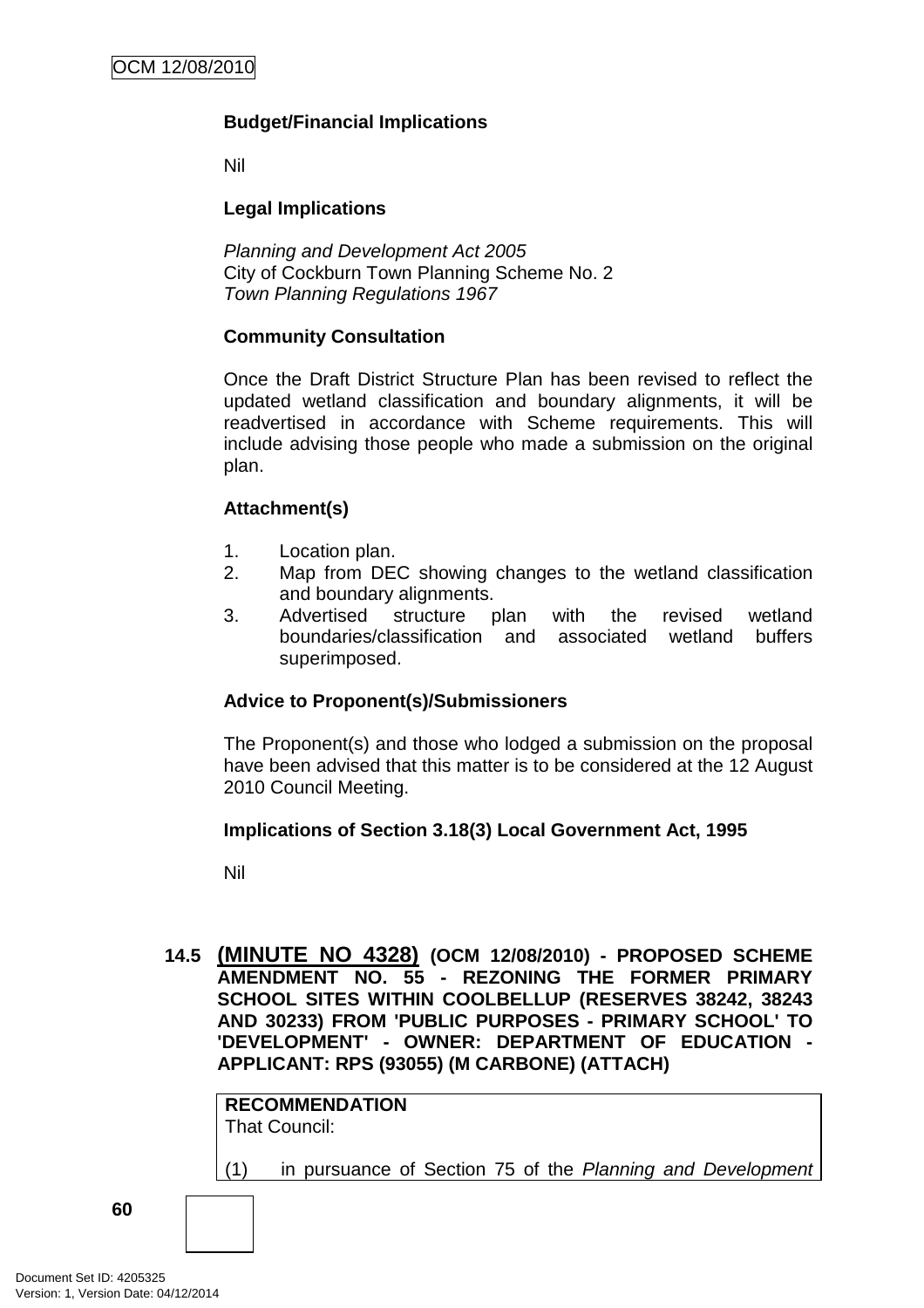|       |                                                                                                                                                                                                                                                                                                         | Act 2005 ("Act"), initiate Amendment No. 55 to City of Cockburn<br>Town Planning Scheme No. 3 ("Scheme") for the purposes of:                                                                                                                                                                                                                                                                                                                                                                                                                                                                                                                                                                                                                                                                                                                                                                                                                                                                                                                                                                                                                           |
|-------|---------------------------------------------------------------------------------------------------------------------------------------------------------------------------------------------------------------------------------------------------------------------------------------------------------|---------------------------------------------------------------------------------------------------------------------------------------------------------------------------------------------------------------------------------------------------------------------------------------------------------------------------------------------------------------------------------------------------------------------------------------------------------------------------------------------------------------------------------------------------------------------------------------------------------------------------------------------------------------------------------------------------------------------------------------------------------------------------------------------------------------------------------------------------------------------------------------------------------------------------------------------------------------------------------------------------------------------------------------------------------------------------------------------------------------------------------------------------------|
| i.    | $31$ :                                                                                                                                                                                                                                                                                                  | rezoning Reserve 38242 (Lot 2719) Hilory Street, Reserve<br>38243 (Lot 2718) Benedick Road and Reserve 30233 (Lot<br>2168) Montague Way, Coolbellup from 'Public Purposes -<br>Primary School' to 'Development' and 'Development Area                                                                                                                                                                                                                                                                                                                                                                                                                                                                                                                                                                                                                                                                                                                                                                                                                                                                                                                   |
| ii.   | 'Development Area 31';                                                                                                                                                                                                                                                                                  | rezoning Reserve 30565 Capulet Street, Coolbellup from<br>'Lakes and Drainage' reserve to 'Development' and                                                                                                                                                                                                                                                                                                                                                                                                                                                                                                                                                                                                                                                                                                                                                                                                                                                                                                                                                                                                                                             |
| iii.  | adopted.                                                                                                                                                                                                                                                                                                | adding a new Development Area 31 to Schedule 11 of<br>the scheme text as follows; the recommendation be                                                                                                                                                                                                                                                                                                                                                                                                                                                                                                                                                                                                                                                                                                                                                                                                                                                                                                                                                                                                                                                 |
| Ref   | Area                                                                                                                                                                                                                                                                                                    | Provisions                                                                                                                                                                                                                                                                                                                                                                                                                                                                                                                                                                                                                                                                                                                                                                                                                                                                                                                                                                                                                                                                                                                                              |
| DA 31 | COOLBELLUP SCHOOL<br><b>SITES</b><br>Reserve 38242; Lot 2719<br><b>Hilory Street, Coolbellup</b><br>Reserve 38243; Lot 2718<br><b>Benedick</b><br>Road,<br>Coolbellup<br>Reserve 30233; Lot 2168<br>Montague<br>Way,<br>Coolbellup<br>Reserve 30565 Capulet<br>Street, Coolbellup<br>(DEVELOPMENT ZONE) | An approved structure plan for<br>1.<br>each of the former school sites<br>with<br>all<br>together<br>approved<br>amendments shall apply to the<br>land in order to guide subdivision<br>and development;<br>Structure plans will be required to<br>2.<br>following<br>fulfil<br>the<br>design<br>objectives to the satisfaction of<br>Council:<br>Provide<br>for<br>i.<br>range<br>0f<br>a<br>residential densities, dwelling<br>types and lot sizes.<br>ii. Provide for medium to higher<br>density development on the<br>Koorilla<br>Primary<br>former<br>School site, taking advantage<br>of its location adjoining the.<br>iii. Provide for medium density<br>development on the former<br>Coolbellup and North Lake<br>Primary School sites.<br>iv. Ensure the layout and urban<br>of<br>structure<br>plans<br>form<br>responds appropriately to the<br>surrounding neighbourhood<br>environment. Structure plans<br>must specifically be seen to<br>facilitate a 'natural' extension<br>the<br>surrounding<br>to<br>neighbourhood environment,<br>providing<br>through<br>for<br>appropriate integration<br>with<br>the neighbourhood layout and |
|       |                                                                                                                                                                                                                                                                                                         | residential<br>pattern<br>Οf                                                                                                                                                                                                                                                                                                                                                                                                                                                                                                                                                                                                                                                                                                                                                                                                                                                                                                                                                                                                                                                                                                                            |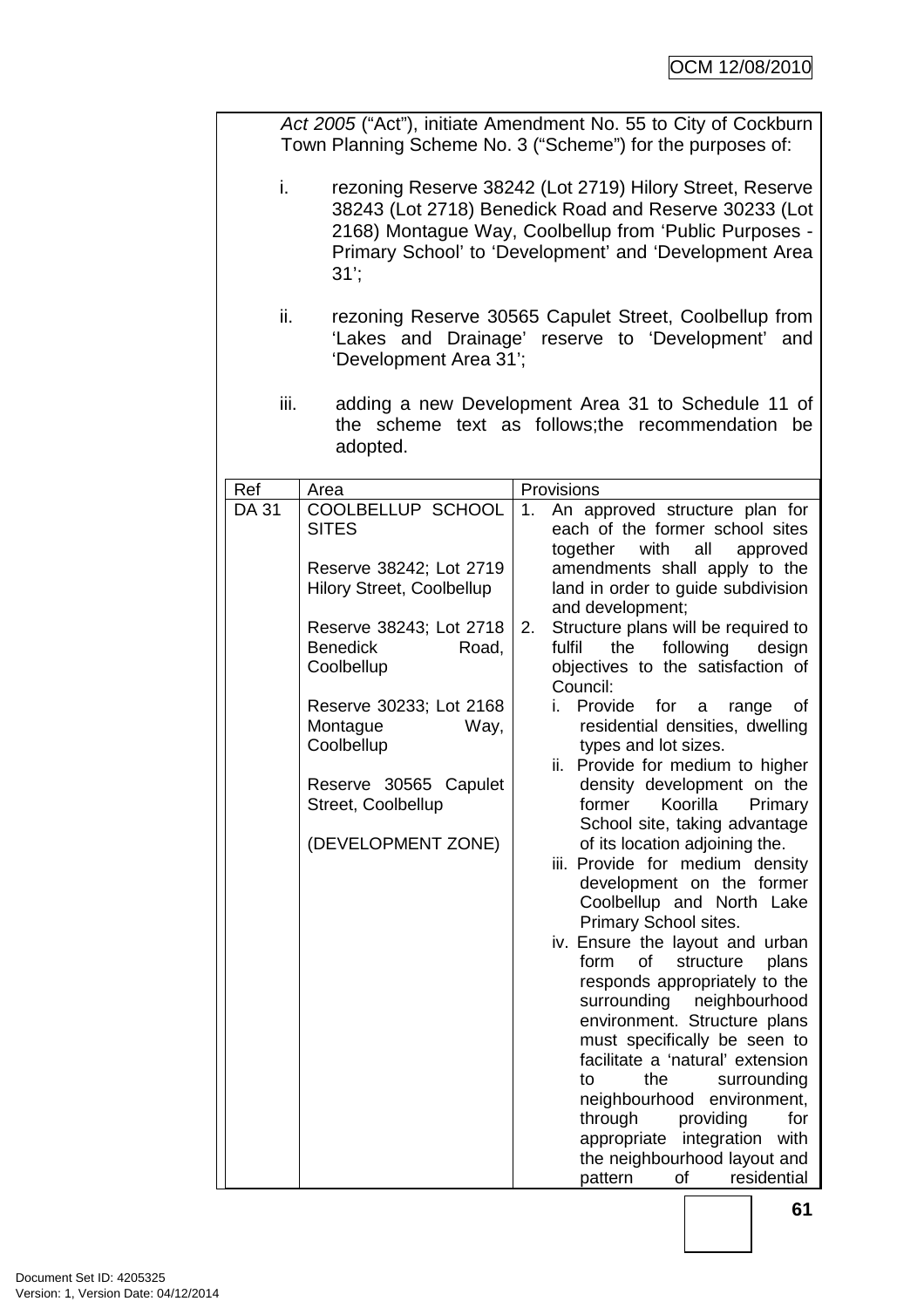|                                                                                                                                                                                                                                                                                                                                                                                                                                                      |                                      | 3.<br>4.<br>5. | development.<br>v. Ensure the layout and urban<br>of<br>form<br>structure<br>plans<br>responds<br>appropriately<br>to<br>existing and planned areas of<br>public open space.<br>vi. Ensure that the layout and<br>urban form of structure plans<br>provides for the<br>practical<br>retention<br>significant<br>οf<br>shall<br>trees/vegetation.<br>This<br>include<br>the<br>appropriate<br>allocation<br>of<br>public<br>open<br>as well<br>as<br>space areas,<br>opportunities<br>retain<br>to<br>significant<br>trees/vegetation<br>within road reserves.<br>vii. Ensure<br>environmentally<br>sustainable<br>design<br>approaches are achieved in<br>terms of solar orientation of<br>lots.<br>viii.Ensure general consistency<br>with the findings of the<br>Coolbellup Enquiry By Design<br><b>Workshop Outcomes Report.</b><br>classified<br>Land<br>uses<br>on<br>the<br>structure<br>plans<br>apply<br>in<br>accordance with Clause 6.2.6.3.<br>The Local Government<br>may<br>adopt Detailed Area<br>Plan(s)<br>pursuant to Clause 6.2.15 for any<br>part of the Development Area as<br>defined on the approved structure<br>All<br>plan(s).<br>land<br>use<br>and<br>development for a particular lot or<br>lots the subject of a Detailed Area<br>shall accord<br>Plan<br>with<br>the<br>adopted Detailed Area Plan.<br>A total of 3.79 hectares shall be<br>provided across the three former<br>school sites for the purposes of<br>public<br>space<br>and/or<br>open<br>community purposes. |  |  |  |
|------------------------------------------------------------------------------------------------------------------------------------------------------------------------------------------------------------------------------------------------------------------------------------------------------------------------------------------------------------------------------------------------------------------------------------------------------|--------------------------------------|----------------|------------------------------------------------------------------------------------------------------------------------------------------------------------------------------------------------------------------------------------------------------------------------------------------------------------------------------------------------------------------------------------------------------------------------------------------------------------------------------------------------------------------------------------------------------------------------------------------------------------------------------------------------------------------------------------------------------------------------------------------------------------------------------------------------------------------------------------------------------------------------------------------------------------------------------------------------------------------------------------------------------------------------------------------------------------------------------------------------------------------------------------------------------------------------------------------------------------------------------------------------------------------------------------------------------------------------------------------------------------------------------------------------------------------------------------------------------------------------------------------------------------|--|--|--|
|                                                                                                                                                                                                                                                                                                                                                                                                                                                      |                                      |                |                                                                                                                                                                                                                                                                                                                                                                                                                                                                                                                                                                                                                                                                                                                                                                                                                                                                                                                                                                                                                                                                                                                                                                                                                                                                                                                                                                                                                                                                                                            |  |  |  |
| iv.                                                                                                                                                                                                                                                                                                                                                                                                                                                  | Amending the Scheme Map accordingly. |                |                                                                                                                                                                                                                                                                                                                                                                                                                                                                                                                                                                                                                                                                                                                                                                                                                                                                                                                                                                                                                                                                                                                                                                                                                                                                                                                                                                                                                                                                                                            |  |  |  |
| (2)<br>as the amendment is in the opinion of Council consistent with<br>Regulation 25(2) of the Town Planning Regulations 1967<br>("Regulations"), and upon the preparation of the necessary<br>amendment documentation, the amendment be referred to the<br>Environmental Protection Authority ("EPA") as required by<br>Section 81 of the Act, and on receipt of a response from the<br>EPA indicating that the amendment is not subject to formal |                                      |                |                                                                                                                                                                                                                                                                                                                                                                                                                                                                                                                                                                                                                                                                                                                                                                                                                                                                                                                                                                                                                                                                                                                                                                                                                                                                                                                                                                                                                                                                                                            |  |  |  |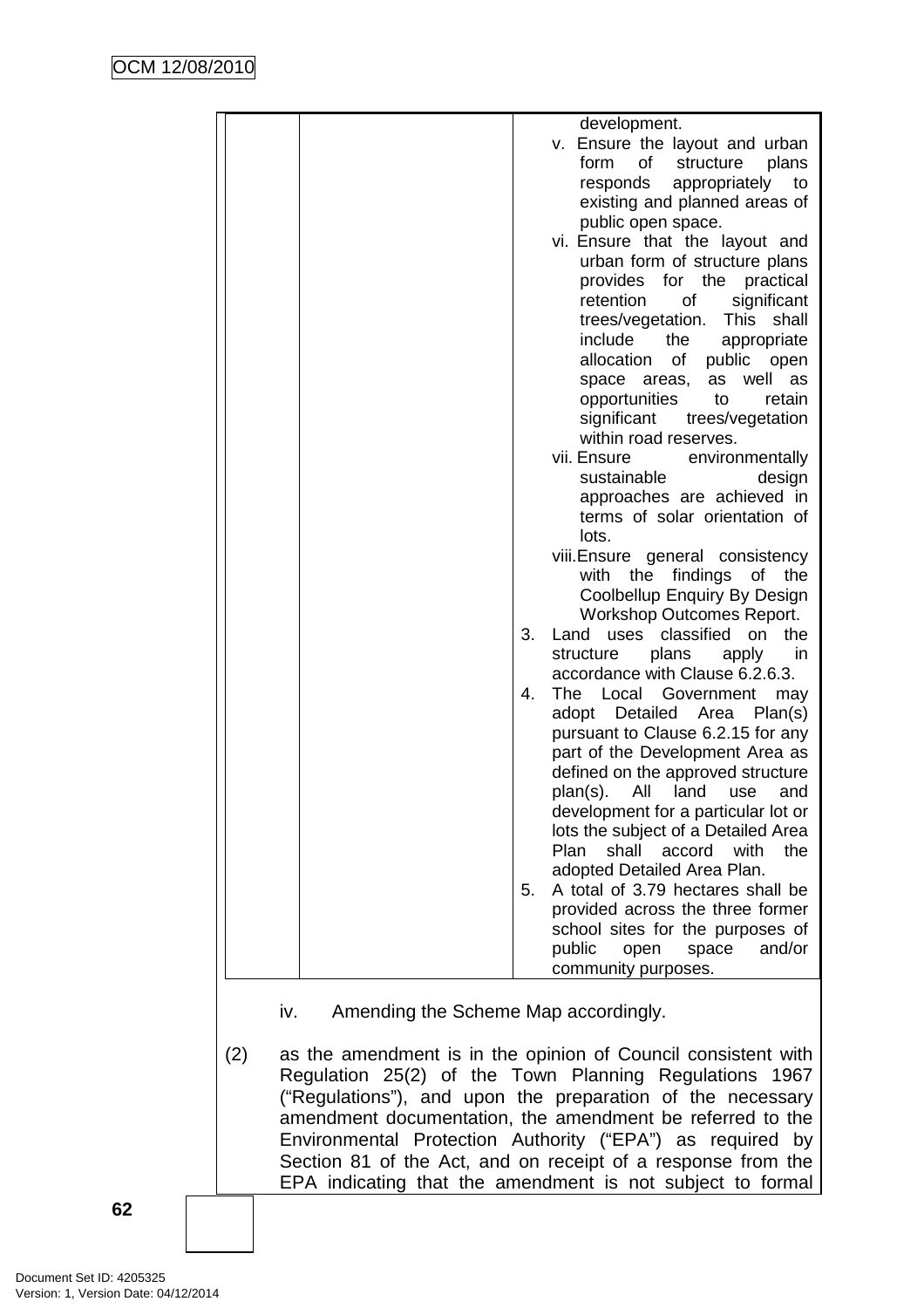environmental assessment, be advertised for a period of 60 days (applicant has agreed to a 60 day advertising period). In the event that the EPA determines that the amendment is to be subject to formal environmental assessment, this assessment is to be prepared by the proponent prior to advertising of the amendment.

## **COUNCIL DECISION**

MOVED Clr R. O'Brien SECONDED Clr L. Smith that Council defer deciding to initiate Amendment No. 55 to Town Planning Scheme No. 3 and adding a new Development Area 31 to Schedule 11.

# **LOST 3/6**

MOVED Clr I Whitfield SECONDED Clr S Limbert that the recommendation be adopted.

**CARRIED 7/2**

# **Background**

In June 2002 the Minister for Education announced a review of schools in Coolbellup, which resulted in the closure of the three primary school sites (Coolbellup, North Lake and Koorilla primary schools) and the construction of a new consolidated school on Len Packham Reserve.

Council resolved at its December 2002 meeting to advise the Education Department that it would support the proposal for a new primary school for Coolbellup to be constructed on a portion of Len Packham Reserve. This was subject a number of conditions including: "Land of equivalent monetary and recreational value to the area of reserve land relinquished for the new school being replaced within the Coolbellup area."

In September 2003 the City of Cockburn, in collaboration with the Department for Planning and Infrastructure, Department for Housing and Works and the Department for Education and Training conducted an Enquiry-by-Design Workshop. This workshop sought input from local stakeholders as part of a strategy to revitalise the Coolbellup Shopping Centre and surrounding areas. This process included consideration of the proposed new consolidated primary school and the redevelopment of the three primary school sites.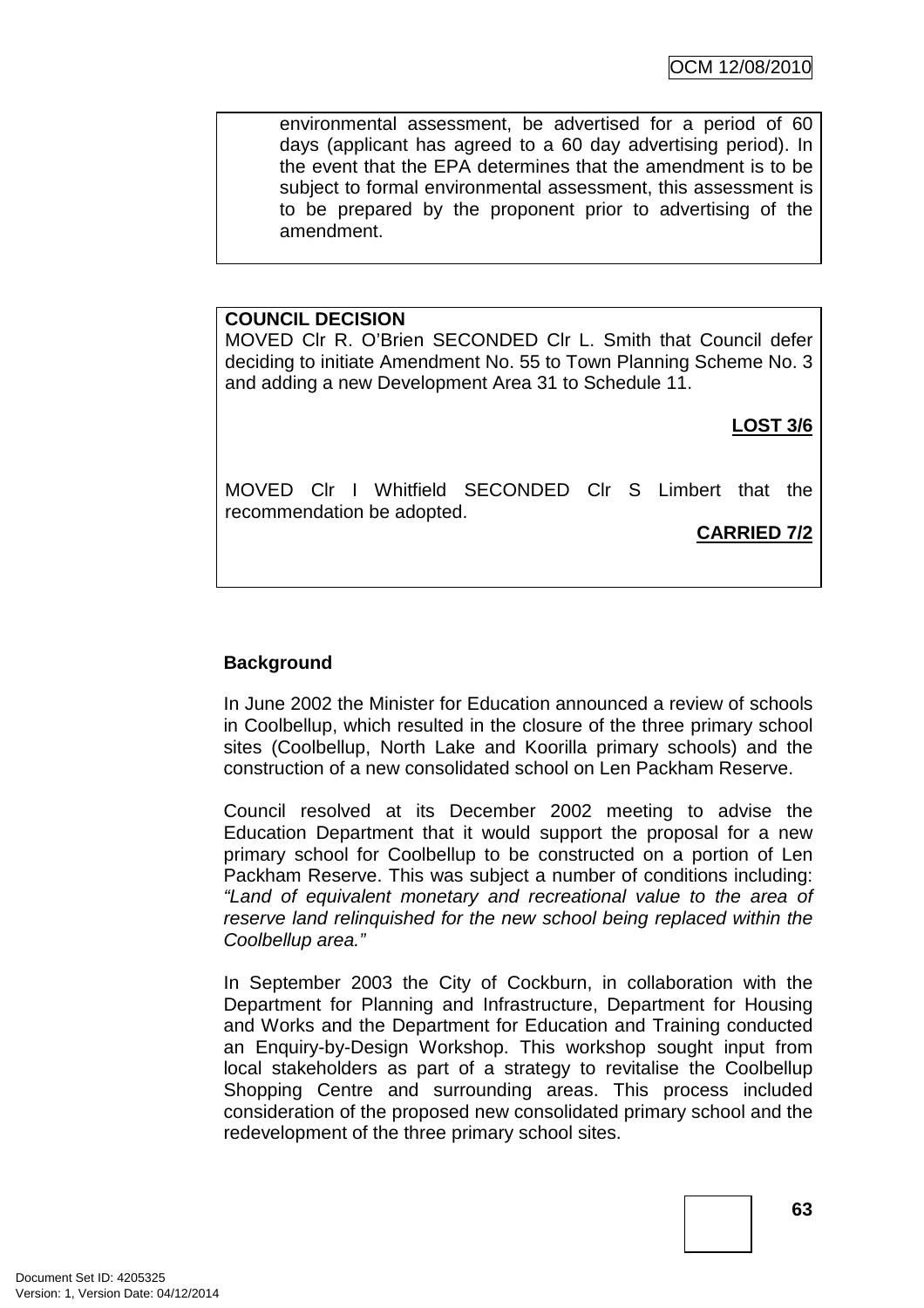The outcomes of this Workshop relevant to the primary school sites included; preparation of broad redevelopment concepts for the three sites, identification of the importance of preserving mature trees and remnant vegetation where appropriate within the sites, and the identification of notional areas of public open space for each site.

The consolidated school was developed on portion of Len Packham Reserve in 2005/06.

Signifying the State Government's desire for development of the former school sites to now take place, Delfin Lend Lease have recently entered into a Partnering Agreement with Landcorp, and are responsible for the progression of community consultation, rezoning, structure planning and the ultimate redevelopment of the former school sites. The Coolbellup community reference group, which consists of local residents, including Councillor Val Oliver, was set up by the joint venture partners late last year to provide a mechanism for residents and the developers to discuss issues in relation to the future redevelopment of the school sites. The concept plans for the three school sites have been presented to this group.

#### **Submission**

The applicant seeks to rezone the three former primary school sites to 'Development' zone under City of Cockburn Town Planning Scheme No. 3 ("Scheme"), and include appropriate provisions in Schedule 11 of the Scheme that requires all subdivision and development in the Development Area to be in accordance with an adopted structure plan. Indicative concept plans have also been included within the Scheme amendment to assist in explaining how the sites could be developed. Detailed structure plans for the former primary school sites will be subject to separate submission and are intended to be advertised at the same time as this Scheme amendment.

The existing and proposed zoning maps are contained within Agenda Attachments 2 and 3 respectively.

#### **Report**

#### Subject sites and zoning

The proposed Scheme amendment relates to the three former school sites in Coolbellup which are described as follows:

| Former      | Reserve   Address |                        | Area |
|-------------|-------------------|------------------------|------|
| School site | <b>No</b>         |                        | (ha) |
| Coolbellup  | 38242             | Lot 2719 Hilory Street | 4.6  |
| Koorilla    | 38243             | Lot 2718 Benedick Road | 4.2  |
| North Lake  | 30233             | Lot 2168 Montague Way  | 4.1  |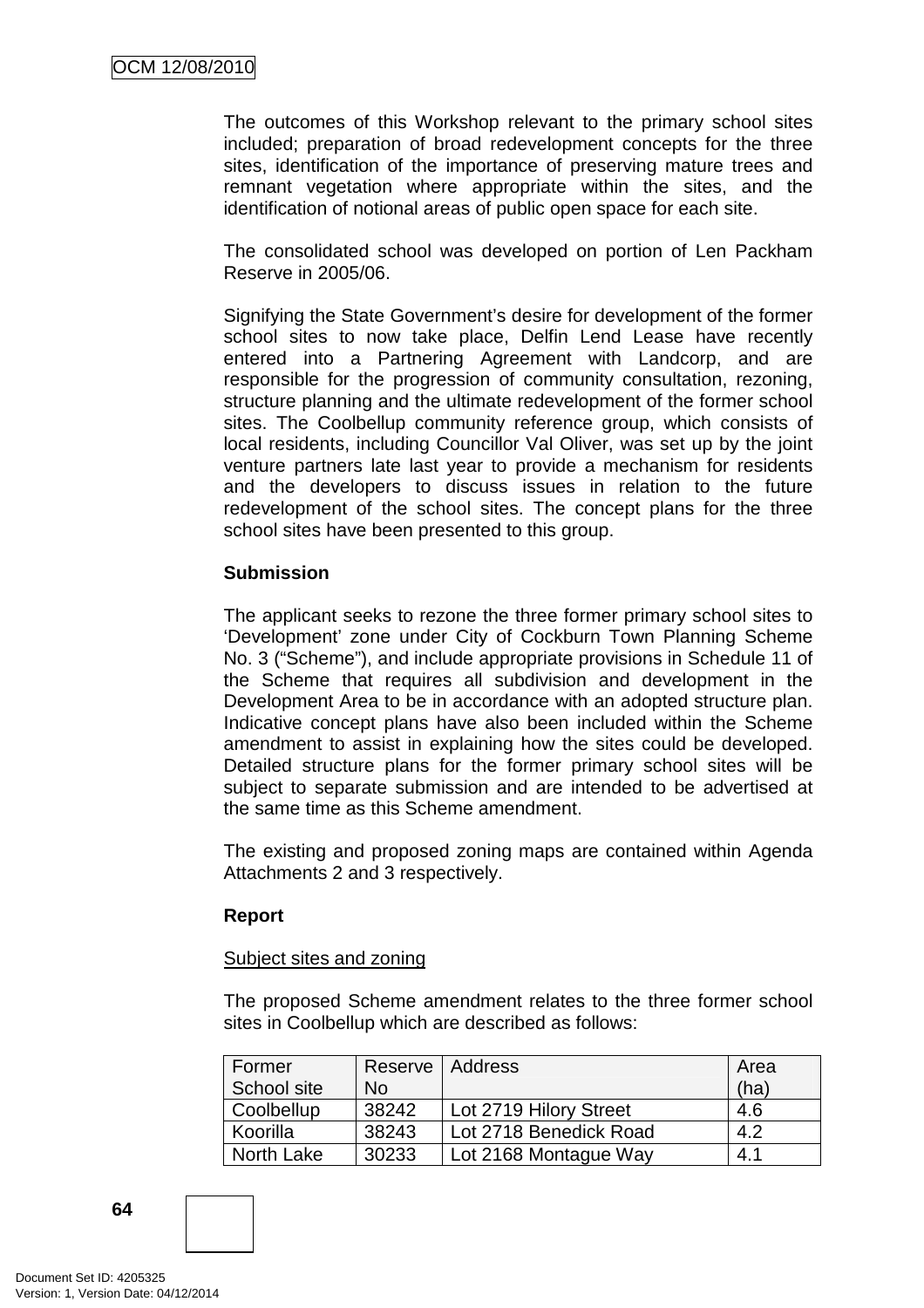Note: The North Lake site also includes the adjacent drainage sump (Reserve 30565;  $792m<sup>2</sup>$ ). Part of the Koorilla School site is also affected by a Western Power easement.

Agenda Attachment 1 shows the location of the three former school sites.

The three sites are zoned 'Urban' under the Metropolitan Region Scheme and are reserved as 'Public Purposes - Primary School' under the City's Town Planning Scheme. There is a drainage sump next to North Lake primary school site which is reserved as 'Lakes and Drainage'. The Scheme amendment proposes to rezone the school sites, including the drainage sump, to 'Development' and 'Development Area 31' accordingly.

The purpose of the 'Development' zone in this instance is to provide for future residential development in accordance with a comprehensive structure plan. The proposed 'Development Area 31' provisions allow Council to apply requirements to the future structure plan. A set of requirements have been developed by officers in consultation with the proponent, and are provided following:

| Ref          | Area                                                                                                |    | Provisions                                                                                                                                                                                                                                                                                            |
|--------------|-----------------------------------------------------------------------------------------------------|----|-------------------------------------------------------------------------------------------------------------------------------------------------------------------------------------------------------------------------------------------------------------------------------------------------------|
| <b>DA 31</b> | <b>COOLBELLUP</b><br><b>SCHOOL SITES</b><br>Reserve 38242; Lot<br>2719 Hilory Street,<br>Coolbellup | 1. | An approved structure plan for each of<br>the former school sites together with all<br>approved amendments shall apply to<br>the land in order to guide subdivision<br>and development.                                                                                                               |
|              | Reserve 38243; Lot<br>2718 Benedick Road,<br>Coolbellup                                             | 2. | Structure plans will be required to fulfil<br>the following design objectives to the<br>satisfaction of Council:                                                                                                                                                                                      |
|              | Reserve 30233; Lot<br>2168 Montague Way,<br>Coolbellup                                              |    | i.<br>Provide for a range of residential<br>densities, dwelling types and lot<br>sizes.<br>ii.<br>Provide for medium to<br>higher<br>density development on the former                                                                                                                                |
|              | 30565<br>Reserve<br>Capulet<br>Street,<br>Coolbellup                                                |    | Koorilla Primary School site, taking<br>advantage of its location adjoining<br>the Coolbellup Town Centre.<br>iii.<br>Provide<br>for<br>medium<br>density                                                                                                                                             |
|              | (DEVELOPMENT<br>ZONE)                                                                               |    | development<br>the<br>former<br>on<br>Coolbellup and<br>North<br>Lake<br>Primary School sites.                                                                                                                                                                                                        |
|              |                                                                                                     |    | Ensure the layout and urban form<br>iv.<br>plans<br>of<br>structure<br>responds<br>appropriately to the surrounding<br>neighbourhood<br>environment.<br>Structure plans must specifically<br>be seen to facilitate a 'natural'<br>the<br>extension to<br>surrounding<br>neighbourhood<br>environment, |
|              |                                                                                                     |    | through providing for appropriate                                                                                                                                                                                                                                                                     |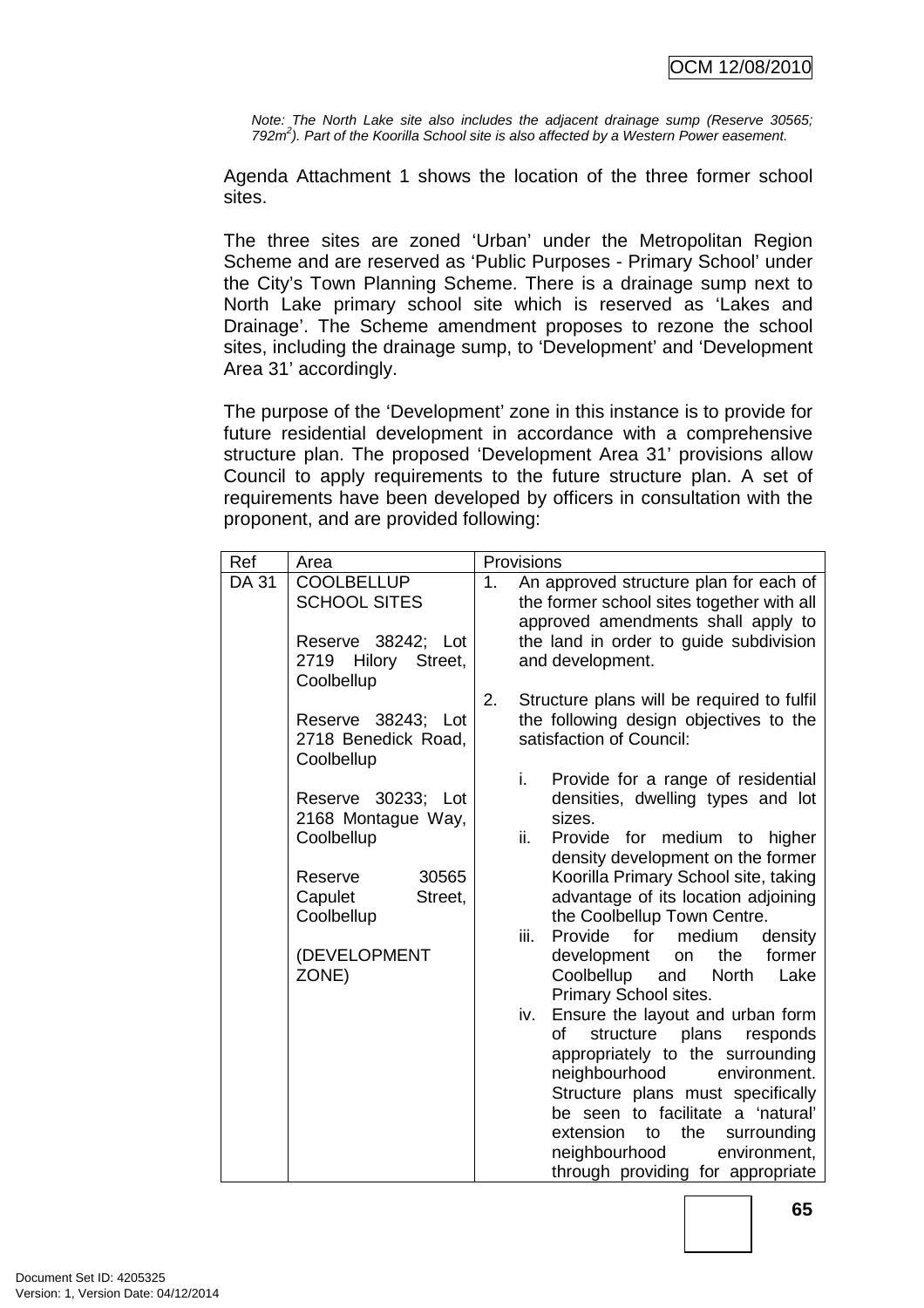|          | integration with the neighbourhood<br>layout and pattern of residential<br>development.<br>Ensure the layout and urban form<br>v.<br>structure plans<br>οf<br>responds<br>appropriately to<br>existing<br>and<br>planned areas of public open<br>space.<br>Ensure that the layout and urban<br>vi.<br>form of structure plans provides for<br>the practical retention of significant<br>trees/vegetation. This shall include<br>the appropriate allocation of public<br>open space areas, as well as<br>opportunities to retain significant<br>trees/vegetation<br>within<br>road<br>reserves.<br>vii. Ensure<br>environmentally<br>sustainable design<br>approaches<br>are achieved in terms of solar<br>orientation of lots.<br>viii. Ensure general consistency with<br>the findings of the Coolbellup<br>Enquiry By Design Workshop<br>Outcomes Report. |
|----------|-------------------------------------------------------------------------------------------------------------------------------------------------------------------------------------------------------------------------------------------------------------------------------------------------------------------------------------------------------------------------------------------------------------------------------------------------------------------------------------------------------------------------------------------------------------------------------------------------------------------------------------------------------------------------------------------------------------------------------------------------------------------------------------------------------------------------------------------------------------|
| 3.       | Land uses classified on the structure<br>plans apply in accordance with Clause<br>6.2.6.3.                                                                                                                                                                                                                                                                                                                                                                                                                                                                                                                                                                                                                                                                                                                                                                  |
| 4.<br>5. | The Local Government may adopt<br>Area Plan(s)<br>Detailed<br>pursuant to<br>Clause 6.2.15 for any part of the<br>Development Area as defined on the<br>approved structure plan(s). All land<br>use and development for a particular<br>lot or lots the subject of a Detailed<br>Plan<br>shall accord<br>with<br>Area<br>the<br>adopted Detailed Area Plan.<br>A total of 3.79<br>hectares<br>shall<br>be<br>provided<br>the<br>three<br>former<br>across<br>school sites for the purposes of public<br>and/or<br>community<br>open<br>space<br>purposes.                                                                                                                                                                                                                                                                                                   |

Dealing with land use and design through the structure planning process is appropriate in areas requiring comprehensive planning such as the former school sites. Rezoning the sites 'Development' and 'Development Area 31' establishes the statutory framework to require structure plans for each of the school sites to be prepared and approved.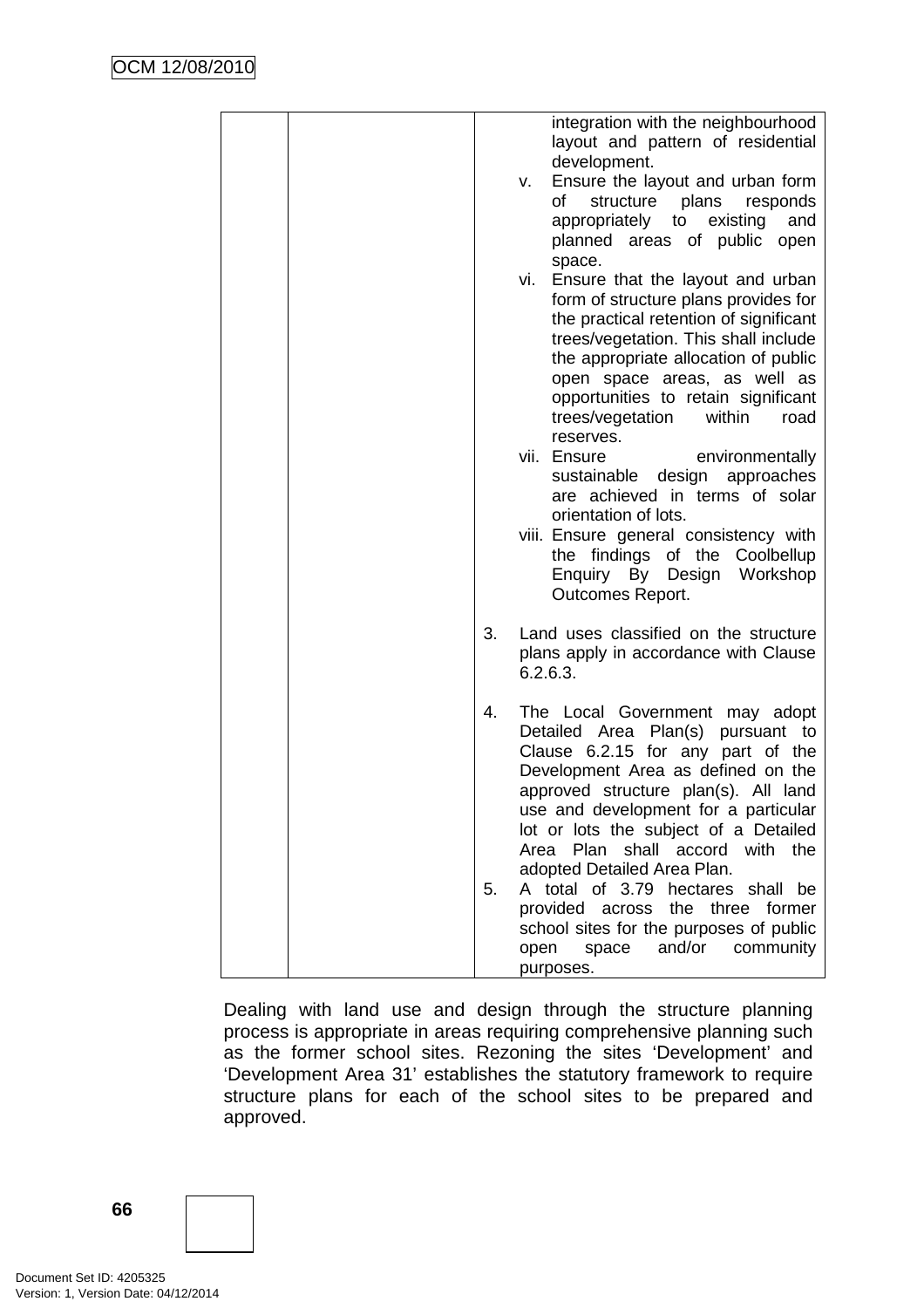# Coolbellup Enquiry-by-Design and POS Agreement

To assist with the revitalisation of the Coolbellup area, an Enquiry-by-Design Workshop was carried out from 22-24 September 2003. An Enquiry-by-Design Workshop is a tool used to provide a general planning consensus regarding how a project should be approached. This involved designers, planners, engineers, representatives of regulatory agencies, centres owners, business operators and community members invited to work together to establish principles and draw plans as part of an investigative process as to how future development may occur in a given place. An outcomes report was prepared following the workshop and the following provides a summary of the issues identified for the three school sites:

- North Lake and Coolbellup school sites being developed for residential purposes with opportunity for medium density.
- The retention of bushland and significant trees within the proposed POS areas.
- Conceptual POS areas primarily focused on the North Lake and Coolbellup school sites. Minimal POS, if any, on the Koorilla site as it is close to two large areas of public open space (Len Packham Reserve and Tempest Park).
- The Koorilla school site was identified as a desirable site for the relocation of the commercial/shopping centre, or if developed for residential purposes, then the most desirable form of development was considered to be aged persons independent living units.

In relation to the possibility of relocating the commercial/shopping centre to the Koorilla site, this was investigated further which included community consultation and financial feasibility. Following these investigations, the Council determined in July 2009 that the relocation of the shopping centre on the Koorilla school site was not viable and would not be pursued further.

The consolidation of the three school sites into one central school on Len Packham reserve was a core element of the Enquiry-by-Design workshop. In this regard, Council at its meeting held on 17 February 2004 resolved to "support the development of the new Coolbellup Primary School on portion of Len Packham Reserve, subject to receiving written agreement from the Department for Education and Training on the following;

An area of open space which will be in the order of 2 hectares which is equivalent to that taken from Len Packham Reserve is to be provided within the existing school sites to ensure there is no net loss of open space in Coolbellup. This is separate and in addition to the open space requirement of 1.6496 hectares that will apply to the subdivision and development of the school sites."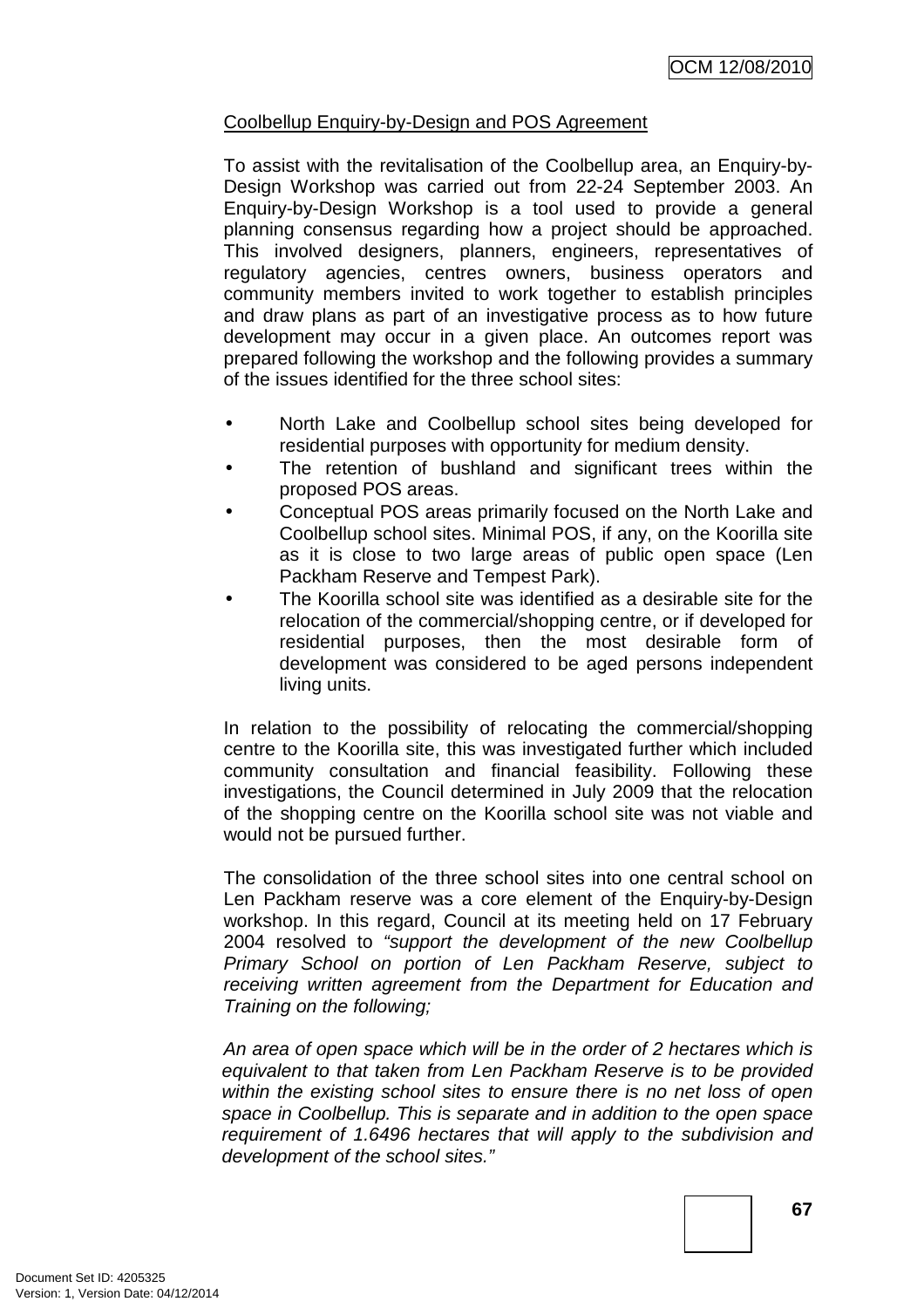The Department of Education and Training wrote to the City in early 2005 confirming that any transfer, sale and development of the North Lake, Koorilla and/or Coolbellup school sites will be conditional on the agreed POS areas being provided. It is noted that the new consolidated school on Len Packham Reserve incorporated an area of 2.1486 ha (including the battleaxe driveway) rather than 2ha as previously estimated. This means a total POS area of 3.79 ha is required, which includes 2.1486 ha to match the area excised from Len Packham Reserve, plus 1.6496 ha (which represents 12.6% of the three former school sites).

The three former school sites have a combined area of 12.9ha and the agreed POS area of 3.79 ha equates to over 29% of the three school sites. Given this high percentage of POS and the proximity to existing POS, particularly in regards to the Koorilla school site, consideration has been given to providing POS in a different form such as community purposes.

#### The City of Cockburn's 'Aged Friendly' Strategic Plan - need for affordable aged care accommodation

Council adopted the 'Aged Friendly' Strategic Plan in September 2009 and also resolved to consider the potential for the development of aged care accommodation in future when considering options for the development/redevelopment of land which may be suitable for such purposes. The strategic plan highlighted the severe shortage of affordable aged care accommodation which is projected to increase in the future.

Within the City of Cockburn, it is estimated that in 2011 there will be a shortfall of 48 aged care beds. This is expected to increase to a shortfall of 435 beds by 2021. The increase in the anticipated shortfall of beds is due to the aging of the population and the limited land available to create additional aged accommodation, particularly in the older parts of the City such as Coolbellup. The opportunity to provide affordable age care is further hindered by the need to acquire large land parcels (which are limited) and the high costs to purchase such land. To make affordable aged care accommodation viable, the land is usually required to be provided free to the not-for-profit operator or leased at a reduced rate. However there is currently no funding for the purchase of land by the Commonwealth and there is insufficient funding by the Commonwealth for capital works construction and operation funding. This highlights the importance of providing affordable land to enable not-for-profit organisations to operate.

To assist with providing affordable land to community based age care providers, opportunity exists to provide portion of the required POS area in the form of a reserve or freehold land title for not-for-profit aged care accommodation. This is a City of Cockburn led initiative which was presented to a briefing session with Councillors in February 2010.

**68**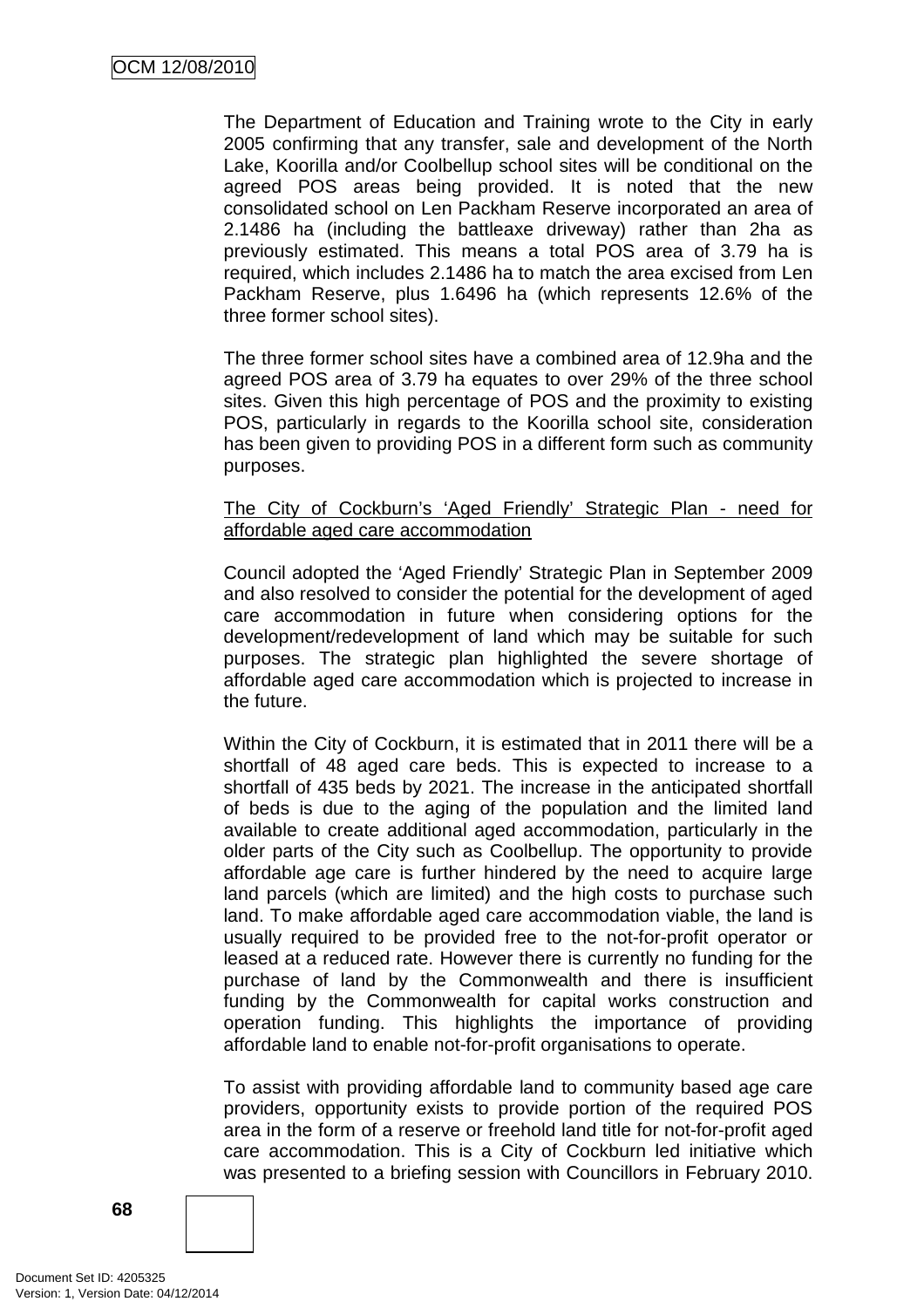The aim of this briefing was to discuss whether the 2.1486ha to match the area excised for the new school on Len Packham Reserve could be provided on the Koorilla school site in the form of community based (not-for-profit) aged care accommodation.

The City's officers have pursued this idea further and have presented this concept to the Coolbellup community reference group, officers from the Department for Planning and State Land Services. No major concerns have been raised to this proposal during these discussions, provided an adequate distribution of POS is achieved.

State Land Services has advised that the most suitable method of implementing this arrangement is for the area required for the not-forprofit aged care accommodation to be acquired by the City for 5% of its unimproved market value as provided for by the section 20A policy guidelines. This will then enable the City to partner with a not-for-profit age care provider in developing the land. To retain greater control over the land and any future operators, the preference is for the City to lease the land to a not-for-profit organisation at a substantially reduced rate, rather than sell the land. This will ensure that the land is provided as affordable aged care accommodation in perpetuity. To provide further certainty, a caveat would be lodged on the title ensuring that the land is only used for a community benefit in the form of affordable aged care accommodation.

Without the incentive of reduced rent, the site would not be economically viable to the not-for-profit sector.

Any development on the future 2.1486 ha site will be based on the ageing in place model whereby a mixture of independent living, low care, high care and dementia specific care accommodation is provided. The benefit of this model is that it allows individuals or couples to remain in the same location as their health deteriorates, rather than being moved to different locations as circumstances change. Although age care providers usually prefer sites in the order of 4-8ha to develop age care accommodation, the City has engaged an Architect who has demonstrated that the 2.1486 ha site is of a sufficient size to accommodate a development based on the aging in place model although it will need to be mainly two storeys.

# Concept plan for the school sites

The proposed scheme amendment includes indicative concept plans for each of the school sites which are generally consistent with the principles established within the Enquiry-by Design workshop which includes; providing a range of densities, retain existing vegetation and the possibility of aged care accommodation on the Koorilla School site (refer Agenda Attachment 4). Although the concept plans are indicative, the applicant has been working extensively with the City's officers to prepare the plans. The concept plans will be refined further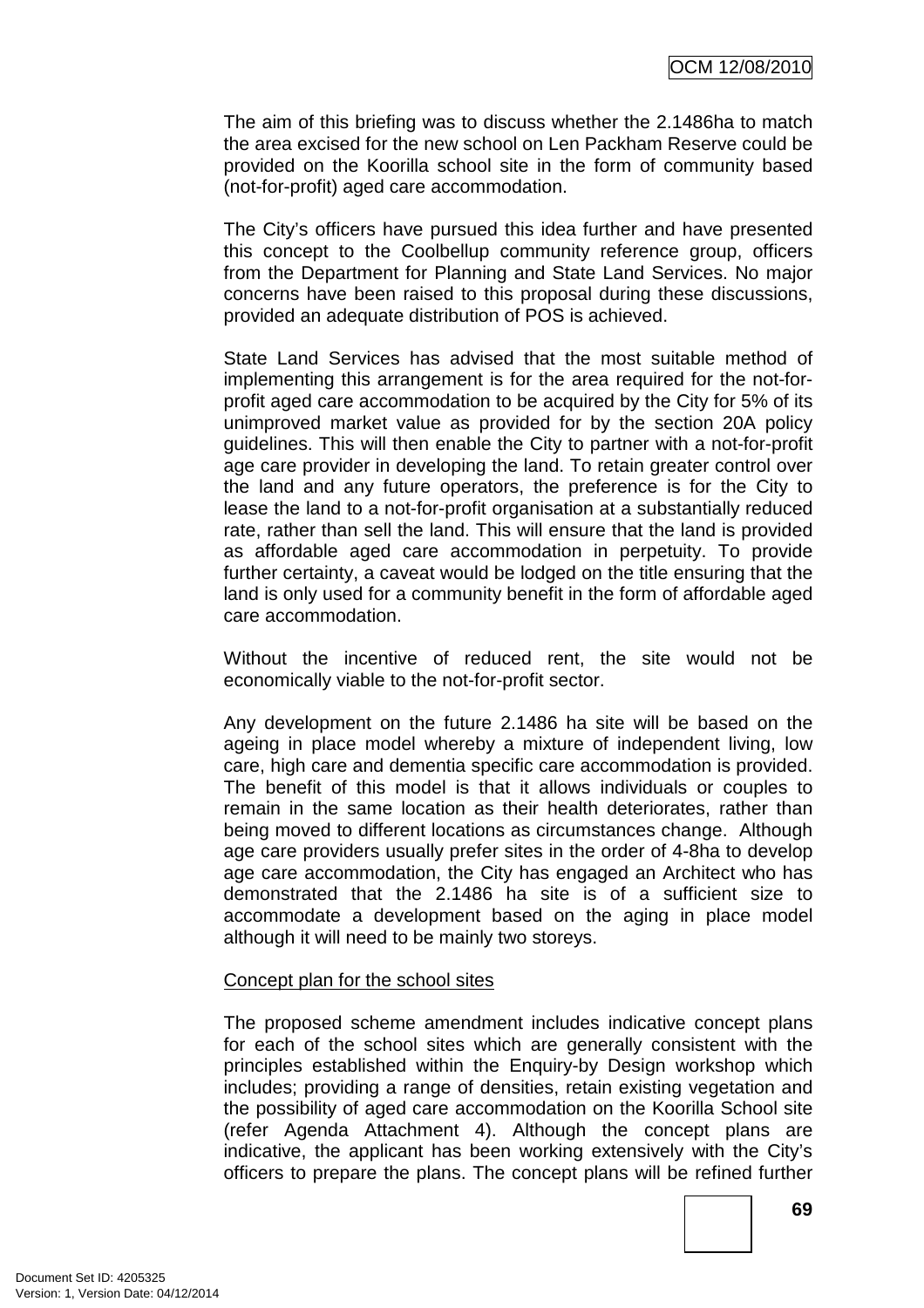through the structure planning process and the associated public advertising process. Further information will be provided during the structure plan process such as tree surveys to identify the exact location of trees which should be retained and a local water management strategy to identify drainage areas etc.

In relation to the North Lake and Coolbellup school sites a combination of low and medium density development has been provided. Public open space has been located to allow for the retention of significant vegetation and bushland and roads have been aligned wherever possible to allow significant trees to be retained within the road reserves.

In relation to the Koorilla school site, it is proposed that the 2.1486ha of public open space be in the form of community based (not-for-profit) aged care accommodation. The provision of public open space in this matter is consistent with the Western Australian Planning Commission's Liveable Neighbourhoods policy which states under R27:

"in consultation with the relevant local government, the WAPC may agree to community purposes sites (e.g. community centre, meeting halls, branch libraries, kindergartens) being provided as part of an overall public open contribution. For the purposes of calculating public open space contributions the area of community purposes sites should not be less that  $2000 \cdot m^2$ .

The proposed not-for-profit age care accommodation site will provide an important community benefit and is considered consistent with the purpose of the above community purpose definition. Furthermore part of the site is proposed to be public open space.

This will assist in providing for the severe shortage of affordable aged care accommodation that exists particularly within the western parts of the City of Cockburn. As the aged care portion of the site could be development comprehensively, it will allow existing vegetation to be retained around buildings and within a small POS. The City's Architects have prepared a concept plan which illustrates how the site could be developed to accommodate a 100 bed aged care facility and an additional 100 independent living dwellings (refer Agenda Attachment 5). The remainder of the Koorilla site is shown as medium density to capitalise on the sites proximity to the Town Centre.

# **Conclusion**

The consolidation of the three school sites into one new school on Len Packham reserve provides the opportunity for the three former school sites to be redeveloped consistent with the objectives of the Coolbellup Enquiry-by-Design. The rezoning of the school sites to 'Development' and 'Development Area 31' sets up the framework to enable the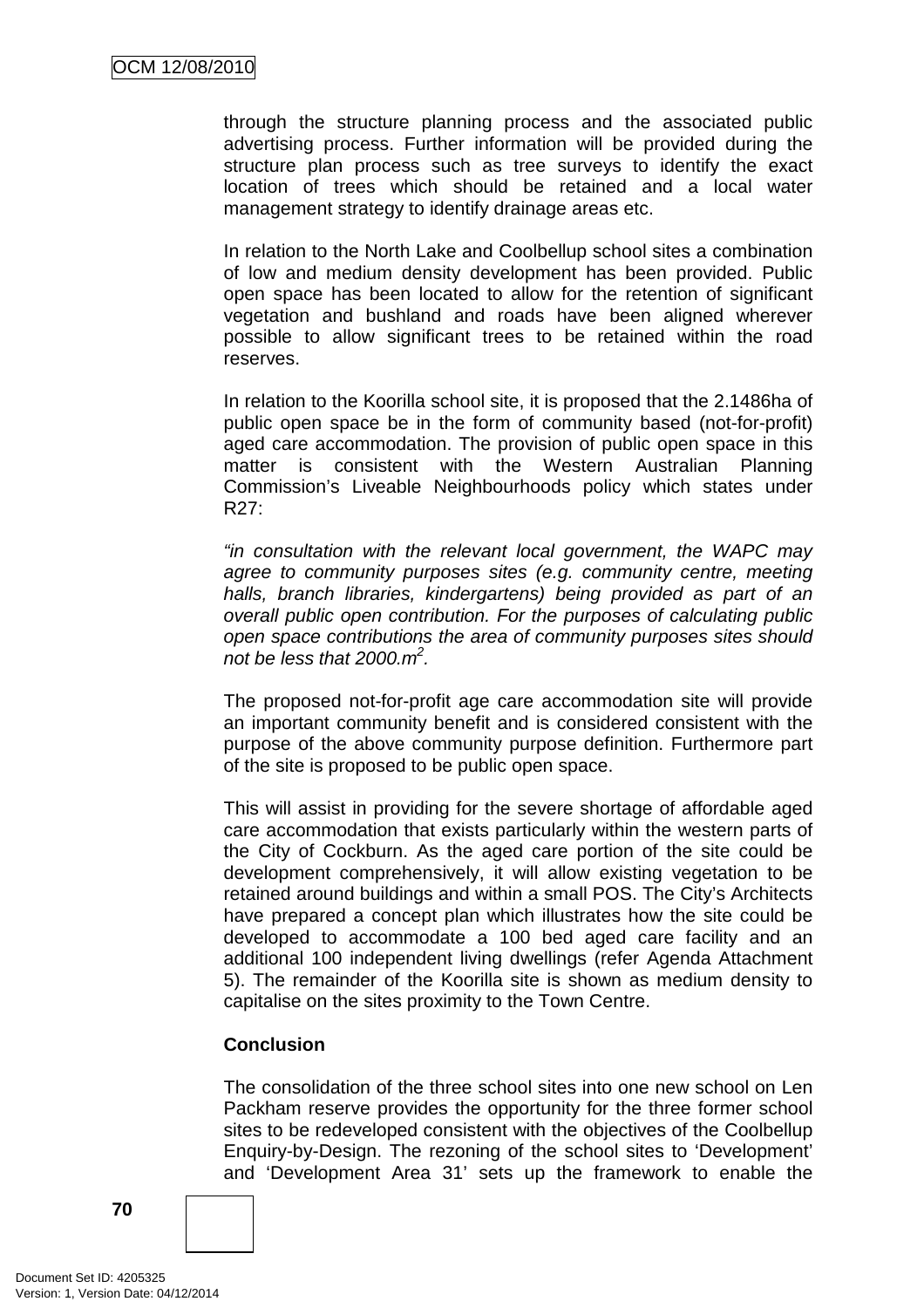preparation of structure plans for each of the school sites. Appropriate requirements within the proposed Development Area 31 provisions are included to ensure that the previously agreed 3.79ha of public open space is achieved. The concept plan provides an indication of how the sites could be redevelopment and this will be refined further during the structure plan process.

Providing 2.1486 ha of the Koorilla school site for not-for-profit aged care accommodation will require the City to acquire the land for 5% of its unimproved market value as provided for by the section 20A policy guidelines. This will enable the City to lease the land to a not-for-profit aged care provider at a reduced rate with the money generated to be spent on public open space in the area.

It is envisaged that this scheme amendment and the structure plans for each of the school sites will be advertised concurrently. The applicant has also agreed to extend the advertising period to 60 days for the Scheme amendment and structure plans. In addition to the standard advertising methods for Scheme amendments and structure plans, a public meeting will also be held to inform the community about the project.

It is therefore recommended that Council initiate the scheme amendment to the three former school sites.

# **Strategic Plan/Policy Implications**

# **Demographic Planning**

• To ensure the planning of the City is based on an approach that has the potential to achieve high levels of convenience and prosperity for its citizens.

# **Lifestyle and Aspiration Achievement**

• To identify community needs, aspirations, expectations and priorities for services that are required to meet the changing demographics of the district.

# **Natural Environmental Management**

• To conserve, preserve and where required remediate the quality, extent and uniqueness of the natural environment that exists within the district.

# **Budget/Financial Implications**

The City will be required to purchase the 2.1486ha of the Koorilla school site at 5% of its unimproved value as provided by the section 20A policy guidelines.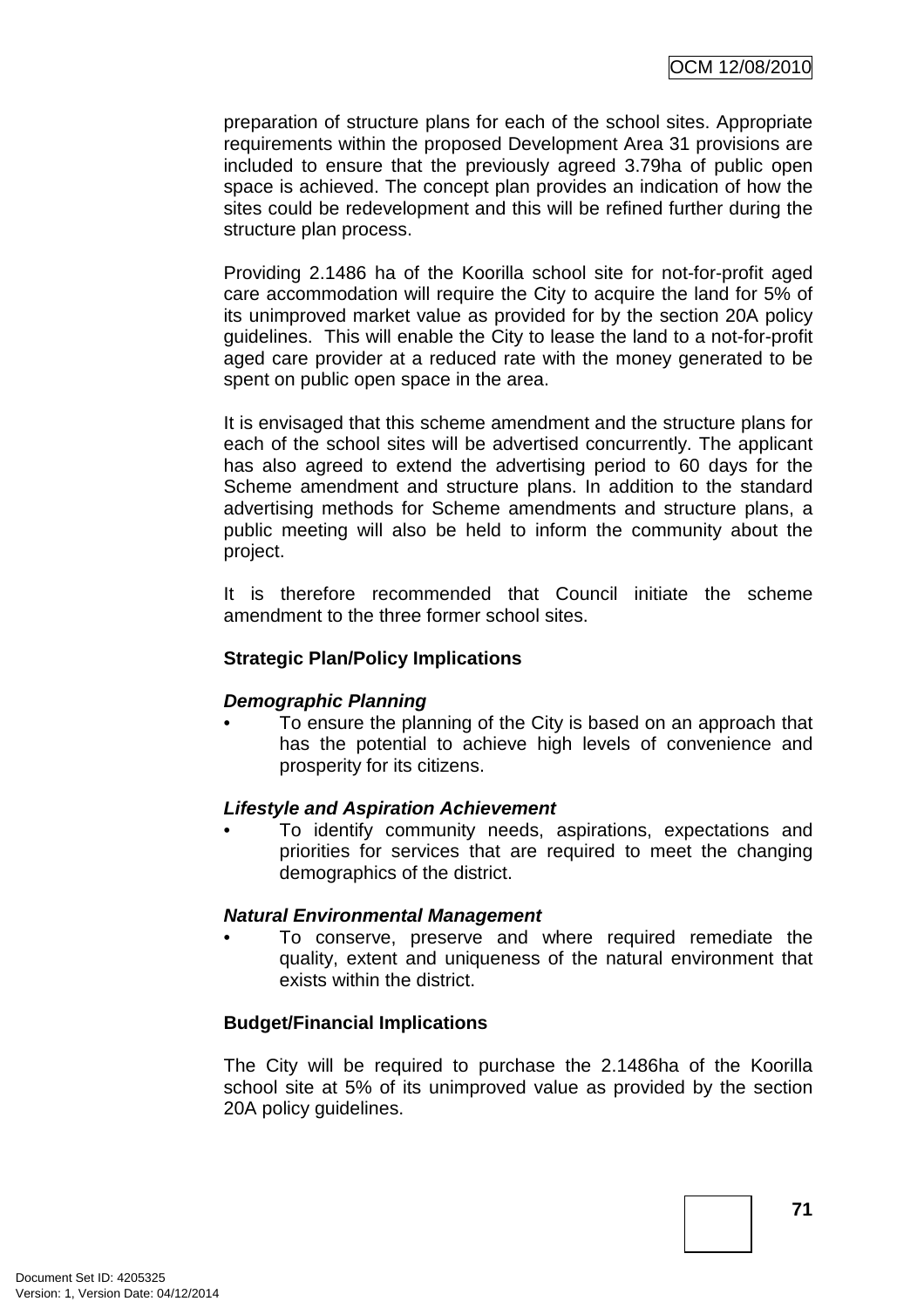# **Legal Implications**

Planning and Development Act 2005 City of Cockburn Town Planning Scheme No. 3 Town Planning Regulations 1967

# **Community Consultation**

In accordance with the Town Planning Regulations 1967 consultation is to be undertaken subsequent to the local government adopting the scheme amendment and the Environmental Protection Authority advising that the proposal is environmentally acceptable.

The scheme amendment and structure plans for each of the school sites will be advertised concurrently. The applicant has also agreed to extend the advertising period to 60 days for the Scheme amendment and structure plans given the nature of the proposal.

# **Attachment(s)**

- 1. Location plan
- 2. Existing zoning plan
- 3. Proposed zoning plan
- 4. Concept plans for the three school sites
- 5. Indicative concept plan for the aged care accommodation

# **Advice to Proponent(s)/Submissioners**

The proponent has been advised that this matter is to be considered at the 12 August Council meeting.

# **Implications of Section 3.18(3) Local Government Act, 1995**

Nil.

# **14.6 (MINUTE NO 4329) (OCM 12/08/2010) - SALE OF LAND - LOT 801 SOUTHWELL CRESCENT, HAMILTON HILL - APPLICANT: YARAN PTY LTD ATF SOUTHWELL 801 TRUST - OWNER: CITY OF COCKBURN (6010702) (K SIM) (ATTACH)**

#### **RECOMMENDATION** That Council:

(1) accept the offer from Yaran Pty Ltd ATF Southwell 801 Trust to purchase Lot 801 Southwell Crescent, Hamilton Hill for a consideration of \$450,000, (including GST) noting that this includes a 28 day due diligence period;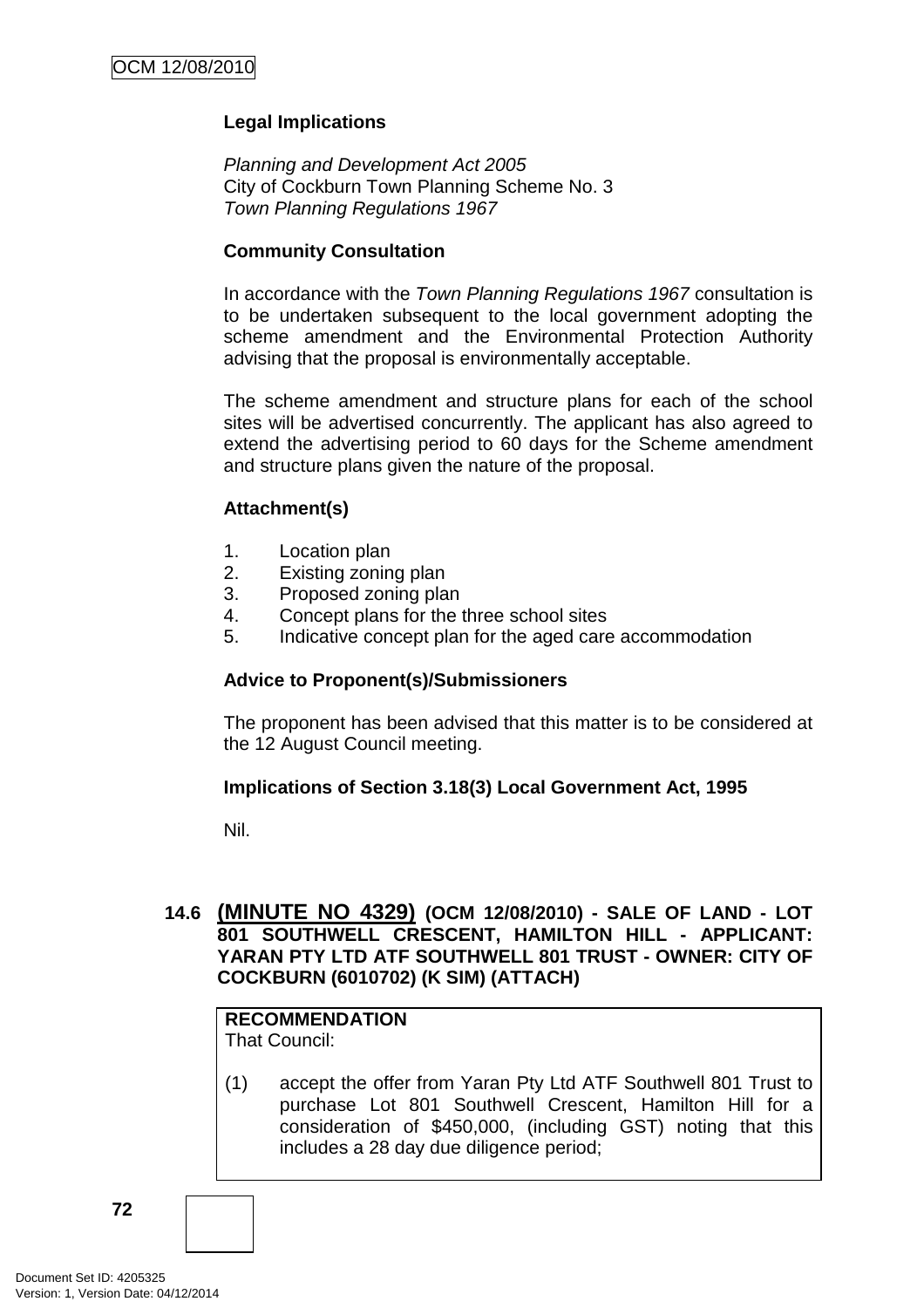- (2) comply with the public advertising requirements of Section 3.58 (3 and 4) of the Local Government Act 1995;
- (3) if the due diligence results in Yaran Pty Ltd ATF Southwell 801 Trust deciding not to proceed with the contract, Council accept the offer to purchase Lot 801 Southwell Crescent, Hamilton Hill for a consideration of \$405,000 from Bradley John McLeod and Sarah Renae Cordina;
- (4) comply with the public advertising requirements of Section 3.58 (3 and 4) of the Local Government Act 1995; and
- (5) allocate proceeds of the sale to the Land Development Reserve Fund.

# **TO BE CARRIED BY AN ABSOLUTE MAJORITY OF COUNCIL**

# **COUNCIL DECISION**

MOVED Clr R. O'Brien that no offer be accepted by Council, but advertise publicly that the lot is for sale with a price guide with a real estate agent on behalf of the City to enable the best price for the City's asset to be achieved.

# **LAPSED FOR WANT OF A SECONDER**

MOVED Clr T Romano SECONDED Deputy Mayor K Allen that the recommendation be adopted.

# **CARRIED BY AN ABSOLUTE MAJORITY OF COUNCIL 8/1**

# **Background**

Lot 801 Southwell Crescent was created as part of the Phoenix Rise Master Plan. This identified the land as being surplus to public recreation needs, and appropriate for residential R40 development. Following the conclusion of the Master Plan process, the land was rezoned and subdivided to create the subject Lot 801, and Lot 800 which is now public open space.

# **Submission**

Davies First National Real Estate acting for the City of Cockburn has presented two offers to purchase Lot 801. An offer of \$450,000 (including GST) from Yaran Pty Ltd ATF Southwell 801 Trust is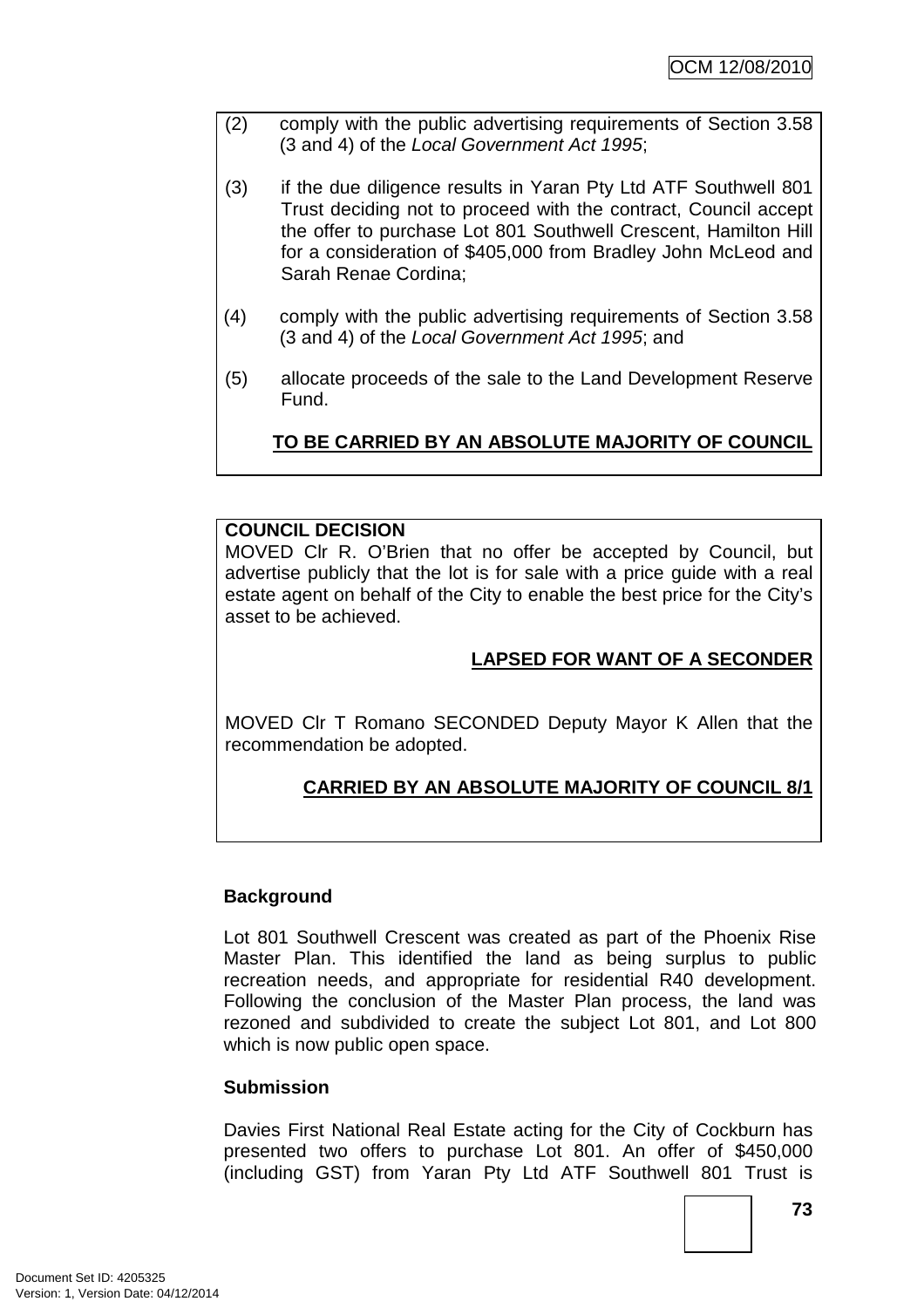conditional on a period of 28 days due diligence and settlement 6 months after acceptance of the offer. There is a deposit of \$10,000, but is not conditional on finance. The other offer of \$405,000 (including GST) from Bradley John McLeod and Sarah Renae Cordina has no due diligence period, with settlement on or before 30 days from final approval. There is a deposit of \$5,000, and a condition that a loan amount be approved.

# **Report**

Davies First National was commissioned to market Lot 801 Southwell Crescent, Hamilton Hill following an analysis of submissions received from a selection of local real estate agents. Council Policy APD52 was applied in this respect. The marketing program of newspaper advertisements, internet listing and signage generated a good response. Proximity to high tension power lines was of concern to some respondents. The two parties that have submitted offers are aware that the battleaxe lot has an area of 1465 sqm, and are the subject of a 4 lot Detailed Area Plan.

A valuation report has been obtained from Valuers McGees which determines the market value of Lot 801 to be \$450,000 (including GST). The offer of \$450,000 by Yaran Pty Ltd ATF Southwell 801 Trust has commenced statutory notification as per Section 3.58 of the Local Government Act 1995.

The offer of \$450.000 from Yaran Pty Ltd ATF Southwell 801 Trust being \$45,000 higher than the offer from Bradley John McLeod and Sarah Renae Cordina, and is considered superior even after taking into consideration additional 5 months for settlement. The offer also contains a condition allowing a period of 28 days for due diligence. This period of time allows the prospective purchaser to examine the site and any constrains applicable to the land. These include, but are not limited to, boundary surveys, geotech investigation, environmental and contamination assessments. In the event that the offer to purchase is withdrawn as a result of the due diligence, then it would be open to Council to accept the alternative offer from Bradley John McLeod and Sarah Renae Cordina.

Licensed Valuer's McGees have been appointed to provide a full market valuation report as required by Section 3.58 of the Local Government Act 1995. The market value as determined has been noted in the public notice of a newspaper having state wide publication, as is the legislative requirement.

Funds generated by the sale will be initially placed in the Land Development Reserve Fund, but will be available to help fund Phoenix Rise Landscaping and the future development of the new library on Lot 400 Wentworth Parade, Success.

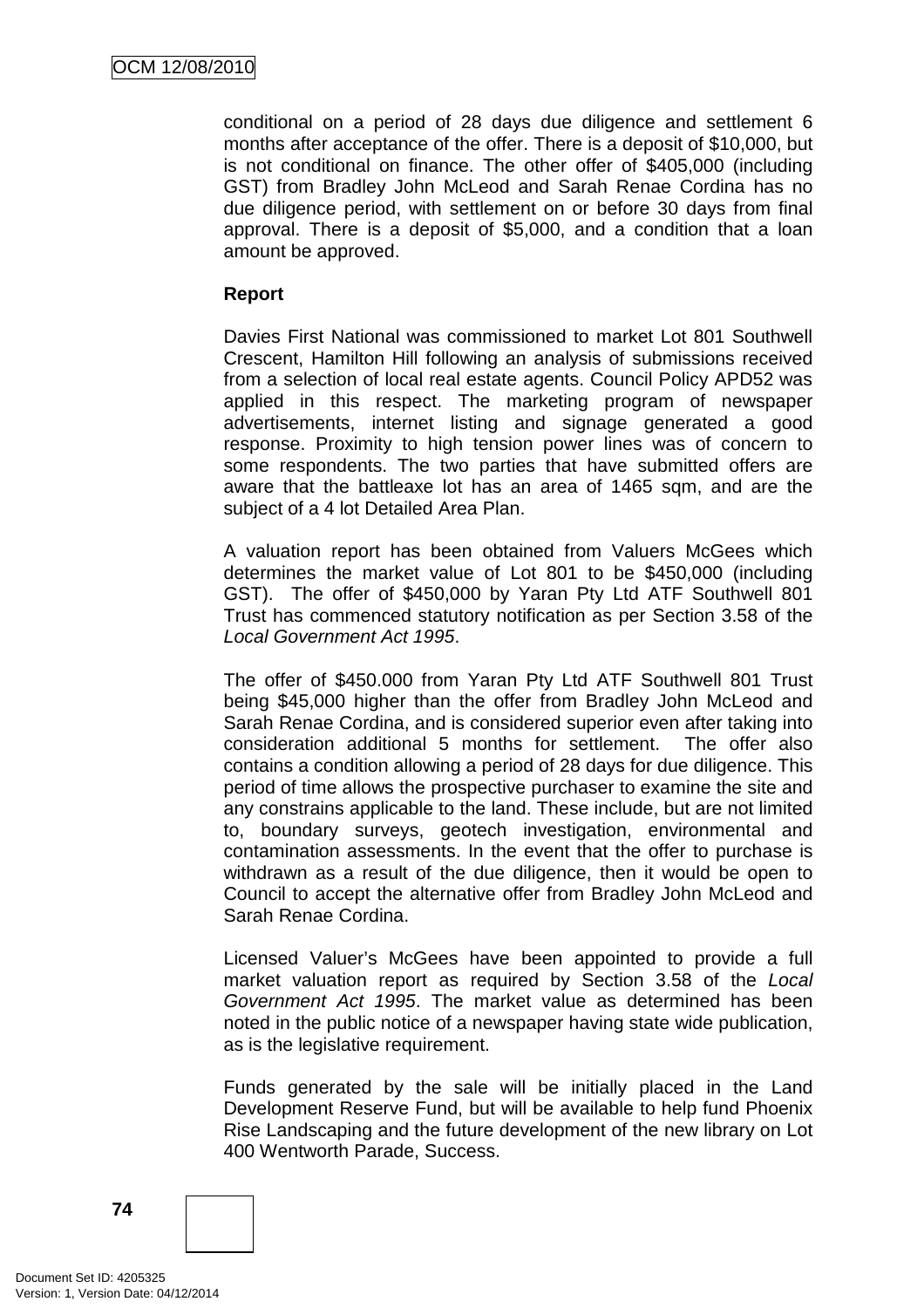# **Strategic Plan/Policy Implications**

# **Demographic Planning**

• To ensure the planning of the City is based on an approach that has the potential to achieve high levels of convenience and prosperity for its citizens.

### **Governance Excellence**

• To conduct Council business in open public forums and to manage Council affairs by employing publicly accountable practices.

# **Budget/Financial Implications**

Proceeds of the sale will be transferred to the Land Development Reserve Fund.

# **Legal Implications**

Provisions of Section 3.58 of the Local Government Act 1995 apply.

# **Community Consultation**

Details of the sale will be advertised in a newspaper for State wide publication, as required by Section 3.58 of the Local Government Act 1995.

# **Attachment(s)**

- 1. Offer to Purchase Yaran Pty Ltd ATF Southwell 801 Trust
- 2. Offer to Purchase Bradley John McLeod and Sarah Renae Cordina.
- 3. Map showing subject lot

# **Advice to Proponent(s)/Submissioners**

The Proponent(s) and those who lodged a submission on the proposal have been advised that this matter is to be considered at the 12 August 2010 Council Meeting.

# **Implications of Section 3.18(3) Local Government Act, 1995**

Nil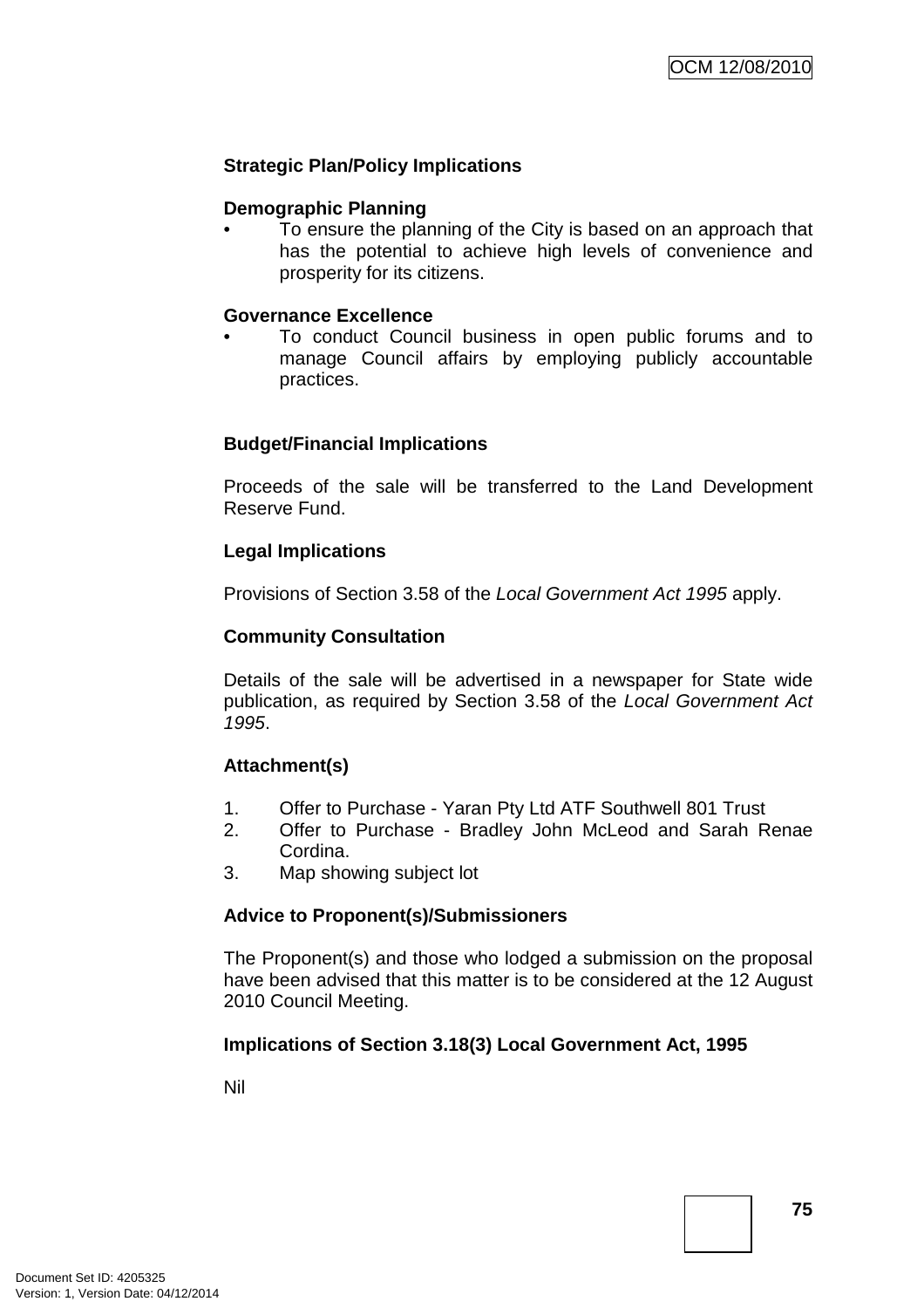# **14.7 (MINUTE NO 4330) (OCM 12/08/2010) - SALE OF LAND - LOT 1004 BIRCHLEY ROAD, BEELIAR - APPLICANT: FEYMORE PTY LTD - OWNER: CITY OF COCKBURN (4414000) (K SIM) (ATTACH)**

#### **RECOMMENDATION** That Council:

(1) receive the offer to purchase Lot 1004 Birchley Road, Beeliar for a consideration of \$690,000 (including GST) from Feymore Pty Ltd;

- (2) counter the offer in (1) by amending the purchase price to \$750,000 (including GST);
- (3) subject to the counter offer in (2) being greater than the value determined by the City's appointed Licensed Valuer, proceed to advertise the offer in accordance with Section 3.58 of the Local Government Act 1995; and
- (4) allocate proceeds of the sale to the Land Development Reserve Fund.

# **TO BE CARRIED BY AN ABSOLUTE MAJORITY OF COUNCIL**

# **COUNCIL DECISION**

MOVED Clr R O'Brien that Council not counter offer or offer be agreed until a public sale be initiated through a real estate company on behalf of Council.

# **LAPSED FOR WANT OF A SECONDER**

MOVED Clr S Limbert SECONDED Clr I Whitfield that the recommendation be adopted.

# **CARRIED BY AN ABSOLUTE MAJORITY OF COUNCIL 8/1**

# **Background**

Lot 1004 on Deposited Plan 59294 is a recently created freehold lot, being part of surplus land acquired to facilitate the construction of Beeliar Drive. The lot is situated on the south east corner of the intersection of Beeliar Drive and Birchley Road.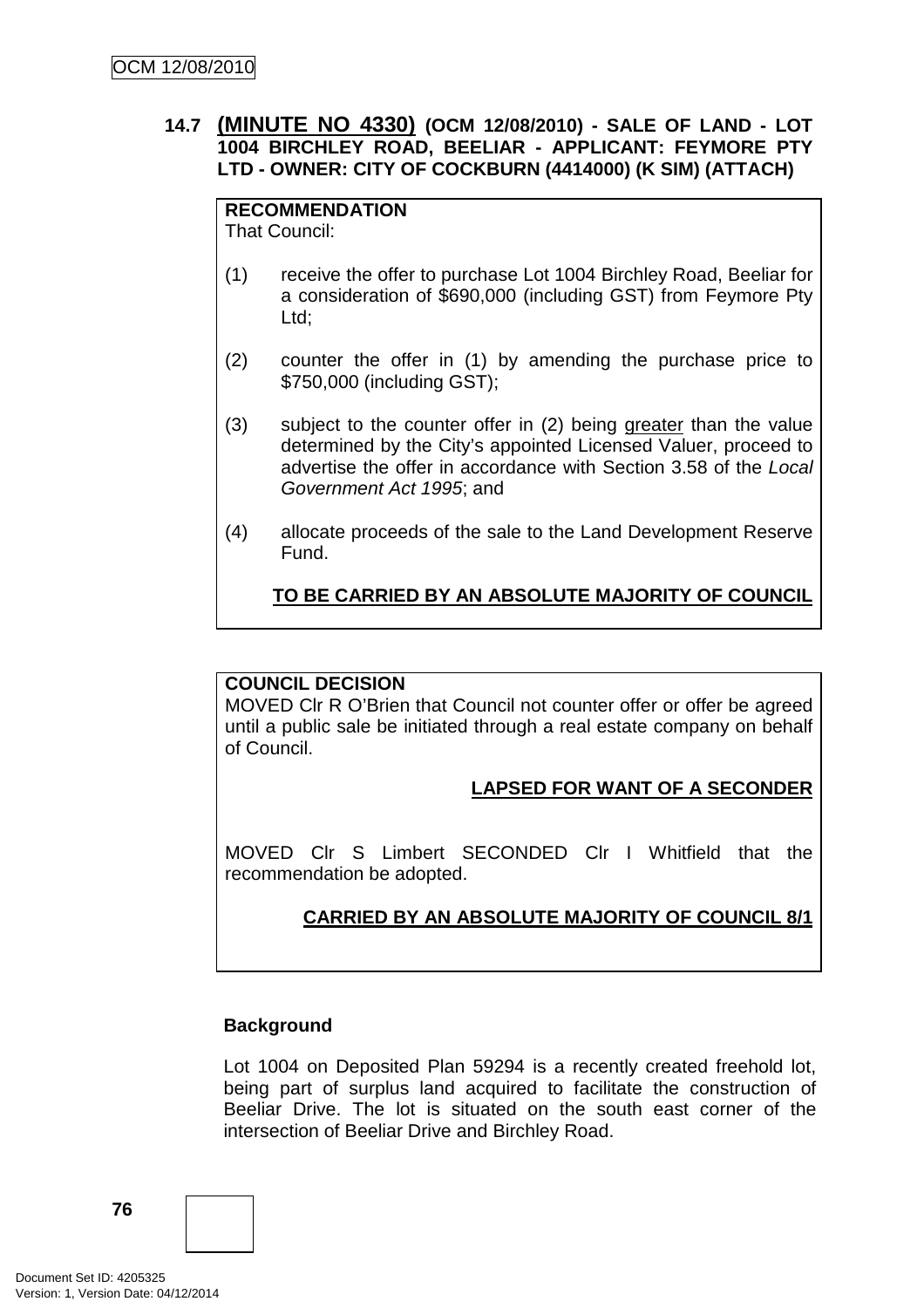Lot 1004 has an area of 2005 sqm, and is zoned 'Residential R20'. This makes it suitable for subdivision into 4 residential lots. An unsolicited offer has been received to purchase the entire land parcel, in the amount of \$690,000 (including GST).

### **Submission**

The offer from Feymore is not as a response to any marketing by the City or any agent of the City. The offer is a cash offer with settlement within 10 days of acceptance of the offer.

#### **Report**

The subdivision creating Lot 1004 also created Lot 1003 (area 4449 sqm) and Beeliar Drive road reserve. The intention when creating these freehold lots was to allow further residential subdivision of the land not required for the future Beeliar Drive. The subject Lot 1004, with an area of 2005 sqm, is suited for subdivision into 4 residential lots of 500 sqm each. The existing lots in this locality are of a similar size and nature.

In assessing the value of the offer by Feymore, an analysis of the potential returns to the City if it proceeded to subdivide Lot 1004 was undertaken. Taking into consideration selling prices of the resulting 4 lots based on recent sales close by and deducting development costs, the potential return to the City could be in the order of \$827,000.

This figure includes development costs such as retaining walls, services, consultants, selling costs and interest that could have been earned from an early sale of the land as is. Deducting from this is a standard land development risk/profit margin of 10%, means that the current undeveloped value of Lot 1004 would be in the vicinity of \$747,000. This is significantly higher than the offer presented by Feymore.

The essential question is whether or not Council wishes to dispose of the land in its current undeveloped form, and utilise funds in the short term to meet other evolving development projects. Alternatively, Council may wish to not dispose of the land, and instead subdivide the land and sell the resulting residential lots created. This however would incur a time delay of about 12 months.

Considering this predicament, officers believe that a counter offer of \$750,000 should be presented to Feymore. While the City won't realise the additional profit (and risk) margin of approximately 10%, it will essentially receive income which can then be used to help fund a number of important development projects currently taking place; the most notable of these being the new library on Lot 400 Wentworth Parade.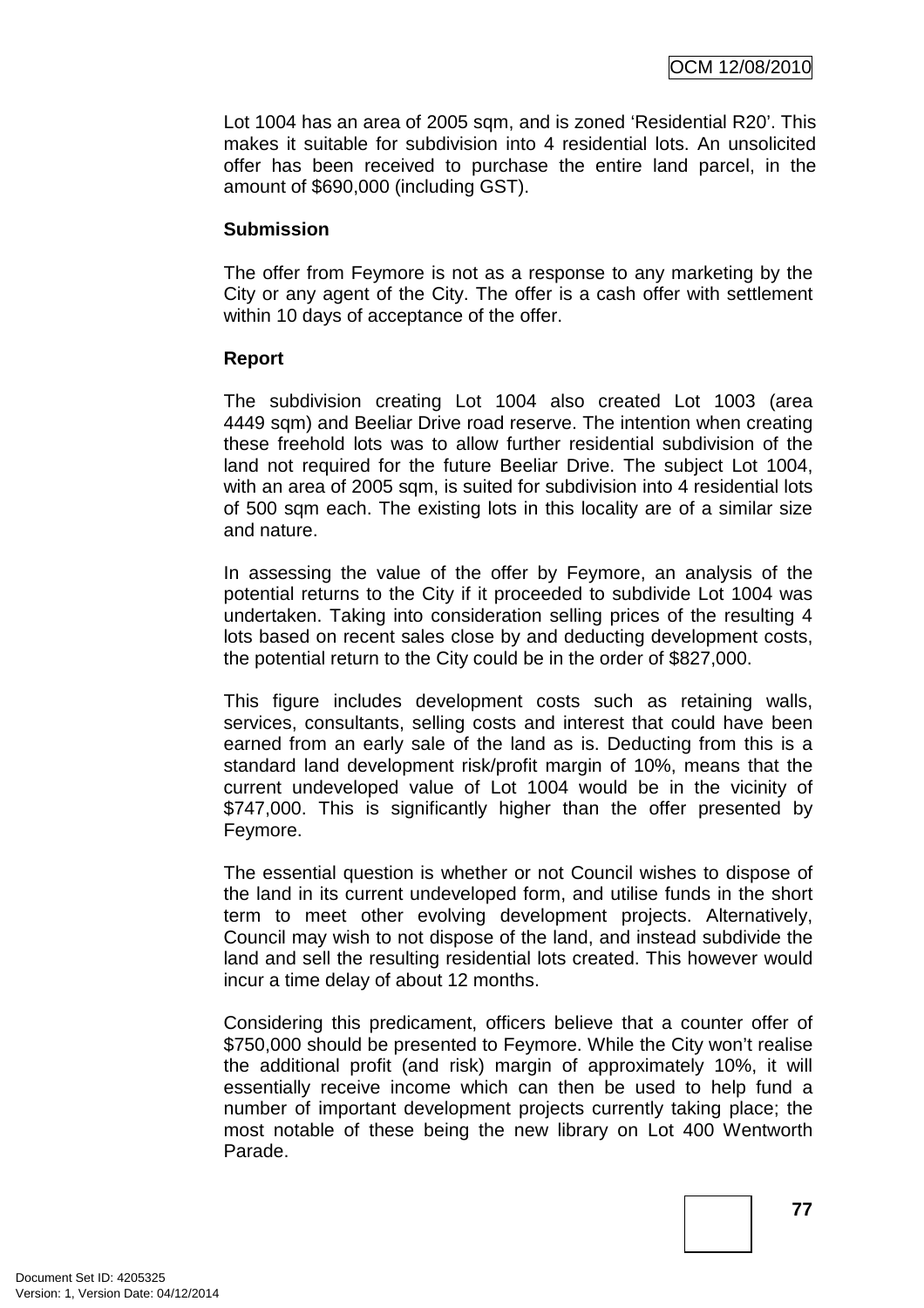A market value of the land in its current configuration has not been sought, but will be obtained if Council decide to counter the offer and Feymore decides to accept the recommended counter offer. For Council's resolution to take affect, its counter offer of \$750,000 must not be less than the market value.

# **Strategic Plan/Policy Implications**

# **Demographic Planning**

• To ensure the planning of the City is based on an approach that has the potential to achieve high levels of convenience and prosperity for its citizens.

# **Governance Excellence**

• To conduct Council business in open public forums and to manage Council affairs by employing publicly accountable practices.

# **Budget/Financial Implications**

Proceeds of the sale will be transferred to the Land Development Reserve Fund.

# **Legal Implications**

Provisions of Section 3.58 of the Local Government Act 1995 apply.

# **Community Consultation**

Details of the sale will be advertised in a newspaper for State wide publication, as required by Section 3.58 of the Local Government Act 1995.

# **Attachment(s)**

- 1. Offer to Purchase
- 2. Map showing subject lot

# **Advice to Proponent(s)/Applicant**

The proponents have been advised that this matter is to be considered at the 12 August 2010 Council Meeting.

# **Implications of Section 3.18(3) Local Government Act, 1995**

Nil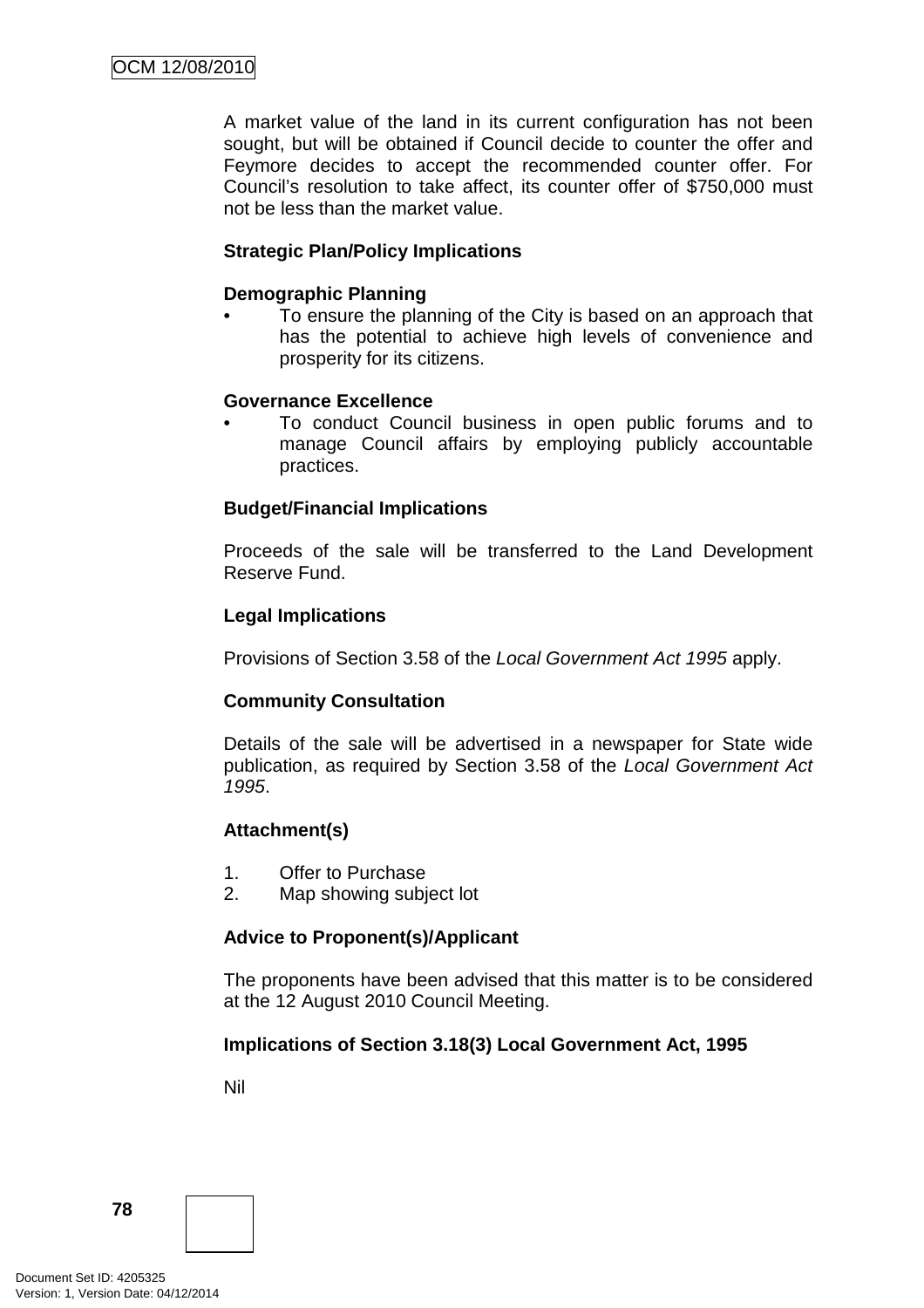DEPUTY MAYOR ALLEN LEFT THE MEETING AT THIS POINT, THE TIME BEING 8.48 P.M.

DEPUTY MAJOR ALLEN RETURNED TO THE MEETING AT THIS POINT, THE TIME BEING 8.50 P.M.

**14.8 (MINUTE NO 4331) (OCM 12/08/2010) - CONSIDERATION OF FUTURE MANAGEMENT FOR RESERVE 24308 (NAVAL BASE**  SHACKS) - OWNER: STATE OF WESTERN AUSTRALIA **APPLICANT: CITY OF COCKBURN (1914) (A TROSIC / D ARNDT) (ATTACH)** 

# **RECOMMENDATION**

That Council:

- (1) for the purposes of public consultation, endorse Option 1 as the preferred option for the future management of Reserve 24308. This being to undertake a comprehensive reform of Reserve 24308, by bringing the reserve under the Caravan Parks and Camping Grounds Act 1995;
- (2) endorse the following components forming part of Option 1:
	- I. An initial one-off lease term of five years, at the end of which (or prior) shacks must be removed by lessees and lessees replacing them with an approved caravan and annex. This aspect being non-negotiable - if lessees haven't removed shacks by the expiry date, then leases are forfeited to the City of Cockburn.
	- 2. During this initial five year lease term, the reserve's infrastructure being brought up to a satisfactory standard to enable implementation of the Caravan Parks and Camping Grounds Act 1995.
	- 3. All costs associated with reserve infrastructure upgrades being prefunded by the City of Cockburn, but with full cost recovery from increased lease revenue.
	- 4. Following expiry of the initial five year lease term defined in 1., the new caravan park regime commencing with new leases as follows:
		- lease terms being five years, with a single option for a further five year term;
		- lease fees being increased to reflect market value, then increased by CPI each year and a market review at the end of the first five year lease term;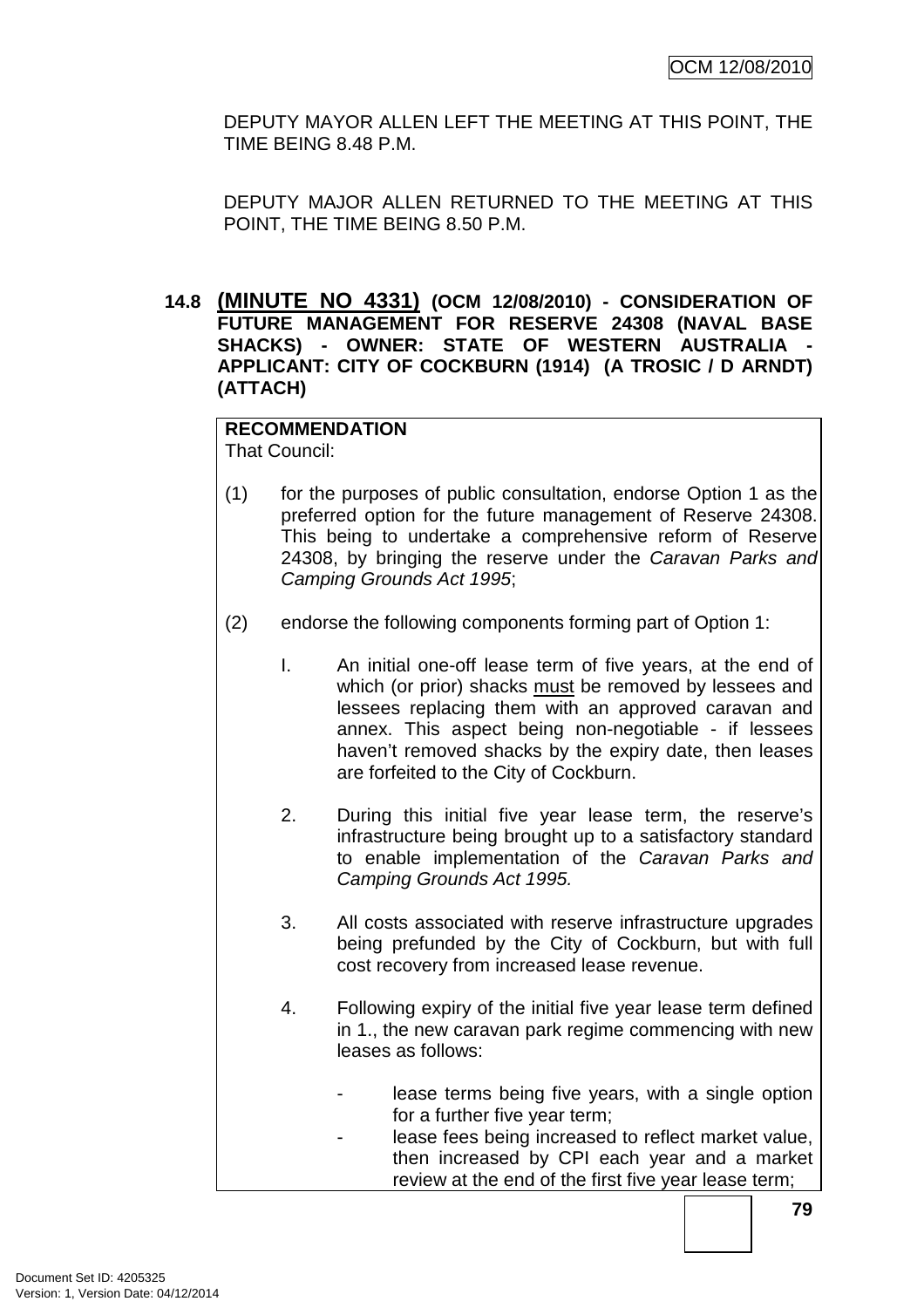|     |                                                              | the new accommodation being used for a total of<br>four months in any twelve month period, due to the<br>proximity of the Kwinana Industrial Area;<br>the current six month State Government Break<br>Clause being maintained; and<br>reassignment of leases taking<br>place<br>no<br>whatsoever. Once lessees decide they no longer<br>wish to have the lease, the lease is to be<br>surrendered to the City of Cockburn<br>for<br>reallocation. |  |
|-----|--------------------------------------------------------------|---------------------------------------------------------------------------------------------------------------------------------------------------------------------------------------------------------------------------------------------------------------------------------------------------------------------------------------------------------------------------------------------------------------------------------------------------|--|
| (3) | initiate consultation to be undertaken as per the following: |                                                                                                                                                                                                                                                                                                                                                                                                                                                   |  |
|     | 1.                                                           | A formal letter being sent to all shack lessees, together<br>with a full copy of this report (including attachments) and<br>Council's resolution, inviting comments. This being for a<br>comment period of 42 days.                                                                                                                                                                                                                               |  |
|     | 2.                                                           | A public forum briefing being held at the City of<br>Cockburn. This is to be held midway through the public<br>consultation process, for the purposes of answering<br>questions that may arise in respect of Option 1.                                                                                                                                                                                                                            |  |
|     | 3.                                                           | For the entire duration of the consultation, a specific page<br>on the City's website being established which includes<br>details regarding the preferred Option 1.                                                                                                                                                                                                                                                                               |  |

# **COUNCIL DECISION**

MOVED Clr I Whitfield SECONDED Clr T Romano that Council:

- (1) not endorse any draft preferred option regarding the future management of Reserve 24308 at this stage;
- (2) prior to considering any future report regarding a preferred option for the future management of Reserve 24308, consultation be undertaken with the current lessees and the results of this consultation be given due regard in preparing a future report;
- (3) the consultation with current lessees to involve the following aspects:
	- 1. A formal letter being sent to all current lessees, setting out the potential options for the future management of Reserve 24308, inviting their comments. This being for a comment period of 42 days.
	- 2. A public forum briefing being held at the City of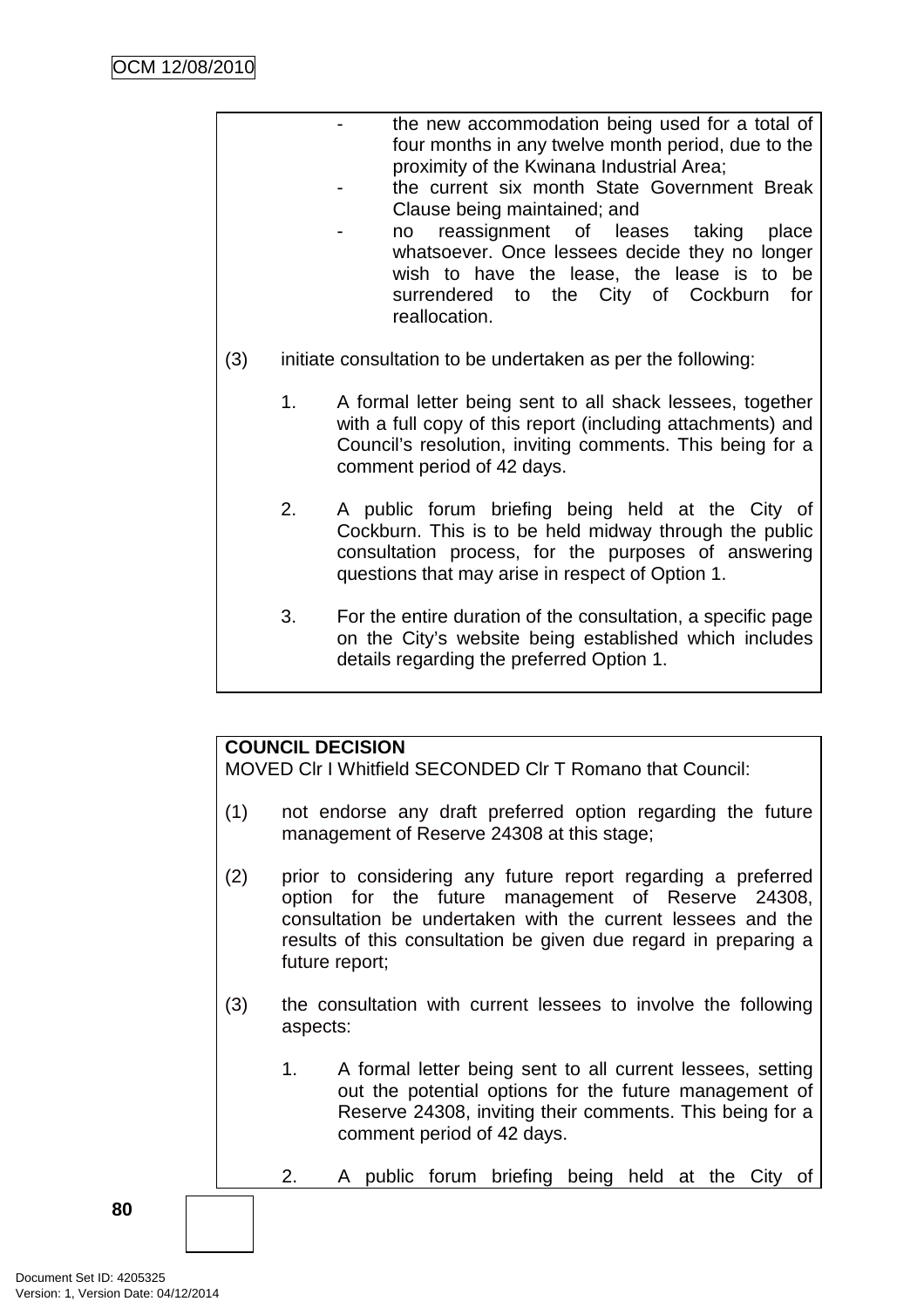Cockburn. This is to be held midway through the public consultation process, for the purpose of answering questions that may arise.

3. For the entire duration of the consultation, a specific page on the City's website being established which includes details regarding the consultation.

**CARRIED 8/1**

# **Reason for Decision**

While Council's goal of upgrading this reserve to current 21st century standards is to be applauded, it is also important not to make a final decision on this issue (draft or otherwise), until all stakeholders have had the opportunity to have further involvement in the process. This will be facilitated by the alternative recommendation. The Naval Base shack holders should not have to pay the full bill for an infrastructure upgrade when they may choose to vacate in coming years. The 100% increase this year will get shack owners off side as we have already heard before the consultation process has taken place. We must treat all ratepayers with respect even if they are in a rustic 30 year old shack. Council as the leasing agent must take some responsibility for past low fees and in action.

# **Background**

Reserve 24308 is an A Class reserve and is Crown land by virtue of Crown Land Title LR3107-425. The City of Cockburn ("City") has a Management Order for Reserve 24308 for the purposes of 'Recreation and Camping', with the power to lease for a period of 21 years.

Reserve 24308 is located at Lot 373 Cockburn Road, Henderson and consists of an area of 4.5468 ha. It has 178 shacks located on it, with little uniformity in positioning and no definitive identification of the actual area occupied by each shack. A shack located near the entrance to Reserve 24308 has been renovated to a small shop that services people at the reserve as well as passing traffic along Cockburn Road.

To date the City has not conducted any detailed audit type inspection of each (or any) shack. As a result, the City does not know the full extent to which each shack either complies or fails to comply with all applicable health and building laws.

It is apparent even in undertaking inspections; there is no comparable legislative context in which to be able to impose minimum standards. This is of major concern to the City, in that managing risks and public safety on a City managed reserve must be at the forefront of Council's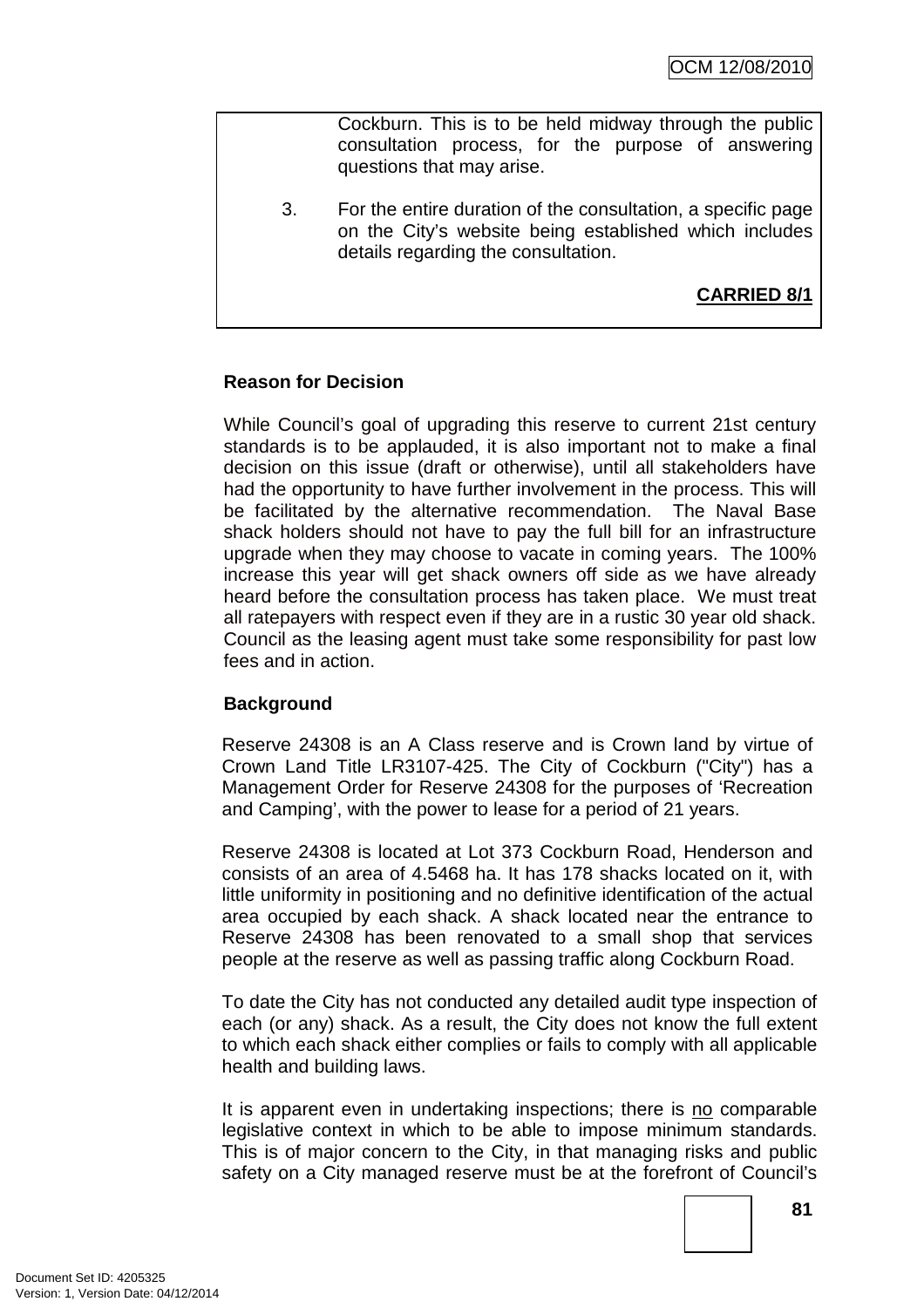mind. The City is therefore now faced with the task of having to bring the use of the reserve under some aspect of legislation, to ensure the shacks and their use is appropriately regularised for the future.

In making this decision, the City is also mindful of the existing lessees at the reserve, who have enjoyed use of the reserve for many years with very minimal interference from the City.

The purpose of this report is for Council to consider a long term strategy for dealing with the reserve, focussed on bringing the use of the reserve under some aspect of legislative control. It is recommended that Council endorse the option recommended by officers, for the purpose of public consultation.

#### **Submission**

N/A

#### **Report**

#### Site Description

Reserve 24308 is located at Lot 373 Cockburn Road, Henderson and consists of an area of 4.5468ha. As mentioned previously, it has 178 shacks located on it, but with little uniformity in shack positioning, design and current built condition.

Reserve 24308 has a sound internal road system that permits vehicle movement at restricted speed, with adequately installed speed reduction devices (speed humps). Reserve 24308 contains two common user ablution facilities, which were constructed by the City for use by shack lessees. The ablution facilities have mains electricity and a potable water supply.

A potable water supply for shack lessees is provided through the strategic location of water taps within Reserve 24308, with connection via a hose system. The shacks do not have access to other utilities, such as mains electricity, reticulated gas or sewer. The majority of shacks have been fitted with unapproved bottled gas, and generate their own electricity supply through unapproved solar panels, small wind turbines and power inverters.

A shack at the entrance to Reserve 24308 has been converted into a small shop. The shop is connected to mains power and reticulated water with its own individual meter for each.

#### History of Reserve 24308

Anecdotal records from the City indicate that parts of the area, now represented by Reserves 24308 and 24309, were used as an informal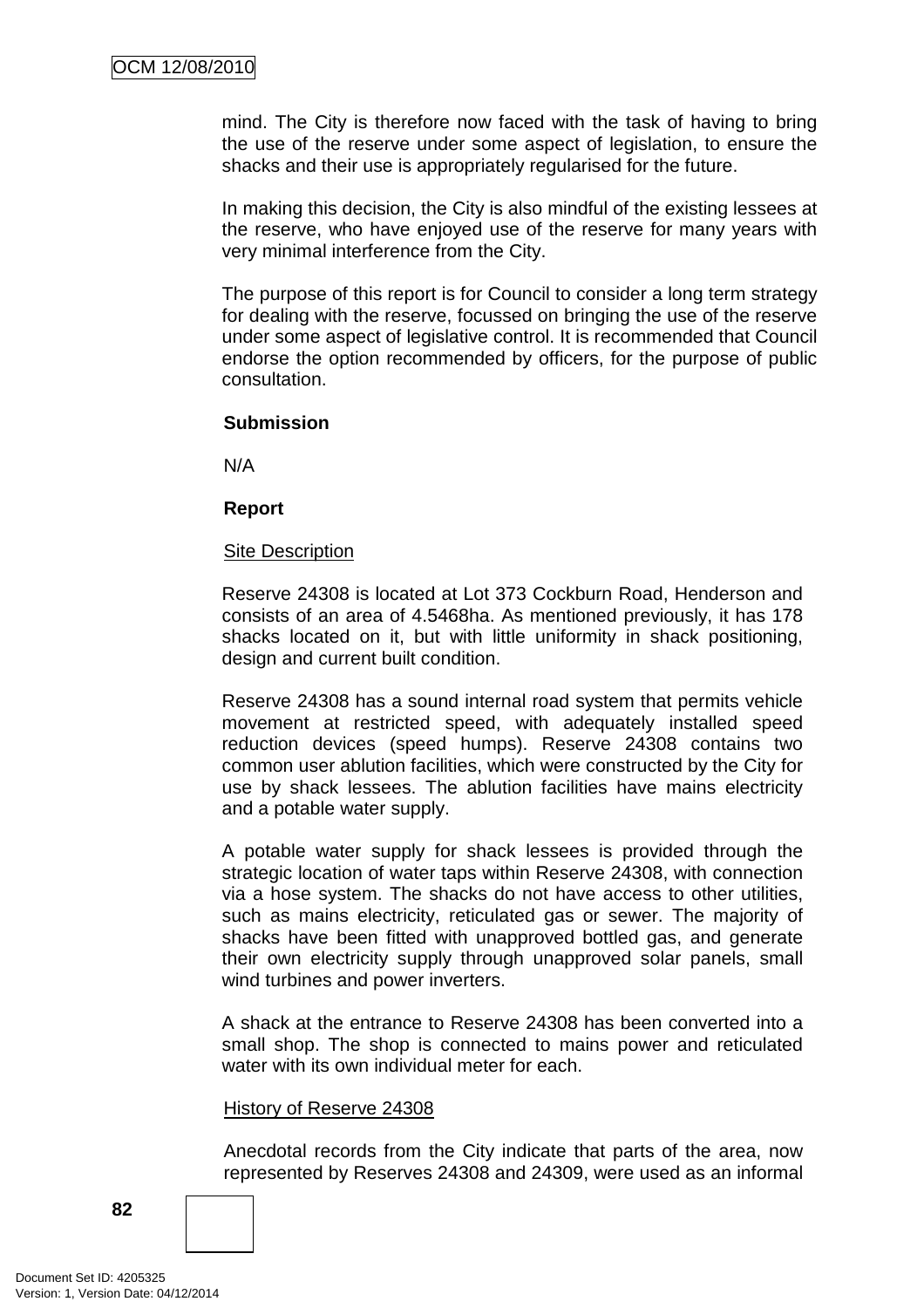camping ground possibly as early as 1933. Historically, Reserves 24308 and 24309 were created and set aside for the purposes of public utility in 1955, following transfer of the land from the Commonwealth. The original vesting of Reserves 24308 and 24309 to the Cockburn Roads Board was approved by the Executive Council and granted on 10 July 1957 for the purposes of recreation and camping. The Vesting Order for Reserve 24309 contained the power to lease. The Executive Council also designated Reserves 24308 and 24309 as A Class reserves at the same time.

Original structures placed on the land consisted of caravans with annexes. Over time the structures have become more permanent in nature and no longer represent a caravan with a soft or rigid annexe.

The site was originally managed as a Caravan Park, with a register of City of Cockburn residents being allocated a site each time a lessee rescinded their lease. It has now evolved into exclusive holiday accommodation with the sites and structures being sold on the open market and the number of City of Cockburn Ratepayers reducing to 26% of the 179 lessees.

#### Current Tenure of the Land

Part 4 of the Land Administration Act 1997 provides the legislative basis for the creation, management, amendment and cancellation of reserves of Crown land. A reserve represents Crown land which has been set aside or dedicated for a particular purpose in the public interest. There are hundreds of reserve purposes utilised across the State, recognising the diverse role and function which reserves have to perform in the public interest. The purpose of Reserve 24308 is 'Recreation and Camping'.

In terms of management, once a reserve is created it is placed under the care, control and management of a State Government department, Local Government or incorporated community group by way of a Management Order registered against the relevant parcel of Crown land and endorsed on the Certificate of Land Tenure. In terms of Reserve 24308, a Management Order exists with the City which includes a power to lease for up to 21 years. The Management Order does however limit use to being consistent with the reserve purpose ('Recreation and Camping'), with all leases subject to the Minister for Lands approval.

In addition to the reserve purpose and Management Order requirements, Reserve 24308 is also classified as an A Class reserve which affords the greatest degree of protection under the Land Administration Act 1997. In terms of historical appreciation, the Land Act 1933 provided for reserves of Crown land to be classified as Class A, B or C reserves. This approach was extinguished under the Land Administration Act 1997, with a new approach in the form of classifying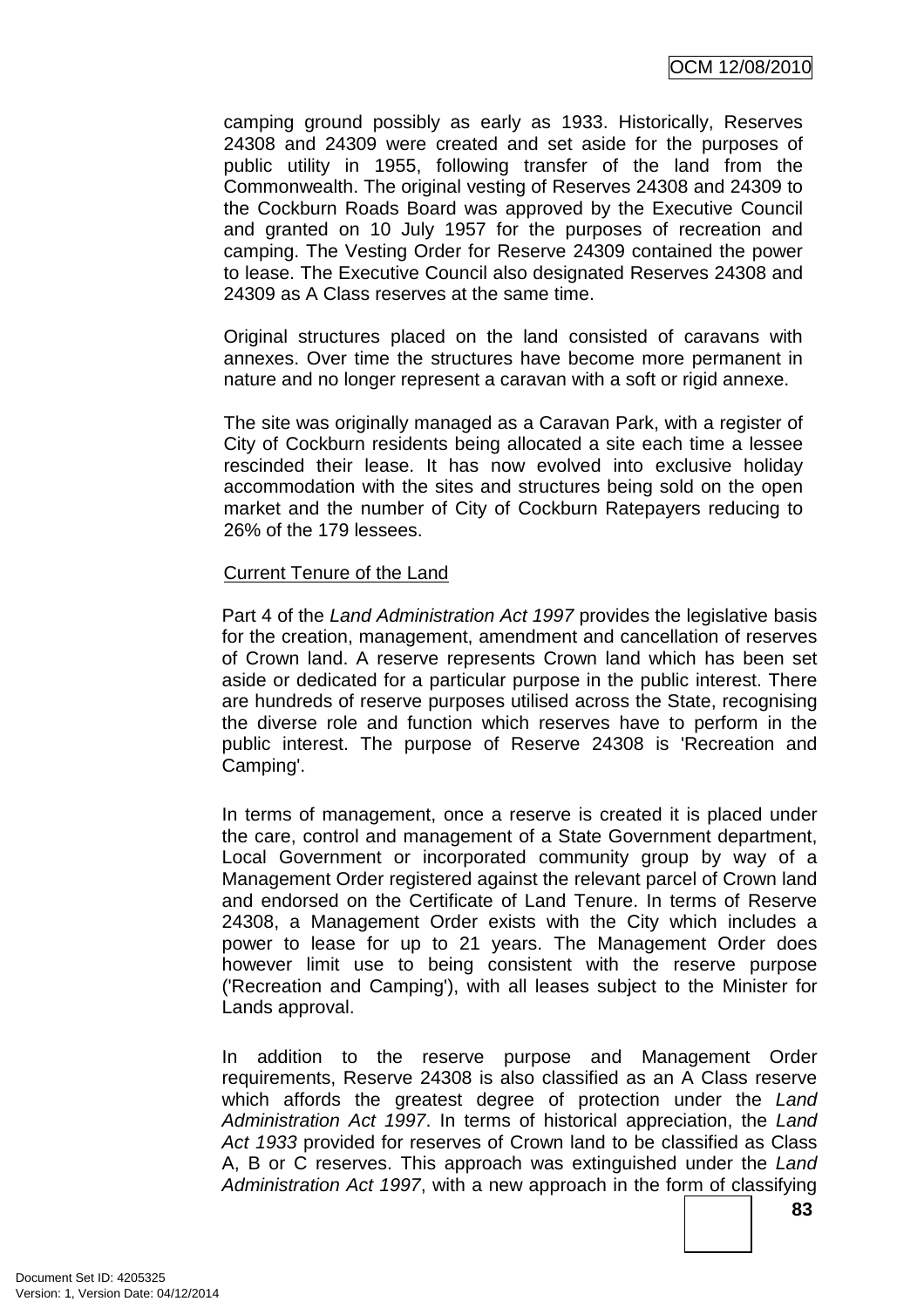all reserves as one and the same - but keeping the notion of A Class reserves which would continue to be classified separately representing their importance and need for high level protection. Any proposal to undertake a major amendment to an A Class reserve, including modifying a reserve purpose, can only take place by tabling the proposal in both Houses of Parliament in accordance with Section 43 of the Land Administration Act 1997.

On 29 April 1999 the then Minister for Lands (Hon Doug Shave MLA) advised the City that the "leases are only an interim measure, which the State has accepted, to recognise the existence of the shacks until such time as the situation is rectified". In further correspondence dated 26 April 2001, it was stated that the then Department of Land Administration "would prefer a policy that allowed for replacement of existing structures, rather than one that encouraged expansion or major development. This would ensure that lessees were under no misapprehension that their tenure is both short term and finite."

#### Previous Council Decisions

It is noted that Council has made decisions in the past regarding Reserve 24308, such as that detailed below. These decisions however were based on the previous context, whereby the extent of issues and risks associated with the reserve were not fully understood. These decisions importantly do not prevent Council making a new decision for the reserve going forward.

Council meeting dated 16 December 2003 (Minute No. 2267):

- "(1) adopts the Design and Building/Development/Other Works Guidelines for Reserve 24308, described as the Naval Base Caravan Park, Cockburn Road, Henderson, as attached to the Agenda.
- (2) advise Hilda Shroy and Aaron Johnson that the application to construct a new Chalet on Site 515, as shown in the attached plan, is approved, subject to:
	- (i) conforming with any approval requirements of the owner of the Reserve (Department of Planning and Infrastructure) in respect of the proposal; and
	- (ii) completion and submission of an Application Form NBHA1 and associated documentation as required by the Guidelines referred to in sub-recommendation (i) above."

#### City of Cockburn Municipal Heritage Inventory

The City resolved on 20 April 2004 to insert the Naval Base Caravan Park into the second volume of the City's Municipal Heritage Inventory as Place No. 67. The site has been allocated the Categories of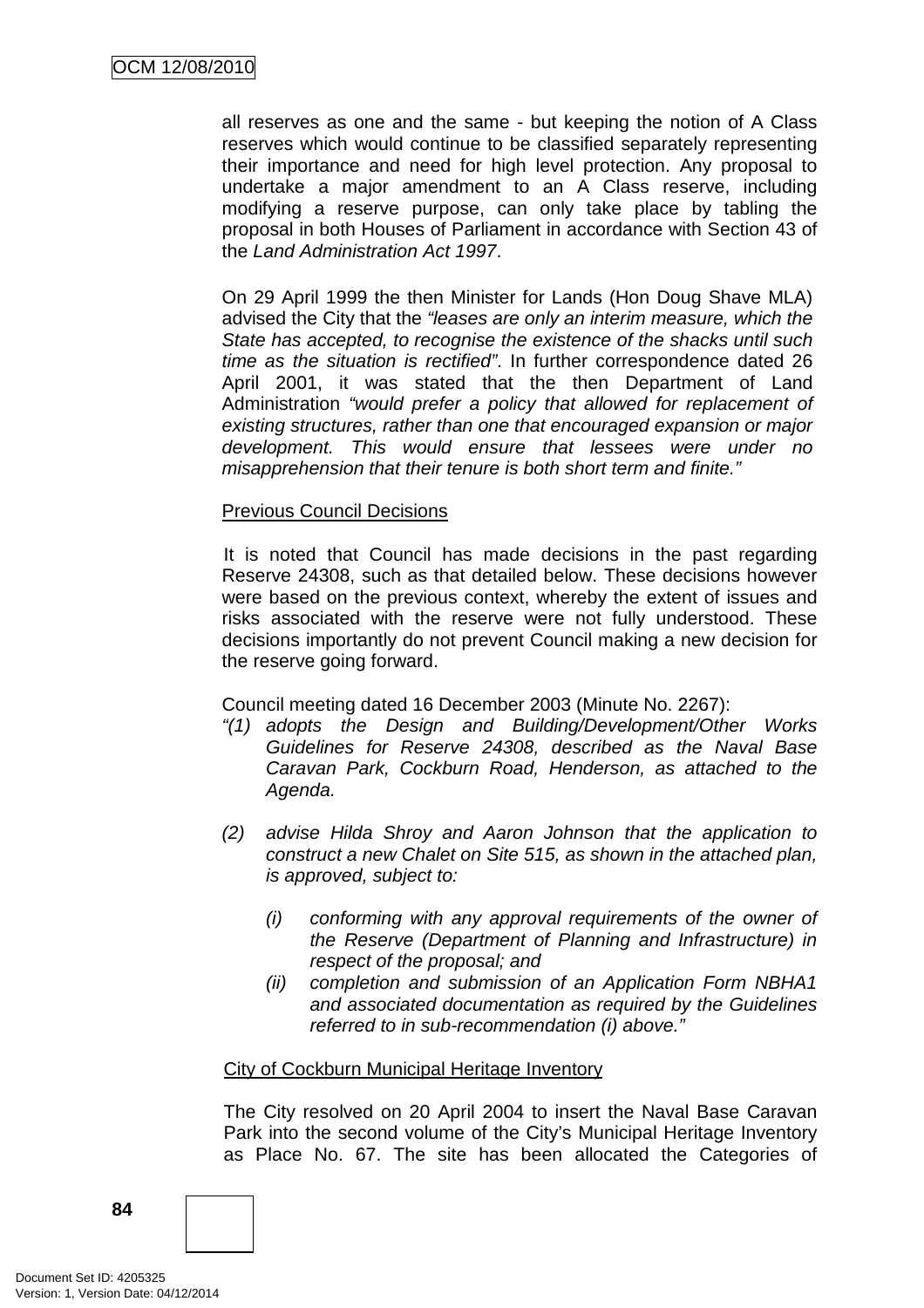Significance of Aesthetic, Historic, Representative, Social and Rarity. The rating assessment ascribed to the site is detailed in following:

| Aesthetic Value (streetscape, setting) | $1$ (High) |
|----------------------------------------|------------|
| Architectural Merit (design features)  | $5$ (Low)  |
| <b>Rarity Value</b>                    | $1$ (High) |
| Value as part of a group/precinct      | $1$ (High) |
| Condition                              | 3          |
| Integrity                              | $1$ (High) |

The Municipal Heritage Inventory is not referenced within City of Cockburn Town Planning Scheme No 3 ("Scheme") and therefore the Inventory has no statutory powers to enforce the protection recommended under the Management Categories. As the Municipal Heritage Inventory has no legislative implications in regard to the ongoing use and development of Reserve 24308, no further consideration has been given to its entry on the Inventory.

Clause 7.1 of the Scheme does refer to a 'Heritage Listing', which is separate from the Municipal Heritage Inventory. When compiling the Heritage Listing the City must have regard for the Inventory, and include such properties from the Inventory on the Heritage Listing the City considers appropriate. Reserve 24308 is not on the City's Heritage Listing nor is it on the State Heritage Register.

# Bush Forever status

Reserve 24308 and 24309 are both identified as Bush Forever sites (Site No. 346), falling within the greater Lake Mt Brown, Brownman swamp and Henderson Regional Open Space areas. It is recommended that the care, control and management of this site, for conservation purposes, occur as part of the Beeliar Regional Park.

It is noted however that the subject area has been cleared and essentially very little native vegetation currently exists.

# **State Squatter Policy**

In 2005 the Department of Regional Development and Lands developed a policy on the Illegal Occupation of Coastal Crown Land (Squatters). The objective of which was to control the establishment of any new unlawful dwellings (squatter shacks) on Coastal crown land and facilitate the removal of existing dwellings (shacks) over a six year period. The policy was developed on the basis of an earlier State Government policy on squatters adopted by Cabinet in July 1989 and January 1999.

Although the policy relates to unallocated Crown land and unmanaged reserves, it does indicate that a management body (i.e. local government authority), holding a management order (vesting) may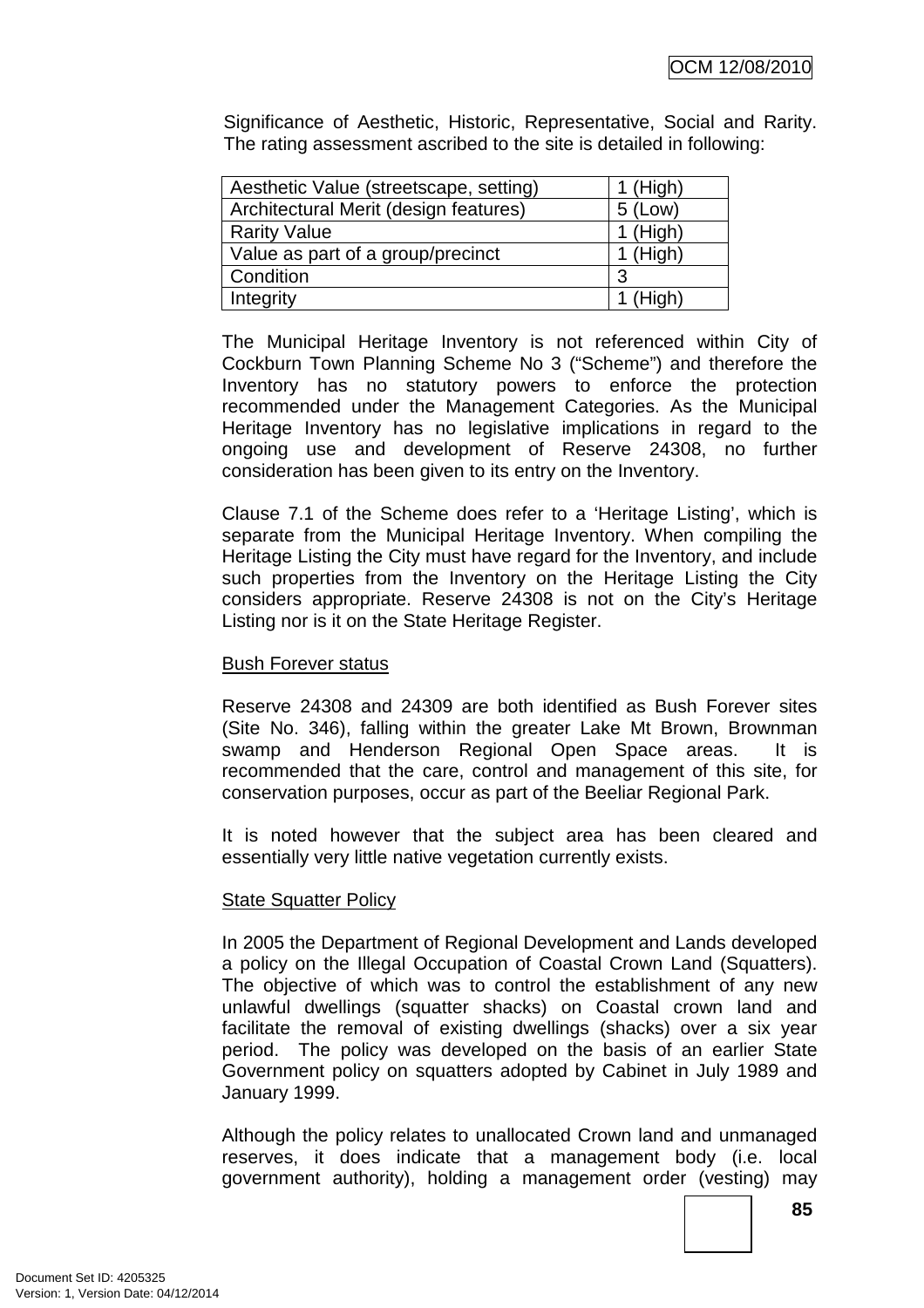exercise delegated authority to remove squatters under the provisions of the Land Administration Act. The policy goes further to state that where a management body has indicated an unwillingness to evict squatters they may be required to follow along the lines of the policy. There is also a view that the naval base shacks are not unlawful dwellings (i.e. squatter's shacks) as they have been granted approval in the past to occupy various sites on Reserve 24308 and 24309.

It should also be recognised that the State Government is currently holding a Parliamentary Inquiry into Shack Sites in Western Australia. The inquiry is ongoing and as such there is no indication as to whether the policy or any prospective changes would impact on the Naval Base shacks.

#### Defining the Key Problem

As mentioned above, the City has not conducted any detailed audit type inspection of each (or any) shack. It is apparent even if there were regular inspections undertaken by the City, there is no comparable legislative context in which to be able to impose minimum standards. This is of major concern to the City, in that managing risks and public safety on a City managed reserve, which must be at the forefront of Council's mind.

This view is reinforced by recent examples such as the death at Rottnest Island in October 2009, where a child died when a verandah of one of the holiday units collapsed. The unit although inspected by the Rottnest Island Authority was not assessed against the provisions of the Building Code of Australia and was not subject to regular inspections.

The City is therefore now faced with the task of having to bring the use of the reserve under some aspect of legislation, to ensure the shacks and their use is appropriately regulated for the future. If this is not able to be done, then the use of the reserve for this form of accommodation should cease.

In the absence of such legislative context and associated regulation, the following are apparent concerns:

- 1. How health standards will be imposed and regulated.
- 2. How building standards will be imposed and regulated, especially considering the highly exposed coastal location of the reserve.
- 3. How governance of shack occupancy and length of stay will take place.

These concerns form the basis of the following analysis, and the recommended option for Council to endorse for public consultation in terms of the future management of the land.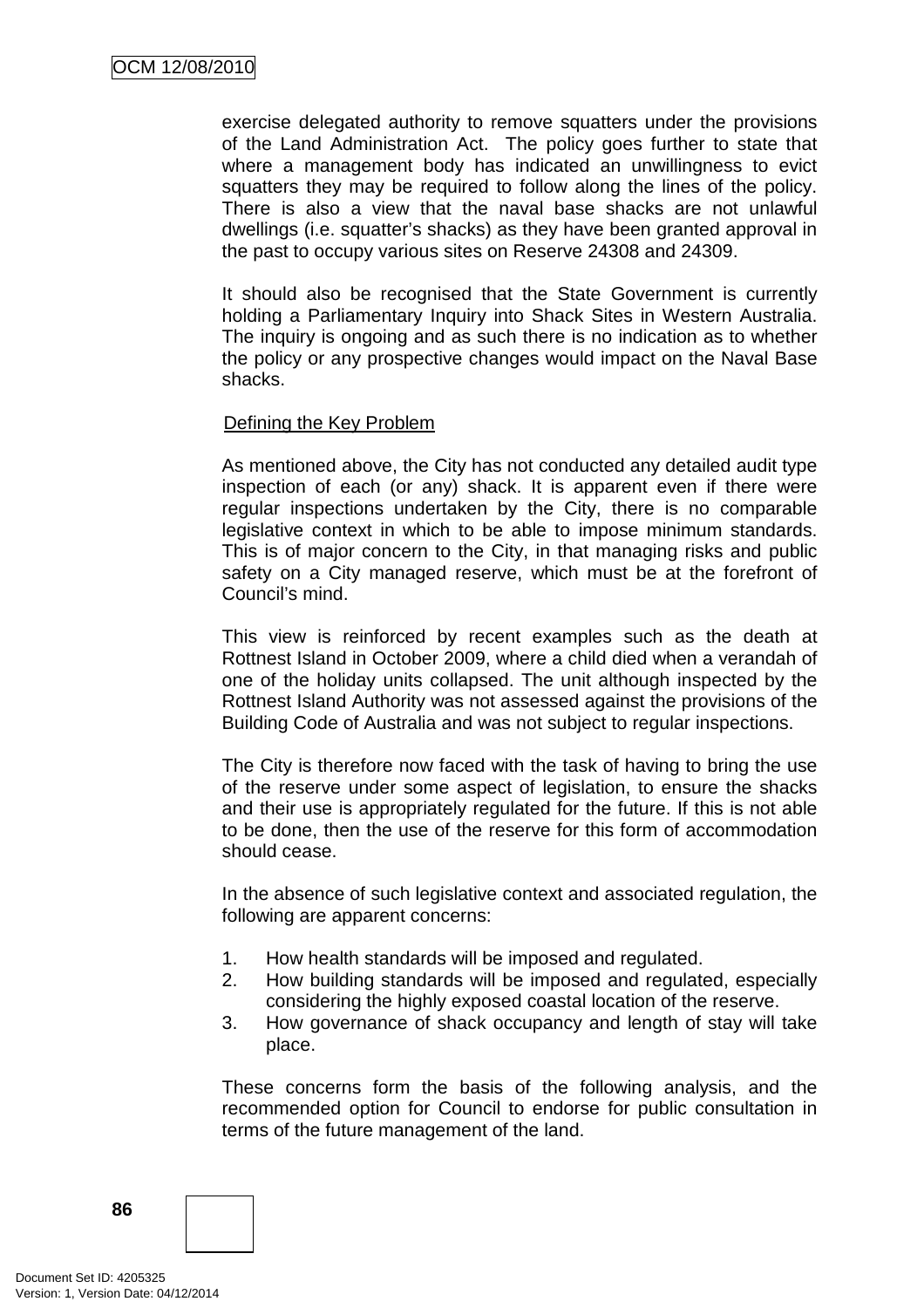# Do Nothing Approach

The City's is exposed to potentially liability for death, injury, damage or loss currently, as the shacks have not been subject to any robust building assessment regime, as discussed previously. The shacks also present a very real fire risk, as they are unable to be fitted with smoke detectors due to an absence of mains electricity. There is a high level of risk that death or injury could occur to a tenant, due to a shack being potentially unsafe. The shacks have not been assessed from a health and/or sanitation perspective, creating a significant liability for the nonperformance of regulatory functions under the Health Act 1911. Further, the City could be held liable for the extent to which it could or should have prevented any death, injury, damage or loss as a result of its current management regime.

To date the City has not conducted any detailed audit type inspection of each (or any) shack. As a result, the City does not know the full extent to which each shack complies with all applicable health and building laws. This reiterates the three key concerns previously listed above, viz:

- 1. How minimum health standards will be imposed and regulated.
- 2. How building standards will be imposed and regulated, especially considering the highly exposed coastal location of the reserve.
- 3. How governance of shack occupancy and length of stay will take place.

A number of more detailed concerns are also listed following:

- 1. Inconsistent approach to enforcement partially due to inability of officers to determine an appropriate action as there are no indentified statutory requirements.
- 2. Majority of shacks have been extended over time exceeding the maximum permitted size under the current lease (i.e. 5.2m x 5.2m) and are not built to any building standards, such as the Building Codes of Australia (BCA) and referenced Australian standards.
- 3. The plumbing that runs through the reserve requires upgrading, in one section the in-situ pipes are over forty years old, this coupled with the fact that lessees have added further cumulative pressure to the pipes could exacerbate existing deterioration.
- 4. The site is a Class 'A' Reserve, which is designated for public use and enjoyment but is currently being used exclusively by lessees.
- 6. The lack of control over use of the ablution blocks, noise and behaviour management, issues with enforcement of on-site speed limits, as there is no manager onsite.
- 7. Non-compliance with applicable health standards at the shop/kiosk (the shop requires a new septic disposal system and the current building (i.e. Kitchen and food storage/preparation are inadequate).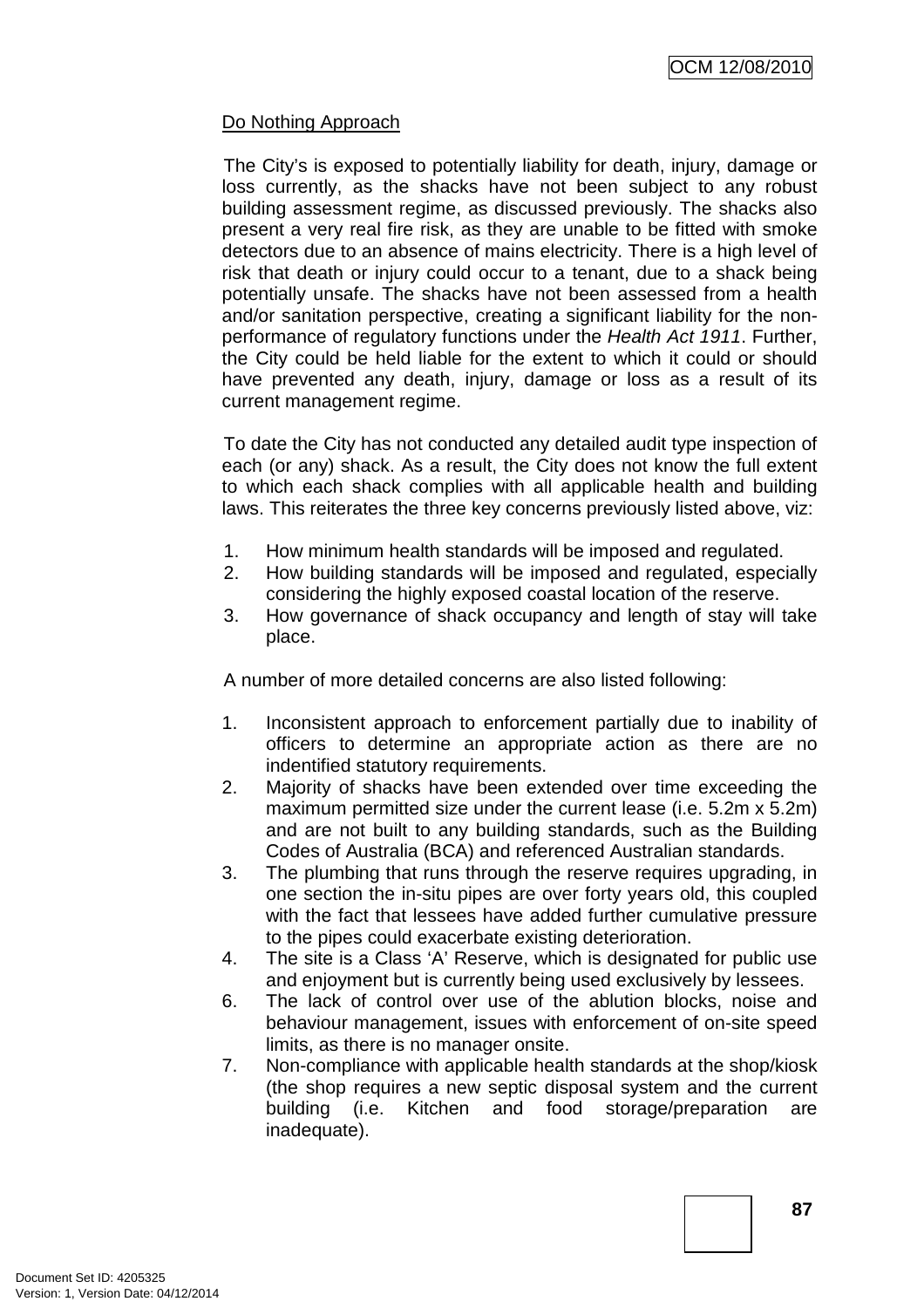- 8. No definitive boundaries between shacks and therefore inability to ensure minimum fire separation or ability to ensure adequate fire walls exist.
- 9. Wall and Roof framing needs to be suitable for the coastal locality (i.e. wind loading, corrosion resistance and structural durability).
- 10. Control of anti-social behavior especially during Christmas period when approximately 600 people are in attendance.
- 11. Ability to ensure long term public health and safety due to proximity to existing and future heavy industries.
- 12. Location of shacks and public access to a sensitive coastal environment which requires significant and consistent coastal management (i.e. ongoing cliff face instability).
- 13. Threat to long term environmental quality of the area, through the impact of inadequate and unauthorised sewerage disposal.
- 14. Illegal plumbing creating health and erosion issues lessee's unauthorised access to existing water supplies, using their own plumbing.
- 15. Sub-soil subsidence created by unauthorised storm-water disposal.
- 16. Stormwater drainage is unsuitable, recent storm caused flooding of shacks.

# Defining the City's Regulatory Responsibilities

The City's responsibilities broadly fall into the following two categories:

- 1. Regulatory (i.e. planning, building and health); and
- 2. Property management (leasing).

In the regulatory context, planning controls are essentially non-existent and associated risks are minimal. That said, if this site was subject to the City's planning powers and available for development, the City would almost certainly take the view that, if for no other reason than the site's proximity to the Kwinana Industrial Area, the site would not be supported for anything other than a passive / natural vegetation type categorisation. Sensibly, that is in fact the use (Bush Forever) for which the site has been earmarked.

The shacks are not compliant with the BCA. The extent of the non compliance in each instance is not known and cannot easily be determined by an appropriate professional. The level of risk is therefore not known and cannot easily be determined due to any number of unknown variables including the sites exposed location.

In its public health regulatory role the City has largely taken a passive approach to identified issues and concerns to date. The City has taken a similar approach in its building regulatory role also. This approach however needs to be reviewed as the City is potentially exposed to considerable risk.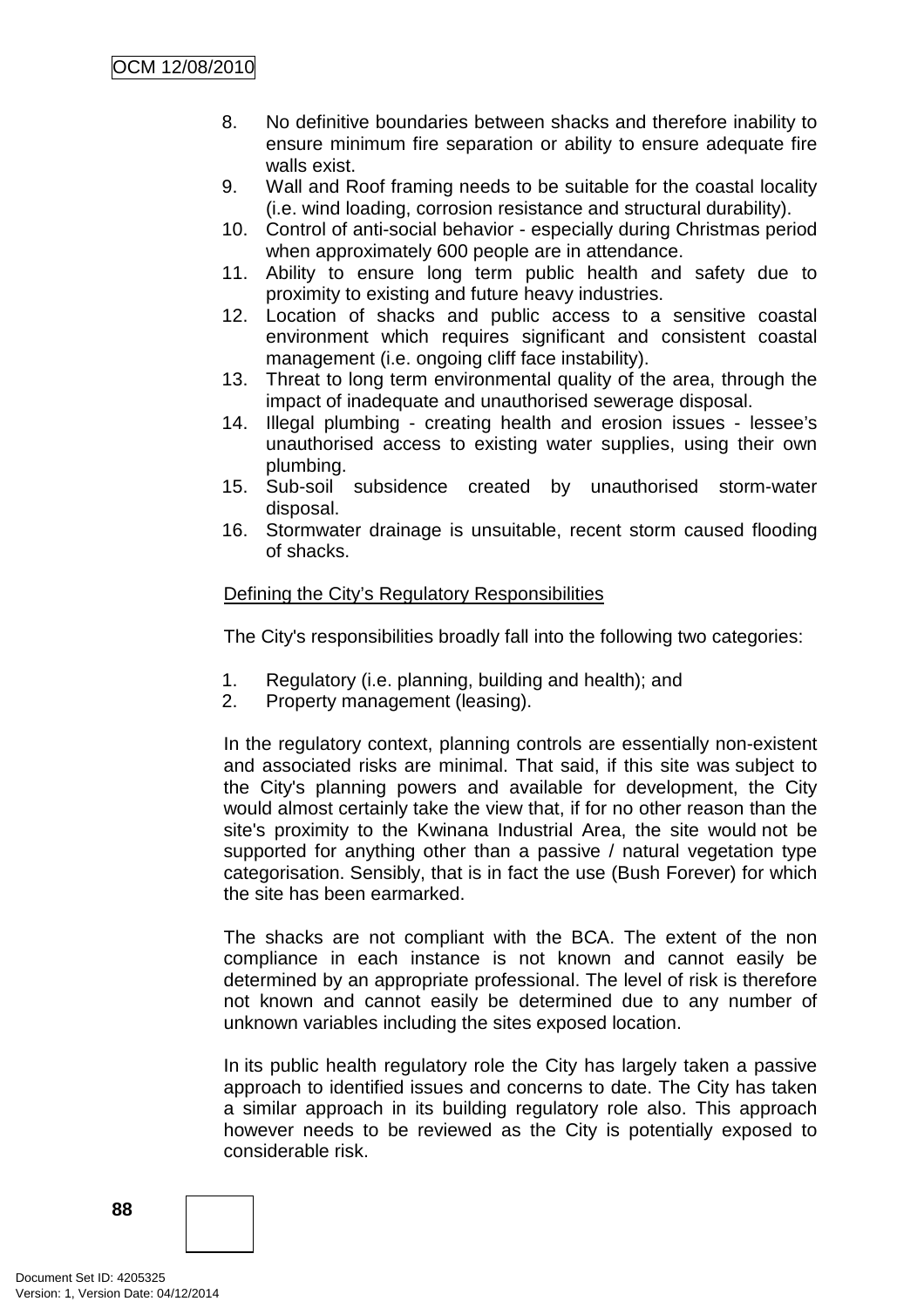From a safety viewpoint, that fact that the shack structures are not constructed to any recognised building standard means that they have potential to cause injury to occupiers or members of the public visiting Reserve 24308. This is notwithstanding the potential dangers that could be associated with the use of the reserve in its current way. In considering a new regime for the reserve, ensuring the imposition of a legislative framework has been at the forefront of officers minds.

### Why the Current Shacks Can't Be Upgraded

Determining what is required to be done to upgrade the shacks to Building Code of Australia ("BCA") compliance will generally be relatively costly compared to the current shack value. After a cursory external inspection of the shacks it is apparent that all shacks would not and could not meet minimum BCA requirements.

#### The Planning Perspective

From a proper and orderly planning viewpoint which considers the public interest as its primary objective, the use of Reserve 24308 in its current ad hoc manner cannot continue. These issues are discussed following:

- 1. From a safety viewpoint, it is only by sheer good fortune that the shack structures have not caused injury or worse to occupiers or members of the public visiting Reserve 24308. These safety issues are compounded by the following facts:
	- The highly exposed nature of Reserve 24308 to high wind (and storm) events.
	- The fact that the shacks have not been assessed against any recognised building standards nor issued with any equivalent building approvals which take proper account of structural suitability for these high wind loadings.
	- The fact that the shacks have not been assessed nor issued with recognised building and/or health approvals notwithstanding that the City is fully aware that the shacks are utilized throughout the year.
	- The fact that some lessees have plumbed reticulated water and bottled gas into the shacks, without any form of recognised building and/or health approval and specifically without any form of basic effluent disposal or fire safety.
	- The lack of effective fire and emergency management procedures both within the shacks themselves and for the wider Reserve 24308.
- 2. From a coastal development and natural hazards viewpoint, there is clear state planning policy requirements to limit how close development gets to the coast. The direct interface with the coast is a very vulnerable environment, and for this reason State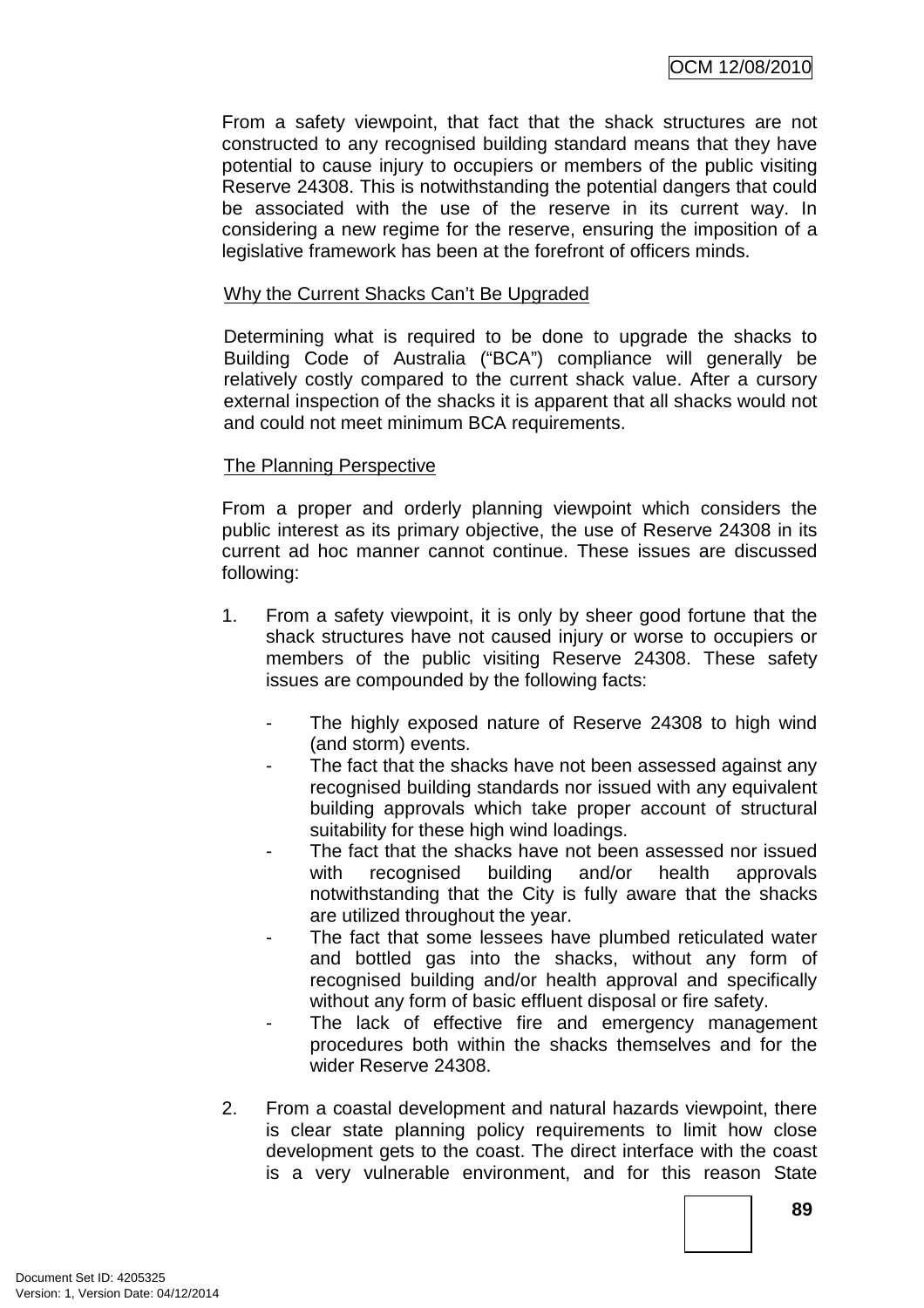planning policy requirements prescribe minimum setbacks for new development and various other controls (refer State Planning Policy No. 2.6 State Coastal Planning Policy). The current setbacks and nature of development across Reserve 24308 do not meet these State planning policy requirements.

- 3. Despite the best endeavours of the City in managing landform risks, the fact that Reserve 24308 sits on top of a limestone cave system with direct relationship to the ocean means the structural form and integrity of the land is always changing. This vulnerability coupled with no equivalent building licence procedures means the geotechnical integrity of the reserve and specific shack sites is unknown.
- 4. Whilst located close to one of the State's main industrial areas, Reserve 24308 is well protected from industrial societal risk issues by virtue of it being northwards of a relatively safe industrial operation (Alcoa Alumina Refinery) and otherwise surrounded by the Beeliar Regional Park and the ocean. This means that the existence of the shacks across Reserve 24308 do not limit the development or operation of the Kwinana Industrial Area.
- 5. Whilst it is likely that the continued development of the Kwinana Industrial Area and future outer harbour will expand risk contours towards Reserve 24308, its existence and that of the Alcoa Alumina Refinery effectively limits risk profiles extending northwards. This also recognises that Reserve 24308 will need to be planned around while it accommodates the shacks, and will not be forced out by industrial development under the current legislative framework which exists.

The Kwinana Cumulative Risk Study (2008) report however indicates that before 2030, once the Fremantle Outer Harbour, James Point Port and the intermodal facility have been constructed, the shacks are likely to fall within the EPA Risk contours where occupants may be exposed to an unacceptable level of risks and hazards from an industrial incident.

6. Reserve 24308 is located on the foreshore of Cockburn Sound, which is a recognised vulnerable marine environment and habitat. Significant pressure is placed upon Cockburn Sound in its support of major industrial development (Kwinana and the Australian Marine Complex) and accordingly opportunities need to be taken to manage risks on the Cockburn Sound environment. In this respect, it is noted that many lessees have plumbed reticulated water into shacks, without any provision for adequate effluent disposal. This means nutrient enriched effluent is potential being disposed of through no means other than running a pipe into the ground or onto the surrounding lawn. This poses a significant risk on Cockburn Sound by virtue of nutrient export.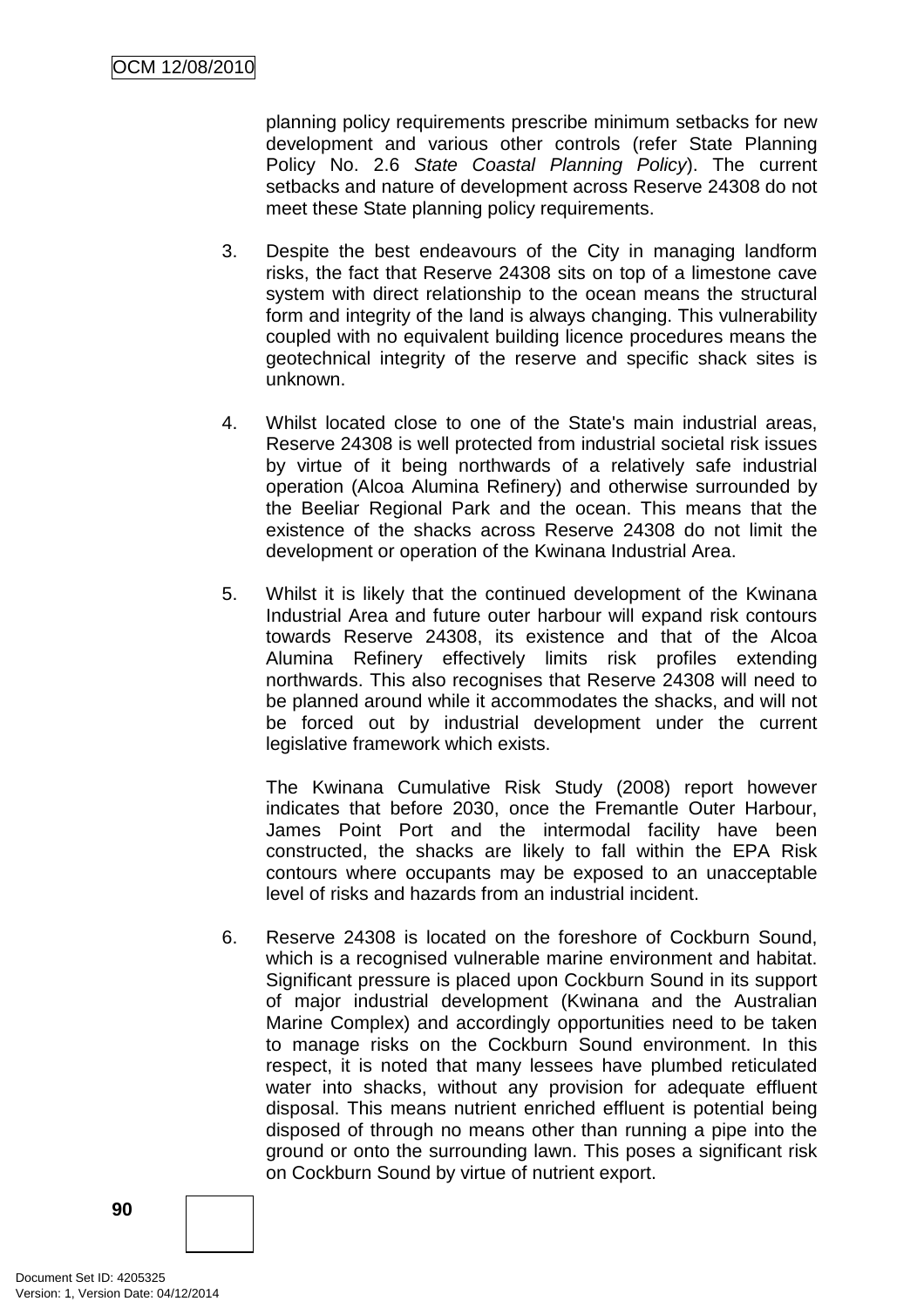- 7. The State Government Department responsible for the management of Crown Land (Department of Regional Development and Lands) would not support an active program by the City to remove the shacks from Reserve 24308 and return the land to a rehabilitated coastal dune state. This seems to be a reflection on the fact that the Department of Regional Development and Lands together with the City have tolerated the use of Reserve 24308 for many years, and to suddenly depart from this acceptance without taking an alternative approach of upgrading structures seems unreasonable and not in the spirit of good governance.
- 8. The City does have the ability of effectively rectifying noncompliant aspects of each shack and the broader Reserve 24308, together with the ability to impose a far greater annual lease fee to reflect the true costs of managing the reserve effectively. This approach however poses a very significant resource burden on the City, in particular the Building and Health Departments who will have the responsibility of undertaking a sweeping reform to administer an upgrading program across the reserve. It is the nature of the reform which will be the decision of Council, and which statutorily will be applied through a modified lease agreement.

In consideration of the above, some simple conclusions can be drawn:

- The current ad hoc nature of both the use and development of Reserve 24308 cannot continue in its current form.
- Whilst things need to change, it is considered both politically and publically untenable to force such a drastic action of closing Reserve 24308, especially in light of the fact that the State Government agencies in charge of industrial risk and Crown land do not see this severe action as being warranted.
- There is the ability to undertake a sweeping regime of reform to make the shacks and wider infrastructure across Reserve 24308 acceptable - however this is dependent upon the resource of the Building and Health Departments to undertake this (as part of their legislative duties). This will be the key matters for Council to understand and consider in making a decision.

The aim of the options explored further in this report is to encourage the creation of a structured plan for the management of the site that proactively tackles (or manages) the whole site including the City's regulatory and 'management' roles together with associated risks identified to date and which may occur in the future.

#### Potential Options to Consider

Following the comprehensive research and investigations undertaken for more than 12 months, there are two recommended options for the Council to consider. These are described following: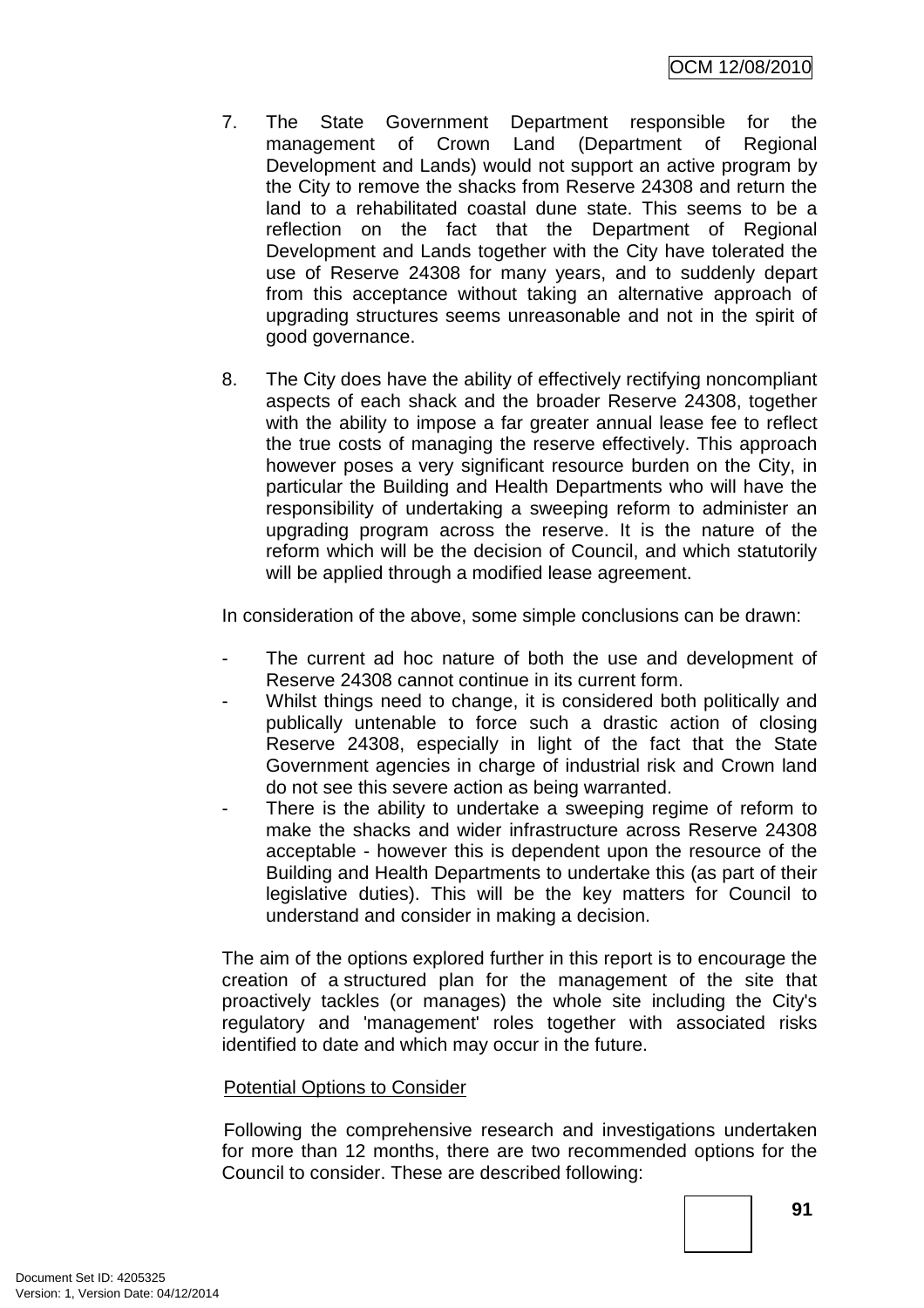OPTION 1 - UNDERTAKE A COMPREHENSIVE REFORM BY BRINGING THE RESERVE UNDER THE CARAVAN PARKS AND CAMPING GROUNDS ACT 1995 (REQUIRING SIGNIFICANT INVESTMENT ON BOTH COUNCIL AND LEASE HOLDERS' BEHALF)

- 1. Option 1 involves removal of current shacks by lessees and lessees replacing them with a caravan and annexe.
- 2. Costs to bring site to a satisfactory standard to enable implementation of Caravan Parks and Camping Grounds Act 1995 are considerable.
- 3. Estimated income and expenditure however makes this a feasible option.
- 4. Defined lease term of five years and land to be cleared at end of term or prior if shack no longer required. Shack can be replaced with a caravan and annexe - Caravan and Camping Grounds Act 1995 to apply.
- 5. The City offers each leaseholder (shack owner) a shorter term 'lease', at an increased lease fee, for a defined period, in exchange for the acknowledgement and acceptance by each shack owner of the following:
	- They have no claims to ownership of the land or compensation arising out of past or future management of the Site.
	- The lease fee for the five years is to be in accordance with the current market valuation, and then increased by CPI each year and possibly back to market after second option period.
	- The shacks can only be used for a total of four months of each year due to the proximity of the Kwinana heavy industrial area.
	- The shacks themselves are to be regarded as being the property of each leaseholder - until and unless they demolish/

remove those shacks at the appropriate time;

- That all structural and other concerns (if any) associated with each shack are the full responsibility of that leaseholder including obligations that may be owed to visitors to those shacks.
- That any health / building safety concerns that may be raised by the City (arising from quarterly inspections of the Site) will be actioned within an agreed time frame, failing which the lease will be terminated and the shack removed.
- That this 'package' is essentially 'not negotiable'.
- 6. It is suggested that the initial term for the 'lease' be for five years, with three options to extend each of five years.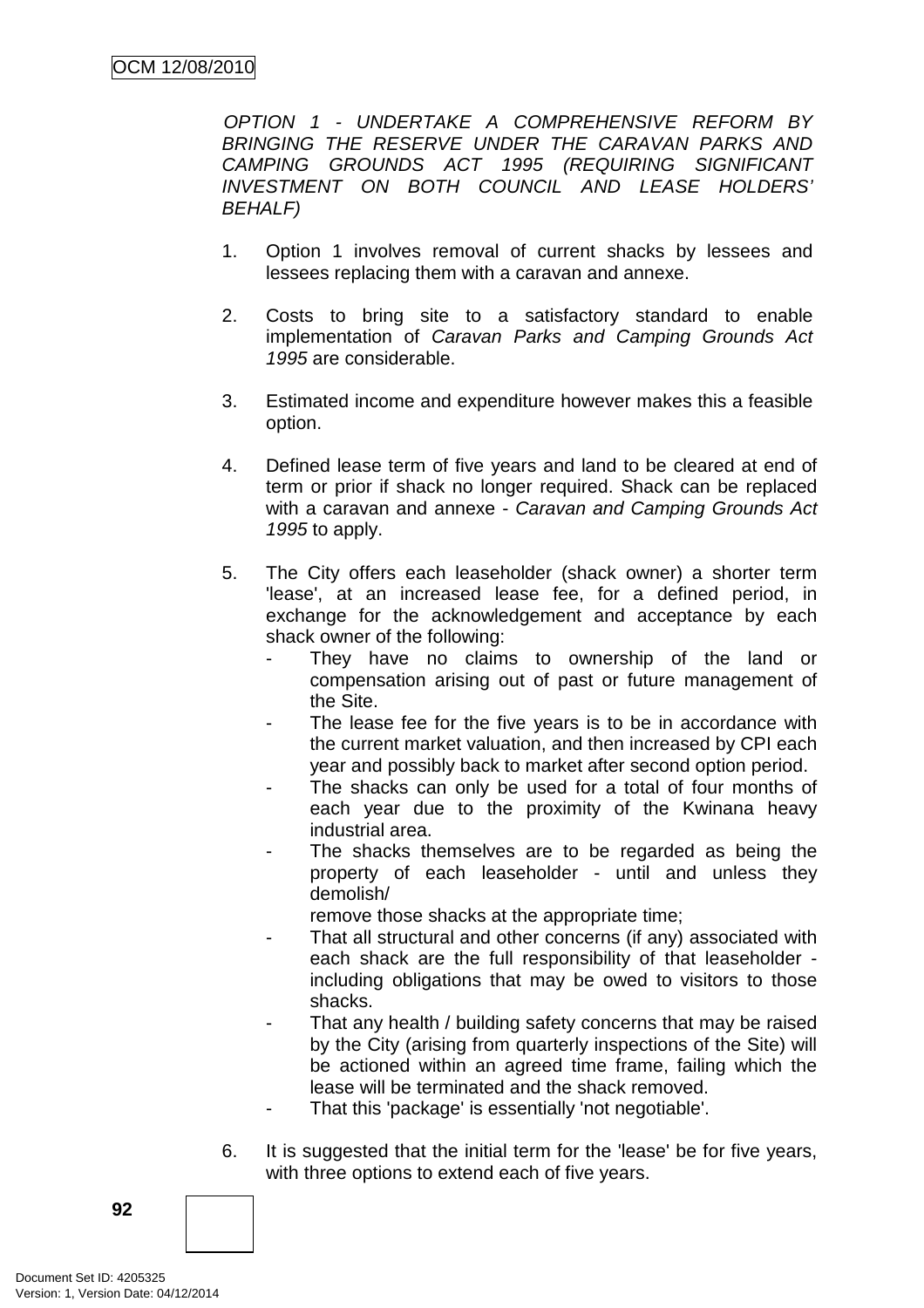- 7. The six month State Government break clause to still be detailed in any new lease agreement.
- 8. The leases for this first five year period will have basic maintenance clauses in them that ensure public safety is addressed rather than focusing on individual shack owner safety as that issue/risk will be retained by each leaseholder by appropriate provisions within each lease.
- 9. The lessees will not be able to assign their lease, a public register will be created and any lease surrendered can be assigned to the next person on the register.
- 10. At the end of the initial five year lease period, or sooner if agreed to by the City, the structure is removed, the site cleared and replaced with a registered and roadworthy caravan in accordance with the Caravan Park and Camping Grounds Act 1995.

Estimated costs have been compiled in respect of this option, and are provided in the Agenda attachments.

OPTION 2: CLOSE THE RESERVE DOWN WITHIN A SHORT TERM TIMEFRAME (5 YEARS), WITH ALL STRUCTURES REMOVED, THE RESERVE REVEGETATED AND RETURNED TO BUSH FOREVER

Defined lease term of five years with no further extensions. Land to be cleared at the end of term or prior if shack is no longer required.

The Reserves to be rehabilitated back to Bush Forever state.

- 1. The current lessees have no legal claims to ownership of the land or compensation arising out of past management of the site.
- 2. The lease fee for the five years is to be in accordance current method of calculation.
- 3. The shacks can only be used for a total of four months of each year due to the proximity of the Kwinana heavy industrial area.
- 4. The six month State Government break clause to still be detailed in any new lease agreement.
- 5. That at the end of the 'lease' the shacks are to be demolished, removed and the site cleared, by the lessee, and the land returned to Bush Forever state.
- 6. The shacks themselves are to be regarded as being the property of each leaseholder - until and unless they demolish / remove those shacks at the appropriate time.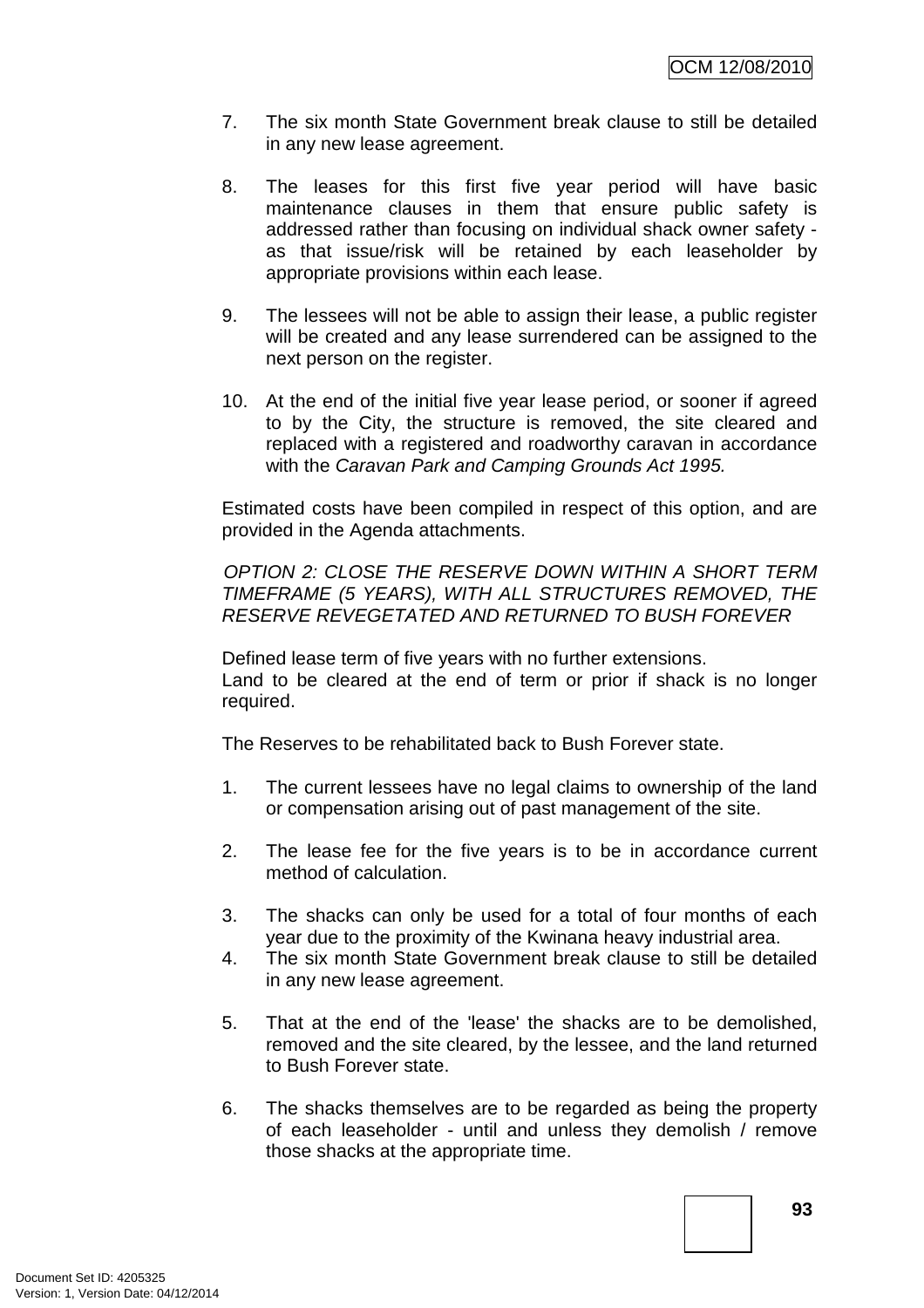- 7. That all structural and other concerns (if any) associated with each shack are the full responsibility of that leaseholder - including obligations that may be owed to visitors to those shacks.
- 8. That any health / building safety concerns that may be raised by the City (arising from annual inspections of the site) will be actioned within an agreed time frame, failing which the lease will be terminated and the shack removed.
- 9. That this 'package' is essentially 'not negotiable'.
- 10. It is suggested that the minimum 'lease' be for five years, by way of a one year lease with a further four options to renew for one year each.
- 11. The leases will have basic maintenance clauses in them that ensure public safety is addressed rather than focusing on individual shack owner safety - as that issue/risk will be retained by each leaseholder by appropriate provisions within each lease.
- 12. The lessees will be able to assign their lease as per the current process however any proposed purchaser will be advised that they have a defined term for the shack and it is to be then demolished and removed at the end of the term.
- 13. That the City does not intend to take 'ownership' of any shack. If any leaseholder wishes to relinquish 'their' shack, the City will immediately demolish and remove it.
- 14. The costs to demolish and remove the shacks in 2015 are estimated at \$1,362,000.00 and the City would need to decide if they were going to demolish the toilets etc.
- 15. It would take approximately five years to restore the site to bushland costs are detailed below. Whether the City should bear these costs or not is something to be decided.

Estimated costs have been compiled in respect of this option, and are provided in the Agenda attachments.

# KIOSK PROPOSAL (AS PART OF BOTH OPTIONS)

The City's Health Officers have concerns that the Kiosk is currently too small to satisfactorily comply with the provisions of the Health Act and associated legislation. The City has the opportunity to replace the Kiosk with a more substantial building that is built to standards and offer the lease to the current occupier. Or the City could consider replacing the building with a more substantial kiosk something along the lines of the Coogee Beach Kiosk. The initial cost of this building was in the vicinity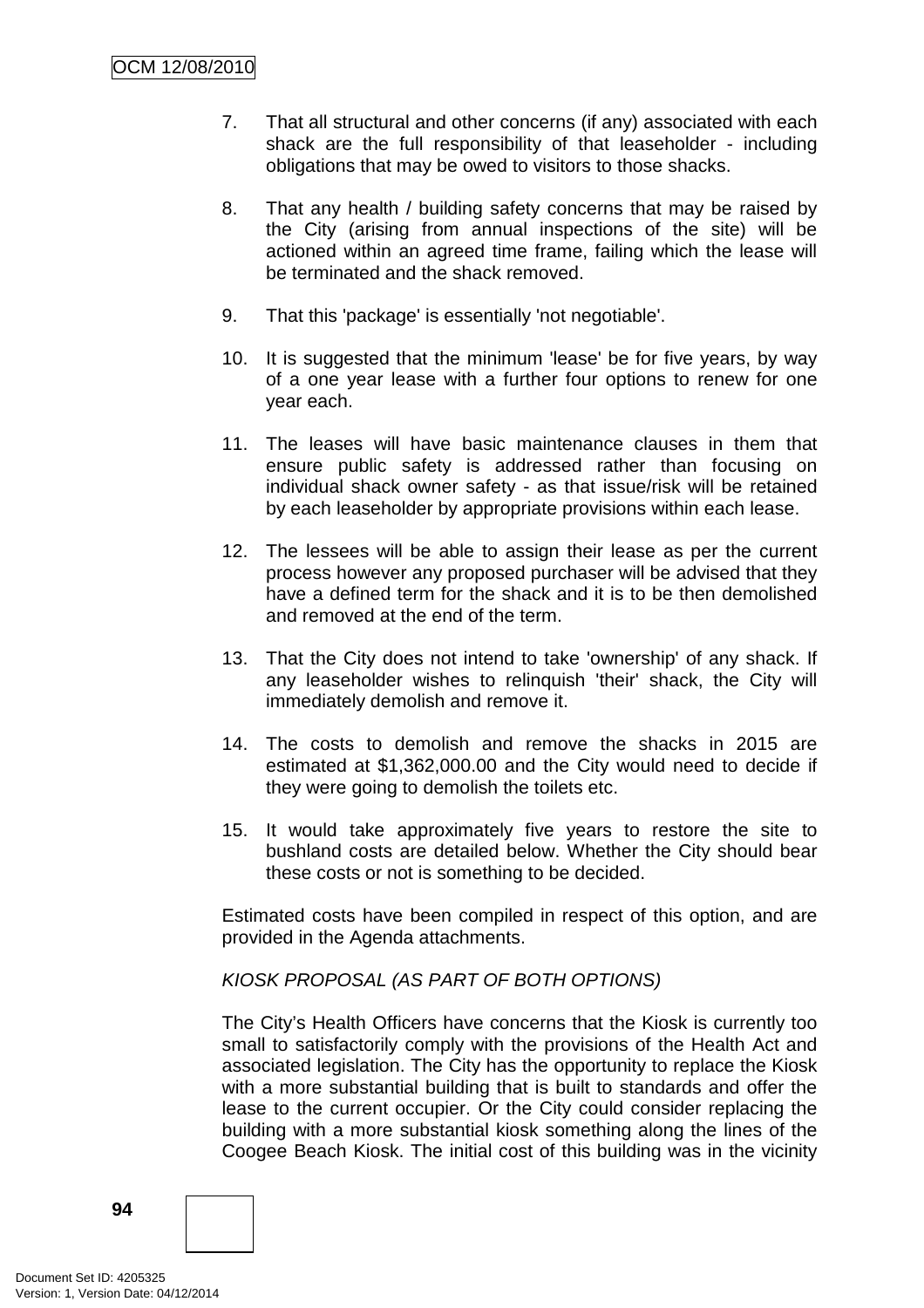of \$600,000.00 in 2003 with estimated CPI increases of 3% per annum it could cost approximately \$760,000.00.

The fee that is currently being paid by the lessee of the Kiosk is not considered to be suitable for the commercial operation. It is recommended that the lease fee be increased gradually to eventually reflect the fee that is recommended in the valuation.

#### Officer Recommendation

To date the City has been overseeing the site as effectively as possible without a formal legislative framework in place - this is a situation which needs to be rectified. While no serious incidents have occurred to date, recent experiences such as the recent Rottnest Island death, highlight the need to ensure the site is managed according to a clear framework underpinned by legislation. Either Option 1 or 2 will provide the City and Council with the ability to manage the site more effectively and safely into the future.

As concluded in the advice provided by the City's solicitors (McLeods Barristers and Solicitors):

"As considered previously, the City may feel that, given that these improvements are located on Crown land and, in some cases, probably not subject by the relevant approvals, the City may be able to ignore these problems. This would, of course, be a grave mistake.

The reality is that the City is vested with the care, control and management of this land and is, and has been for a long period of time, aware of the potential dangers associated with the present state of affairs.

Given the value of these leasehold interests and the current instability of these agreements, the City should have sufficient leverage to be able to enforce a higher standard of building and health safety in the area in the event that it can make progress with the other steps outlined above."

Reflecting this, officers recommend that Council proceed with the implementation of Option 1. This will see the site brought into compliance with the Caravan Parks and Camping Grounds Act 1995, with a systematic process in place to comprehensively change the current nature of the site.

It needs to be stressed that the aim of either of the two options is to encourage the creation of a structured plan for the management of the site that proactively tackles (or manages) the whole site including the City's regulatory and 'management' roles together with associated risks identified to date and which may occur in the future. In noting this, there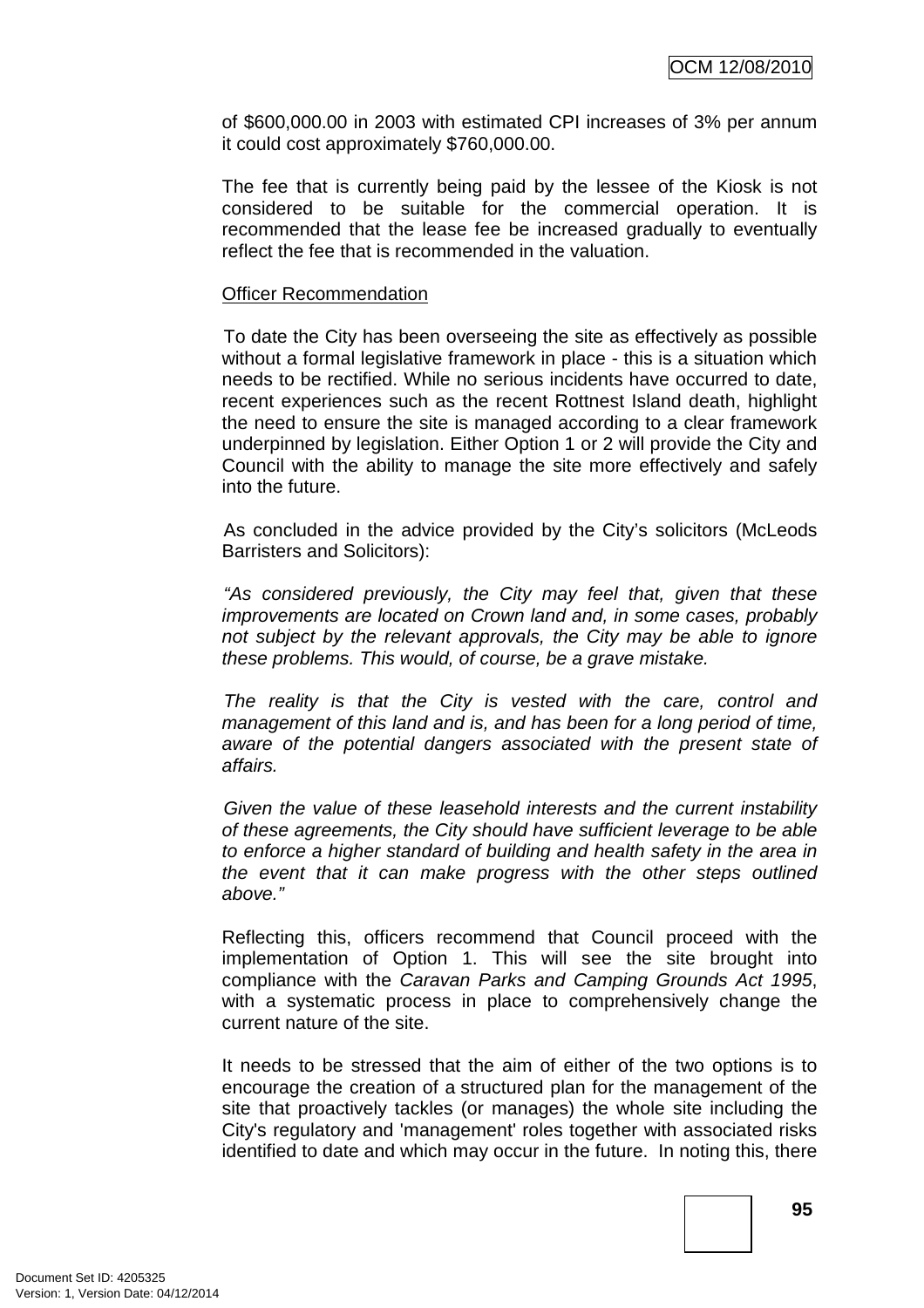is a legitimate public attachment to the site, which would be lost if Council chose to effectively close the reserve within a short term period.

The City's officers believe that provided a clear and structured approach is applied through a plan which brings the site into conformity with the Caravan Parks and Camping Grounds Act 1995, then there is no foreseeable reason why the reserve can't function in a proper manner in perpetuity.

# **Strategic Plan/Policy Implications**

# **Demographic Planning**

To ensure development will enhance the levels of amenity currently enjoyed by the community.

#### **Infrastructure Development**

• To provide an appropriate range of recreation areas that meets the needs of all age groups within the community.

#### **Lifestyle and Aspiration Achievement**

• To facilitate and provide an optimum range of community services and events.

#### **Budget/Financial Implications**

As mentioned above, estimated costs have been compiled in respect of both options, with these provided in the Agenda attachments. If Council supports Option 1, undertakes public consultation then formally endorses this option, there will be financial implications associated.

As can be seen in the attachments, Option 1 will involve the City having to prefund capital works to the site over the initial five year period in order to implement the required infrastructure for a caravan park. This results in a total cost of \$2.82M in today's money. Importantly though, with a gradual increase in lease fees which reflect the market value of the leases, by Year 5 it is forecast that \$2.72M in income would have been received. This essentially recovers the costs associated with the capital improvements over the initial five year period.

In terms of Option 2 (the closure of the reserve after five years), the costs associated with revegetation and rehabilitation are such that the City will face the prospect of having to fund works without the clear possibility of recouping these costs. It is forecast that costs to remove shacks would be in the vicinity of \$1.3M, and rehabilitation costs of \$0.57M.

# **Legal Implications**

Land Administration Act 1997 Caravan Park and Camping Grounds Act 1995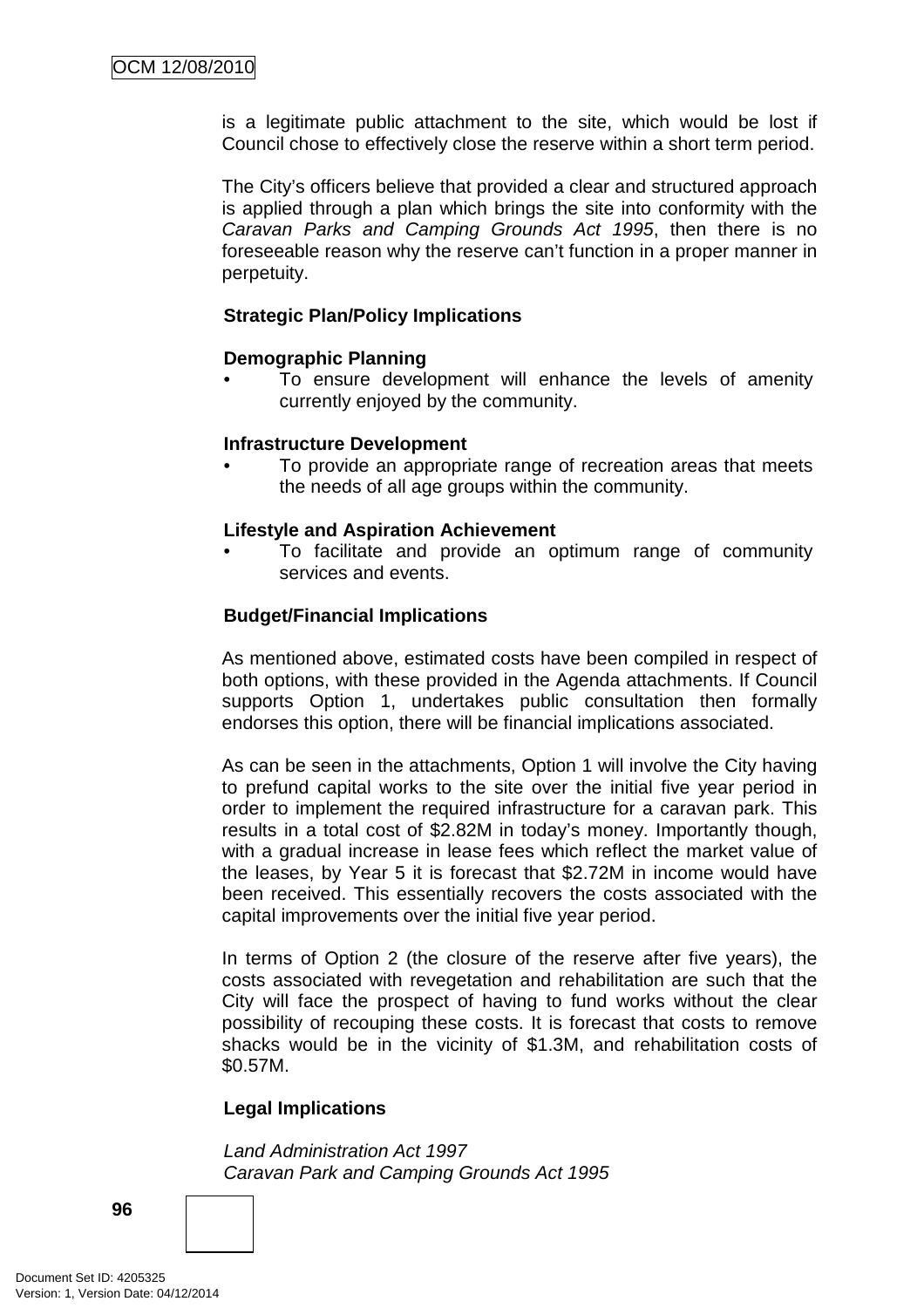# **Public Consultation**

This report is for Council to consider a long term strategy for dealing with the reserve, focussed on bringing the use of the reserve under some aspect of legislative control. It is recommended that Council endorse the draft option recommended by officers, for the purpose of public consultation.

This consultation will involve a formal letter being written to all shack lessees, together with a full copy of this report being sent including attachments. In addition, a public forum briefing is proposed to be hosted at the City. A specific page on the City's website will also be created for the purposes of public consultation.

# **Attachment(s)**

- 1. Site Plan
- 2. Aerial Photograph
- 3. Pictorial Examples of Current Shacks
- 4. Costs associated with Option 1
- 5. Costs associated with Option 2

# **Advice to Proponent(s)/Submissioners**

N/A

**Implications of Section 3.18(3) Local Government Act, 1995**

Nil

# **(MINUTE NO 4332) (OCM 12/08/2010) - EXTENSION OF TIME**

# **NOTE: DURING DISCUSSION ON ITEM 14.8 IT WAS:**

# **COUNCIL DECISION**

MOVED Deputy Mayor K Allen SECONDED Clr S Limbert that Council extend the meeting time for 1 hour, the time being 9.00 p.m. in accordance with Council's Standing Orders Local Law Clause 4.14.

# **CARRIED 9/0**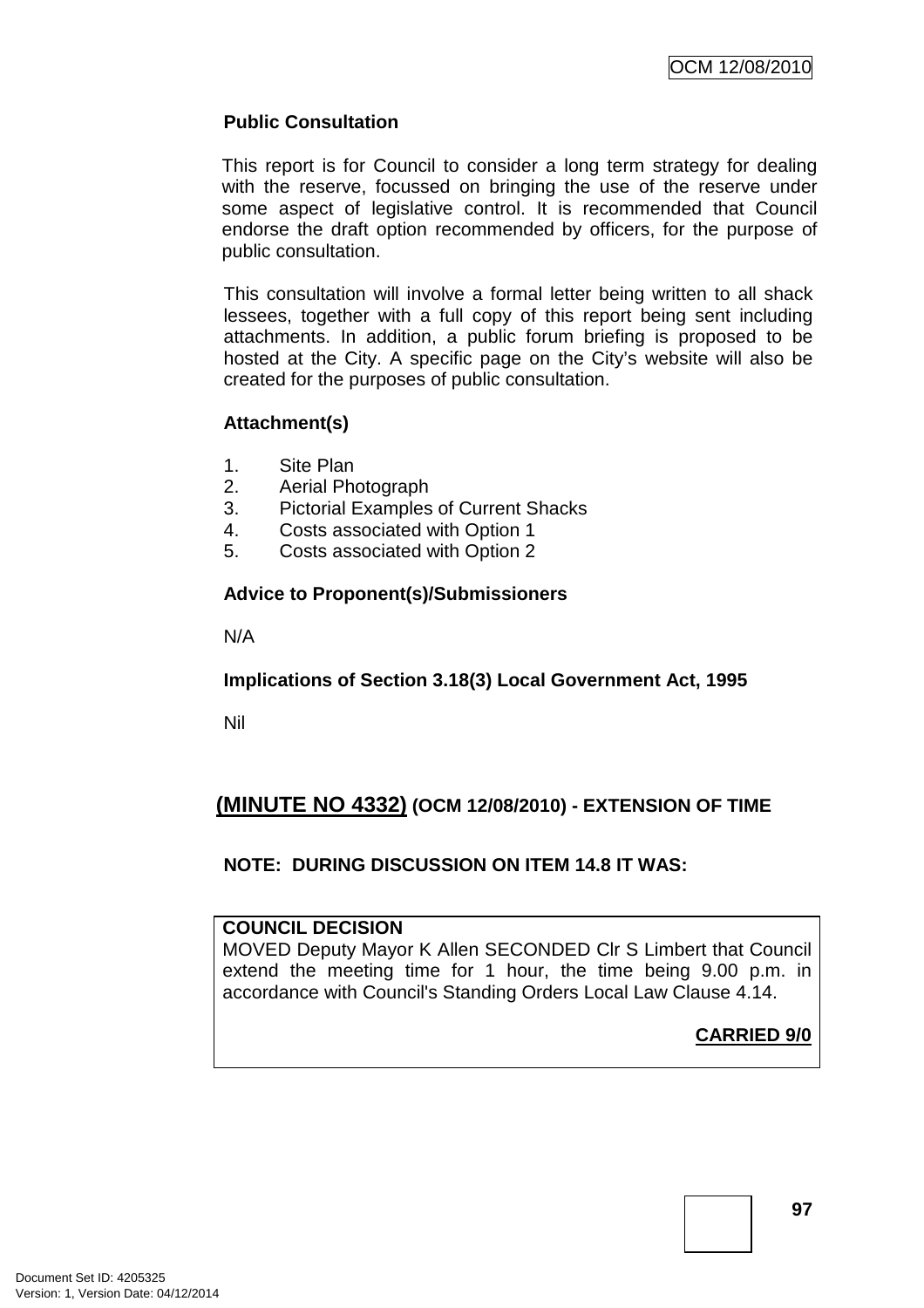# **15. FINANCE AND CORPORATE SERVICES DIVISION ISSUES**

# **15.1 (MINUTE NO 4333) (OCM 12/08/2010) - LIST OF CREDITORS PAID - JUNE 2010 (N MAURICIO) (5605) (ATTACH)**

### **RECOMMENDATION**

That Council receive the List of Creditors Paid for June 2010, as attached to the Agenda.

# **COUNCIL DECISION**

MOVED Clr S Limbert SECONDED Deputy Mayor K Allen that the recommendation be adopted.

**CARRIED 9/0**

# **Background**

It is a requirement of the Local Government (Financial Management) Regulations 1996, that a List of Creditors be compiled each month and provided to Council.

# **Submission**

N/A

# **Report**

The list of accounts for June 2010 is attached to the Agenda for consideration. The list contains details of payments made by the City in relation to goods and services received by the City.

# **Strategic Plan/Policy Implications**

# **Governance Excellence**

• To conduct Council business in open public forums and to manage Council affairs by employing publicly accountable practices.

# **Budget/Financial Implications**

N/A

**98**

Document Set ID: 4205325<br>Version: 1, Version Date: 04/12/2014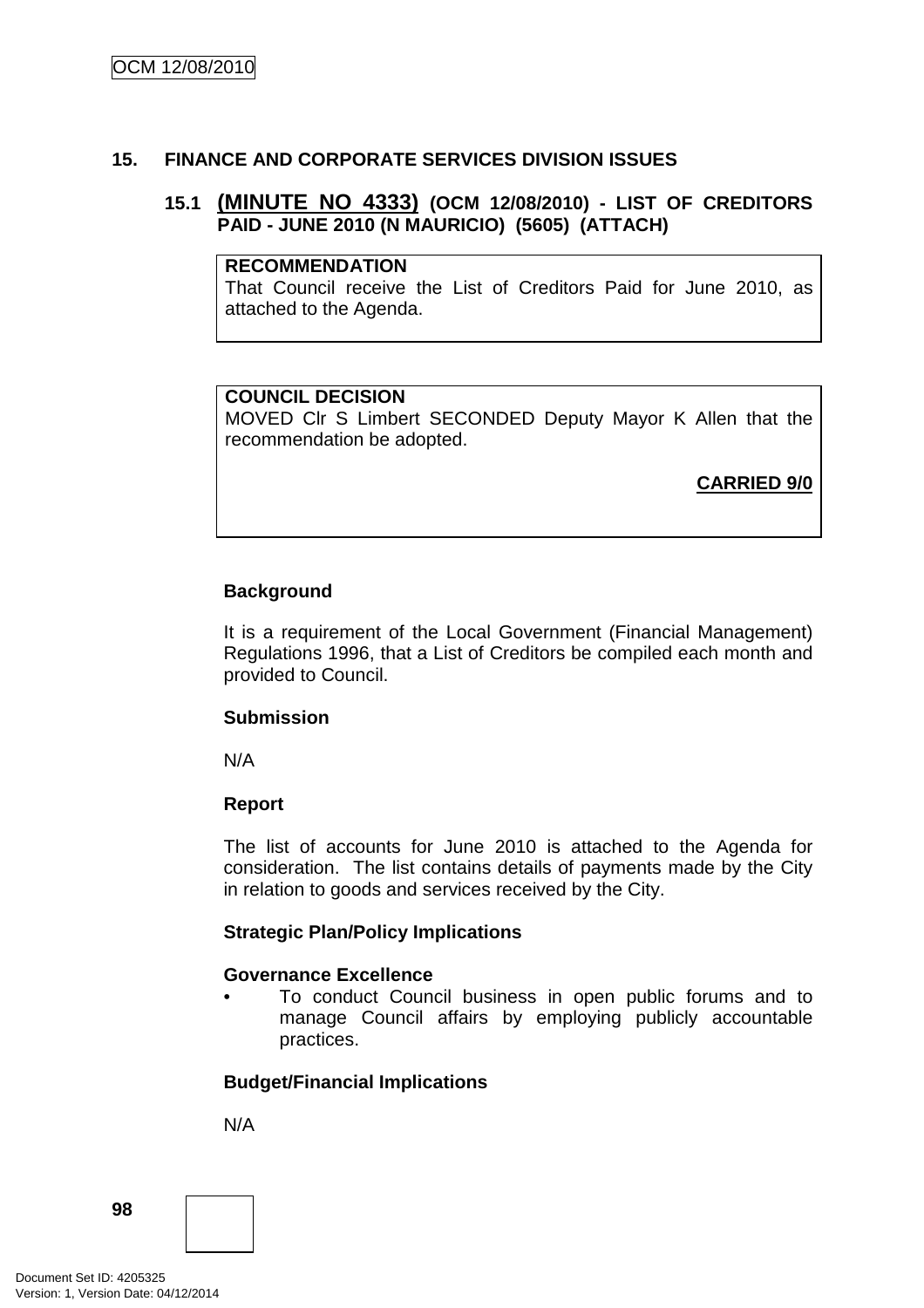# **Legal Implications**

N/A

# **Community Consultation**

N/A

# **Attachment(s)**

List of Creditors Paid – June 2010.

# **Advice to Proponent(s)/Submissioners**

N/A

# **Implications of Section 3.18(3) Local Government Act, 1995**

Nil.

# **15.2 (MINUTE NO 4334) (OCM 12/08/2010) - STATEMENT OF FINANCIAL ACTIVITY AND ASSOCIATED REPORTS - JUNE 2010 (5505) (N MAURICIO) (ATTACH)**

**RECOMMENDATION** That Council:

- (1) receive the Statement of Financial Activity and associated reports for June 2010 (interim and unaudited), as attached to the Agenda; and
- (2) continue applying a materiality threshold of \$100,000 variance from the appropriate base amount for the 2010/11 financial year in accordance with Financial Management Regulation 34(5).

# **COUNCIL DECISION**

MOVED Clr S Limbert SECONDED Deputy Mayor K Allen that the recommendation be adopted.

**CARRIED 9/0**

# **Background**

Regulations 1996 prescribes that a local government is to prepare each month a Statement of Financial Activity.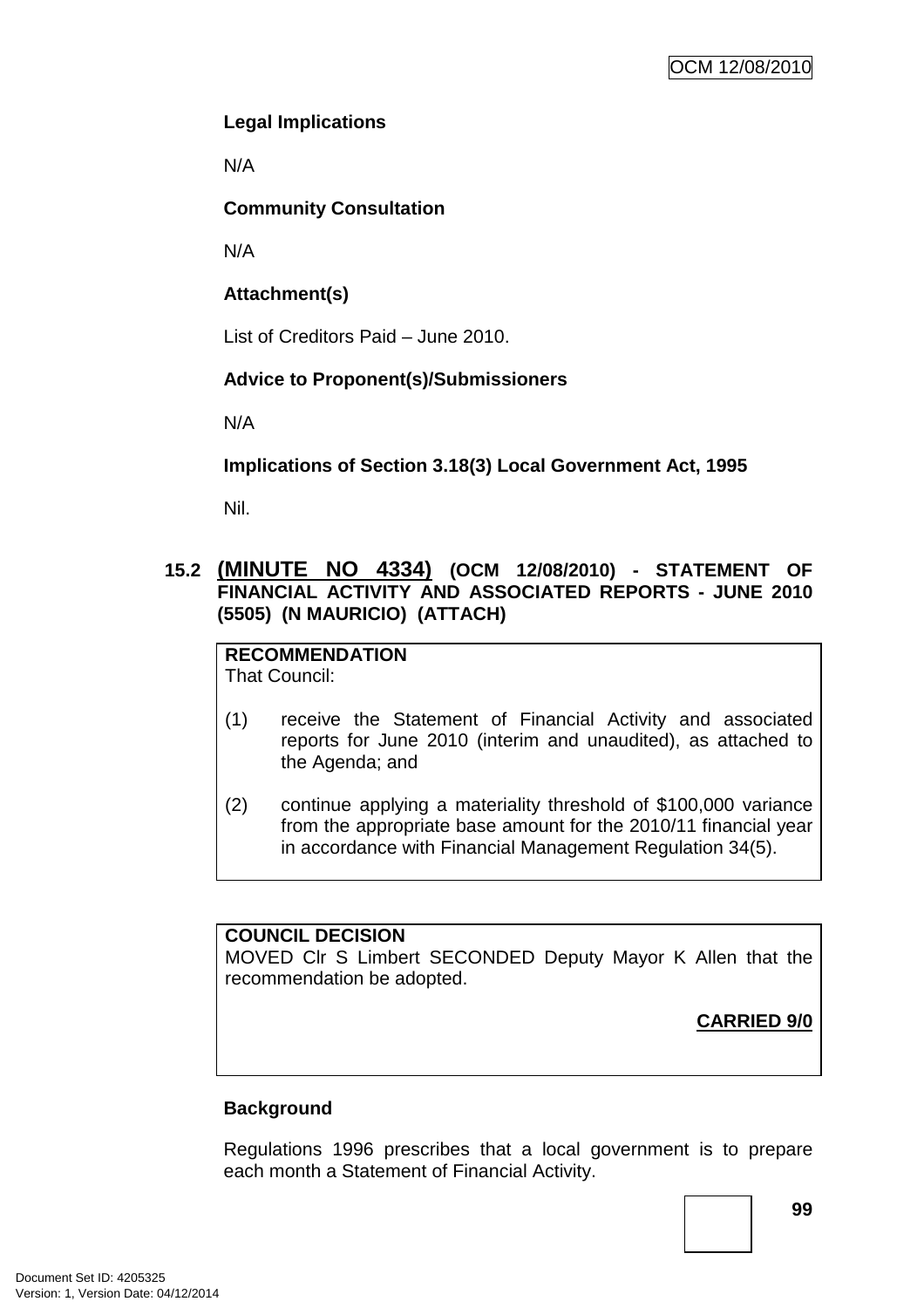Regulation 34(2) requires the Statement of Financial Activity to be accompanied by documents containing:–

- (a) details of the composition of the closing net current assets (less restricted and committed assets);
- (b) explanations for each material variance identified between YTD budgets and actuals; and
- (c) any other supporting information considered relevant by the local government.

Regulation 34(4)(a) prescribes that the Statement of Financial Activity and accompanying documents be presented to Council within 2 months after the end of the month to which the statement relates.

The regulations require the information reported in the statement to be shown either by nature and type, statutory program or business unit. The City has chosen to report the information according to its organisational business structure, as well as by nature and type.

Financial Management Regulation 34(5) requires Council to annually set a materiality threshold for the purpose of disclosing budget variance details. To this end, Council has adopted a materiality threshold variance of \$100,000 for the 2009/10 financial year.

# **Submission**

N/A

# **Report**

Due to continuing end of financial year (EOFY) processing and the unaudited nature of the accounts, the June Statement is an interim one. The final accounts will be reported to Council in due course with the audited annual financial statements.

The interim statement is currently showing a budget surplus position of \$5.7M. However, in setting the 2010/11 budget, a surplus carry over of \$4.2M was factored in. This was required to cover both the estimated carried forward projects and to deliver a balanced budget.

Whilst our position currently shows an uncommitted amount of \$1.5M within the surplus, the final position cannot be ratified until all EOFY processing is complete and the carried forwards reviewed and reconciled. The declared surplus position for 2009/10 will be reported to Council along with the review of carried forwards at the September meeting.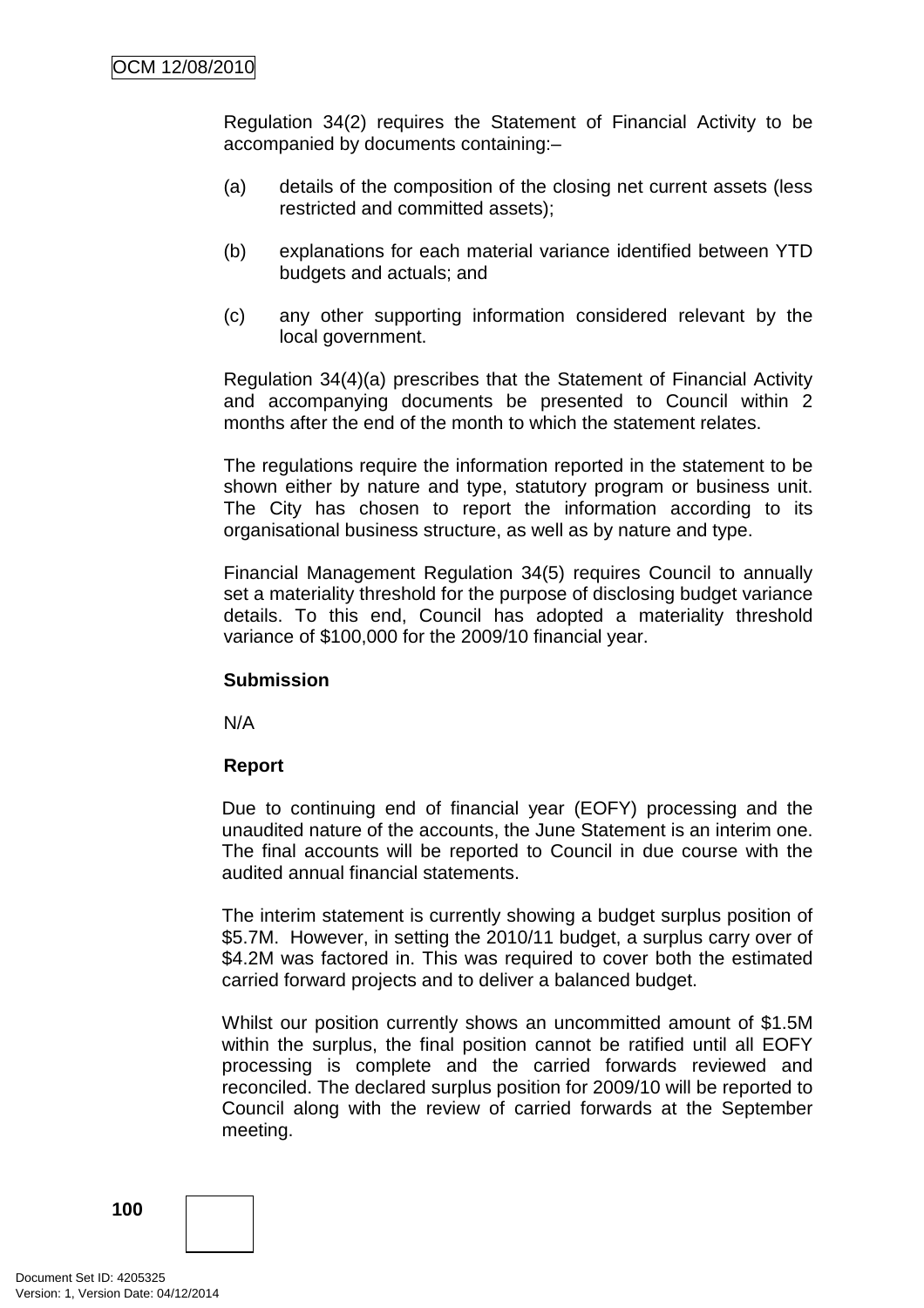# Closing Funds

Council's closing funds (adjusted net current assets position representing liquidity) of \$5.2M reflects a healthy financial at year end. The major contributors to this result are additional operating revenues (\$2.1M) and underspending in cash operating expenditure of \$3.8M.

Council's cash and investment holdings (including restricted items) total \$59.4M at year end. This amount has unusually increased from the one reported in May due to the City receiving some large one-off grant amounts (e.g. Super Clinic grant and advance payment of 2010/11 FAGS). Cash reserves and other restricted cash comprise \$50.78M of this total.

# Operating Revenue

Operating revenues exceed the full year budget by \$2.1M as a result of better than expected performance in several key areas.

Investment earnings on both municipal and reserve funds outperformed the revised budget by \$0.6M. This reflects the impact of rising interest rates in general and abnormally favourable term deposit rates. \$0.3M of this additional revenue was earned on Reserve funds and is transferred in full to the Reserves.

Revenue from rates came in \$0.6M ahead of the full year budget, largely due to higher than expected interim rating.

Operating grants and subsidies income was also over budget by \$0.6M. The major reason for this is the advance disbursement of the FAGS 2010/11 first quarterly payment at \$0.7M. The Federal Government has decided to continue this strategy from last year as a means of providing stimulus to the economy. Council will need to adjust the budget it has adopted for the 2010/11 FAGS in due course. This will be dealt with when the final carried forwards and budget surplus position is presented to Council in September.

Rubbish removal charges levied were \$226K more than full year budget. However, these funds are applied to waste collection service costs and a year end surplus of \$552k in service delivery costs has been quarantined to subsidise future costs in the delivery of the service.

Likewise, income from operations at the Henderson Waste Recovery Park was \$376k more than budget. However, the net operating result for the facility came in at a profit of \$1.4M. This has also been quarantined via transfer to the Waste and Recycling Reserve.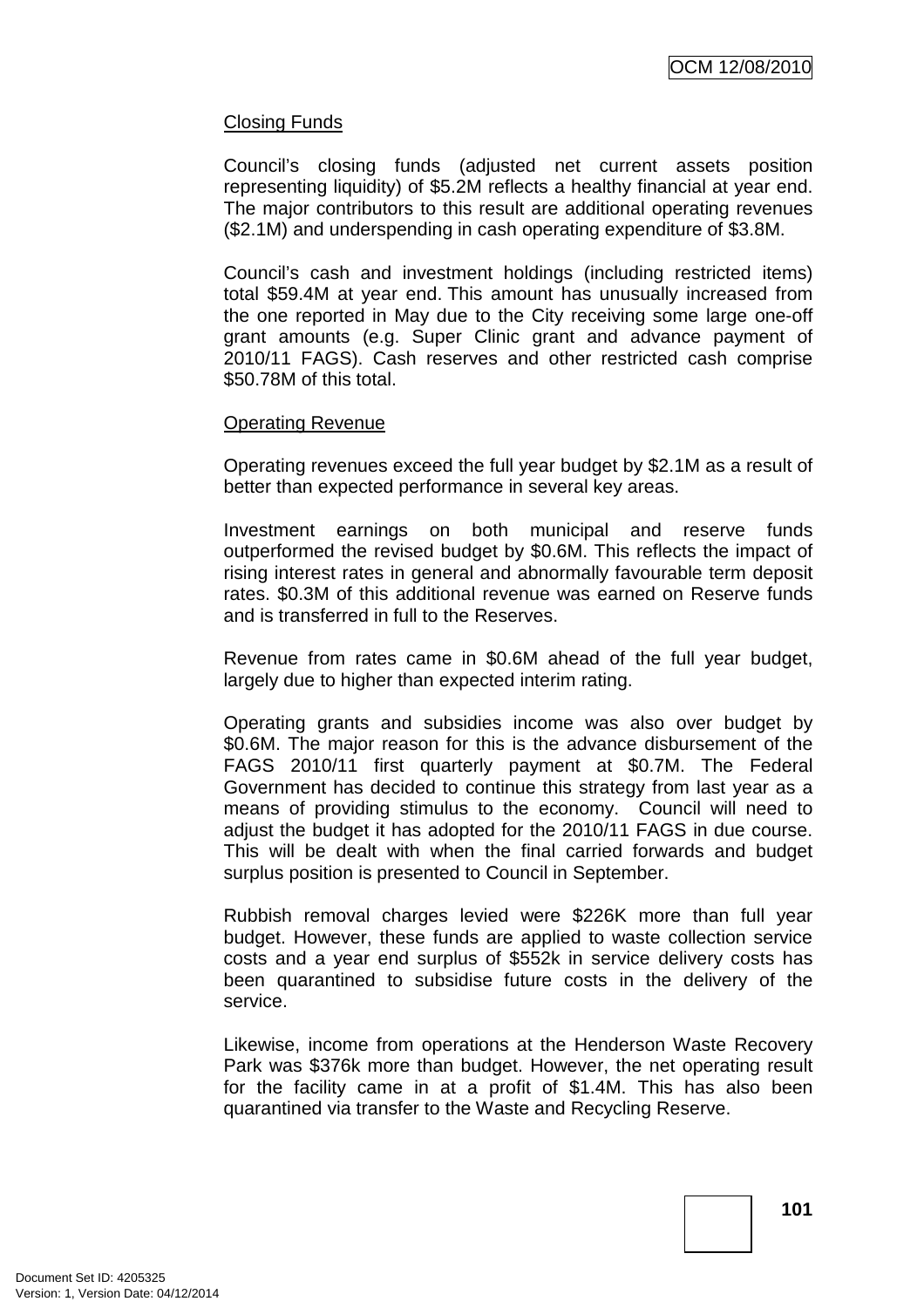### Operating Expenditure

Operating expenditure of a cash nature came in below budget by \$3.8M. The major contributing items at a nature and type summary level is materials and contracts at \$2.5M and other expenses at \$0.7M (comprising mainly landfill levy). Utility costs are also \$0.5M below budget due to a lag in billing.

Council's biggest expense line item - employee costs is currently \$0.7M below budget, but is subject to EOFY accruals. This saving is expected to reduce as a consequence.

All of the City's Business Units (except Infrastructure Services) came in below budget. Infrastructure Services are showing a small deficit of \$72k over a total operating expenditure budget of \$5.5M.

Details of material variances within each Business Unit are shown in the Variance Analysis section of the report.

#### Capital Expenditure & Funding

Council's overall capital spend was \$17.2M below the budget and the aggregate variance in the funding sources was \$9.8M below budget.

The major cause of this result is attributed to various projects that have been delayed for a variety of reasons and are currently in progress and carried forward into the 2010/11 year. These total approximately \$13M and are detailed in the Capital Expenditure Variance section of the report.

Some of the major variance items include construction of Spearwood Avenue (Sudlow/Barrington) at \$1.6M, subdivision of lot 18 Grandpre Crescent at \$1.4M, Coogee Beach SLSC at \$2.6M, Coolbellup Community Centre at \$1.0M and Hammond Road Regional Recreation Facilities at \$1.0M.

It is worth noting that the delay in out flowing cash results in additional investment earnings accruing towards either Council's general purpose income or the cash backed Reserves.

#### Description of Graphs and Charts included within Statements

There is a bar graph tracking Business Unit operating expenditure against budget. This provides a very quick view of how the different units are tracking and the comparative size of their budgets.

The Capital Expenditure graph tracks the ytd capital spend against the budget. It also includes an additional trend line for the total of ytd actual expenditure and committed orders. This gives a better indication of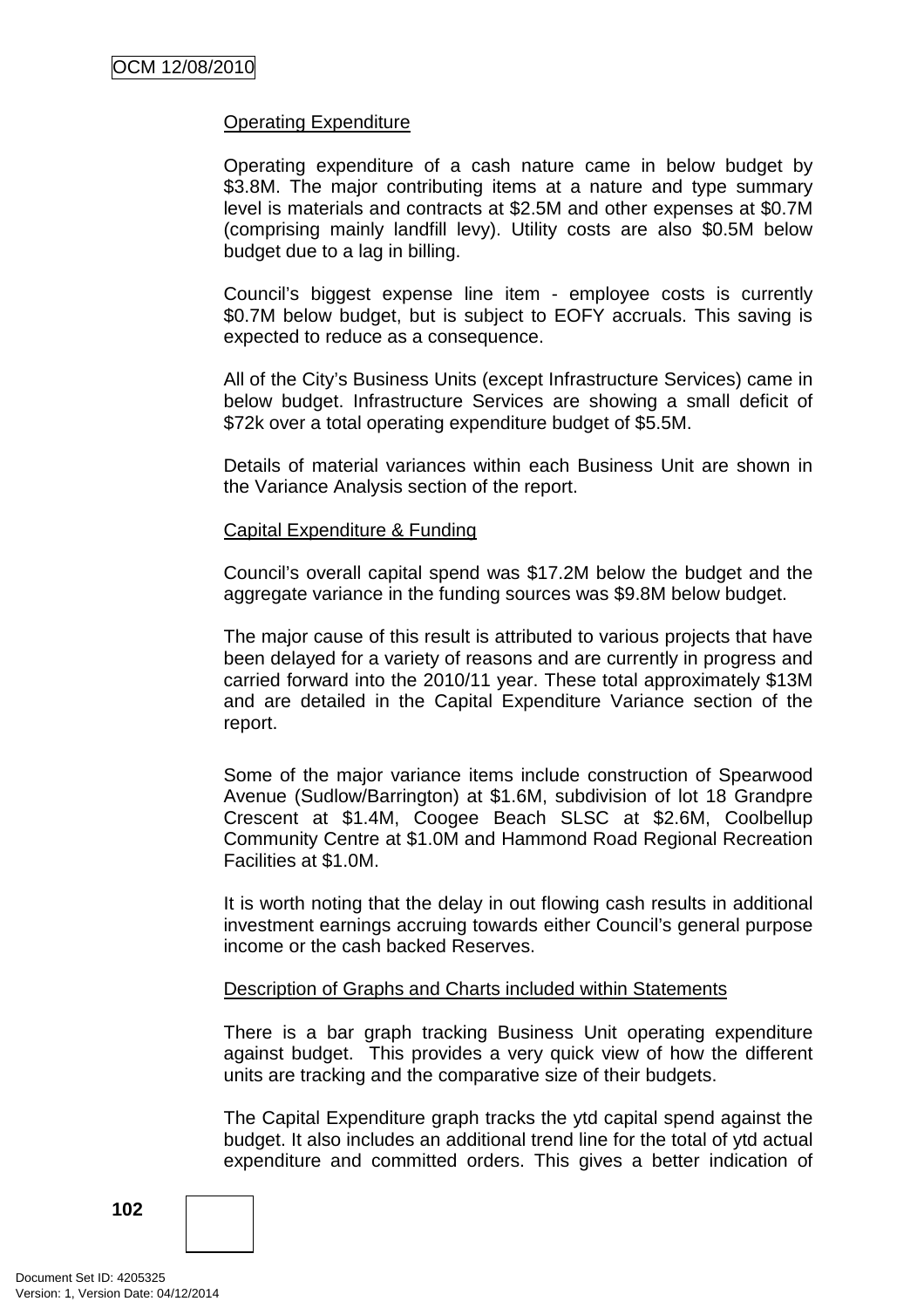how the capital budget is being exhausted, rather than just purely actual cost alone.

A liquidity graph shows the level of Council's net current position (adjusted for restricted assets) and trends this against previous years. This gives a good indication of Council's capacity to meet its financial commitments over the course of the year. The liquidity shown at the end of June is as expected and comparable with that of the same time last year.

Council's overall cash and investments position is provided in a line graph with a comparison against the ytd budget and the previous year's position at the same time. This is currently showing a much stronger position than budgeted due to the good performance in our operating result and the large amount of unspent capital funds to be carried forward. In contrast to previous years and the budget forecast, the graph is showing our cash position has actually increased in June. This is due to some large capital grants having been received in June for future spending.

Pie charts included show the break up of actual operating income and expenditure by nature and type and the make-up of Council's current assets and liabilities (comprising the net current position).

# Material Variance Threshold for 2010/11

For the purpose of identifying material variances in the Statement of Financial Activity, Financial Management Regulation 34(5) requires Council to adopt each financial year, a percentage or value calculated in accordance with Australian accounting standards.

AASB1031 - Materiality provides the following definition for materiality in the context of financial reporting: -

Omissions or misstatements of items are material if they could, individually or collectively, influence the economic decisions of users taken on the basis of the financial statements. Materiality depends on the size and nature of the omission or misstatement judged in the surrounding circumstances. The size or nature of the item, or a combination of both, could be the determining factor.

Quantitative thresholds to be used for determining the materiality of an item (or an aggregate of items) are always going to be of an arbitrary nature. Materiality is a matter for professional judgement and in the City's case will need to consider the characteristics of the City and the intended audience of its monthly financial statements.

It is proposed that Council maintains the materiality threshold for the 2010/11 financial year at a variance amount of \$100,000 (from the appropriate base amount). The use of this threshold for the first time in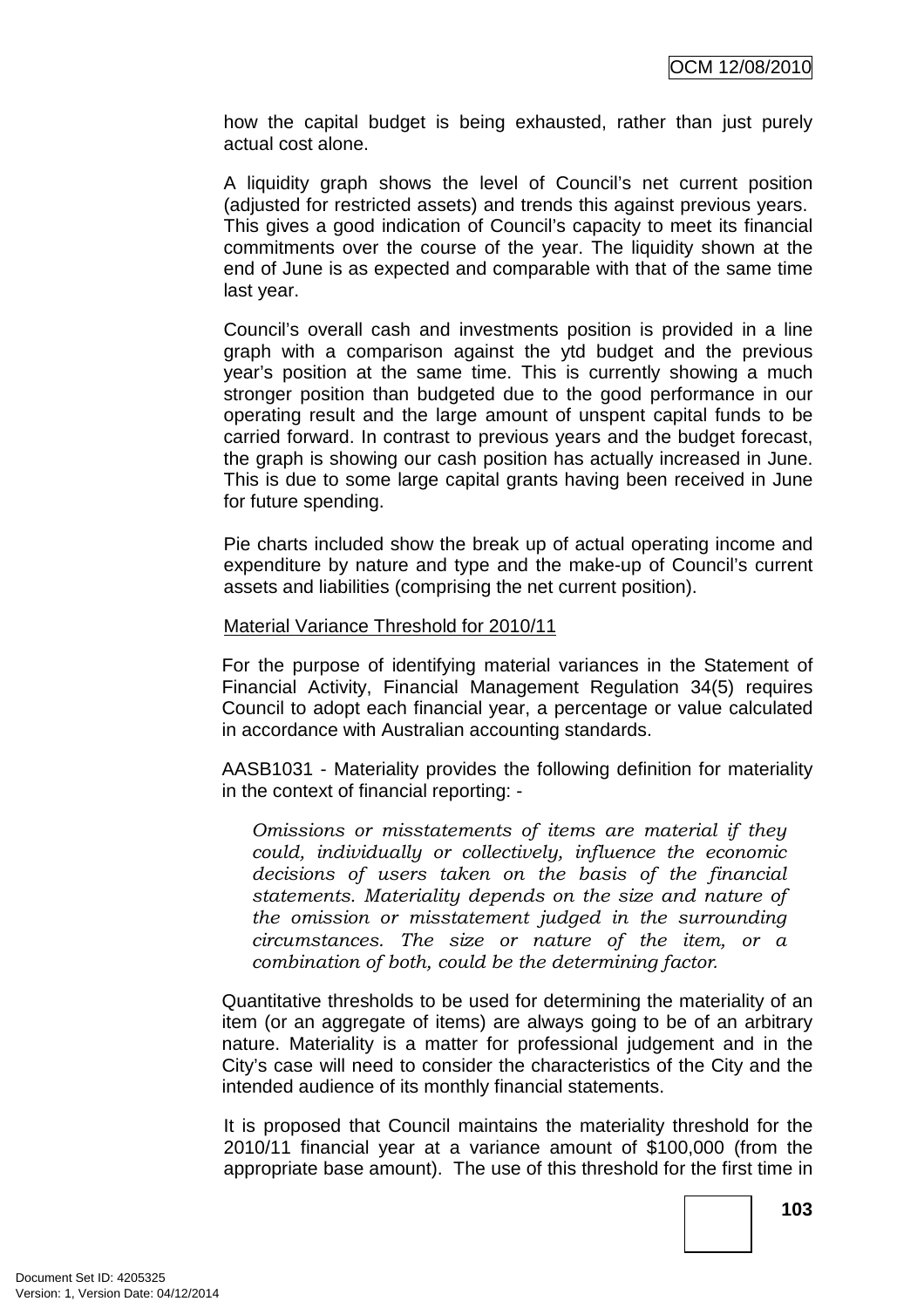the 2009/10 year has appeared to work well, focusing attention and financial management endeavours to those more significant matters.

# **Strategic Plan/Policy Implications**

# **Governance Excellence**

• To conduct Council business in open public forums and to manage Council affairs by employing publicly accountable practices.

# **Budget/Financial Implications**

Material variances identified of a permanent nature (i.e. not due to timing issues) may impact on Council's final budget position (depending upon the nature of the item).

# **Legal Implications**

N/A

# **Community Consultation**

N/A

# **Attachment(s)**

Statements of Financial Activity and associated Reports - June 2010.

# **Advice to Proponent(s)/Submissioners**

N/A

# **Implications of Section 3.18(3) Local Government Act, 1995**

Nil.

CLR S. LIMBERT LEFT THE MEETING, THE TIME BEING 9.02 P.M.

# **15.3 (MINUTE NO 4335) (OCM 12/08/2010) - TENDER NO. RFT38/2009 & RFT04/2010 - ADVERTISING SERVICES - LOCAL NEWSPAPER (RFT04/2010) (S DOWNING) (ATTACH)**

| <b>RECOMMENDATION</b> |
|-----------------------|
| <b>That Council:</b>  |

(1) receive the report; and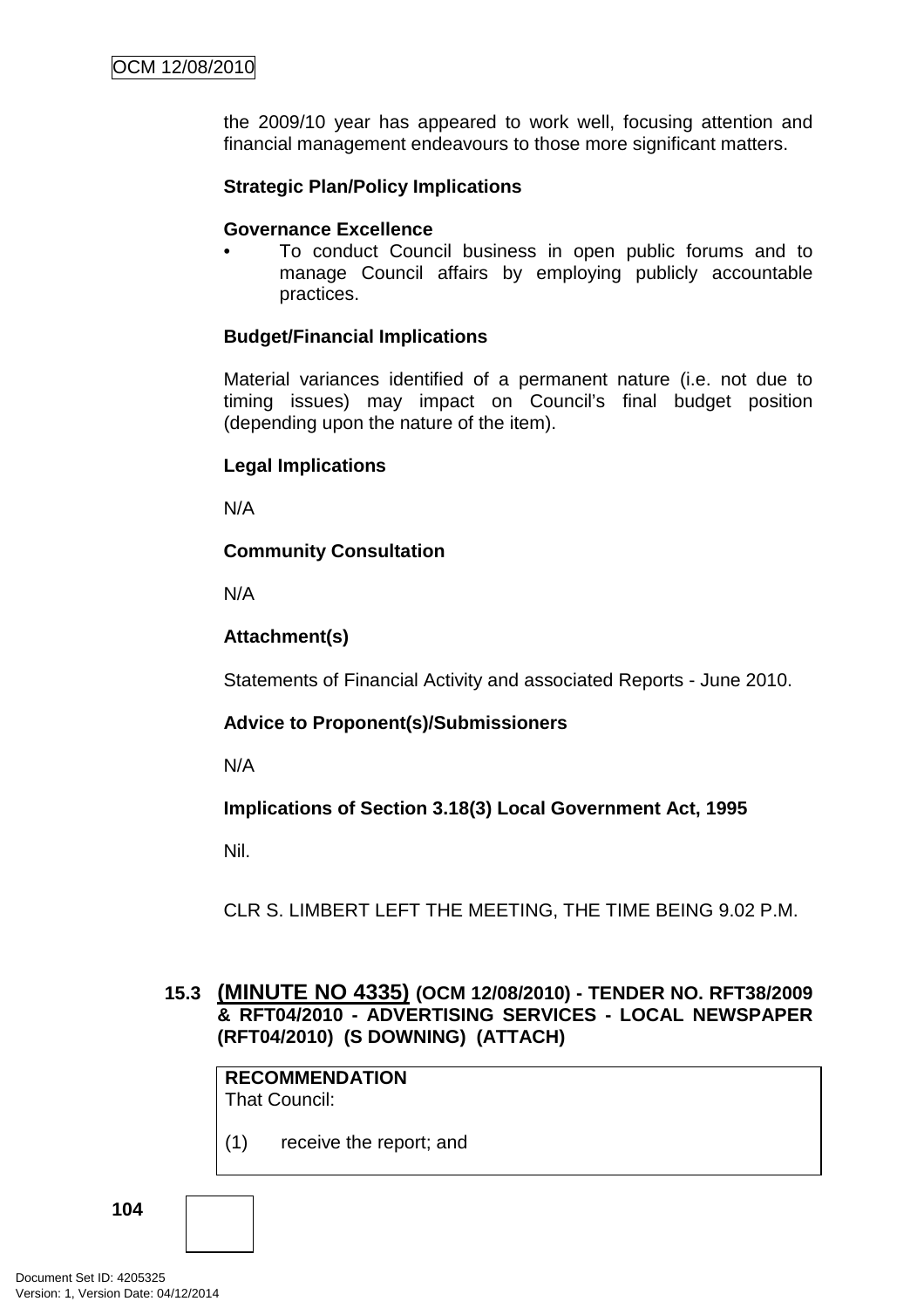(2) advise Herald Publishing Company P/L that there is no capacity for Council to undertake a formal independent inquiry into the awarding of the Advertising Tender (RFT04/2010) for reasons outlined in the report.

### **COUNCIL DECISION**

MOVED Deputy Mayor K Allen SECONDED Clr T Romano that Council:

- (1) receive the report;
- (2) request the Department of Local Government to review the process of awarding RFT 04/2010 to ensure that it complied with the Local Government Act, the associated tender regulations and Council's Policies for the evaluation of Tenders; and
- (3) as part of 2 above, also forward any correspondence concerning this issue, received by Council or Elected Members from Mr Andrew Smith.

**CARRIED 7/1**

### **Reason for Decision**

Given the continued claims of bias and impropriety by Mr Andrew Smith, the owner of the Herald, regarding the processes of awarding this tender, Council should readily agree to have this process tested by an independent third party.

There can be no more an independent body than the Department of Local Government. While having absolutely no doubt that Council's processes and procedures are 100% kosher, it is time to finally put to bed any claims of impropriety and not fear any scrutiny of any of Council's processes, but by requesting this review are not setting a precedent and this is a one off exception and definitely not a rule. **Background**

At the July 2010 Ordinary Council Meeting Clr O'Brien requested the following:

"A report be presented to the August 2010 Council Meeting on Mr Smith, publisher of the Herald's request to Council dated 2 July 2010 for a formal, independent inquiry into the awarding of the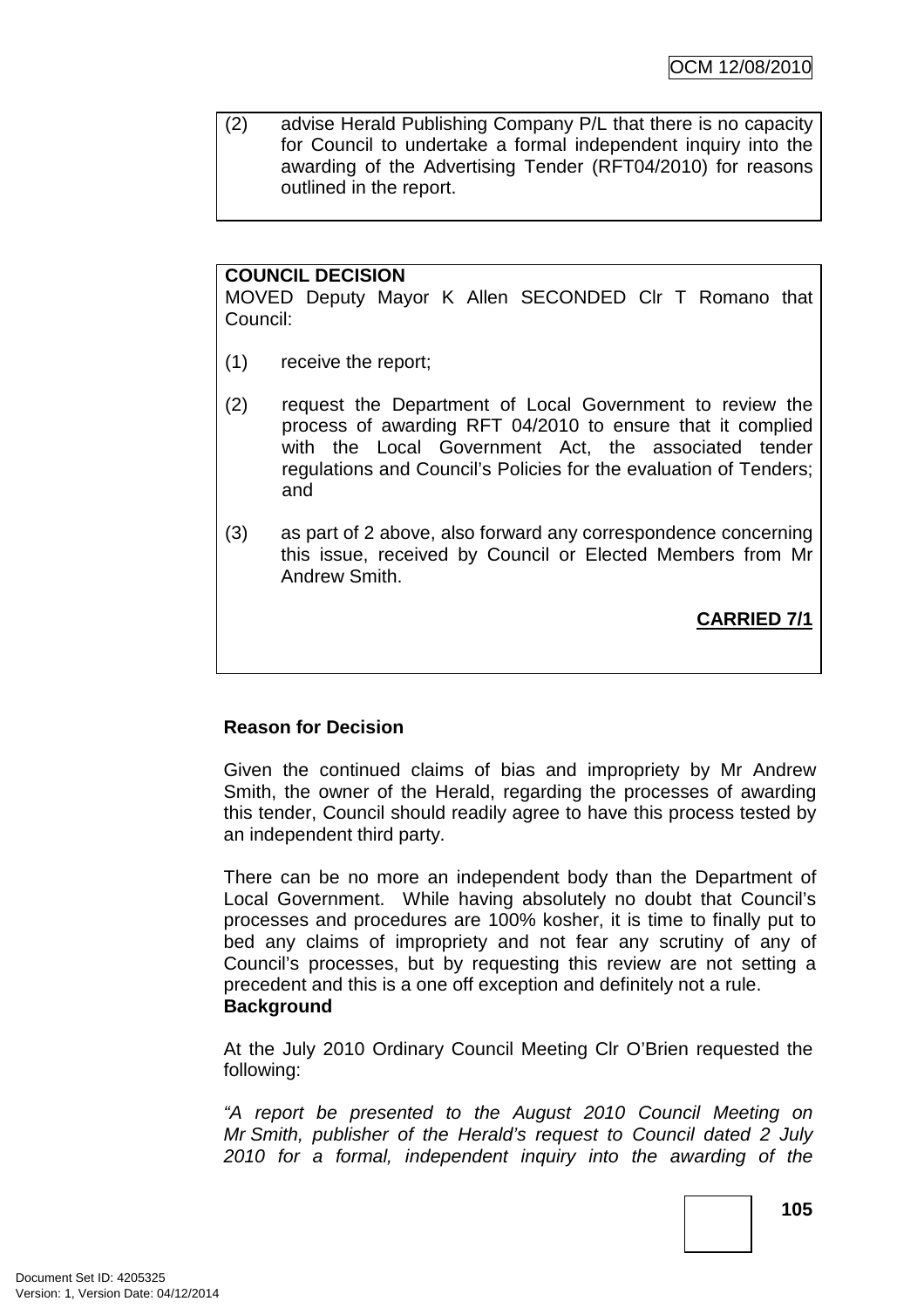advertising tender RFT04/2010 to the Community News/Cockburn Gazette".

### **Submission**

N/A

# **Report**

Tender No. RFT38/2009 for Advertising Services (Local Community Newspaper) had been called as a three(3) year contract with options to extend by one year and then up to another 12 months. The City received two responses; they were from Herald Publishing Company (HPPL) publisher of the Cockburn City Herald and Community Newspaper Group (CNG) publisher of the Cockburn Gazette.

In assessing Tender No. RFT38/2009, the evaluation panel was concerned that the readership data submitted by HPPL was out of date, being from 2006. The City had grown by 30% in the period 2006 to 2010 and as such sought up to date readership data reflecting the significant change of the City. HPPL indicated in their tender response that the City undertake the research as HPPL believed that research commissioned by media proprietors could be biased. The City was prepared to undertake such research but sought a variation of the conditions of tender for Tender No. RFT38/2009 by amending the term of the contract from three years to two years with a review after twelve months in order for the City to conduct such research.

City staff sought to clarify aspects of the HPPL submission specifically with regards to readership. Whilst the City understands and acknowledges that HPPL's submission provided detailed audited distributed information, the City was seeking to better quantify the penetration of editorial and advertising information to its residents, to quantify actual readership of the newspaper and to better understand the interaction between the reader and the editorial and advertising content. Simply focusing on distribution does not necessarily equate to value for the advertising spend and officers are able to clarify any aspect of the tender submission to ensure that they are able to make an informed recommendation.

Both Tenderers were requested to agree to the amendment in the term of the contract that is from three years to two years with a review at the end of the first twelve months. If both Tenderers had agreed to change the term of the contract and that their tendered prices were applicable to the shorter initial contract period of two years then tenders would not have been required to be recalled. HPPL indicated that they supported the amendment to the term of the contract as contained in Tender No. RFT38/2009 but CNG did not agree to the variation. Given the City could not obtain the unanimous consent of both tenderers to the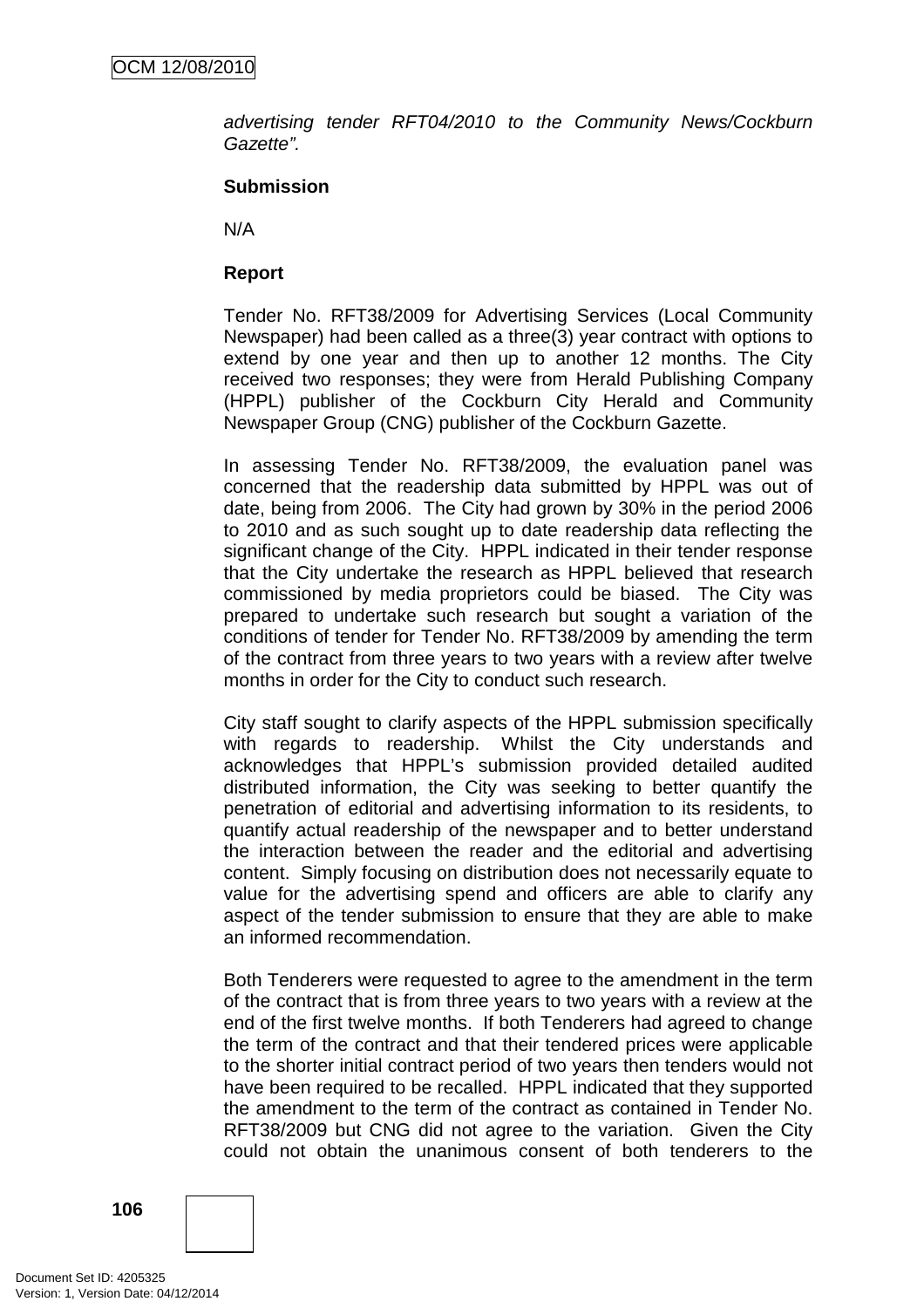amendment of conditions of Tender No. RFT38/2009, the tender was formally recalled.

A change to the term of the contract is viewed as a significant change to the contract. It was believed that the consent of both tenderers would not require the City to recall the tender and subject the tenderers to further costs in submitting new tenders.

A second Tender No. RFT04/2010 was called with both HPPL and CNG submitting tenders. The only change was the term of the contract, that is, the term was changed from three years to two years. HPPL submitted an unchanged response, whilst CNG submitted a response with lower pricing.

The effectiveness of the City's advertising expenditure is considered a high priority as is demonstrated by the weighting allocated to this criteria. During the evaluation of Tender No. RFT38/2009, the Evaluation Panel could not adequately quantify readership data for the Cockburn City Herald. The Community News Group had provided the City with independently verified readership data effective 2009 whilst the Herald provided readership data from 2006. In its letter, dated 2 February, the City advised all tenderers of its desire to undertake an 'independent survey/research of the effectiveness of advertising in local newspapers as a medium in which the community sees as being the most suitable instrument to communicate the City's information' at the end of the first twelve months of the contract term. Dependant on the outcomes of that research, the City wished to be able to reconsider its ongoing relationship with its contractor. Tender No. RFT38/2009 did not enable the City to introduce those additional terms or reduce the term of the contract without first seeking the concurrence of each tenderer. The City's letter of 2 February sent to both HPPL and CNG sought to vary the terms of the tender and as agreement was not forthcoming, the tender was subsequently rejected (refer letter 17 February).

In response to Tender No. RFT04/2010, the Cockburn Gazette did reduce its price in their subsequent submission for Tender No. RFT04/2010. The HPPL did not amend its pricing for Tender No. RFT04/2010. There is nothing prohibiting a tenderer from amending its bid as a result of recalling tenders. Tender submissions and pricing for Tender No. RFT38/2009 remained confidential to ensure the probity of the process and to ensure that it did not impact on the advertising and award of Tender No. RFT04/2010. Any allegation of impropriety is challenged and unless information is provided to the contrary, any formal allegation will be defended. No communication between the City and the tenderers occurred other than to seek their consent to vary Tender No. RFT38/2009 and to clarify readership data provided by HPPL.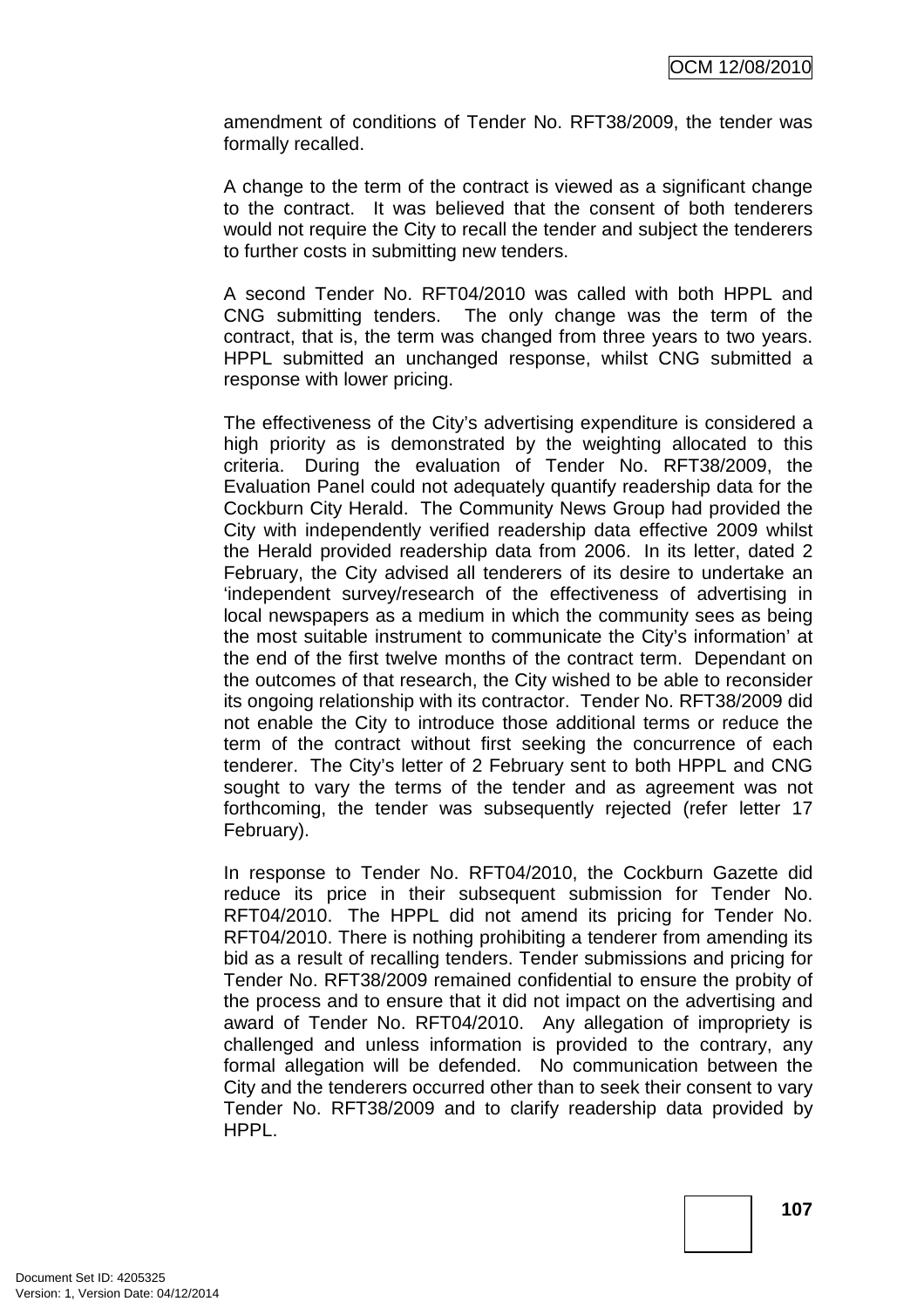Whilst it is not appropriate to comment on specific information provided by the Cockburn Gazette to support their submission, the City can advise that no new information was provided for consideration of Tender No. RFT04/2010.

The evaluation for Tender No. RFT38/2009 was undertaken by three officers comprising the Director, Finance and Corporate Services, the Manager, Marketing and Communications and Manager, Finance. The evaluation of Tender No. RFT04/2010 was made by a three member panel comprising two officers, the Director, Finance and Corporate Services, the Manager, Marketing and Communications and an experienced advertising agency Director, Mr Ron Sherwood. All panel members assessed the tender submissions independently and objectively and only on the information submitted in the tender documents. Any material submitted that was not relevant to the tender documents was not evaluated. The covering letter from HPPL to Tender No. RFT04/2010 was submitted as part of the tender documentation and was distributed and considered by the evaluation panel only. It was not considered appropriate for this information to be forwarded to Elected Members or other staff members whilst the tender was being evaluated and considered by the panel.

The determination of Tender No. RFT04/2010 was made after an evaluation of each submission against the evaluation criteria included in the tender documents and will be managed in accordance with the specification and scope outlined in the document.

The panel assessed each submission against the criteria advertised with the outcome of the evaluation being collated in the table below.

| <b>Tenderer's Name</b>                      | <b>Percentage Scores</b> |                    |       |  |
|---------------------------------------------|--------------------------|--------------------|-------|--|
|                                             | Non-Cost<br>Evaluation   | Cost<br>Evaluation | Total |  |
|                                             | 70%                      | 30%                | 100%  |  |
| <b>Community Newspaper</b><br>Group         | 64.9%                    | 18.1%              | 83.0% |  |
| <b>Herald Publishing</b><br>Company Pty Ltd | 43.6%                    | 30.0%              | 73.6% |  |

\*\*\*Recommended Submission

Pricing of each tender is confidential and has been circulated previously under confidential cover.

The decision to award Tender No. RFT04/2010 was made under delegated authority by the Director, Finance and Corporate Services and the Director, Administrative and Community Services as per Council Policy SES3 'Evaluation of Tenders'. In accordance with the conditions of delegation any Elected Member may request a tender be presented to Council for consideration. No such request was made relevant to this tender.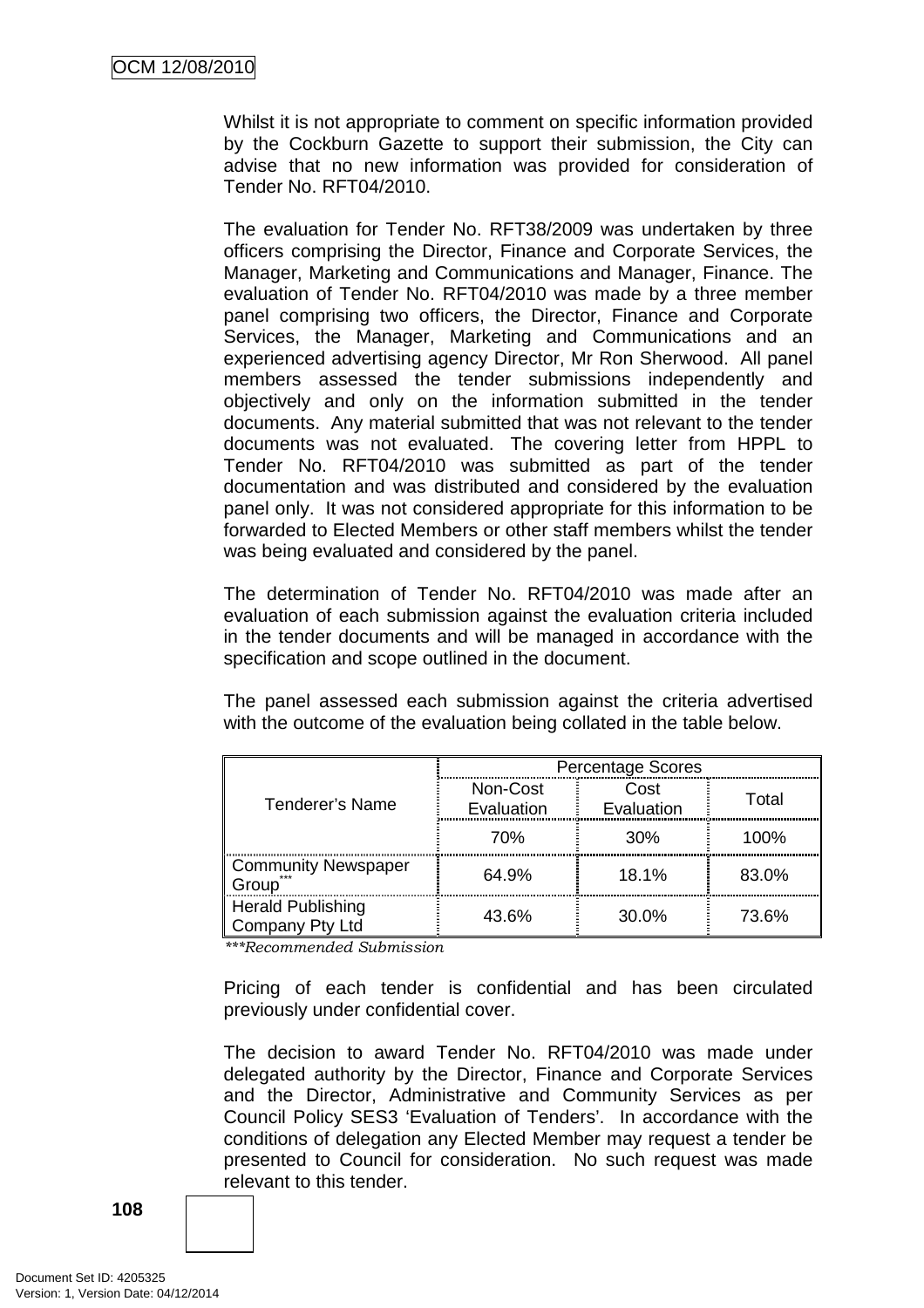### **Conclusion**

The City's Tendering Procedures have been established and are governed by the Local Government Act 1995 and Local Government (Functions and General) Regulations 1996 – Part 4: Tenders for Providing Goods or Services.

The City believes the calling and rejection of submissions for Tender No. RFT38/2009 and the calling and awarding of Tender No. RFT04/2010 was conducted correctly and in accordance with the Local Government Act, Tender Regulations and Council Policies.

As mentioned in the Acting CEO`s response to Mr Smith on 15 July, 2010, it is open for him to refer the matter to the Department of Local Government to deal with any claims of impropriety. Given the continued claims by Mr Smith in his correspondence of 26th July, such an action was contemplated by the administration as a means of seeking a third party review of the process. Officers did not consider it necessary as they believe that the process followed was sound and that Council's relevant Policy and associated Delegated Authority were adhered to as the means by which the decision was reached to award the Tender. Whilst we would support any review, we believe that any dispute on the probity of the process is best left for others to initiate investigative action, if thought necessary or appropriate.

Accordingly, it is not considered that Council is able to effect any other outcome in respect to the awarding of the Tender and Herald Publishing should be advised of this opinion.

A Chronology for Tender No. RFT38/2009 and Tender No. RFT04/2010 is noted in detail in attachment 3.

### **Strategic Plan/Policy Implications**

### **Governance Excellence**

• To conduct Council business in open public forums and to manage Council affairs by employing publicly accountable practices.

### **Budget/Financial Implications**

#### N/A **Legal Implications**

Local Government Act 1995; and Local Government (Functions and General) Regulations 1996 – Part 4: Tenders for Providing Goods or Services.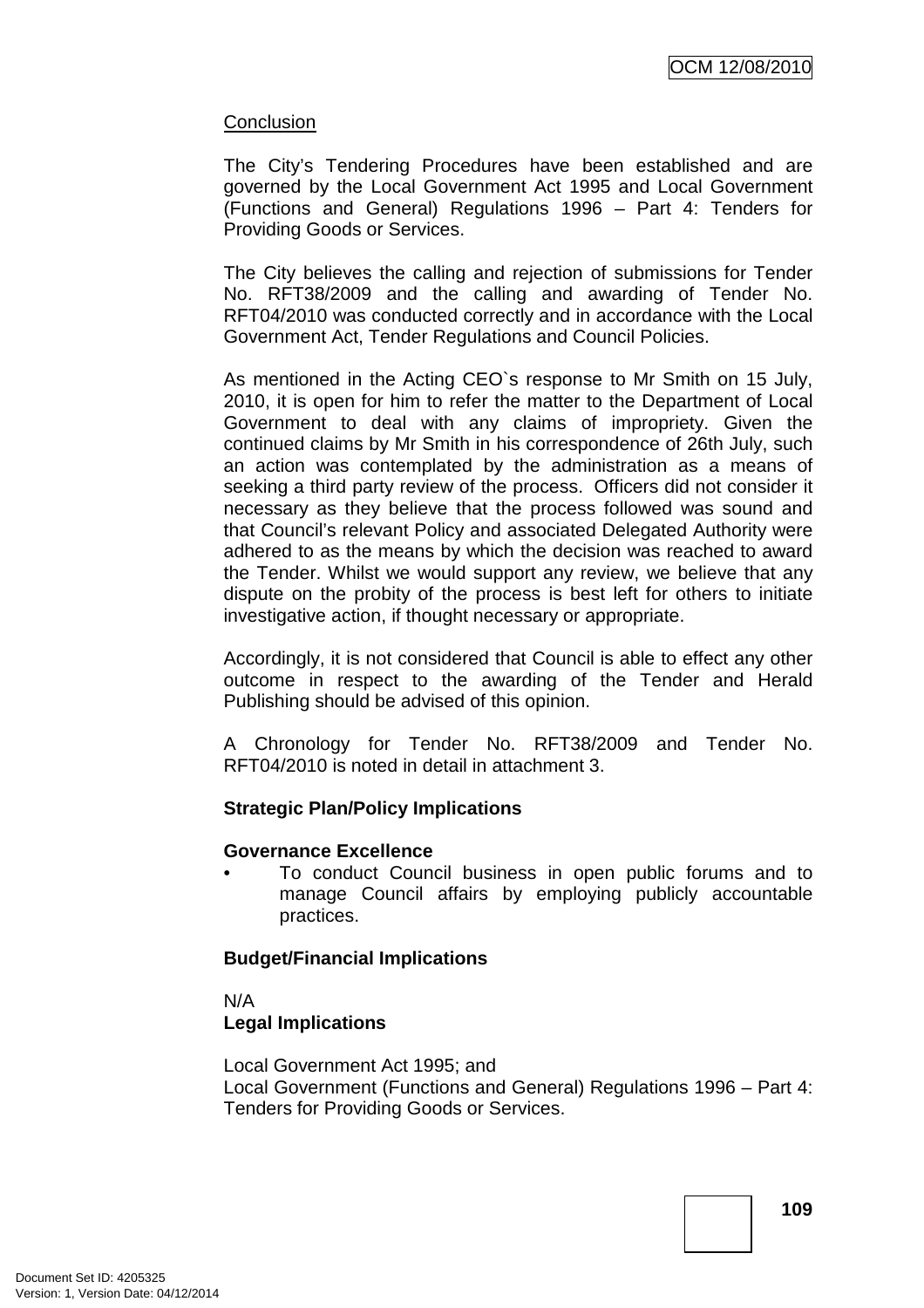# **Community Consultation**

N/A

# **Attachment(s)**

- 1. Correspondence received from Mr Andrew Smith, Herald Publishing Company Pty Ltd, dated 2 July 2010.
- 2. City's response to Mr Andrew Smith's letter of 2 July 2010.
- 3. Chronology of Tender No. RFT38/2009 and Tender No. 04/2010
	- Advertising Services Local Community Newspaper.

# **Advice to Proponent(s)/Submissioners**

Herald Publishing has been advised that the matter is to be considered by Council at 12 August 2010 Council Meeting.

# **Implications of Section 3.18(3) Local Government Act, 1995**

Nil.

# **16. ENGINEERING AND WORKS DIVISION ISSUES**

# **16.1 (MINUTE NO 4336) (OCM 12/08/2010) - TENDER NO. RFT 11/2010 - CONSULTANCY SERVICES - ENGINEERING DESIGN (RFT11/2010) (J RADAICH) (ATTACH)**

### **RECOMMENDATION**

That Council accept the tenders submitted for Tender No. RFT11/2010 – Consultancy Services – Engineering Design from:

- -Shawmac Pty Ltd (roads and drainage)
- -SJR Civil Consulting Pty Ltd (roads and drainage)
- -AECOM Australia Pty Ltd (roads & drainage)
- -GHD Pty Ltd (road & drainage and traffic engineering)
- - Opus International Consultants (roads & drainage and traffic engineering)
- -BG&E Pty Ltd (traffic engineering and structural)
- -Worley Parsons (structural)
- - JDSI Consulting Engineers (structural and lighting & electrical)
- -Sage Consulting Engineers (lighting & electrical)
- -Underground Power Development (lighting & electrical)

for a two (2) year period from award, and extendable for up to a further three (3) year period for a total estimated Contract value of \$522,000 GST exclusive. The award being subject to outstanding compliances with insurance, anti-competitive conduct and OSH declaration being resolved and in accordance with their submitted tenders and Council's contract documentation.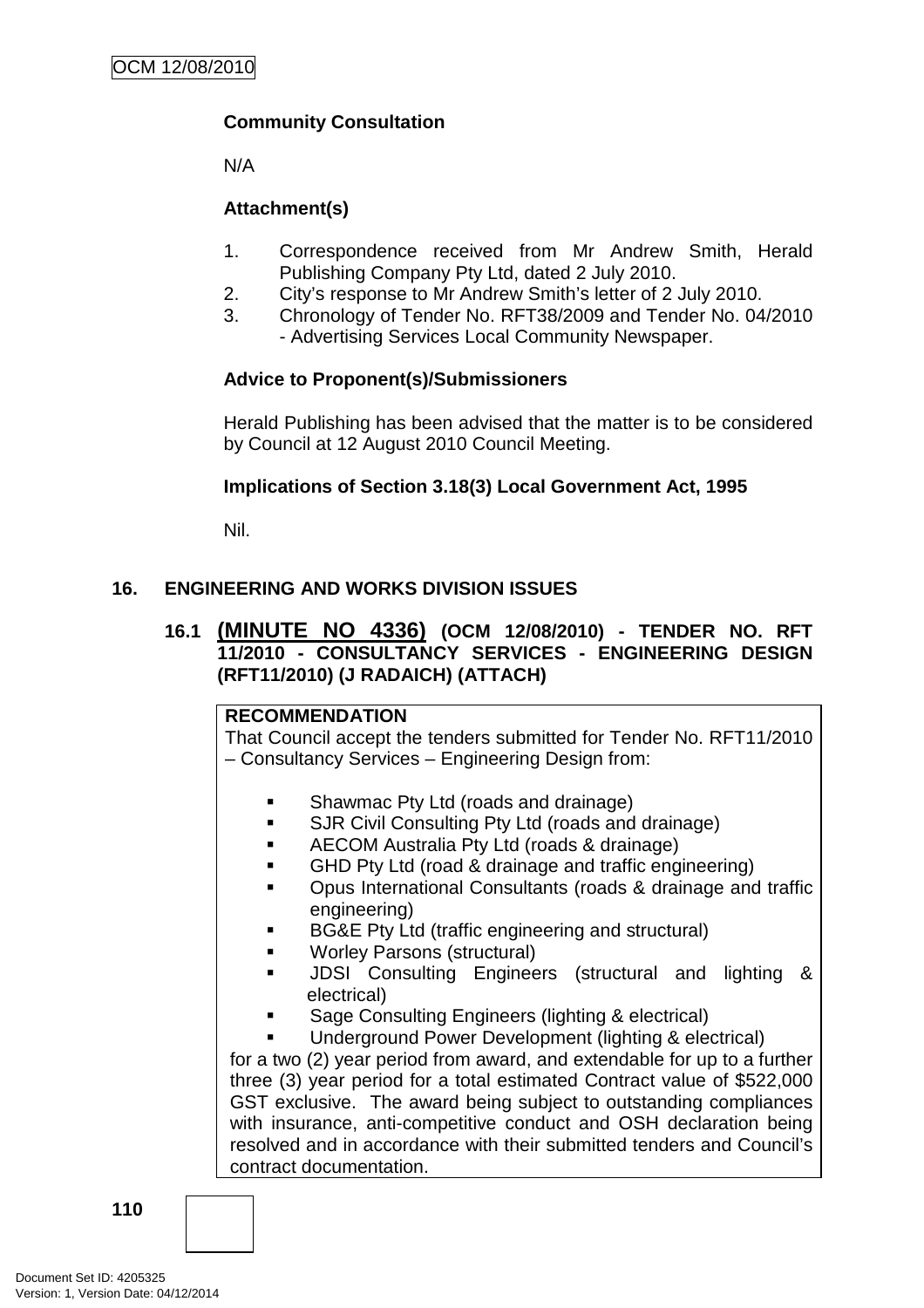### **COUNCIL DECISION**

MOVED Clr S Limbert SECONDED Deputy Mayor K Allen that the recommendation be adopted.

# **CARRIED 9/0**

# **Background**

To supplement the City's own in house design capability there is a need to periodically engage suitably qualified and experienced Engineering Design Consultants to provide engineering design and related services. These include, but are not limited to, the design of urban roads, road intersections, traffic management facilities, traffic control and pedestrian signals, line marking and signage, stormwater drainage, footpaths and cycleways, road pavements, street lighting, minor structures and landscapes (open space areas and roadways); as well as road safety audits, traffic impact assessments and traffic management studies.

These consultancy services would also include liaison and consultation with the public, public utilities negotiations, project cost estimating, draft tender document preparation, tender specification enquiries, tender and quotation submissions assessment assistance, contract and project supervisions, engineering design plan checking, liaison and negotiation with private developers etc.

As the scope of services comprises a broad range of design requirements and projects which vary in scope, complexity and sizes, it is recognised that not all consultants have the necessary resources and skill sets to meet every engineering design requirement. Therefore, it is opportune to invite consultants to tender their services for either all of the City's engineering design requirements, or only for those requirements for which they have the resources and skill sets that will enable them to provide those particular services.

Consequently, a broad specification and associated tender documentation was prepared and subsequently called for the provision of various engineering design services for a period of two years, with extension options for up to an extra three years.

Tender No. RFT11/2010 – Consultancy Services – Engineering Design was advertised on Wednesday 10 March 2010 in the Local Government Tenders section of "The West Australian" newspaper. It was also displayed on the City's website between 10 March and 1 April 2010 inclusive.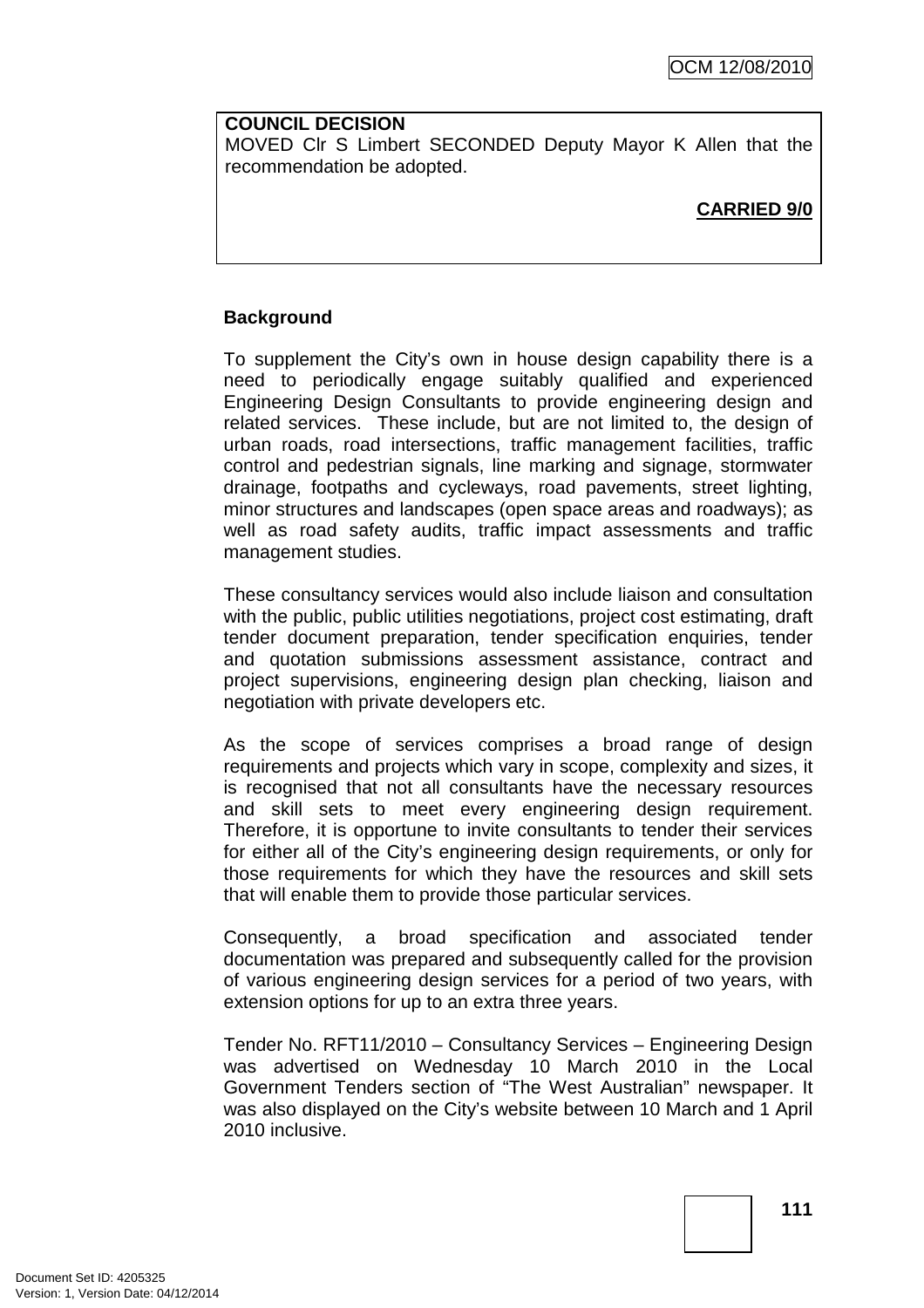No Elected Member has requested that this tender be submitted to Council for acceptance.

### **Submission**

Tenders closed at 3:00 p.m. (AWST) on Thursday 1 April 2010 and twenty one (21) tender submissions were received:

| 1              | Zacor Design Pty Ltd                  |
|----------------|---------------------------------------|
| $\overline{2}$ | Lowes Churchill & Associates Pty Ltd  |
| 3              | <b>Shane McMaster Surveys</b>         |
| 4              | WorleyParsons                         |
| 5              | Shawmac Pty Ltd                       |
| 6              | <b>Transcore Pty Ltd</b>              |
| $\overline{7}$ | <b>CPG Pty Ltd</b>                    |
| 8              | <b>JDSI Consulting Engineers</b>      |
| 9              | <b>Sage Consulting Engineers</b>      |
| 10             | <b>SJR Civil Consulting Pty Ltd</b>   |
| 11             | <b>Porter Consulting Engineers</b>    |
| 12             | Cardno (WA) Pty Ltd                   |
| 13             | <b>Opus International Consultants</b> |
| 14             | <b>GHD Pty Ltd</b>                    |
| 15             | <b>Underground Power Development</b>  |
| 16             | <b>BG &amp; E Pty Limited</b>         |
| 17             | <b>Pritchard Francis Pty Ltd</b>      |
| 18             | <b>ARRB Group Ltd</b>                 |
| 19             | <b>CNF &amp; Associates Pty Ltd</b>   |
| 20             | VDM Consulting (WA) Pty Ltd           |
| 21             | <b>AECOM Australia Pty Ltd</b>        |

# **Report**

Compliant Tenderers

| <b>Compliance Criteria</b> |                                                                                     |  |  |  |
|----------------------------|-------------------------------------------------------------------------------------|--|--|--|
| A                          | Compliance with the Specification contained in the<br>Request.                      |  |  |  |
| B                          | Compliance with the Conditions of Tendering<br>this<br>Request.                     |  |  |  |
| C                          | Compliance with Fixed Price (Clauses 1.8 and 6.3) and<br>completion of Clause 3.4.2 |  |  |  |
| Е                          | Compliance with Insurance Requirements and completion<br>of Clause 3.2.6            |  |  |  |
| E <sub>1</sub>             | Public Liability Insurance \$10,000,000.00 Australian                               |  |  |  |
| E2                         | Professional Indemnity \$1,000,000.00 Australian                                    |  |  |  |
| E <sub>3</sub>             | <b>Workers Compensation</b>                                                         |  |  |  |
| E3                         | <b>Or Personal Accident Insurance</b>                                               |  |  |  |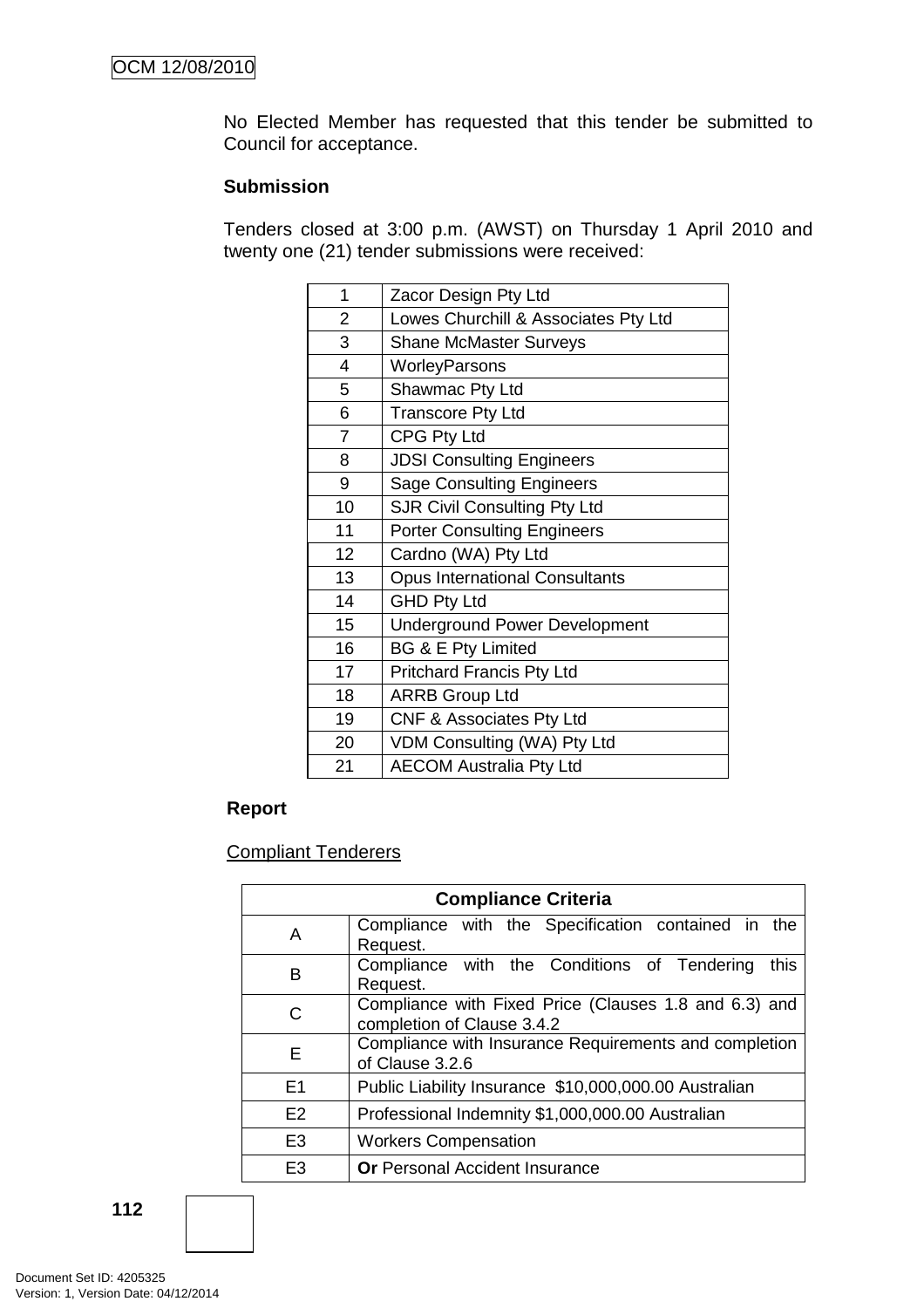| F        | Compliance with and completion of the Price Schedules<br>3.4.4 & 3.4.5 |
|----------|------------------------------------------------------------------------|
| 1.10.2   | Number of Copies of Tender Submission Required                         |
| 1.10.21  | <b>ACCC Certificate of Warranty Submitted</b>                          |
| Part 4   | <b>OSH Declaration</b>                                                 |
| Addendum | Acknowledgement of Addendum                                            |

| <b>Tenderer's Name</b>  |                                       | <b>Compliance</b><br><b>Assessment</b> |
|-------------------------|---------------------------------------|----------------------------------------|
| 1                       | Zacor Design Pty Ltd                  | Non-Compliant                          |
| $\overline{2}$          | Lowes Churchill & Associates Pty Ltd  | Compliant                              |
| 3                       | <b>Shane McMaster Surveys</b>         | Compliant                              |
| $\overline{\mathbf{4}}$ | <b>Worley Parsons</b>                 | Compliant                              |
| 5                       | Shawmac Pty Ltd                       | Compliant                              |
| 6                       | <b>Transcore Pty Ltd</b>              | Compliant                              |
| $\overline{7}$          | CPG Pty Ltd                           | Compliant                              |
| 8                       | <b>JDSI Consulting Engineers</b>      | Compliant                              |
| 9                       | <b>Sage Consulting Engineers</b>      | Compliant                              |
| 10                      | <b>SJR Civil Consulting Pty Ltd</b>   | Compliant                              |
| 11                      | <b>Porter Consulting Engineers</b>    | Compliant                              |
| 12                      | Cardno (WA) Pty Ltd                   | Compliant                              |
| 13                      | <b>Opus International Consultants</b> | Compliant                              |
| 14                      | <b>GHD Pty Ltd</b>                    | Compliant                              |
| 15                      | <b>Underground Power Development</b>  | Compliant                              |
| 16                      | <b>BG &amp; E Pty Limited</b>         | Compliant                              |
| 17                      | <b>Pritchard Francis Pty Ltd</b>      | Compliant                              |
| 18                      | <b>ARRB Group Ltd</b>                 | Compliant                              |
| 19                      | CNF & Associates Pty Ltd              | Compliant                              |
| 20                      | VDM Consulting (WA) Pty Ltd           | Compliant                              |
| 21                      | <b>AECOM Australia Pty Ltd</b>        | Compliant                              |

Zacor Design did not offer or demonstrate any particular expertise in the engineering design consultancy services as required by the Specification, other than general project and specialised management expertise and services, and were therefore deemed non-compliant and not included further in the evaluation process.

All other Tenderers were deemed acceptable in regard to compliancy as the non-compliances related to non-critical areas of insurance, anticompetitive conduct, OSH declaration and addendum acknowledgement, which can be confirmed or addressed prior to award of contract if necessary.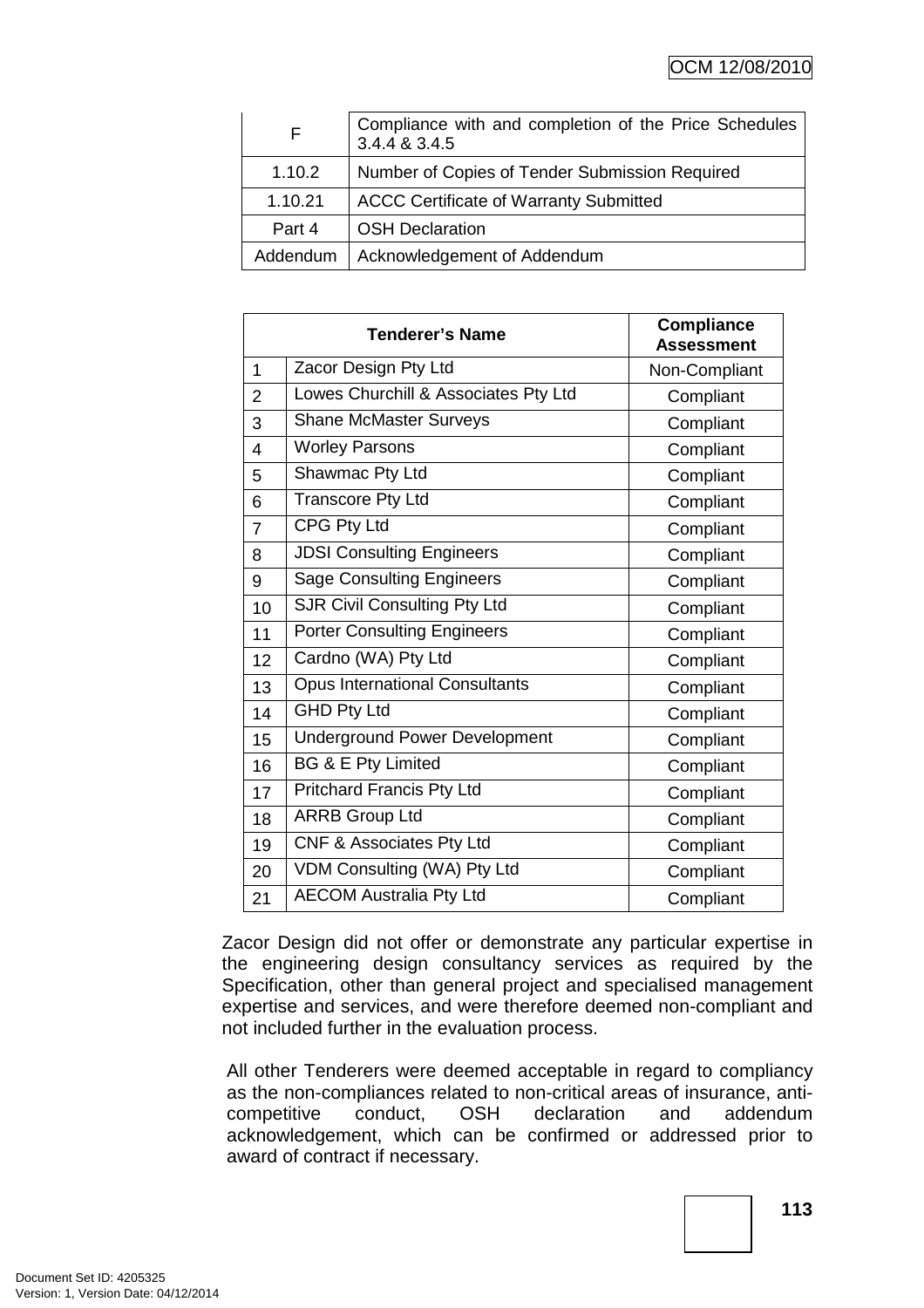# Evaluation Criteria

| <b>Evaluation Criteria</b>                | Weighting<br>Percentage |
|-------------------------------------------|-------------------------|
| Demonstrated Experience and Key Personnel | 30%                     |
| Demonstrated Understanding                | 30%                     |
| Tendered Price - Unit Rate Assessment     | 40%                     |
| <b>TOTAL</b>                              | 100%                    |

# Tender Intent/ Requirements

The purpose of the tender is to:

- **EXEL Assist the in-house design team to achieve the goal of completing** designs well ahead of the planned construction date.
- **Provide an ability to respond quickly to short term peak demands.**
- **Provide expertise where the in-house team may have a shortfall.**

The services to be provided may include, but are not limited to:

- (a) Design of:
	- -Urban roads
	- -Road intersections
	- -Traffic management facilities
	- - Traffic Control and Pedestrian Signals to Main Roads WA **Standards**
	- - Linemarking and signing plans to Main Roads WA requirements
	- -Stormwater drainage
	- -Footpaths and cycleways
	- -Road pavement
	- -Street lighting
	- -Minor structural
	- -Landscape for open space areas and roadways

(b) Traffic Consultancy Services:

- -Road Safety Audits
- -Traffic Impact Assessments
- -Traffic Management Studies
- (c) Other Consultancy Services:
	- -Public liaison and consultation.
	- - Negotiations with public utility authorities for the alteration and relocation of services.
	- -Project cost estimating.
	- - Preparation of draft tender specifications and contract documentation.
	- -Answering tender specification enquiries.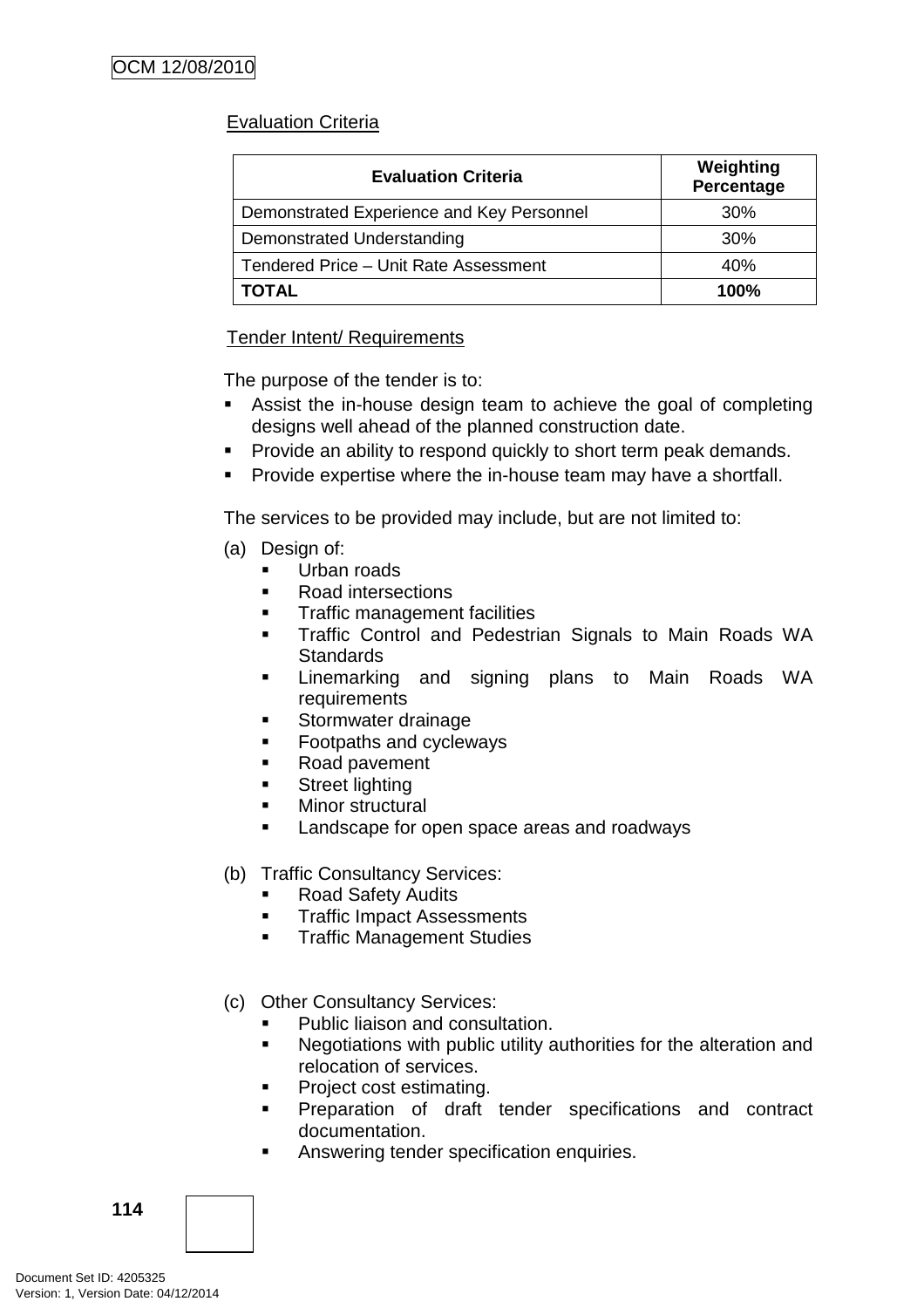- - Assist in the assessment of tenders and drafting of contract award recommendations.
- -Supervision of contracts carried out by private companies.
- - Checking of engineering design plans for subdivisions and developments undertaken by third parties.
- - Liaison and negotiations with private developers on engineering design issues.
- - Supervision of projects carried out by the day labour workforce.

# Evaluation Panel

The tender submissions were evaluated by:

- 1. John Radaich Manager Engineering; and
- 2. Victor Iwuoha Construction Engineer, Engineering Services

# Scoring Tables - Combined Totals

Due to the wide scope of requirements of engineering disciplines, the assessment of the tender submissions were divided into four (4) main broad discipline groups, which represent the bulk of the City's engineering design requirements. Tenderers with particular expertise in each of these groups were only included in the assessment of that group. The four broad design groups are:

- -Roads and drainage
- -Traffic engineering
- -**Structural**
- -Lighting and electrical

The resultant scoring tables of the four groups are detailed below. The five highest assessment scores in the 'Roads and Drainage' grouping and the three highest assessment scores in each of the other groupings have been highlighted in each table.

In consideration of the breadth of expertise sought in the Road and Drainage area, the Evaluation Panel considered that the five (5) highest scoring Tenderers in this group, and the three (3) highest scoring Tenderers in each of the other discipline groups, would best serve to form the Panel of Consultants. This would allow up to three (3) quotes to be to be obtained if necessary from the selected providers for any particular design project.

| <b>ROADS AND DRAINAGE</b>              |                                      |                           |        |
|----------------------------------------|--------------------------------------|---------------------------|--------|
|                                        | <b>Percentage Score</b>              |                           |        |
| Tenderer's Name                        | <b>Non-Cost</b><br><b>Evaluation</b> | Cost<br><b>Evaluation</b> | Total  |
|                                        | 60%                                  | 40%                       | 100%   |
| <b>SJR Civil Consulting Pty Ltd **</b> | 45.00%                               | 40.00%                    | 85.00% |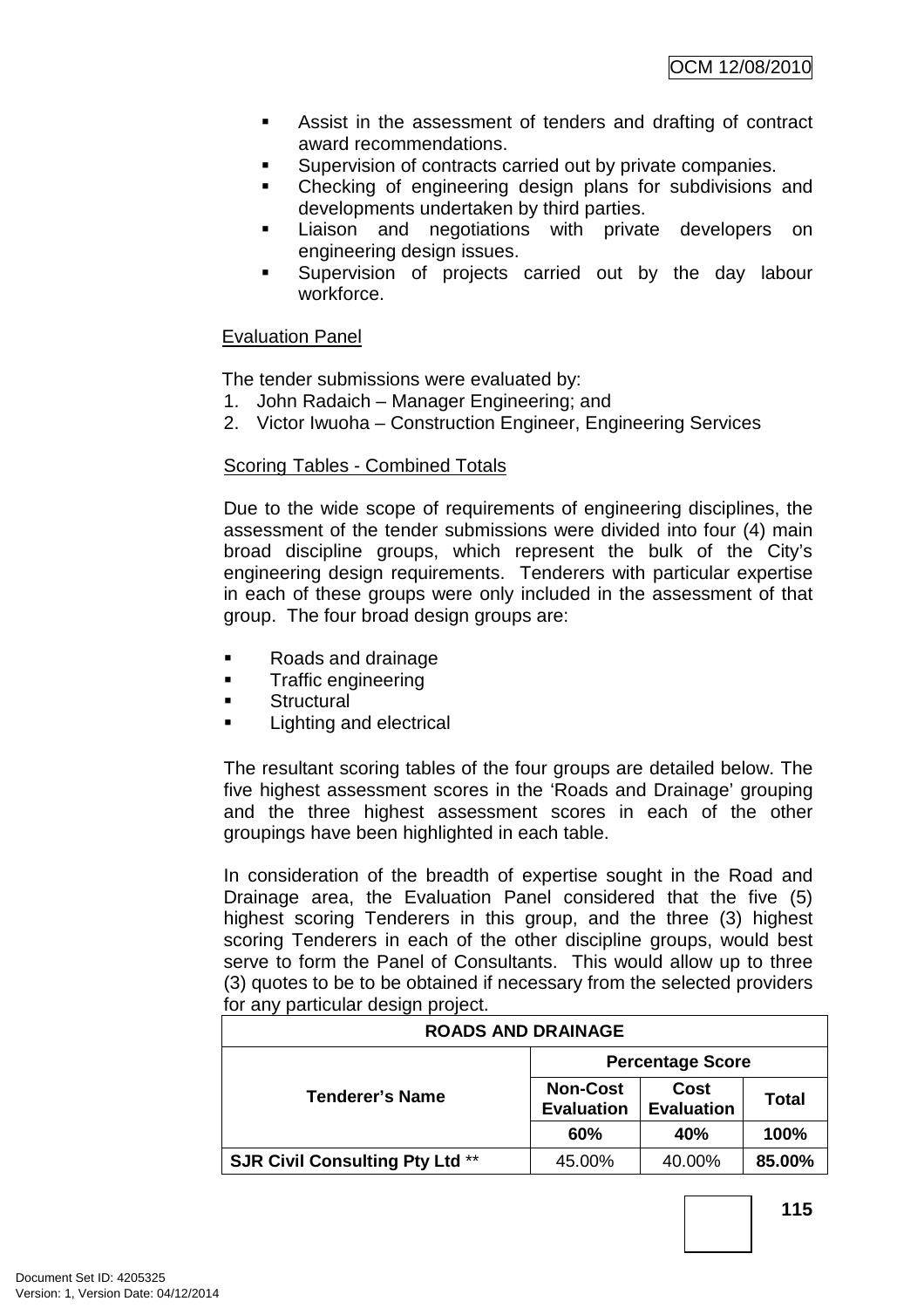| GHD Pty Ltd **                           | 60.00% | 24.81% | 84.81% |
|------------------------------------------|--------|--------|--------|
| <b>AECOM Australia Pty Ltd **</b>        | 56.67% | 26.58% | 83.25% |
| <b>Shawmac Pty Ltd **</b>                | 55.00% | 28.10% | 83.10% |
| <b>Opus International Consultants **</b> | 55.00% | 28.10% | 83.10% |
| BG & E Pty Ltd                           | 56.67% | 24.05% | 80.72% |
| <b>Porter Consulting Engineers</b>       | 55.00% | 25.32% | 80.32% |
| <b>Worley Parsons</b>                    | 53.33% | 24.81% | 78.14% |
| <b>CPG Pty Ltd</b>                       | 48.33% | 28.61% | 76.94% |
| <b>JDSI Consulting Engineers</b>         | 53.33% | 22.28% | 75.61% |
| VDM Consulting (WA) Pty Ltd              | 55.00% | 20.25% | 75.25% |
| <b>ARRB Group Ltd</b>                    | 48.33% | 26.58% | 74.91% |
| Cardno (WA) Pty Ltd                      | 48.33% | 25.32% | 73.65% |
| <b>Pritchard Francis Pty Ltd</b>         | 51.67% | 21.52% | 73.19% |
| Lowes Churchill & Associates Pty Ltd     | 51.67% | 21.01% | 72.68% |
| <b>Shane McMaster Surveys</b>            | 30.00% | 34.94% | 64.94% |

**\*\*** Recommended Submission

| <b>TRAFFIC ENGINEERING</b>               |                                      |                                  |              |  |
|------------------------------------------|--------------------------------------|----------------------------------|--------------|--|
|                                          | <b>Percentage Score</b>              |                                  |              |  |
| <b>Tenderer's Name</b>                   | <b>Non-Cost</b><br><b>Evaluation</b> | <b>Cost</b><br><b>Evaluation</b> | <b>Total</b> |  |
|                                          | 60%                                  | 40%                              | 100%         |  |
| <b>Opus International Consultants **</b> | 58.33%                               | 40.00%                           | 98.33%       |  |
| BG & E Pty Ltd **                        | 55.83%                               | 39.33%                           | 95.16%       |  |
| GHD Pty Ltd **                           | 60.00%                               | 32.58%                           | 92.58%       |  |
| Shawmac Pty Ltd                          | 53.33%                               | 37.08%                           | 90.41%       |  |
| WorleyParsons                            | 55.00%                               | 34.38%                           | 89.38%       |  |
| <b>CPG Pty Ltd</b>                       | 50.00%                               | 39.10%                           | 89.10%       |  |
| Cardno (WA) Pty Ltd                      | 50.00%                               | 39.10%                           | 89.10%       |  |
| <b>JDSI Consulting Engineers</b>         | 56.67%                               | 32.36%                           | 89.03%       |  |
| <b>AECOM Australia Pty Ltd</b>           | 50.00%                               | 37.53%                           | 87.53%       |  |
| <b>Porter Consulting Engineers</b>       | 53.33%                               | 34.16%                           | 87.49%       |  |
| VDM Consulting (WA) Pty Ltd              | 51.67%                               | 34.16%                           | 85.83%       |  |
| <b>Transcore Pty Ltd</b>                 | 53.33%                               | 30.34%                           | 83.67%       |  |
| <b>ARRB Group Ltd</b>                    | 48.33%                               | 35.28%                           | 83.61%       |  |
| Lowes Churchill & Associates Pty Ltd     | 45.00%                               | 34.83%                           | 79.83%       |  |

**\*\*** Recommended Submission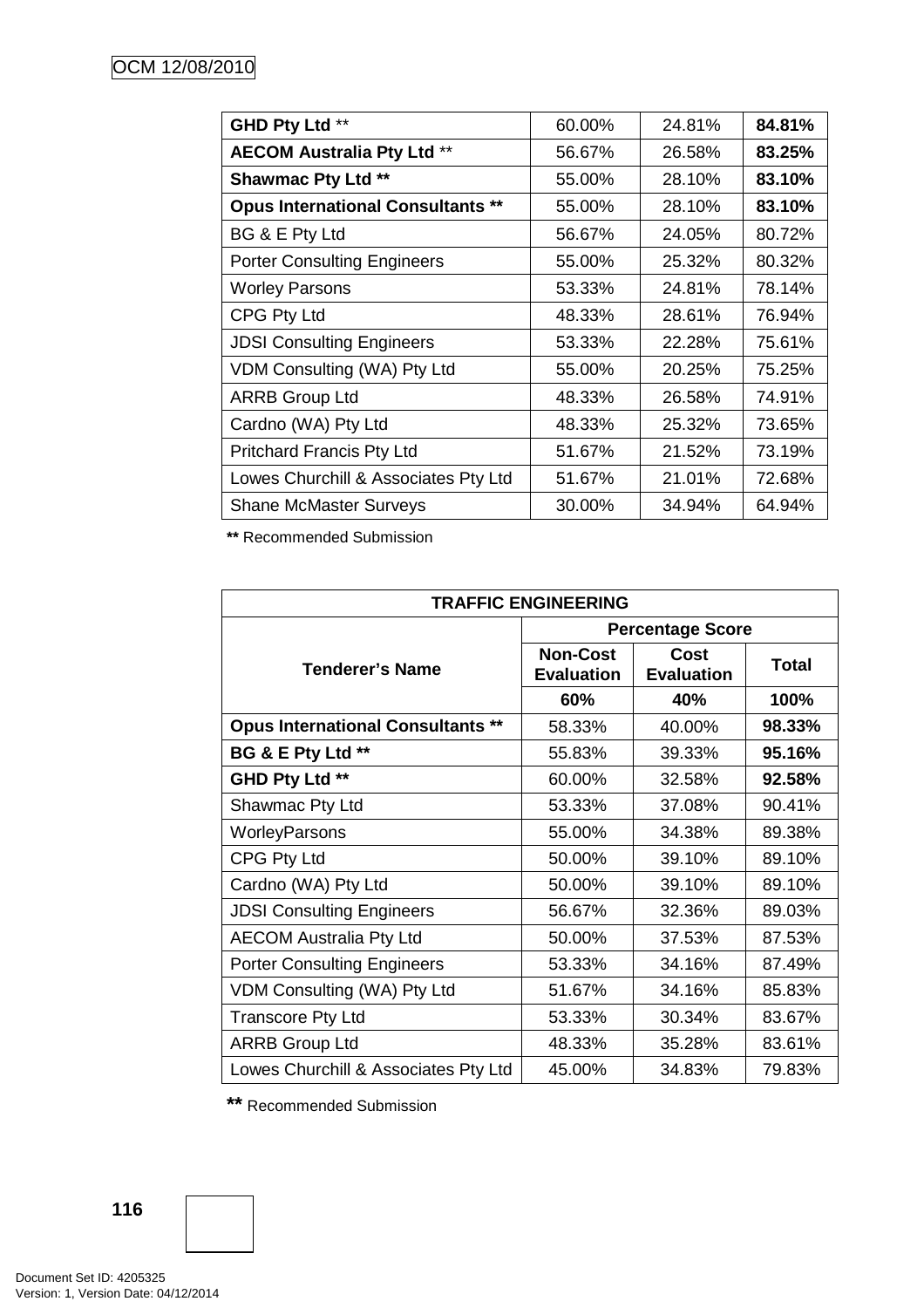| <b>STRUCTURAL</b>                     |                                      |                                  |              |  |
|---------------------------------------|--------------------------------------|----------------------------------|--------------|--|
|                                       | <b>Percentage Score</b>              |                                  |              |  |
| Tenderer's Name                       | <b>Non-Cost</b><br><b>Evaluation</b> | <b>Cost</b><br><b>Evaluation</b> | <b>Total</b> |  |
|                                       | 60%                                  | 40%                              | 100%         |  |
| BG & E Pty Ltd **                     | 60.00%                               | 39.58%                           | 99.58%       |  |
| <b>JDSI Consulting Engineers **</b>   | 56.47%                               | 40.00%                           | 96.47%       |  |
| <b>WorleyParsons **</b>               | 56.47%                               | 38.54%                           | 95.01%       |  |
| <b>GHD Pty Ltd</b>                    | 60.00%                               | 34.38%                           | 94.38%       |  |
| <b>Opus International Consultants</b> | 52.94%                               | 39.58%                           | 92.52%       |  |
| <b>AECOM Australia Pty Ltd</b>        | 56.47%                               | 34.79%                           | 91.26%       |  |
| Cardno (WA) Pty Ltd                   | 52.94%                               | 37.50%                           | 90.44%       |  |
| VDM Consulting (WA) Pty Ltd           | 56.47%                               | 27.71%                           | 84.18%       |  |
| <b>Pritchard Francis Pty Ltd</b>      | 51.18%                               | 32.71%                           | 83.89%       |  |

**\*\*** Recommended Submission

| <b>LIGHTING AND ELECTRICAL</b>             |                                      |                           |        |  |
|--------------------------------------------|--------------------------------------|---------------------------|--------|--|
|                                            | <b>Percentage Score</b>              |                           |        |  |
| Tenderer's Name                            | <b>Non-Cost</b><br><b>Evaluation</b> | Cost<br><b>Evaluation</b> | Total  |  |
|                                            | 60%                                  | 40%                       | 100%   |  |
| <b>Underground Power</b><br>Development ** | 60.00%                               | 33.94%                    | 93.94% |  |
| <b>JDSI Consulting Engineers **</b>        | 53.37%                               | 40.00%                    | 93.37% |  |
| <b>Sage Consulting Engineers **</b>        | 60.00%                               | 32.97%                    | 92.97% |  |
| <b>AECOM Australia Pty Ltd</b>             | 53.37%                               | 35.64%                    | 89.01% |  |
| BG & E Pty Ltd                             | 57.52%                               | 30.79%                    | 88.31% |  |
| <b>GHD Pty Ltd</b>                         | 58.38%                               | 29.58%                    | 87.96% |  |
| <b>CNF &amp; Associates Pty Ltd</b>        | 50.04%                               | 36.36%                    | 86.40% |  |
| <b>ARRB Group Ltd</b>                      | 48.42%                               | 27.88%                    | 76.30% |  |

**\*\*** Recommended Submission

### Evaluation Criteria Assessment

# (a) Demonstrated Experience & Key Personnel

All the Tenderers demonstrated varying levels of experience and experienced personnel in their particular discipline/s of expertise. Some also demonstrated access to suitably experience specialist subconsultants.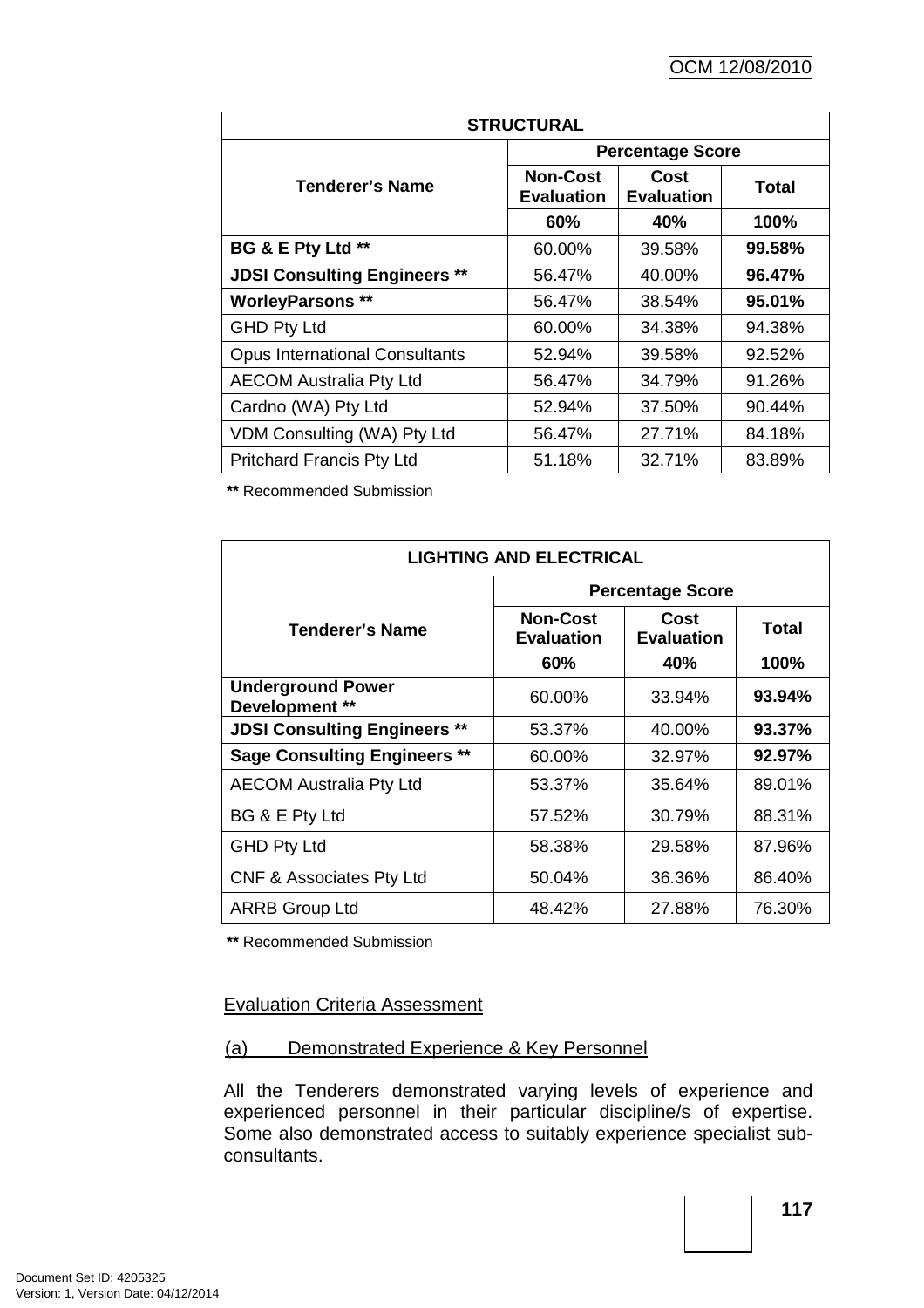#### (b) Demonstrated Understanding

All the Tenderers are well established engineering consultancies and have an understanding to various extents of the requirements for the various facets of municipal engineering in their particular discipline/s of expertise.

#### (c) Tendered Price

An indicative hourly rate was determined for each tenderer based on their hourly rates for their staff and sub-consultants with particular training and expertise in each discipline group. This indicative rate was utilised in determining their Cost scores in each broad discipline group.

#### (d) Summation

The Evaluation Panel considered that the five (5) highest scoring Tenderers in the Roads and Drainage group and the three (3) highest scoring Tenderers in each of the other discipline groups would best serve to form the Panel of Consultants. This would allow up to three (3) quotes to be to be obtained if necessary from the selected providers for any particular design project. The tenderers achieving the highest scores are as highlighted in the Scoring Tables and listed in the recommendation.

#### **Strategic Plan/Policy Implications**

### **Transport Optimisation**

- To ensure the City develops a transport network that provides maximum utility for its users, while minimizing environmental and social impacts.
- To construct and maintain roads which are convenient and safe for vehicles, cyclists and pedestrians.
- To achieve provision of an effective public transport system that provides maximum amenity, connectivity and integration for the community.

### **Budget/Financial Implications**

The design costs of projects is budgeted in the normal capital works, operational and general ledger budgets every year.

This is the first panel contract for design services entered into by the City. The total estimated Contract value of \$522,000 is based on expenditure for various stand alone design contracts over the previous two financial years for these type of design and associated works.

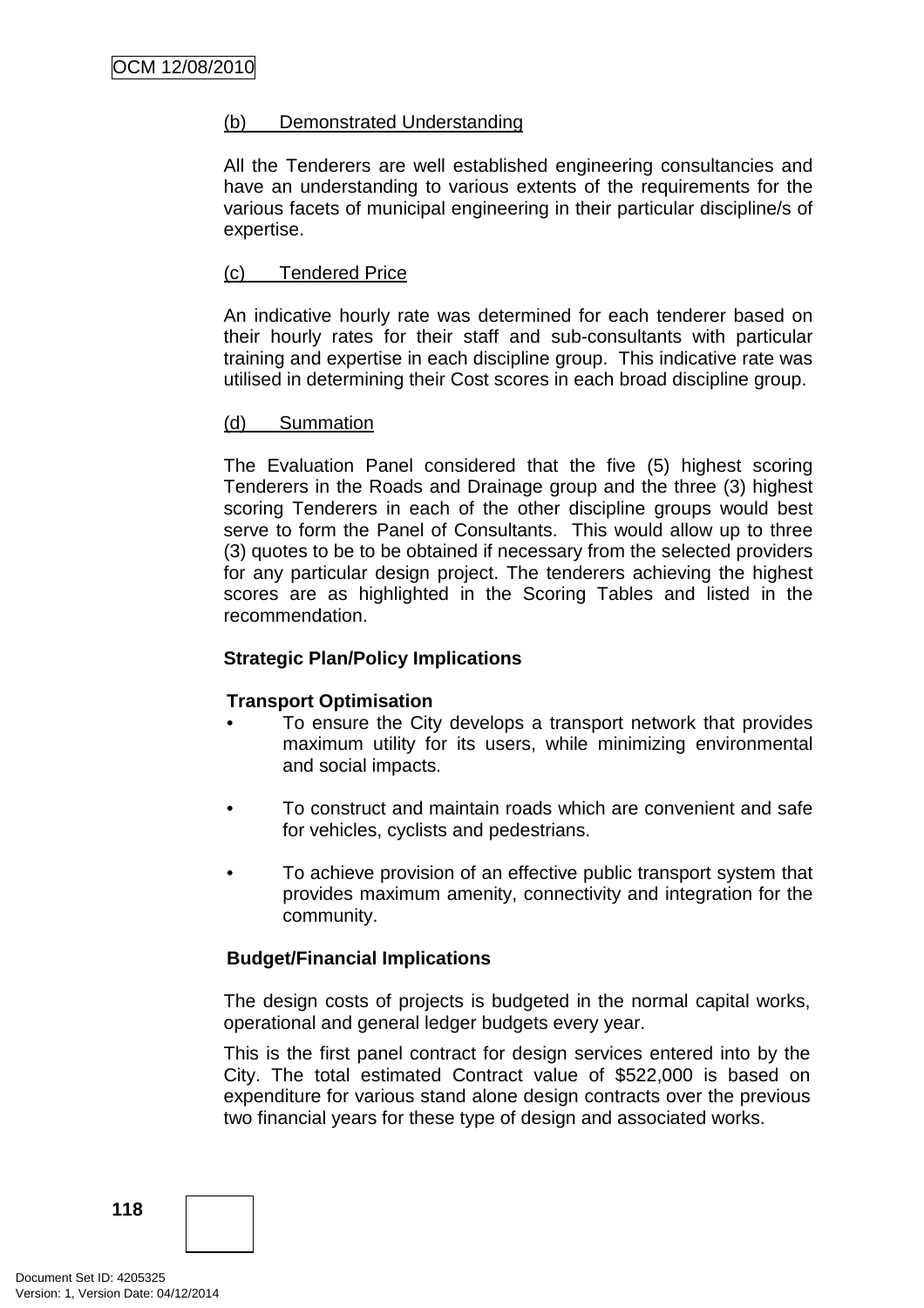# **Legal Implications**

Section 3.57 of the Local Government Act 1995 and Part 4 of the Local Government (Functions and General) Regulations 1996 refers.

# **Community Consultation**

No Community Consultation Required

# **Attachment(s)**

The following Confidential Attachments are provided under a separate cover:

- 1. Compliance Criteria Checklist
- 2. Tender Evaluation Sheet (s)
- 3. Tendered Prices

# **Advice to Proponent(s)/Submissioners**

Those who lodged a tender submission have been advised that this matter is to be considered at the 12 August 2010 Council Meeting.

# **Implications of Section 3.18(3) Local Government Act, 1995**

Nil.

# **16.2 (MINUTE NO 4337) (OCM 12/08/2010) - PERMANENT CLOSURE OF MIGUEL ROAD BIBRA LAKE TO THE PASSAGE OF VEHICLES - APPLICANT: CITY OF COCKBURN (ES/R/002) (V IWUOHA) (ATTACH)**

### **RECOMMENDATION**

That Council in accordance with section 3.50 of the Local Government Act 1995:

- (1) institutes a permanent closure of a section of Miguel Road between Cocos Drive and Discovery Drive estimated from December 2010 subject to:-
	- 1 There being no substantial objection received as a result of advertising in a local newspaper.
	- 2 There being no substantial objection from service authorities, emergency services or adjoining owners.
	- 3 An approved traffic management plan to monitor and control traffic movements due to the closure.
	- 4 The proponent being fully responsible for public liability and damages arising from works.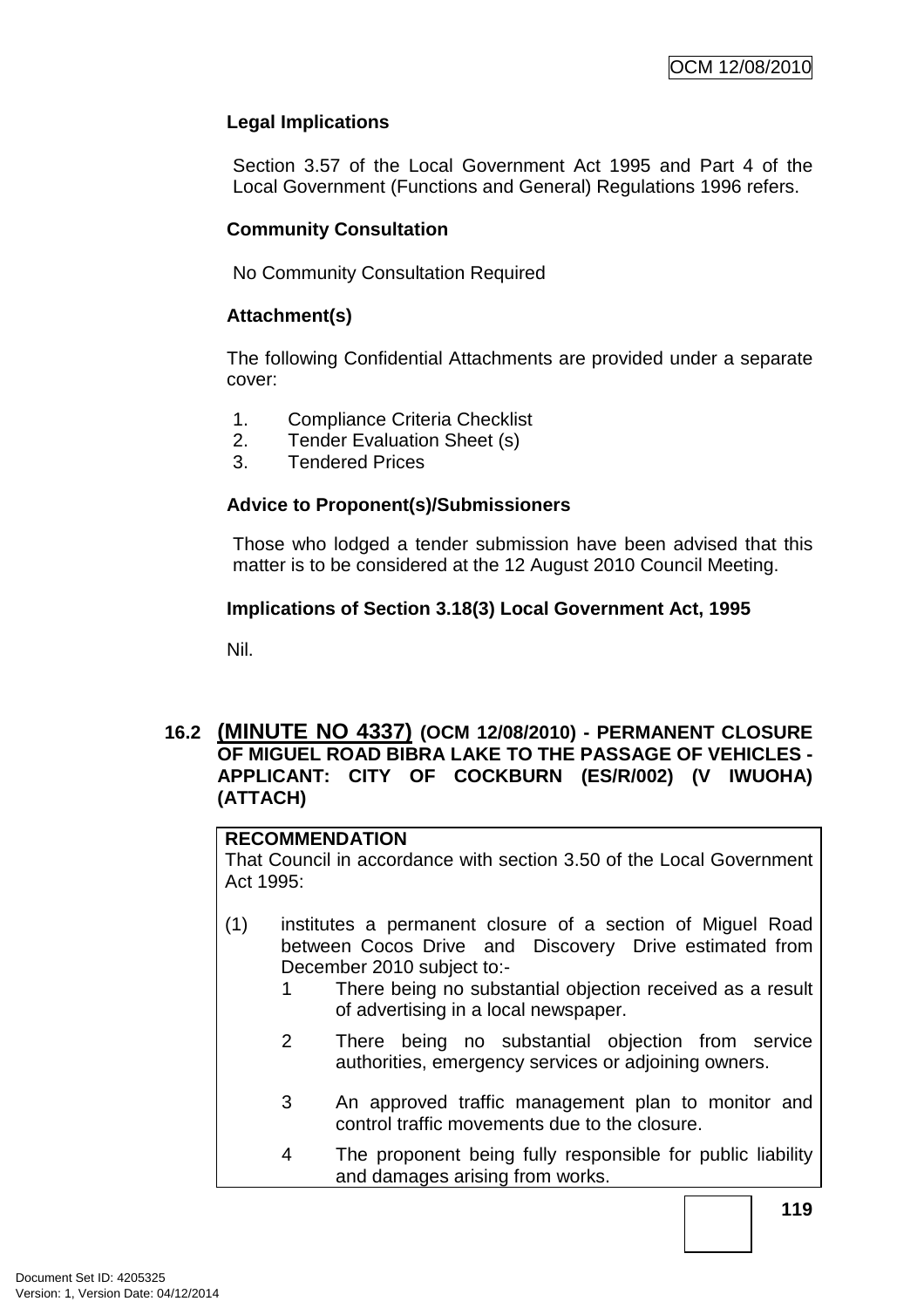5 Spearwood Avenue open to vehicular traffic between Barrington Street and Sudlow Road.

# **COUNCIL DECISION**

MOVED Clr S Limbert SECONDED Deputy Mayor K Allen that the recommendation be adopted.

# **CARRIED 9/0**

# **Background**

The City has commenced construction of Spearwood Avenue between Barrington Street and Sudlow Road. The development of this segment of Spearwood Ave will remove industrial traffic from Miguel Road and urban areas of Bibra Lake and Yangebup. Spearwood Ave will become the major link between Stock Road and Beeliar Drive for movement to and from the Bibra Lake industrial area including Cockburn Commercial Park.

### **Submission**

To consider the closure of Miguel Road Bibra Lake.

# **Report**

An outcome of the construction of Spearwood Avenue between Barrington and Sudlow is the termination of Miguel Road. In its current form it is therefore necessary for Council approval for the permanent road closure of Miguel Road between Cocos Drive and Discovery Drive from December 2010 or when Spearwood Avenue project is completed.

The closure is necessary for the following reasons:

- 1. North and South bound traffic will not be able to turn into Spearwood Avenue safely.
- 2. Northern and southern traffic flows will utilise newly constructed Spearwood Avenue.

### **Strategic Plan/Policy Implications**

### **Demographic Planning**

• To ensure development will enhance the levels of amenity currently enjoyed by the community.

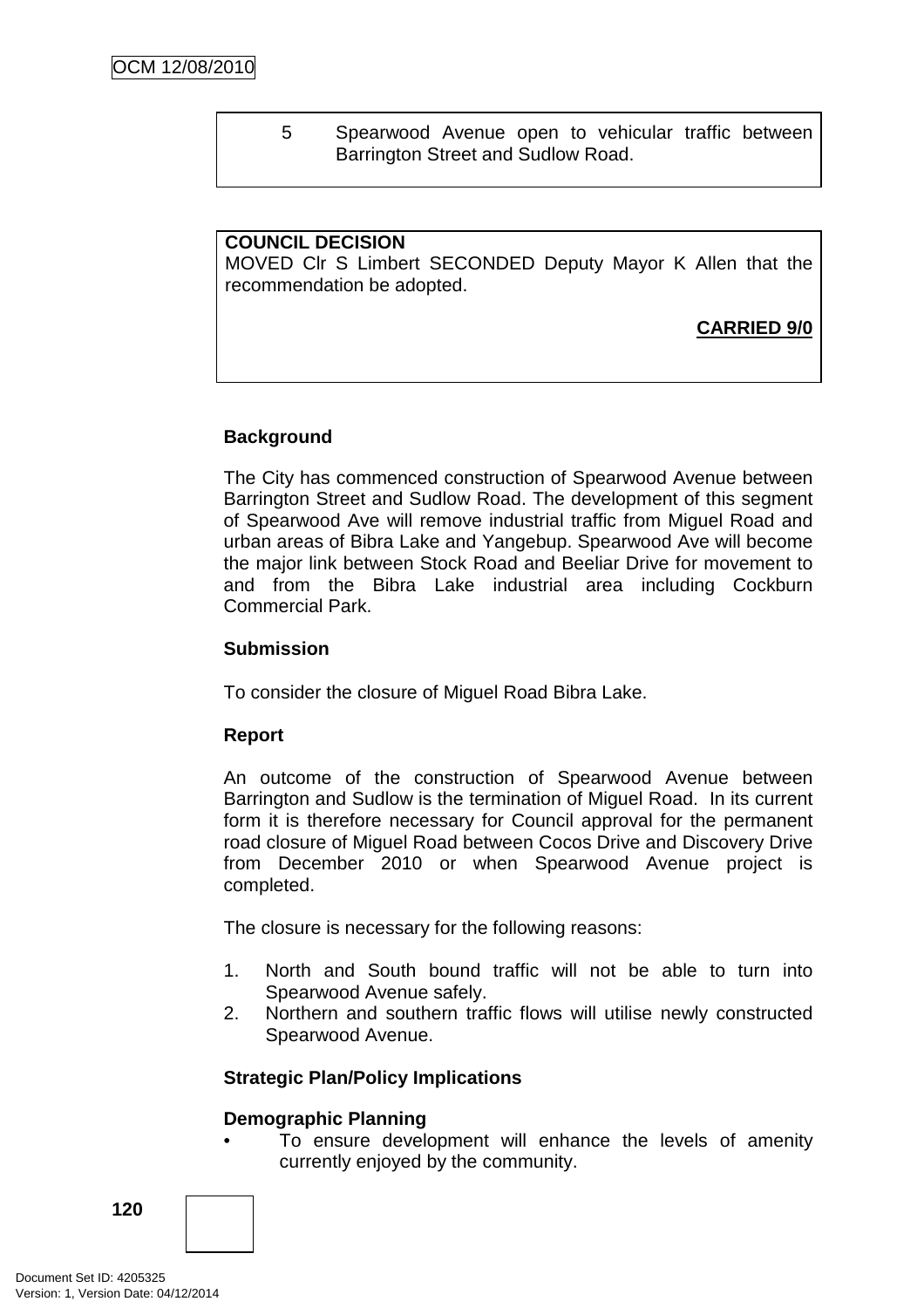# **Transport Optimisation**

• To construct and maintain roads which are convenient and safe for vehicles, cyclists and pedestrians.

### **Budget/Financial Implications**

All costs to the closure will be covered by Spearwood Avenue Capital Works Project.

### **Legal Implications**

Section 3.50 of the Local Government Act.

# **Community Consultation**

To be advertised in a local newspaper and service authorities, emergency services and adjoining owners advised.

# **Attachment(s)**

Plan of the closure.

# **Advice to Proponent(s)/Applicant**

N/A

**Implications of Section 3.18(3) Local Government Act, 1995**

Nil.

### **16.3 (MINUTE NO 4338) (OCM 12/08/2010) - PERMANENT CLOSURE OF HOWSON WAY BIBRA LAKE TO THE PASSAGE OF VEHICLES - APPLICANT: CITY OF COCKBURN (ES/R/002) (V IWUOHA) (ATTACH)**

# **RECOMMENDATION**

That Council in accordance with section 3.50 of the Local Government Act 1995:

- (1) institutes a permanent closure of a section of Howson Way between Barrington Street. and Cocos Drive estimated closure from December 2010 subject to:-
	- 1 There being no substantial objection received as a result of advertising in a local newspaper.
	- 2 There being no substantial objection from service authorities, emergency services or adjoining owners.
	- 3 An approved traffic management plan to monitor and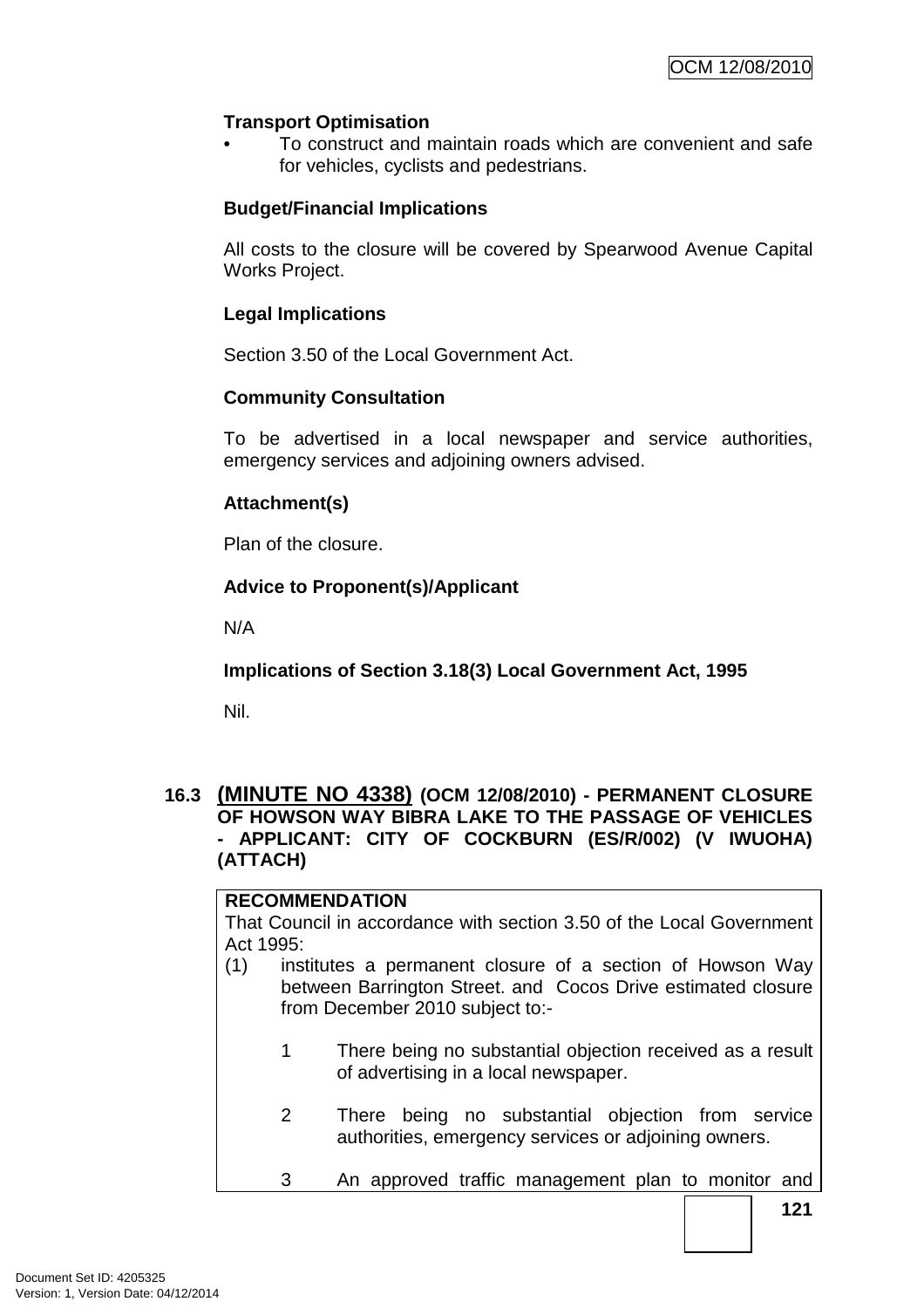control traffic movements due to the closure.

- 4 The proponent being fully responsible for public liability and damages arising from works.
- 5 Spearwood Avenue opens to vehicular traffic between Spearwood Avenue and Sudlow Road.

# **COUNCIL DECISION**

MOVED Clr S Limbert SECONDED Deputy Mayor K Allen that the recommendation be adopted.

**CARRIED 9/0**

# **Background**

The City has commenced the construction of Spearwood Avenue between Barrington Street and Cocos Drive. The development of this segment of Spearwood Ave will remove industrial traffic from Howson Way and urban areas of Bibra Lake and Yangebup. Spearwood Ave will become the major link between Stock Road and Beeliar Drive for movement to and from the Bibra Lake industrial area and Cockburn Commercial Park.

### **Submission**

To consider the closure of Howson Way Bibra Lake.

### **Report**

An outcome of the construction of Spearwood Avenue between Barrington and Sudlow is the termination of Miguel Road. In its current form it is therefore necessary for Council approval for the permanent road closure of Howson Way between Barrington Street and Cocos Drive from December 2010 or when Spearwood Avenue project is completed.

The closure is necessary for the following reasons

• Four way intersections induce danger and increase the likelihood of right angle crashes. By introducing T junctions where we can replace four way intersections, we can eliminate the potential hazard poised by four way intersections. In this case the design has provided T junctions at Howson Way and also at Cocos Drive

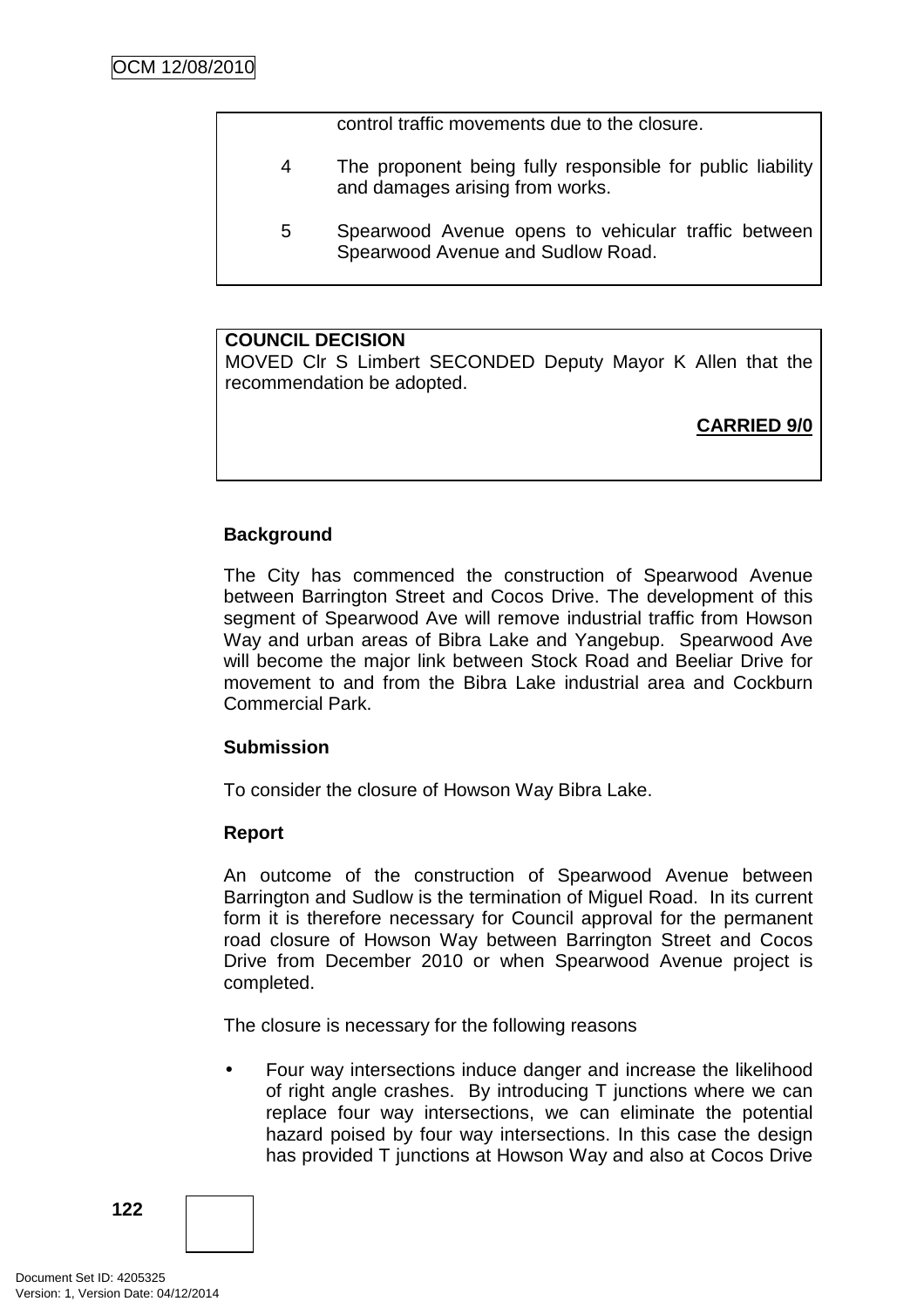and Cocos Drive connection will be performing the same but safer function than the disconnected Howson Way.

• Howson Way is at a steep gradient to Spearwood Avenue and Miguel Road; this makes truck **manoeuvrings** difficult and constitute a potential hazard to the motorists in the area and as such it makes absolute sense to close Howson Way and turn it into a **cul-de-sac.**

### **Strategic Plan/Policy Implications**

#### **Demographic Planning**

To ensure development will enhance the levels of amenity currently enjoyed by the community.

#### **Transport Optimisation**

• To construct and maintain roads which are convenient and safe for vehicles, cyclists and pedestrians.

### **Budget/Financial Implications**

All costs to the closure will be covered by the Developer

### **Legal Implications**

Section 3.50 of the Local Government Act.

### **Community Consultation**

To be advertised in a local newspaper and service authorities, emergency services and adjoining owners advised.

### **Attachment(s)**

Plan of the closure

### **Advice to Proponent(s)/Applicant**

N/A

### **Implications of Section 3.18(3) Local Government Act, 1995**

NIL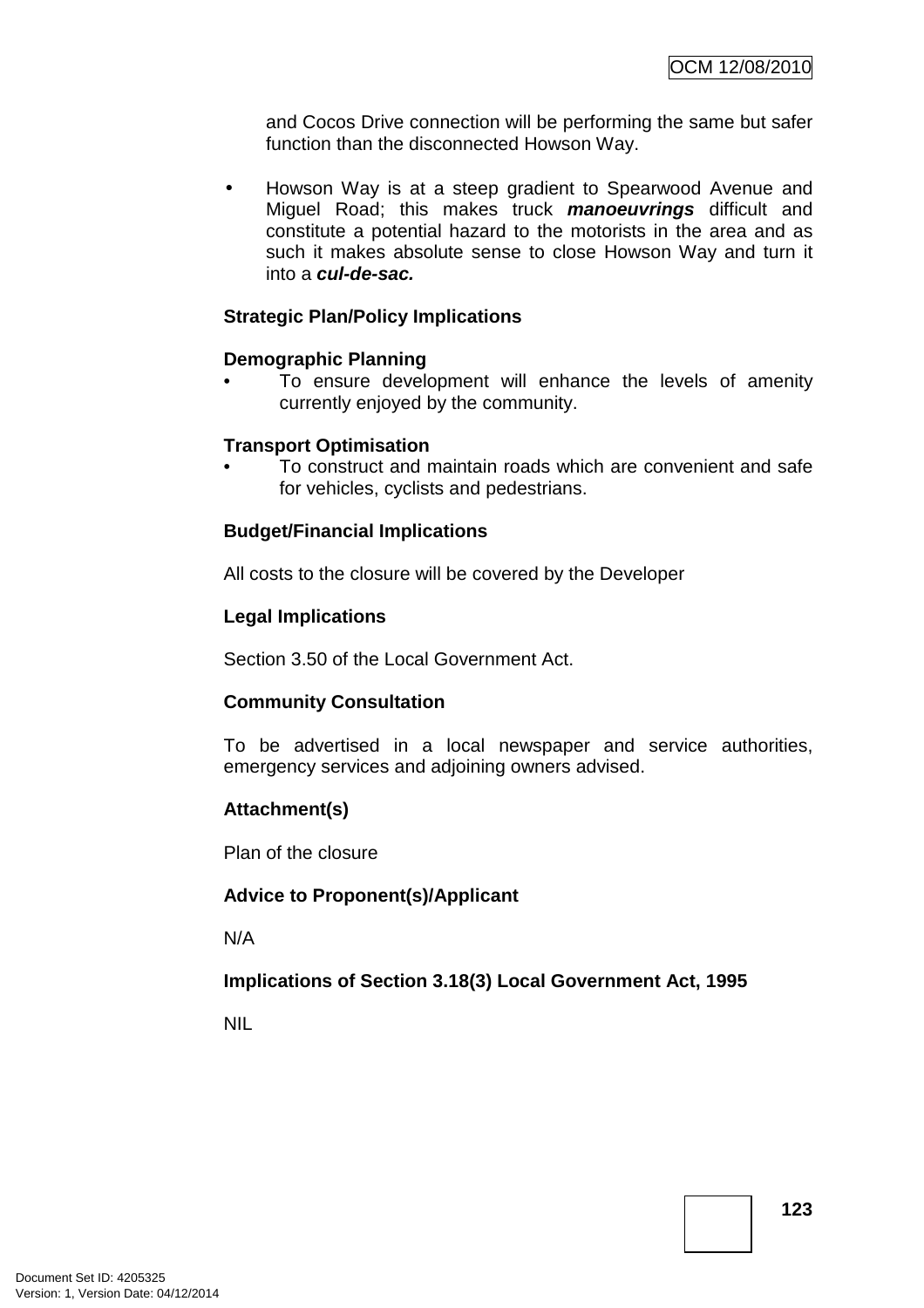# **16.4 (MINUTE NO 4339) (OCM 12/08/2010) - TEMPORARY CLOSURE OF A SECTION OF LINKAGE AVE IN COCKBURN CENTRAL TO THE PASSAGE OF VEHICLES (4200A) (S HUSSAIN) (ATTACH)**

# **RECOMMENDATION**

That Council in accordance with Section 3.50 of the Local Government Act 1995:

- (1) institutes a closure of a section of Linkage Ave (eastern carriageway), Cockburn Central between Stockton Bend and Beeliar Drive, for a period of 6 months initially commencing 23 August 2010 to 23 February 2011 subject to:
	- 1. There being no substantial objection received as a result of advertising in a local newspaper.
	- 2. There being no substantial objection from service authorities, emergency services or adjoining owners.
	- 3. The developer engaging a traffic management contractor to submit a certified traffic management plan to monitor and control traffic movements due to the closure.
	- 4. All works on existing City infrastructure (roads, footpaths, drainage, parks or verges) completed and reinstated in accordance with the "Public Utilities Code of Practice 2000", "Restoration and Reinstatement Specification for Local Government 2002" and the City of Cockburn "Excavation Reinstatement Standards 2002" as a minimum.
	- 5. The proponent being fully responsible for public liability and damages arising from.
- (2) subject to a satisfactory outcome of the closure, extend the closure for a further 6 months until 23 August 2011.

# **COUNCIL DECISION**

MOVED Clr S Limbert SECONDED Deputy Mayor K Allen that the recommendation be adopted.

# **CARRIED 9/0**

# **Background**

Cockburn Central Town Square area is now completed and the other infrastructures like roads, car parking and street lightings are also fully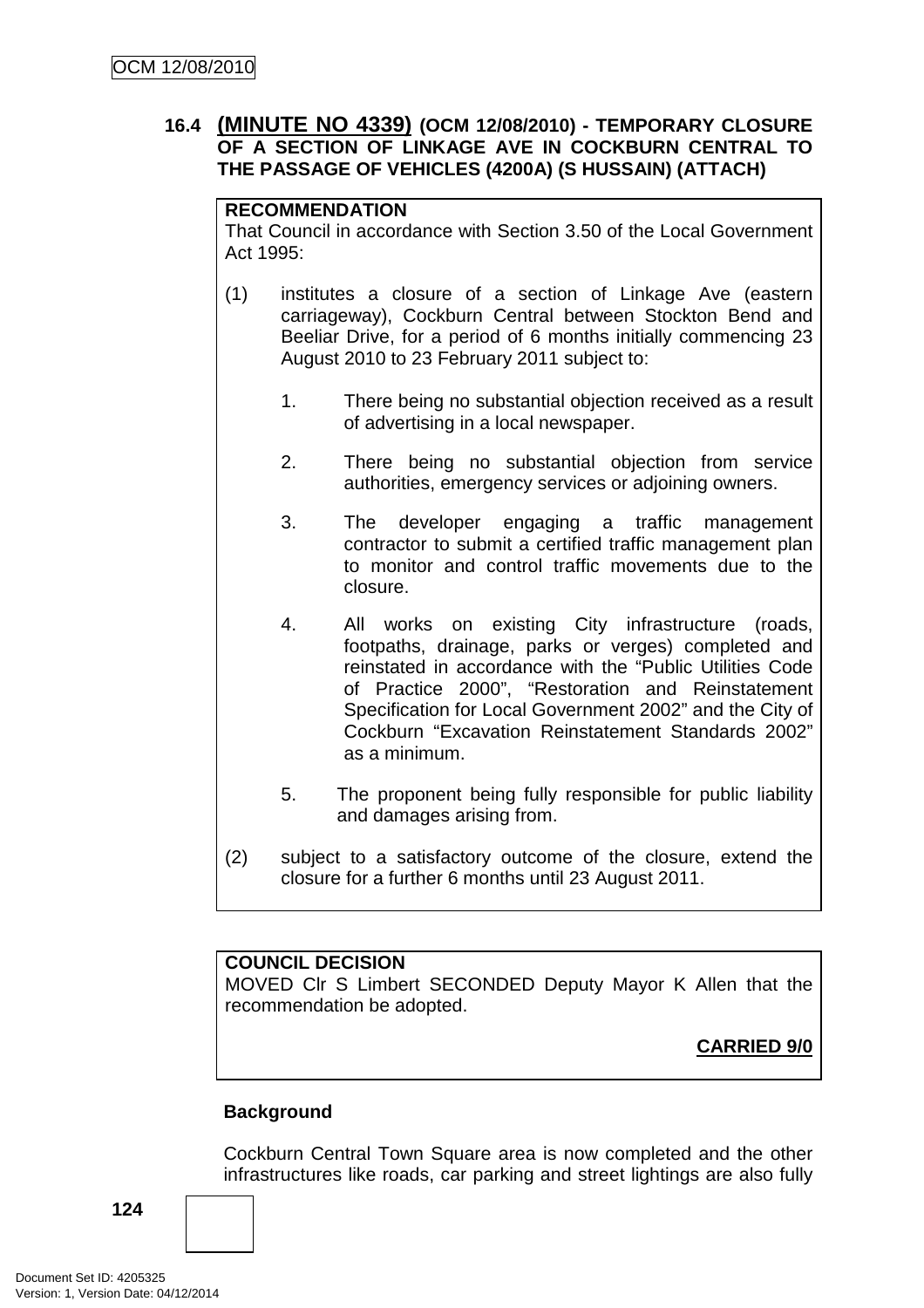operational. Building activities on the vacant lots can commence any time. Lots 14 & 15 Linkage Ave will be used for the proposed FESA Headquarter and construction works are about to commence on those lots.

### **Submission**

Advance Traffic Management Pty Ltd, the developer's appointed traffic management contractor has requested Council to implements procedures to close a section of Linkage Ave (eastern carriageway only) between Stockton Bend and Beeliar Drive, Cockburn Central for a period of up to 52 weeks during the construction of the FESA Headquarter on Lots 14 & 15 Linkage Ave.

### **Report**

During the construction activities of FESA Headquarter in Cockburn Central the road closure will be required for the below reasons:

- 1. Numerous plant and workers will be used during the construction of the new fire station. Workers, plant and equipment will be required to operate from within the traffic lane to carry out the works. Closure of east lane of Linkage Ave along the boundary of the fire station is therefore required to enable workers, plant and equipment to operate safely on the roadway without conflicting with traffic.
- 2. The main users of that section of carriageway of Linkage Ave is PTA buses and public using the train station either as a park & ride user or dropping off and picking up passengers to & from the train station. PTA has confirmed that they have no objection to the proposal and they are happy with the bus diversions as proposed in the traffic management plan. City has asked the contractor to conduct a traffic impact study and the outcome is that a maximum 2 cars every minute in the morning and afternoon peak hours are using the eastern carriageway of Linkage Ave. Considering these cars can only take Beeliar Drive east (no right turn is allowed onto Beeliar Drive), using the short detour route via Midgegoroo Ave will not have a major impact as Midgegoroo Ave has an existing left turn pocket lane to allow vehicles head towards Beeliar Drive east. The impact on the pedestrians due to closure would be minimal as Linkage Ave west side carriageway also has a footpath running along the carriageway. Although the closure is requested for 52 weeks it would be prudent to approve closure initially for 24 weeks and then extend the approval subject to a satisfactory review of the impact of closure by a City officer.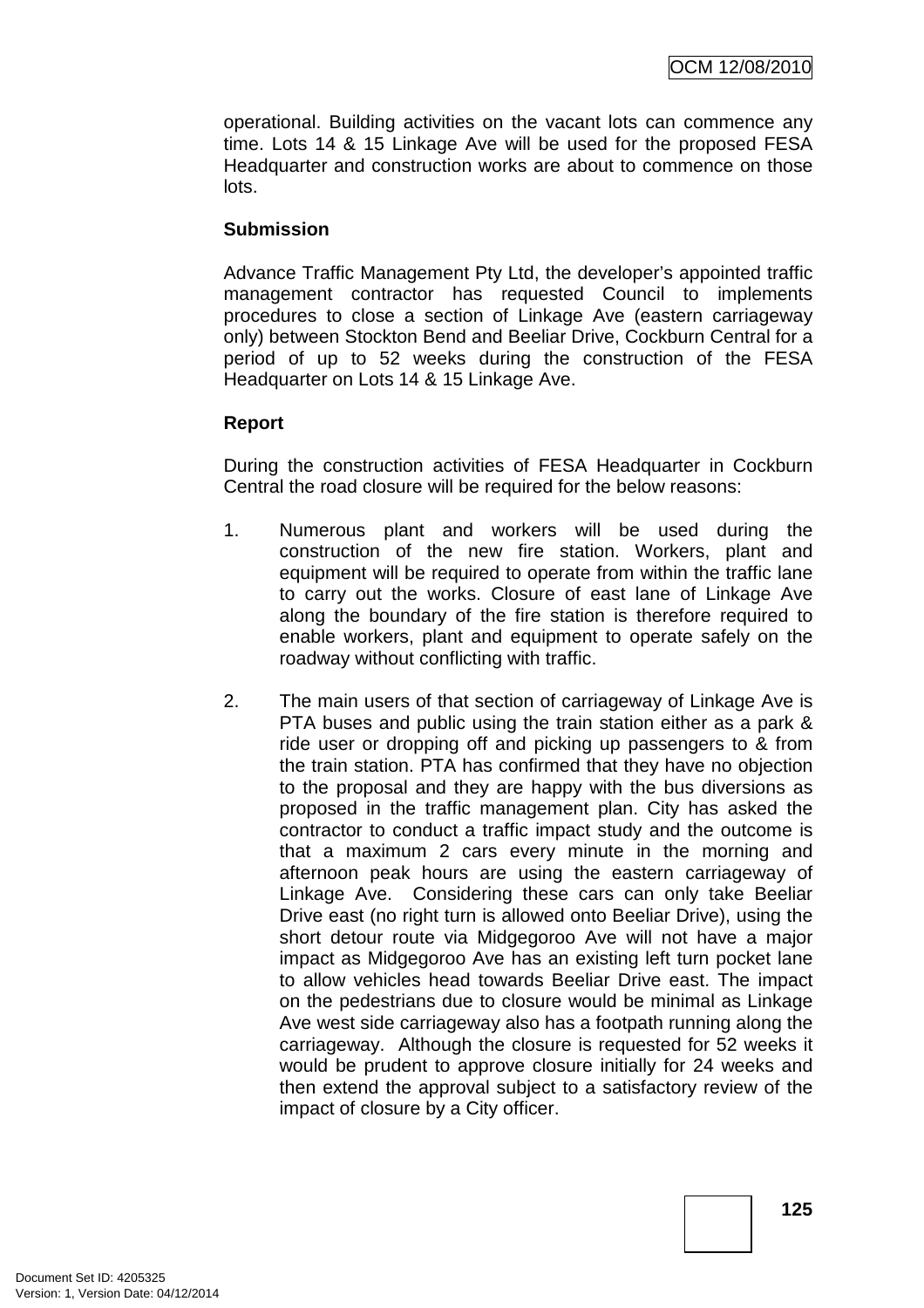- 3. Access for local traffic will not be affected by this closure; access to the existing houses within the development will always be maintained.
- 4. The contractor PS Structures has appointed a certified traffic management contractor (ATM) to monitor the impact of the road closure on the area. ATM has already submitted a traffic management plan, which is in line with Australian Standards and Main Roads field guidelines. There is no foreseen issue with the traffic management plan and the closure will not create any undue congestion. Advance warning signs will be installed and an advice of the proposed closure will be placed in both the local newspaper and West Australian newspaper.

# **Strategic Plan/Policy Implications**

### **Demographic Planning**

To ensure development will enhance the levels of amenity currently enjoyed by the community.

### **Transport Optimisation**

• To construct and maintain roads which are convenient and safe for vehicles, cyclists and pedestrians.

### **Budget/Financial Implications**

All costs to the closure will be covered by the Developer.

### **Legal Implications**

Section 3.50 of the Local Government Act.

### **Community Consultation**

To be advertised in a local newspaper and service authorities, emergency services and adjoining owners advised.

### **Attachment(s)**

Plan of the closure

### **Advice to Proponent(s)/Applicant**

Advance Traffic Management Pty Ltd has been advised that the matter will be considered by Council at the 12 August 2010 Council Meeting.

### **Implications of Section 3.18(3) Local Government Act, 1995**

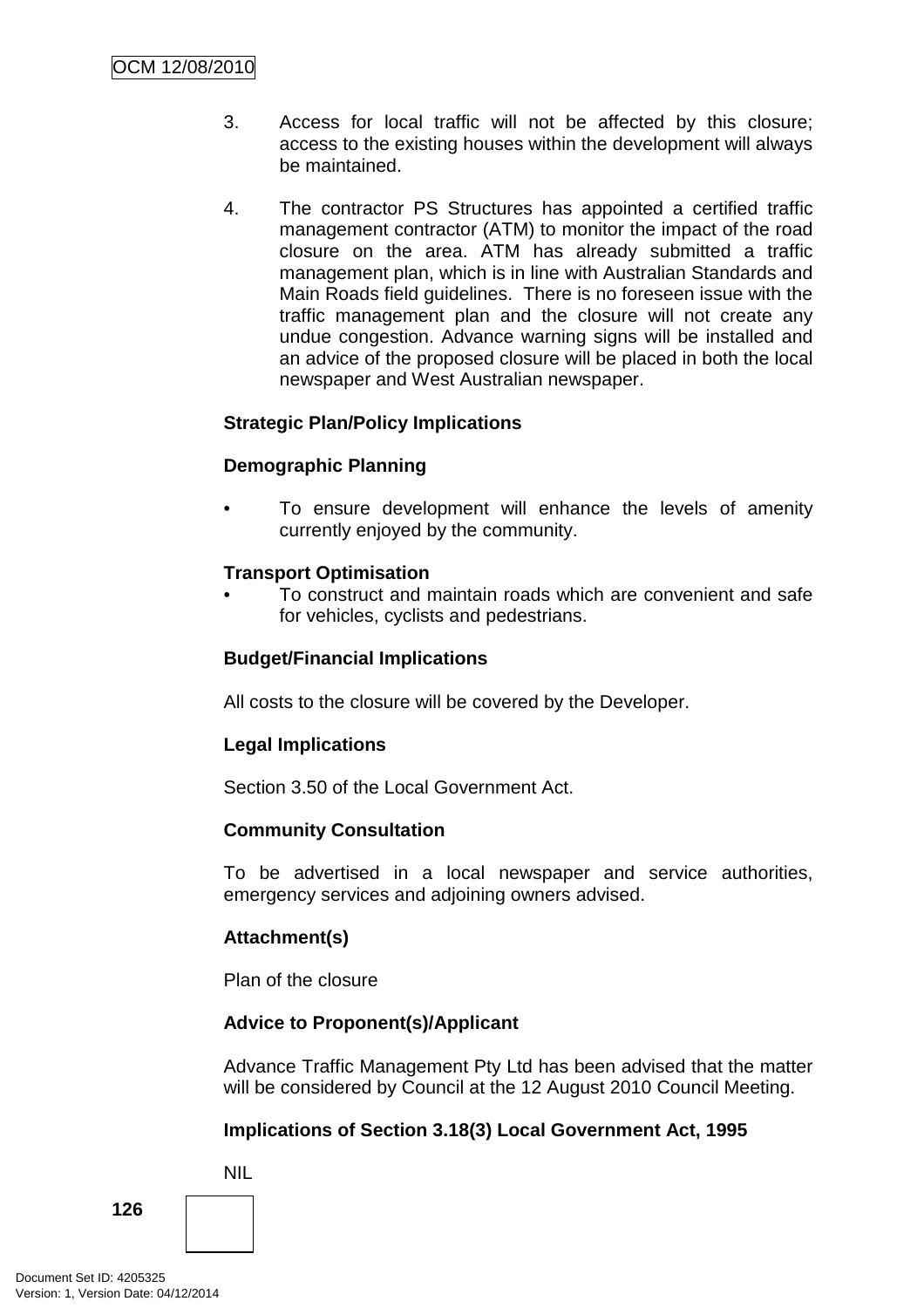# **16.5 (MINUTE NO 4340) (OCM 12/08/2010) - TEMPORARY CLOSURE OF LYON ROAD IN HARVEST LAKES SUBDIVISION IN ATWELL TO THE PASSAGE OF VEHICLES (4292) (S HUSSAIN) (ATTACH)**

# **RECOMMENDATION**

That Council in accordance with Section 3.50 of the Local Government Act 1995:

- (1) institutes a temporary closure of a section of Lyon Road, Atwell between Gibbs Road and Euphoney Way, Atwell for a period of up to 12 weeks commencing 23 August 2010 to 23 November 2011 subject to:-
	- 1. There being no substantial objection received as a result of advertising in a local newspaper.
	- 2. There being no substantial objection from service authorities, emergency services or adjoining owners.
	- 3. The developer engaging a traffic management contractor to submit a certified traffic management plan to monitor and control traffic movements due to the closure.
	- 4. All works on existing City infrastructure (roads, footpaths, drainage, parks or verges) completed and reinstated in accordance with the "Public Utilities Code of Practice 2000", "Restoration and Reinstatement Specification for Local Government 2002" and the City of Cockburn "Excavation Reinstatement Standards 2002" as a minimum.
	- 5. The proponent being fully responsible for public liability and damages arising from the works.

# **COUNCIL DECISION**

MOVED Clr S Limbert SECONDED Deputy Mayor K Allen that the recommendation be adopted.

**CARRIED 9/0**

### **Background**

Harvest Lakes Stage 10A subdivision has been approved by Western Australian Planning Commission and as part of the approval the developer has to reconstruct a section of Lyon Road between Gibbs Road and Euphoney Way, Atwell.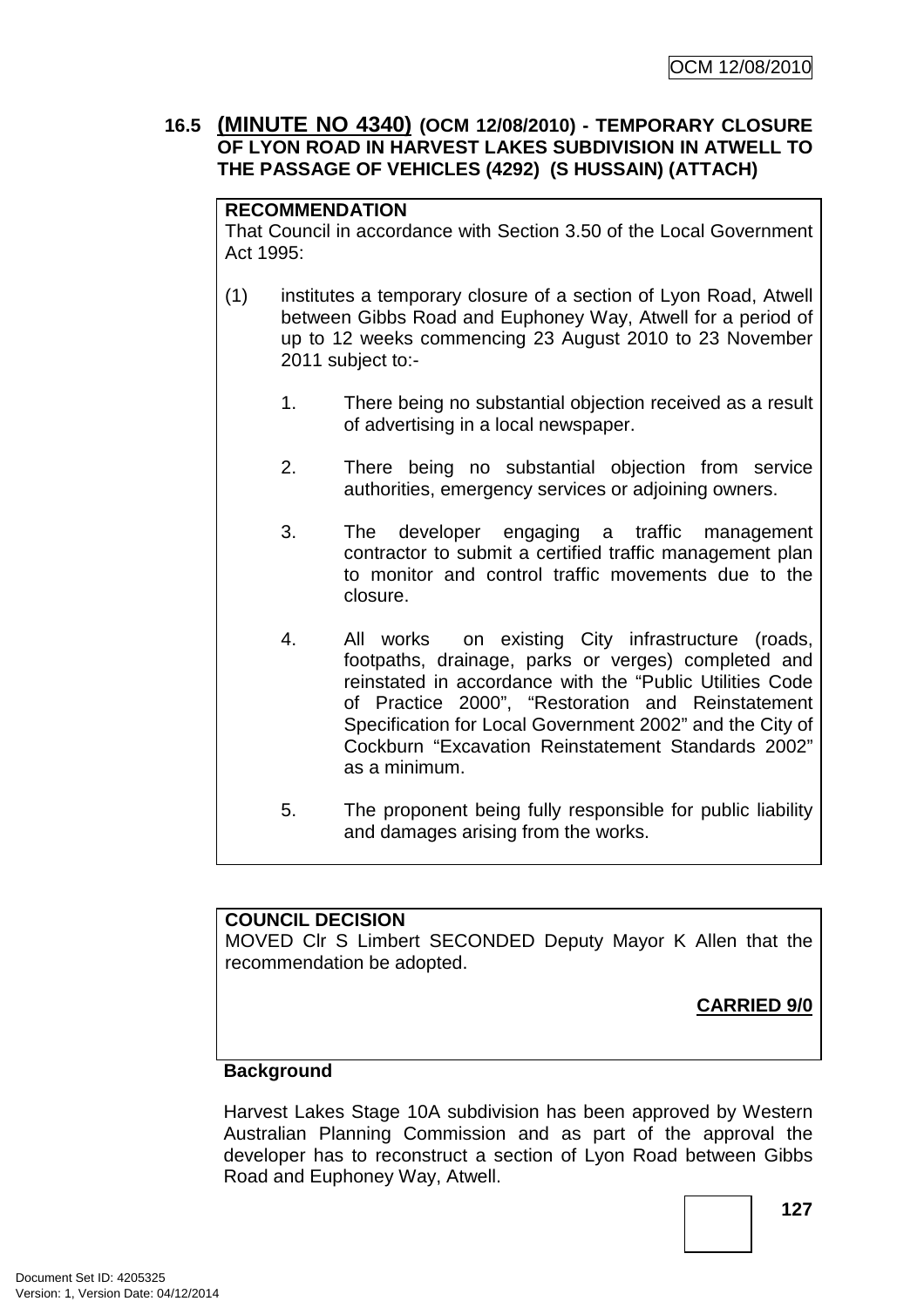# **Submission**

Altus Traffic Pty Ltd, the developer's appointed Traffic Management contractor to carry out the traffic management works for the reconstruction works of Lyon Road, has requested Council to implements procedures to close a section of Lyon Road between Gibbs Road and Euphoney Way, Atwell for a period of up to 12 weeks during the construction of the development on the subdivision. This will facilitate the subdivision works and the required reconstruction of the section of Lyon Road.

### **Report**

During the construction activities of Harvest Lakes Stage 10A subdivision the road closures will be required for the below reasons:

- 1. As per the planning approval of the subdivision, the developer is required to upgrade a section of Lyon Road. The upgrading works involve total reconstruction and realignment of this section of the road and also drainage and sewer works. Lyon Road will be lifted up to 1m from its existing level. Road closure is therefore required to carry out the works in a safe manner.
- 2. This section of Lyon Road carry very low volume of traffic and the closure will not have any impact on the traffic flow surrounding the area. Detour signs are to be in place prior to the closure. All detour pavements are in good condition and also the short detour lengths will not cause any lengthy delay.
- 3. Access for local traffic will not be affected by this closure; access to the existing houses within the development will always be maintained.
- 4. The developer, Landcorp has appointed a certified traffic management contractor (Altus) to monitor the impact of the road closure on the area. Altus has already submitted a traffic management plan, which is in line with Australian Standards and Main Roads field guidelines. There is no foreseen issue with the traffic management plan and the closure will not create any undue congestion. Advance warning signs will be installed and an advice of the proposed closure will be placed in both the local newspaper and West Australian newspaper.

### **Strategic Plan/Policy Implications**

### **Demographic Planning**

To ensure development will enhance the levels of amenity currently enjoyed by the community.

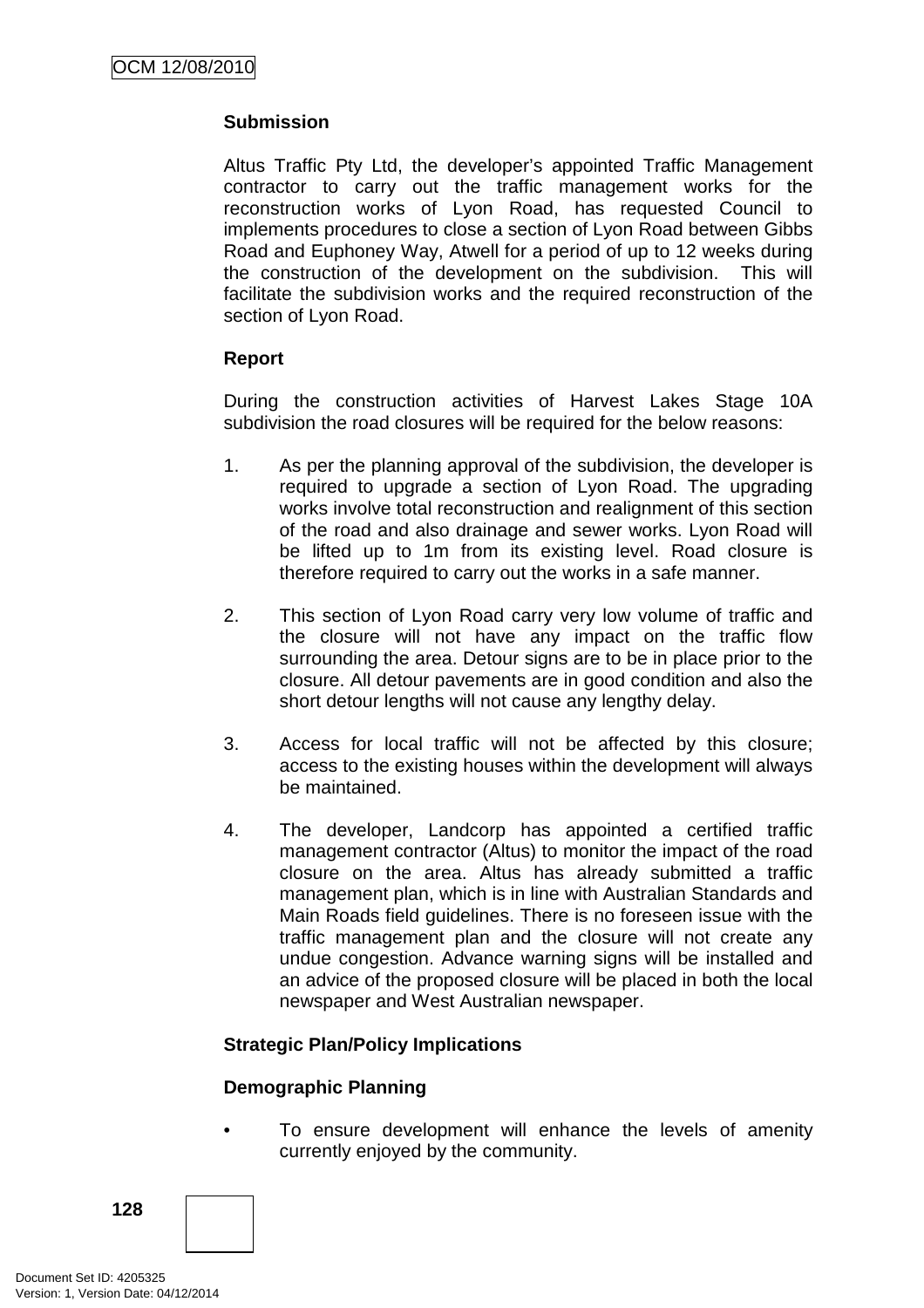# **Transport Optimisation**

• To construct and maintain roads which are convenient and safe for vehicles, cyclists and pedestrians.

# **Budget/Financial Implications**

All costs to the closure will be covered by the Developer

### **Legal Implications**

Section 3.50 of the Local Government Act.

### **Community Consultation**

To be advertised in a local newspaper and service authorities, emergency services and adjoining owners advised.

### **Attachment(s)**

Plan of the closure

# **Advice to Proponent(s)/Applicant**

Altus Traffic Pty Ltd has been advised that the matter will be considered by Council at the 12 August 2010 Council Meeting.

### **Implications of Section 3.18(3) Local Government Act, 1995**

NIL

### **17. COMMUNITY SERVICES DIVISION ISSUES**

# **17.1 (MINUTE NO 4341) (OCM 12/08/2010) - ADOPTION OF CHILDREN'S SERVICES STRATEGIC PLAN (CR/M/004) (G BOWMAN) (ATTACH)**

#### **RECOMMENDATION**

That Council adopt the City of Cockburn Children's Services Strategic Plan', as attached to the Agenda.

### **COUNCIL DECISION**

MOVED Clr S Limbert SECONDED Deputy Mayor K Allen that the recommendation be adopted.

# **CARRIED 9/0**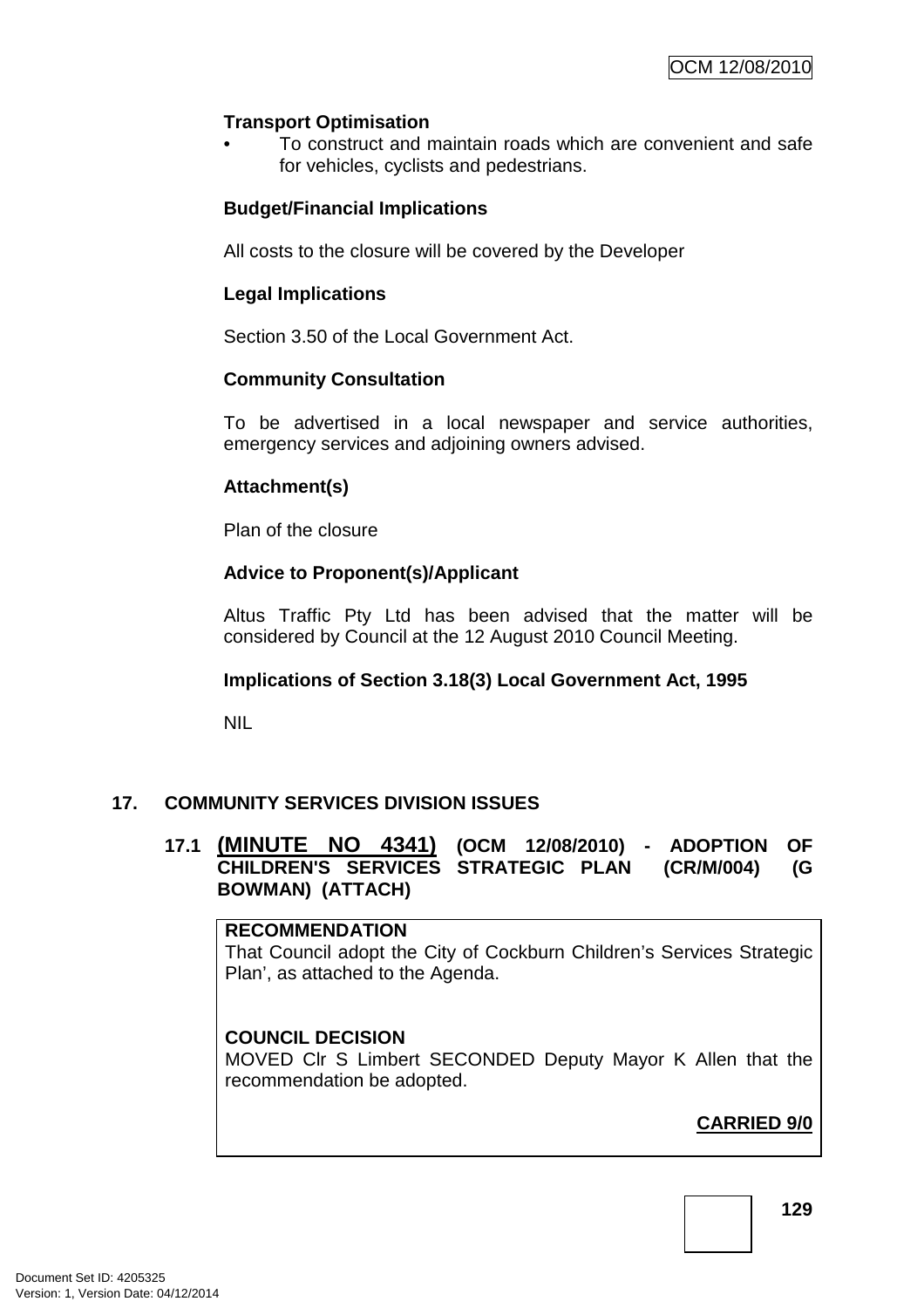# **Background**

In May 2001, Helen Grzyb and Associates was contracted by the City of Cockburn to undertake a ten year Strategic Plan for Children. The Strategic Plan outlined children's services, and identified current and future needs for children aged up to 12 years living within the Cockburn District.

In November 2009 Helen Grzyb and Associates was contracted to undertake a broad community consultation and review the Children's Services Plan.

### **Submission**

To adopt a Strategic Plan for the provision of 'Child Friendly' services and facilities to the Cockburn community in the future.

### **Report**

The Review of the Children's Services Plan required the following tasks to be undertaken:

- 1. Update and review information on currently available community services for children aged 0–12 years and their parents / caregivers in the Cockburn District.
- 2. Conduct consultation/s with both the broader community and service providers, and provide demographic analysis, to identify current and future needs for children and parents/caregivers in the Cockburn District.
- 3. Develop recommendations and a Forward Plan outlining the required type and location of future services for children and parents / caregivers over the next 5 year period.

The review of the Children's Services Plan 2001 indicated that the City's achievements had been impressive over the past 10 years, and that all 41 recommendations were noted as either being actioned or not viable due to lack of available grant funding resources. The implementation of the recommendations has seen an increase in the diversity and range of options available to families and children in Cockburn. During the consultation undertaken in reviewing the Children's Services Plan, State Government officers and service providers saw the City as an innovator and ready to develop new programs to meet emerging needs. Families noted that the current services are highly regarded but that the increased demand on services due to demographic changes has lead to reduced services for individual children.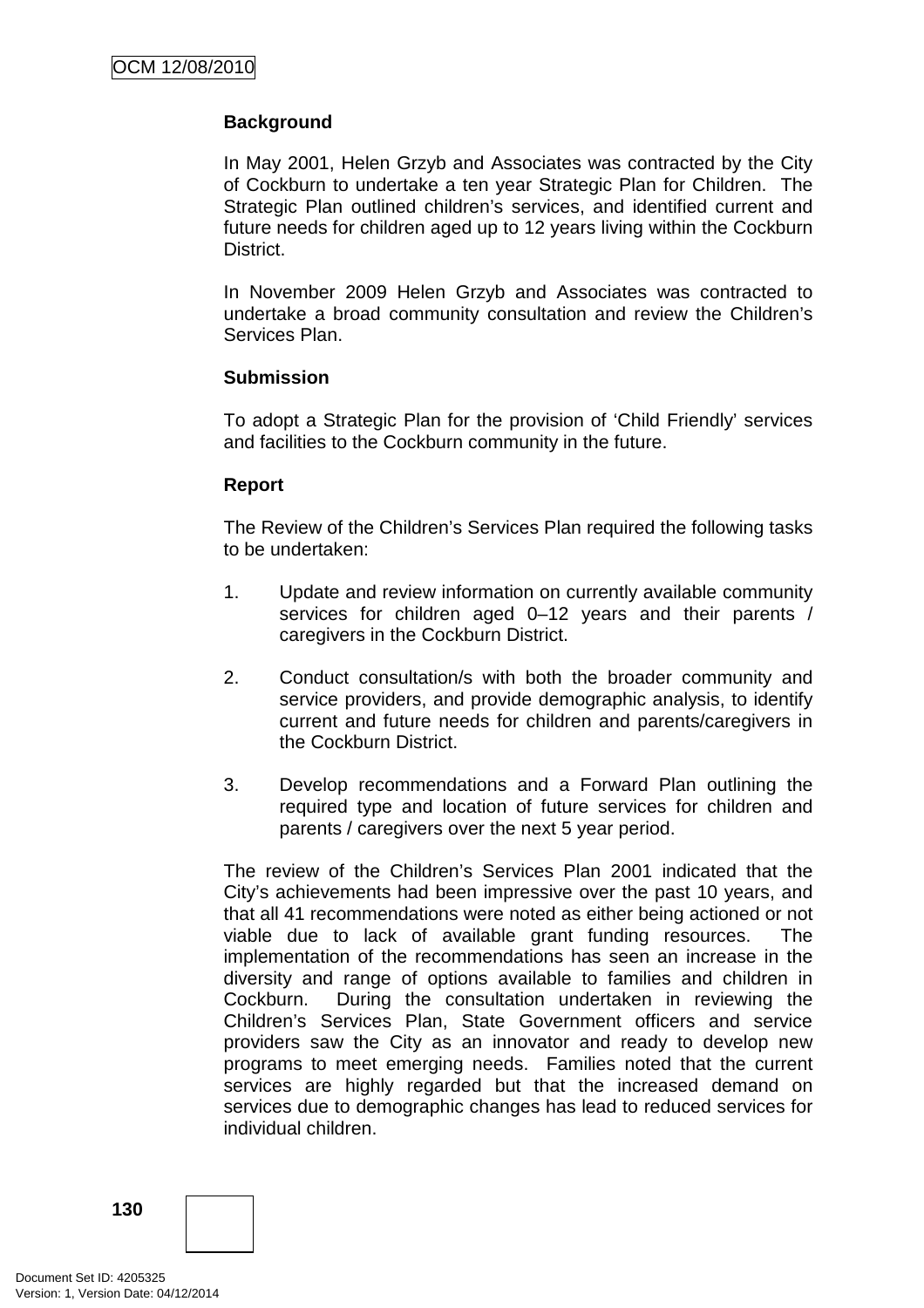The following issues were consistently highlighted as being key issues to be addressed in the development of any future strategy:

- insufficient affordable, culturally appropriate and inclusive parenting, childcare, and other early childhood services;
- insufficient affordable, culturally appropriate, and inclusive social and recreational services;
- need to improve co-ordination of information;
- -Insufficient early intervention and health services;
- lack of community support services and recreation services for children aged 7 to 9 years; and
- impact of changing demographics, funding and policy trends on provision of current Children's Services.

These needs have been developed into a comprehensive strategic plan for the City of Cockburn that reflects the principles and best practice of current Children's Services trends. To ensure a child and family friendly City, the following six outcomes should be achieved:

1. Child-Friendly Outdoor Spaces and Buildings

Outcome: That children in the City of Cockburn have access to best practice child and family-friendly planned environments that support healthy child development, quality of life and inclusion for all.

2. Social Participation

Outcome: That children aged 0-12 years in the City of Cockburn have affordable and equitable access to activities and events that support social participation and foster well-being and social integration.

3. Respect and Inclusion

Outcome: That children in the City of Cockburn are recognised, included and encouraged to participate as valuable members in the social, civic and economic life of the City.

# 4. Communication and Information

Outcome: That relevant information is readily accessible to children and families regarding current services, activities, and events. City of Cockburn staff and Children's Service Providers are kept informed of changing policies and trends regarding children and families, both nationally and locally.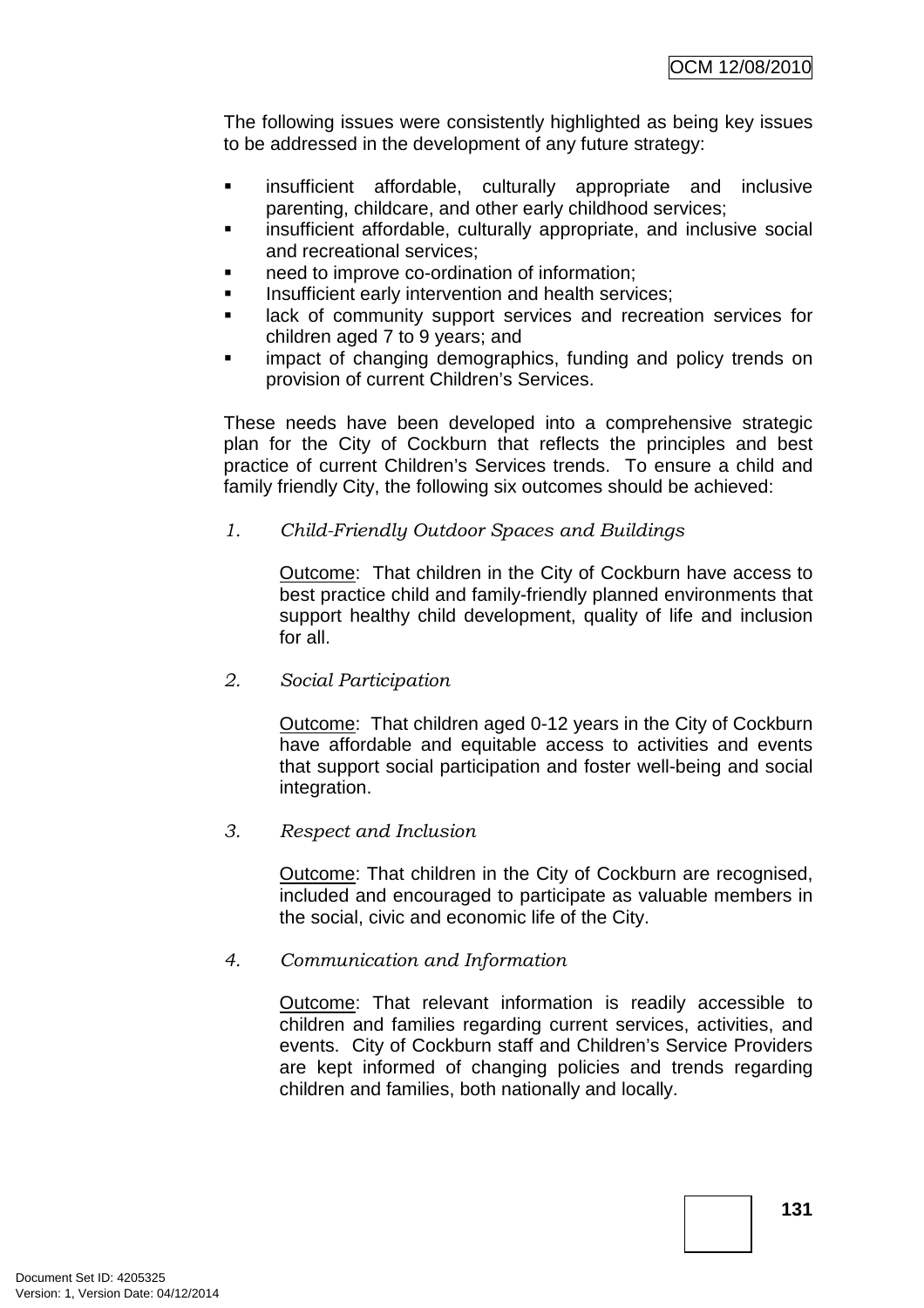# 5. Community and Health Services

Outcome: That children and their parents / caregivers in the City of Cockburn are able to access affordable, inclusive, and quality community support and health services. Access includes cost, transport, availability of services, and physical / social access issues.

### 6. Responding to the needs of Children and Families

Outcome: The City facilitates and/or develops programs and services in response to the identified needs of children and parents / caregivers, with due consideration for the changing demographics and population growth across the City.

Full details of the 41 strategies are contained in Part 7 of the Plan.

While the City successfully partners with the Federal and State Governments to provide services and programmes aimed at supporting children, there is a demonstrated shortfall in services available to children and their families.

In acknowledging that this is essentially a State and Federal Government responsibility, the reality is that the City has a role to play at a local level. Local government is rarely involved as a funding provider of these services but can assist by identifying and facilitating the provision of services once grant funding is available.

If adopted, each strategy will be implemented according to timeframes as detailed.

Additionally, the City will continue to seek opportunities for the increased provision of its current services and programs to the Cockburn community into the future.

### **Strategic Plan/Policy Implications**

### **Lifestyle and Aspiration Achievement**

• To identify community needs, aspirations, expectations and priorities for services that are required to meet the changing demographics of the district.

### **Budget/Financial Implications**

The plan identifies budget estimates, timeframes and sources for each strategy. Any new or additional resource requirements will need to be sought through grant funding or through standard Municipal Budget processes and timeframes.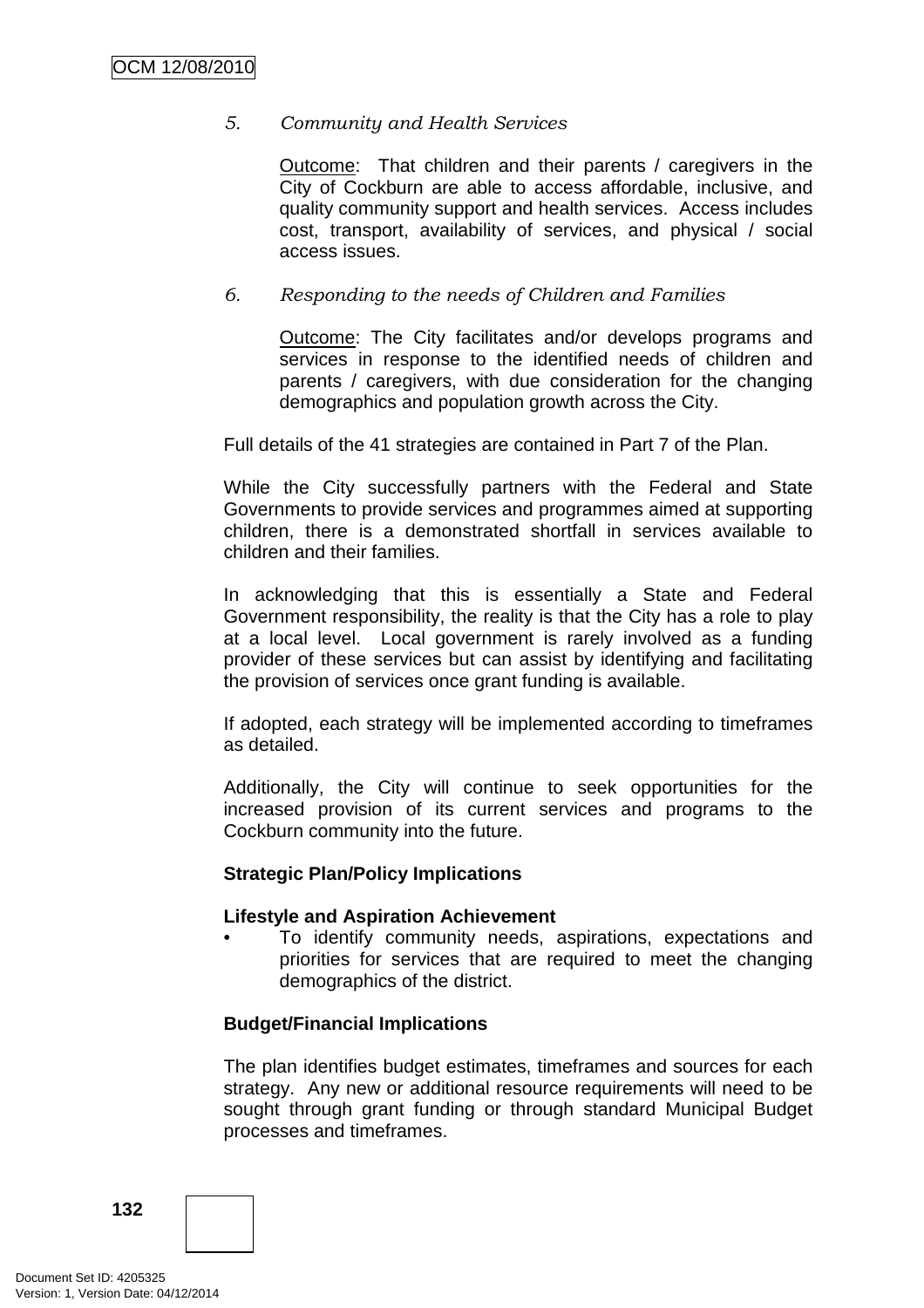# **Legal Implications**

N/A

# **Community Consultation**

Extensive community consultation was undertaken with children and parents. The consultation process also encompassed meeting with the City's Children's Groups, Local and Regional Children's Services Groups and organisations and Commonwealth and State Government agencies which assist in the provision of Children's Services and facilities.

# **Attachment(s)**

Children's Services Strategic Plan.

### **Advice to Proponent(s)/Submissioners**

Stakeholders consulted in the preparation of the Plan have been advised that this matter is to be considered at the 12 August 2010 Council Meeting.

### **Implications of Section 3.18(3) Local Government Act, 1995**

The Commonwealth and State Governments are primarily responsible for Children's Services within the community. Significant funds are available for the provision of Children's Services and facilities and are available to both local government and private organisations to facilitate the localised provision under contract between the Federal / State Government and the Agency deemed by the funding body to be best placed to deliver the Government's preferred outcomes.

Additional services are made available through Council's Municipal Budget, where identified.

### **18. EXECUTIVE DIVISION ISSUES**

Nil

### **19. MOTIONS OF WHICH PREVIOUS NOTICE HAS BEEN GIVEN**

Nil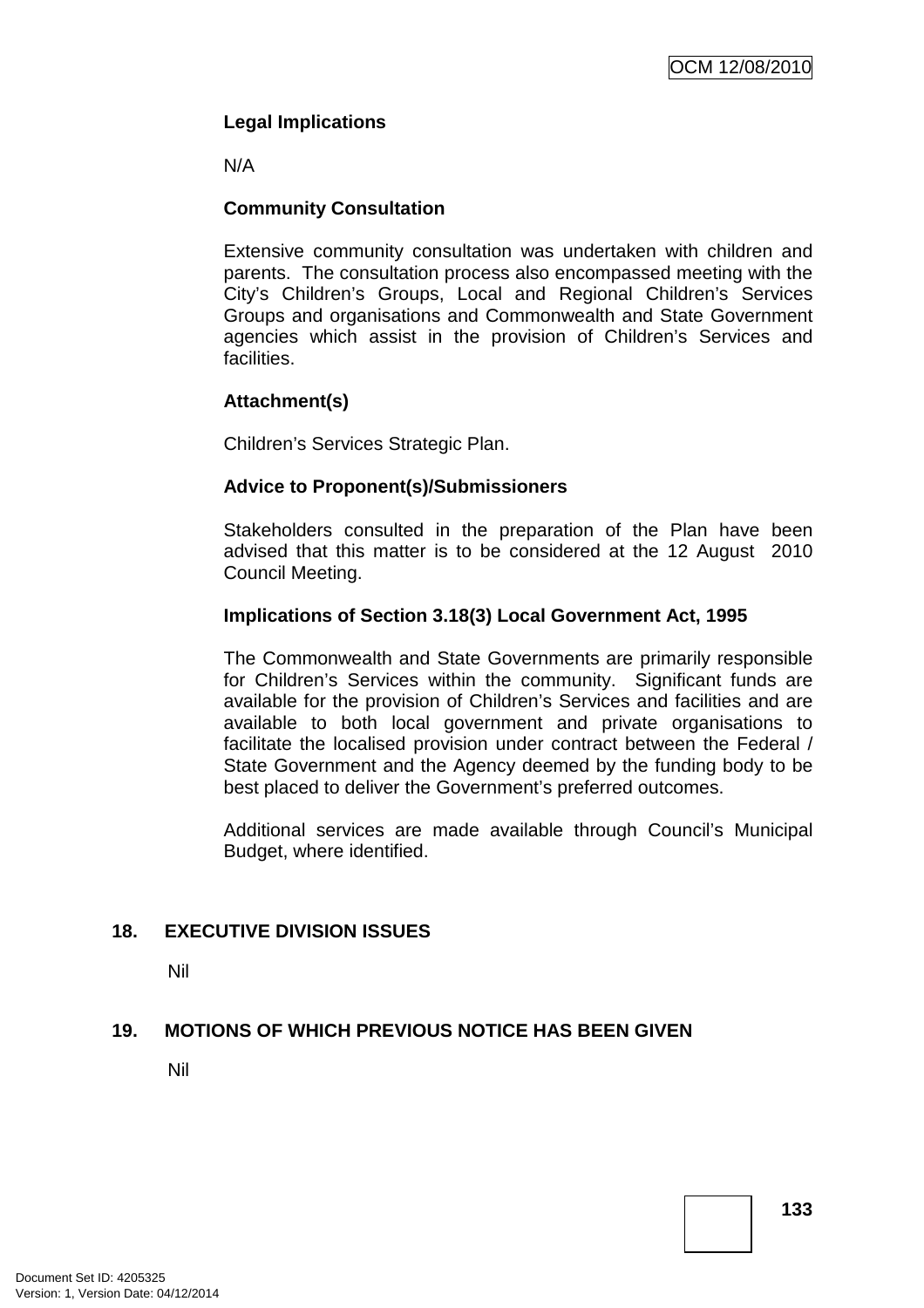### **20. NOTICES OF MOTION GIVEN AT THE MEETING FOR CONSIDERATION AT NEXT MEETING**

Nil

### **21. NEW BUSINESS OF AN URGENT NATURE INTRODUCED BY COUNCILLORS OR OFFICERS**

Nil

# **22 (OCM 12/08/2010) - MATTERS TO BE NOTED FOR INVESTIGATION, WITHOUT DEBATE**

Clr L. Smith requested an update on the property that was taken over by Vincent Care in Kent Street. Has there been any tenants in the property; and if there have been no tenants, why not.

### **23. CONFIDENTIAL BUSINESS**

Nil

# **24 (MINUTE NO 4342) (OCM 12/08/2010) - RESOLUTION OF COMPLIANCE (SECTION 3.18(3), LOCAL GOVERNMENT ACT 1995)**

# **RECOMMENDATION**

That Council is satisfied that resolutions carried at this meeting and applicable to items concerning Council provided services and facilities, are:-

- (1) integrated and co-ordinated, so far as practicable, with any provided by the Commonwealth, the State or any public body;
- (2) not duplicated, to an extent Council considers inappropriate, services or facilities as provided by the Commonwealth, the State or any other body or person, whether public or private; and
- (3) managed efficiently and effectively.

# **COUNCIL DECISION**

MOVED Clr I WHITFIELD SECONDED Deputy Mayor K ALLEN that the recommendation be adopted.

**CARRIED 8/0**